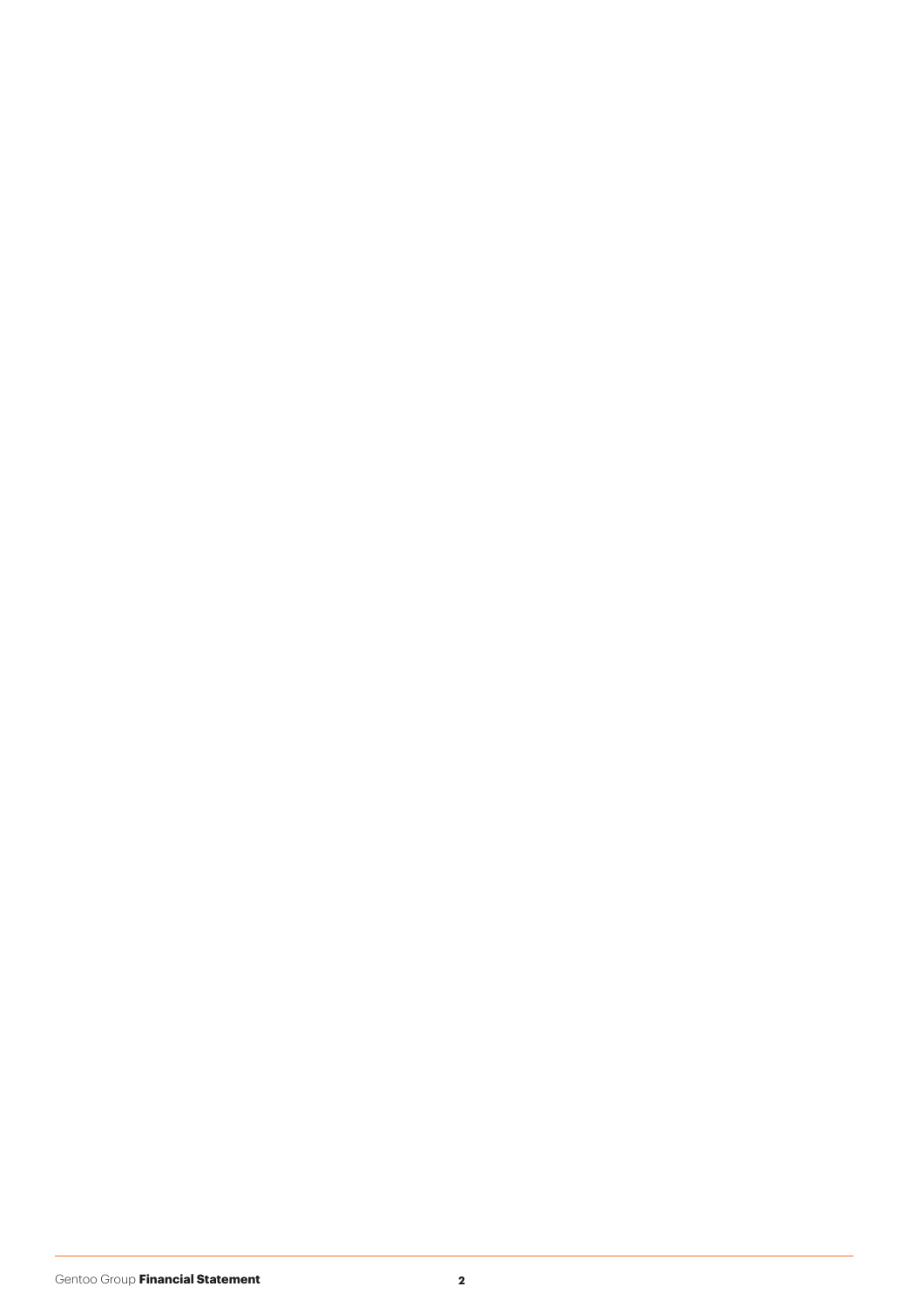## **Contents**

| Board members, executive directors and advisors                                                          | $5 - 6$   |
|----------------------------------------------------------------------------------------------------------|-----------|
| Strategic report                                                                                         | $7 - 37$  |
| Statement of board's responsibilities in respect of the<br>strategic report and the financial statements | 38        |
| Independent auditor's report to Gentoo Group Limited                                                     | $39 - 41$ |
| Consolidated statement of comprehensive income                                                           | 42        |
| Association statement of comprehensive income                                                            | 43        |
| Consolidated statement of financial position                                                             | 44        |
| Association statement of financial position                                                              | 45        |
| Consolidated statement of changes in reserves                                                            | 46        |
| Association statement of changes in reserves                                                             | 47        |
| Consolidated statement of cash flows                                                                     | 48        |
| Notes to the Financial Statement                                                                         | 51        |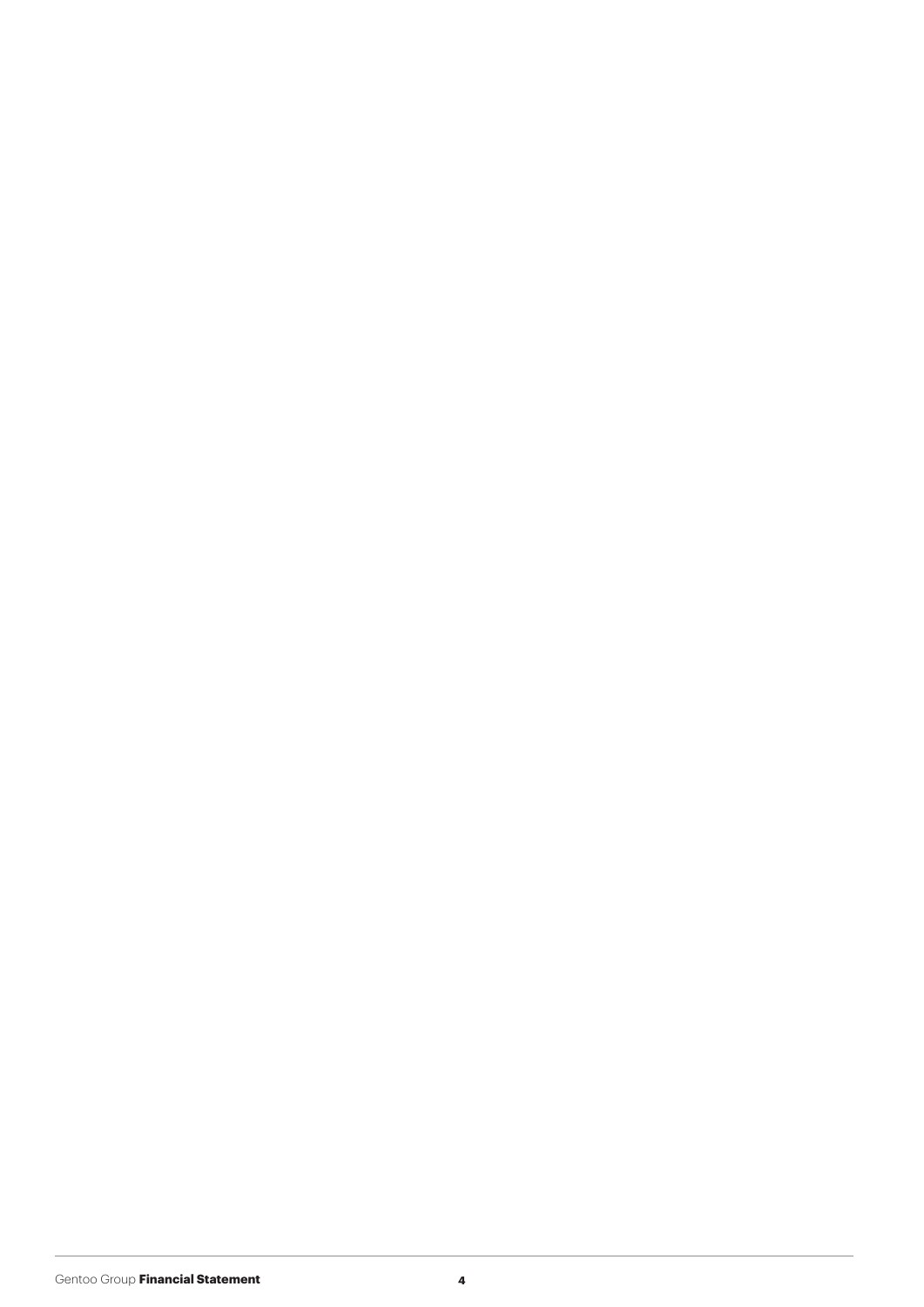## **Board members, executive directors and advisors**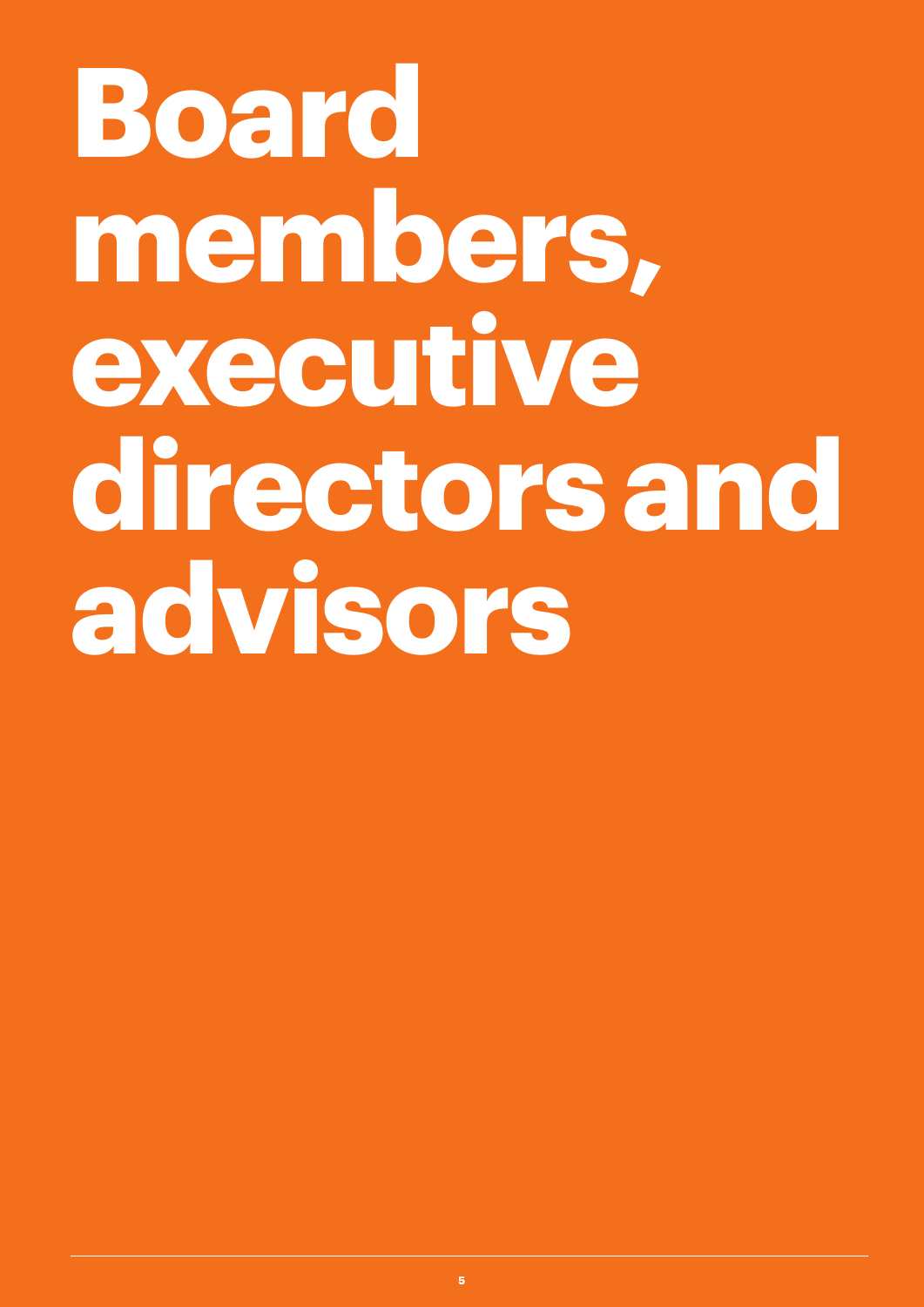## **Board members, executive directors and advisors**

#### **Gentoo Group Board**

Keith Loraine, OBE (Chair) Emily Cox, MBE Michael Essl (appointed 15 May 2019, resigned 10 June 2020) Alison Fellows Leslie Herbert Carol Long Claire Long (appointed 1 May 2020) David Murtagh Debra Waller (appointed 23 July 2020) Dianne Sharp (appointed 1 May 2020) Brian Spears Philip Tye Chris Watson Colin Blakey (resigned 29 January 2020) Colin English (resigned 15 May 2019) Frank Nicholson (resigned 29 January 2020)

#### **Executive directors**

Nigel Wilson (Chief Executive Officer) Louise Bassett (Executive Director of Corporate Services) Peter Lenehan (Executive Director of Finance) Michelle Meldrum (Executive Director of Operations – resigned 31 July 2020) Graham Gowland (Executive Director of Property – resigned 31 January 2020)

#### **Independent auditor**

KPMG LLP Quayside House 110 Quayside Newcastle upon Tyne NE1 3DX

#### **Principal bankers**

National Westminster Bank plc Sunderland City Branch 52 Fawcett Street Sunderland SR1 1SB

#### **Registered office**

Emperor House 2 Emperor Way Doxford International Business Park Sunderland SR3 3XR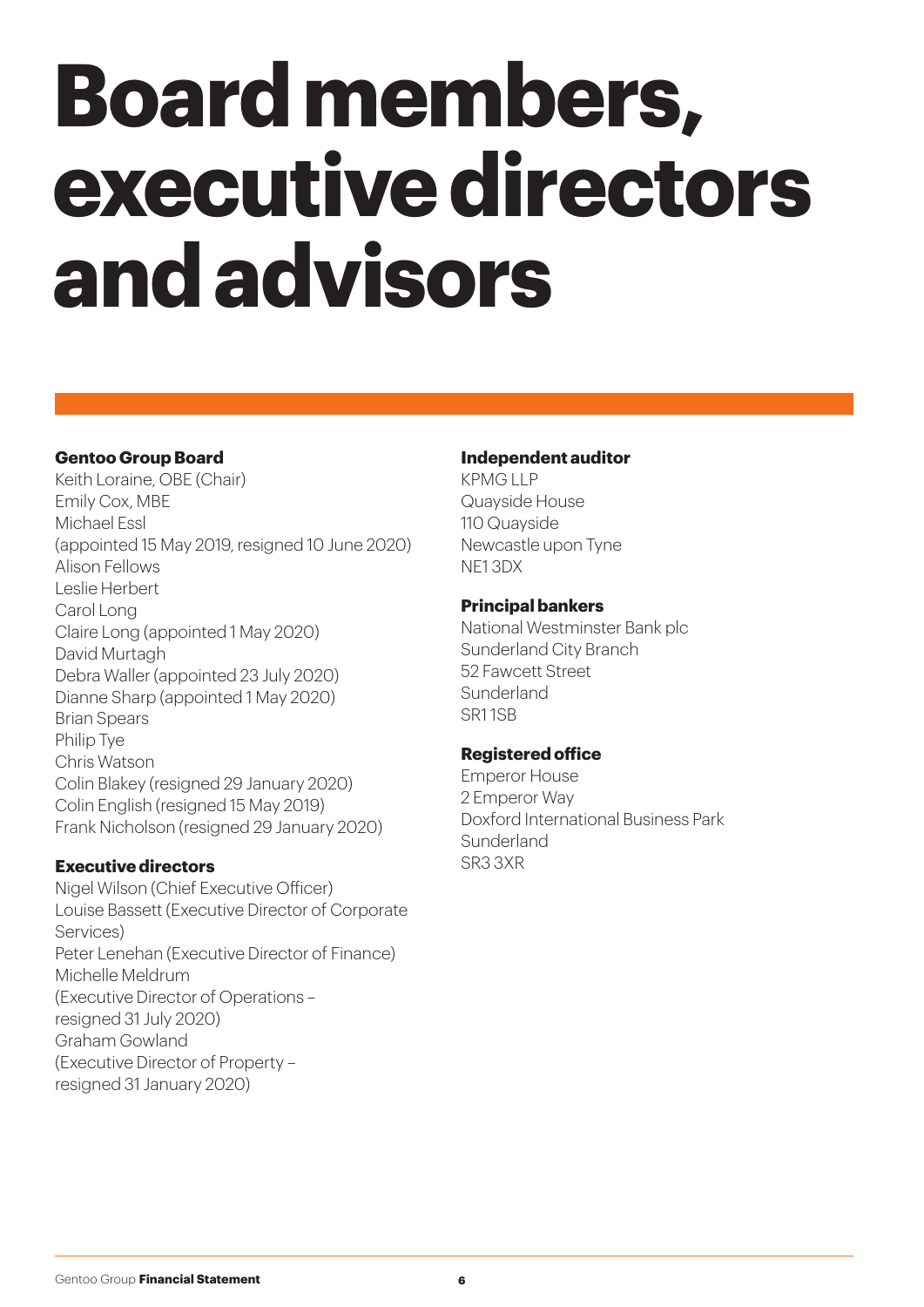## **Strategic report**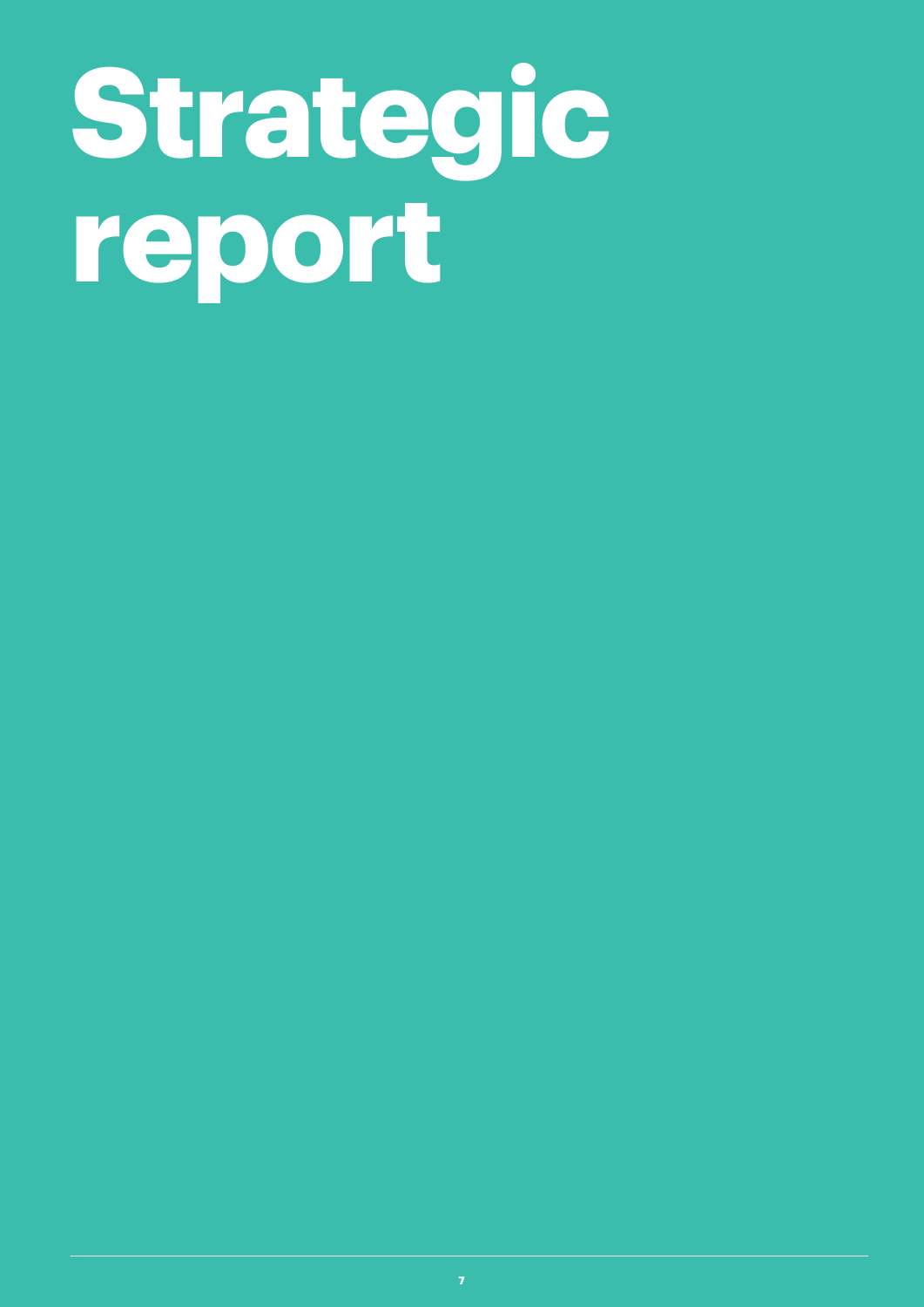### **About Gentoo**

#### **Principal activities**

Our principal activities are the provision of social and Great Homes, Strong Communities and Inspired affordable homes to those on low incomes who have a housing need, and the wider regeneration of our communities. We also deliver new build housing development for both sale and rent.

#### **Group structure**

Gentoo Group Limited is a charitable Community Benefit Society registered with the Financial Conduct Authority (FCA) and a not-for-profit Private Registered Provider (PRP) regulated by the Regulator Our vision and values are supported by the following of Social Housing (RSH). The Group has exempt charitable status and is treated as charitable by HM Revenue and Customs (reference number EW41411) and is also a Public Benefit Entity.

#### **Our vision**

People

#### **Our values**

Do the right thing Make a difference Work together Keep learning Give all you've got

strategic aims:

- Deliver outstanding service to customers so that people and communities thrive
- Actively manage our assets and develop new homes to meet local needs
- Support our people to deliver our vision and live our values
- Work with others to build effective partnerships
- Be well governed and financially strong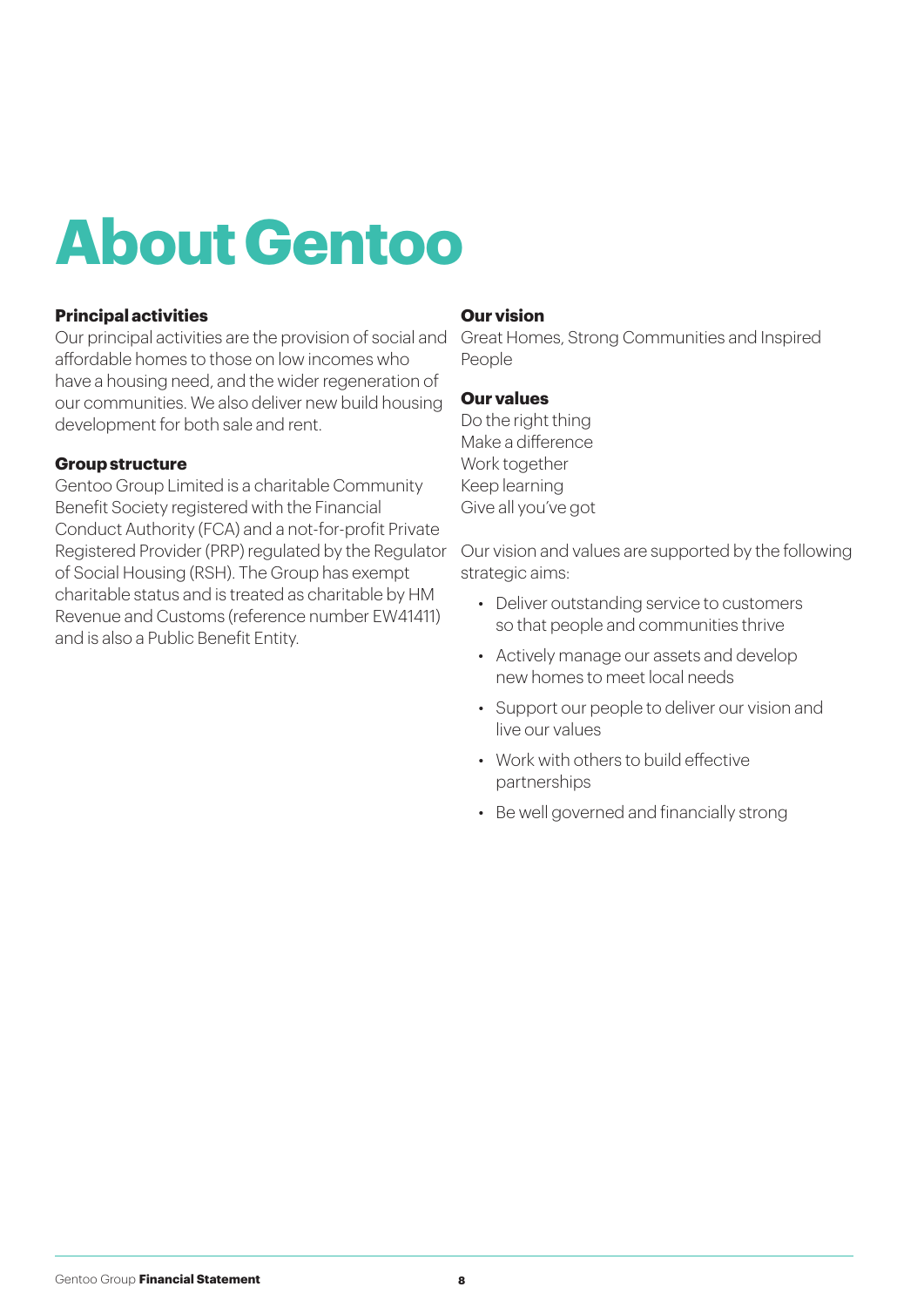### **Our corporate strategy**

**Our business strategy centres around five strategic aims and our five Ps:**

**Provide homes and services that enable our customers and communities to succeed Place Legation Contract Contract On the Contract On the Contract On the Contract On the Contract On the Contract On the Contract On the Contract On the Contract On the Contract On the Contract On the Contract On the Contr** 

**Invest in people and communities to help realise opportunities and release potential**

**People**

# **Perform**

**Be well governed and financially resilient, operating efficiently and responsibly, investing wisely to fulfil our social purpose**



**Work with others to influence and generate sustainable change**



**Harness the collective passion and energy of our people to support the city**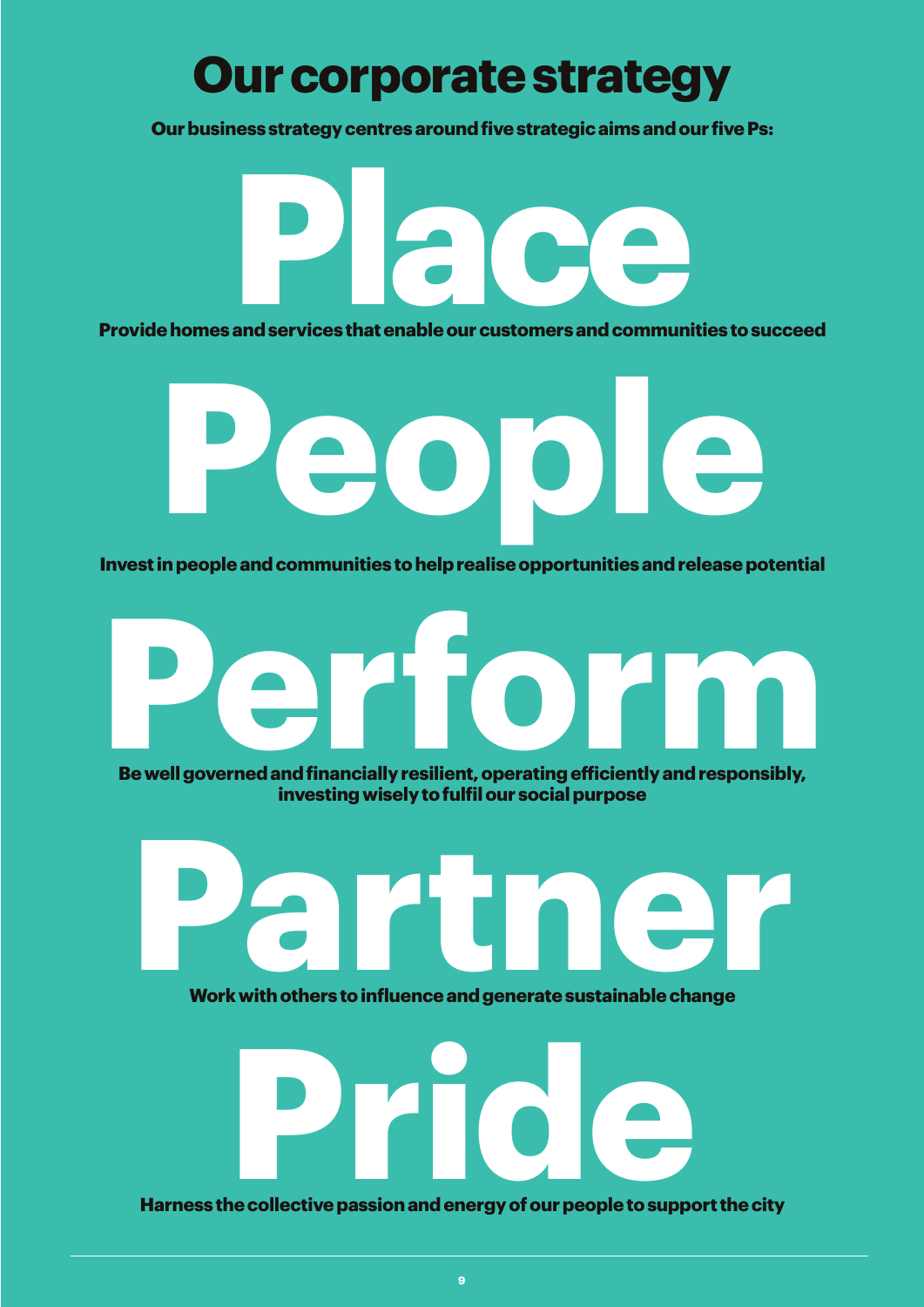### **Operating review**

The Group is operating in a highly complex and volatile environment. The initial impact of the COVID-19 pandemic was only just being felt in mid-March 2020 as the Group's year-end approached. In common with peers and organisations across the country the Group temporarily paused much of its core services as the national lockdown took effect.

The Group's operating fundamentals remain strong, with cash collection, despite the continuing challenges of increased Universal Credit take up, holding up well. Void management, landlord compliance and non-emergency repairs and maintenance delivery have, however, all inevitably been impacted by the pandemic. The Group Board's decision in May to resume and extend delivery of its core services was made on the back of a detailed Recovery Plan that prioritises the health, safety and wellbeing of our tenants, residents and colleagues. The implementation of the Recovery Plan will lead to a progressive clearance of the backlogs that have built up across our operations in April and May.

Pre-COVID, the 2019/20 financial year has seen the Group progress its investment programme in existing stock with over £32m in enhancement expenditure. Ongoing expenditure on existing stock, for example catch up investment in installing double glazed windows to the remaining one third of our housing stock, will remain a key priority alongside our ongoing work on our landlord compliance responsibilities.

We have designed and recruited a new affordable housing team with start on site commencing for over 100 units of our affordable programme of circa 900 units by March 2024. We aim to increase this programme further in the coming years. The Group's housebuilder arm, Gentoo Homes, delivered another

successful year, contributing profits to support the Group's core activities. The temporary cessation of the UK housing market represents a profound challenge the Gentoo Homes business and the appropriate retrenchment activities are well underway to ensure the company adapts and responds to a changed market.

We have completed the first phase of the overhaul of the Group's funding arrangements, repaying one funder via an increased facility with another, strengthening our medium-term liquidity and simplifying the path to further modernisation of our funding position. Internally our modernisation agenda has gathered pace with increased flexible working and other employee benefits features of our people strategy.

Gentoo's size and purpose makes it one of the anchor institutions of the City of Sunderland. We continue to work closely with all our partners, in particular Sunderland City Council, whose City Plan to create a vibrant, dynamic and healthy city complements our own vision, values and objectives.

In common with the rest of the sector, reacting to the pandemic has inevitably impacted on our wider plans for the current year and beyond. Agility and flexibility in the wake of a new operating landscape are prerequisites and regular stress testing and associated mitigating actions are staples of our business planning work. Prior to the crisis the Group was in the process of reviewing and refreshing its corporate strategic aims. We will keep our plans under review as the effects of the pandemic on the housing sector, the economy and our communities becomes clear.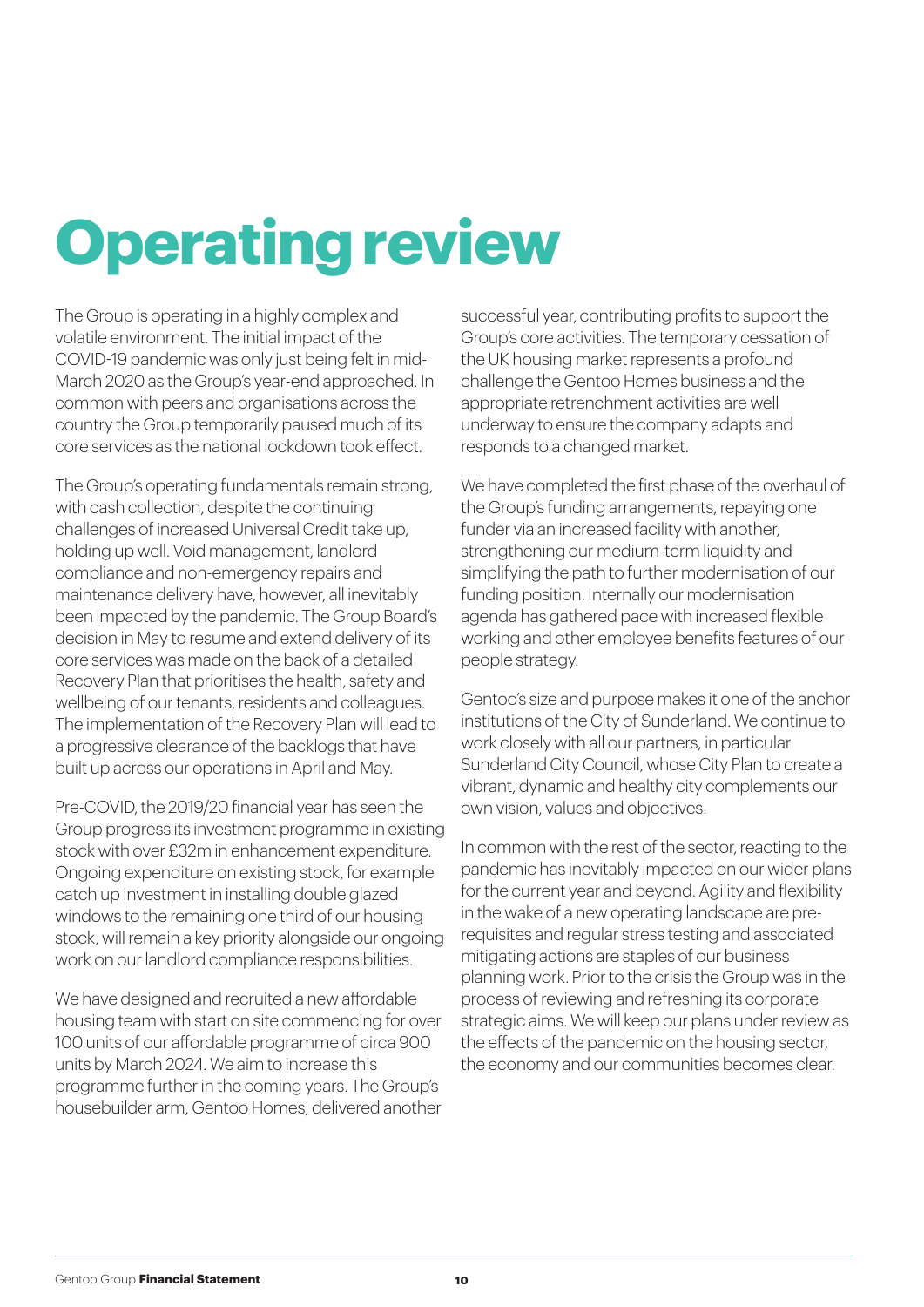### **Financial review**

#### **Financial performance**

Detailed financial results for the year are highlighted in the Consolidated Statement of Comprehensive Income on page 42 and the supporting notes to the financial statements on pages 52 to 91. The table below summarises these results:

|                                                          | 2019/20<br>Em | 2018/19<br>Em | 2017/18<br>Em |
|----------------------------------------------------------|---------------|---------------|---------------|
| Turnover                                                 | 172.2         | 177.1         | 182.3         |
| Cost of sales and operating expenditure                  | (145.3)       | (142.7)       | (137.0)       |
| Other operating income                                   | 0.2           | 0.4           | 0.2           |
| Surplus / (deficit) on disposal of tangible assets       | 1.5           | 2.1           | 0.9           |
| <b>Operating surplus</b>                                 | 28.6          | 36.9          | 46.4          |
| Deficit on disposal of discontinued operations           |               |               | (14.0)        |
| Net interest charges                                     | (22.2)        | (23.2)        | (24.2)        |
| Revaluation of fixed asset investments                   | 0.6           | 0.2           | (0.8)         |
| Fair value adjustment for investment property            | (0.6)         | (0.5)         | (0.5)         |
| (Deficit) / surplus on disposal of investment properties | (0.1)         | O.1           |               |
| Fair value adjustment                                    | (0.1)         | (0.1)         |               |
| Taxation                                                 | (0.2)         | (0.2)         | (0.2)         |
| Surplus for the year                                     | 6.0           | 13.2          | 6.7           |

Turnover has reduced during the year by £4.9m. £4.4m of this reduction related to social housing lettings income, which has been impacted by the fourth and final year of rent reduction and a 52 week rental income period compared to 53 weeks in 2018/19.

Operating expenditure of £145.3m has increased by £2.6m, or £8.4m after adjusting for last year's exceptional pension cost, reflecting planned increases in maintenance, major works and landlord compliance expenditure. Property and WIP impairments along with reduced Right to Buy and Right to Acquire receipts have also impacted upon the current year's operating surplus. The core business continues to perform well, with strong income collection and operational performance.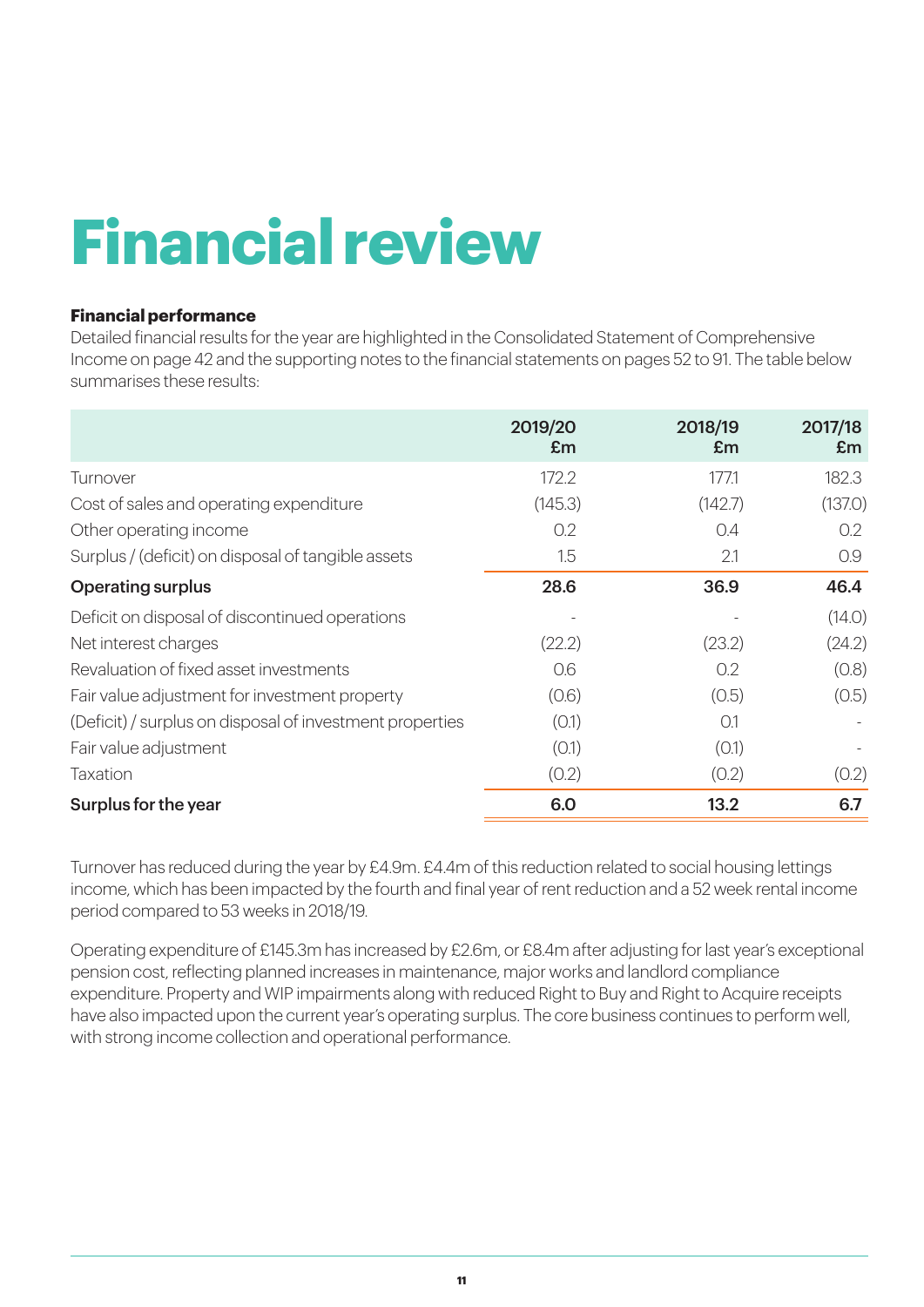#### **Financial position**

The detailed Consolidated Statement of Financial Position is on page 44. The table below summarises the year-end financial position:

|                                                        | 2019/20<br>Em | 2018/19<br>Em | 2017/18<br>Em |
|--------------------------------------------------------|---------------|---------------|---------------|
| Net book value of tangible assets - housing properties | 1,023.1       | 1,009.7       | 1,009.9       |
| Other tangible fixed assets and investments            | 58.4          | 62.5          | 64.2          |
| Net current assets                                     | 69.5          | 67.0          | 63.3          |
| Debtors due after one year                             | 4.1           | 5.0           | 6.4           |
| Total assets less current liabilities                  | 1,155.1       | 1,144.2       | 1,143.8       |
| Creditors due after one year                           | (558.2)       | (553.8)       | (573.1)       |
| Pension liability                                      |               | (11.5)        | (17.8)        |
| <b>Net assets</b>                                      | 596.9         | 578.9         | 552.9         |
| Revaluation reserve                                    | 156.1         | 158.1         | 161.6         |
| Revenue reserve                                        | 168.4         | 141.3         | 104.5         |
| Other reserve                                          | 272.4         | 279.5         | 286.8         |
|                                                        | 596.9         | 578.9         | 552.9         |

Housing property assets have increased by £13.4m. This reflects the Group's priority of enhancing existing and developing new properties with £44.5m invested during the year. This investment in housing properties is offset in part by depreciation of £26.6m and disposals of £4.6m.

#### **Capital structure and treasury activity**

As at 31 March 2020 the Group's total borrowing facilities, excluding transaction fees, were £574.5m (2019: £589.1m). Of this, £539.2m (2019: £540.0m) was drawn with the balance of £35.3m undrawn and available to fund the Group's activities. These facilities are secured by specific charges on the social housing assets of the Group.

The Group's Treasury Management Policy objective is to ensure the Group has access to sufficient liquidity to meet all liabilities as they fall due. The Policy seeks to maintain a balance between variable rate and fixed rate debt. Embedded fixed rate loans help manage the Group's exposure to adverse future interest rate fluctuations. The proportion of fixed rate debt at 31 March 2020 was 66% (2019: 67%).

The Group's lending arrangements require compliance with a range of financial and nonfinancial covenants. Performance against key loan covenants is reported to Board on a quarterly basis. Recent reports confirm ongoing compliance by the Group with these covenants.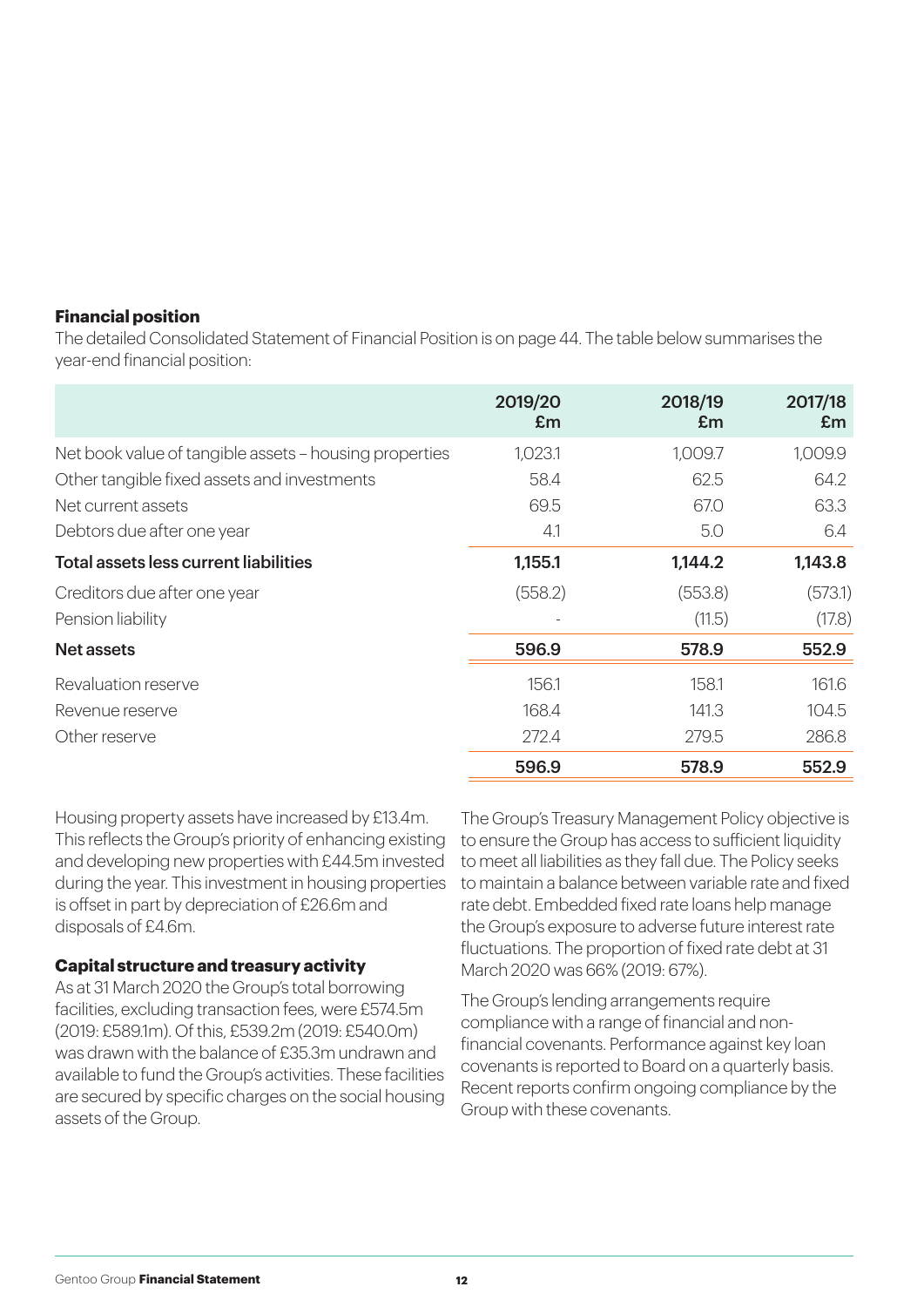The Group had cash balances of £36m (2019: £21.1m) comprising cash and cash equivalents of £31.0m (2019: £16.1m) and an unutilised overdraft of £5m (2019: £5m) at 31 March 2020.

The Group had available liquidity at 31 March 2020 of £71.3m, consisting of revolving credit facilities of £35.3m and cash balances and overdraft of £36.0m.

#### **Financial risk management**

The Treasury Management Policy reflects good practice and is approved by Board. The Policy addresses key financial risks, including credit, liquidity and interest rate risks.

#### Credit risk

We limit the amount invested with individual counterparties to ensure that the credit risk on investments is spread over a large number of institutions. All institutions must meet high credit criteria and are approved by the Executive Director of Finance. The Policy includes a list of approved investment instruments.

#### Liquidity risk

We have sufficient committed loan facilities in place to deliver the first 2 years of our business plan. These facilities are held with a range of high calibre lenders with the duration of loans structured to minimise any re-financing risk. We have sufficient capacity to access additional borrowing to meet the requirements of our Business Plan.

#### Interest rate risk

We borrow at both fixed and variable interest rates. Prudent assumptions are used when considering our mix of fixed and variable debt. Our fixed rate debt includes fixed rate loans embedded within our loan agreements. These basic embedded fixed rate loans are not subject to cash calls required by stand-alone swaps. Our debt requirements are reviewed at least annually, following the approval of the Business Plan.

### **Cash**

The Group's policy is not to hold significant cash balances, but to ensure that loan facilities are in place to fund future requirements. Short term cash balances are placed on short term deposits at competitive rates, however given the timing of the COVID-19 lockdown situation and to ensure the Group had sufficient liquidity to cover its short-term requirement cash balances were higher than those normally held.

During the year the Group generated cash of £72.3m (2019: £67.8m) from operating activities. Net cash of £33.0m (2019: £21.4m) was invested in both existing and new housing stock with net loans of £0.8m (2019: £17.5m) being repaid in the year.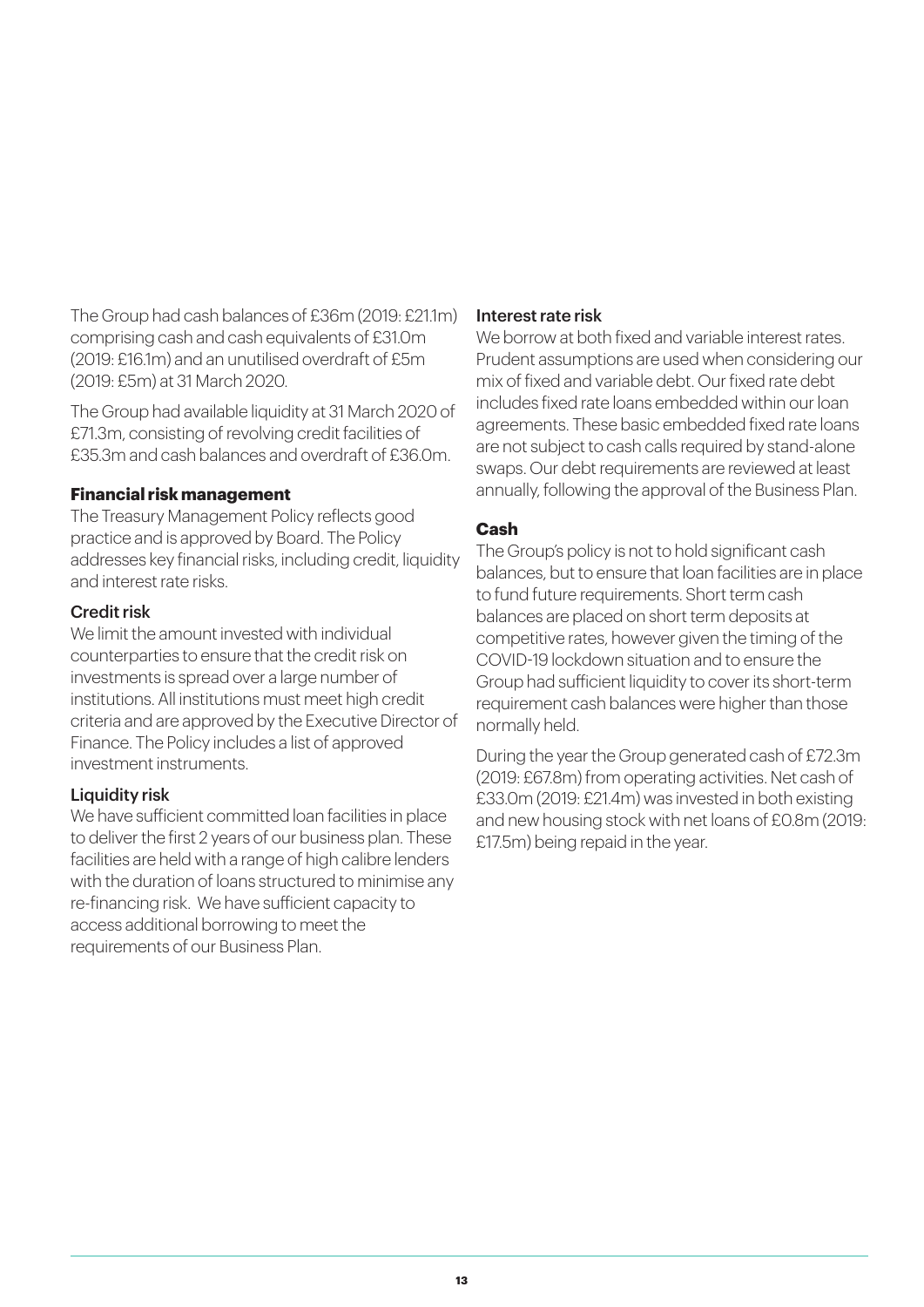### **Value for money**

#### **Our approach to value for money**

The Group's approach to value for money (VfM) aims to optimise the use of its assets and resources to inspire people and build and maintain great homes in strong communities. This approach reflects our understanding of the balance to be struck between economy, efficiency and effectiveness. Our monthly and quarterly performance reporting is based upon targets agreed with Board annually. Understanding how our costs and performance compares to others is important and helps to shape our approach and priorities.

Our approach to VfM links to our strategic aims as follows:

- Ensuring our services to our tenants represent and deliver VfM;
- Optimising the performance of our housing assets;
- Ensuring the performance of our people ensures individual and organisational effectiveness;
- Unlocking capacity and value by working in partnership with others; and
- Ensuring that financial resources and capacity are maximised to deliver the Group's mission and objectives.

#### **VFM metrics**

Gentoo's previous corporate strategy involved diversification from its core housing association business into a range of commercial ventures, an approach that encountered limited success. This strategy has been reversed, with divestment from most commercial activities and a renewed focus on the core activities of a provider of affordable housing. The past activities of the Group clearly shape its current position with respect to some of its VfM metrics. Throughout this period the Group's core landlord service has performed well with strong operational kpi's and high tenant satisfaction.

Ongoing catch up expenditure on stock investment and a small, but growing, programme of affordable housing development demonstrate the impact of past choices on the Group's current position. This context is important to understanding the Group's VfM metrics. The Group is confident that the direction of travel for its key VfM metrics is positive.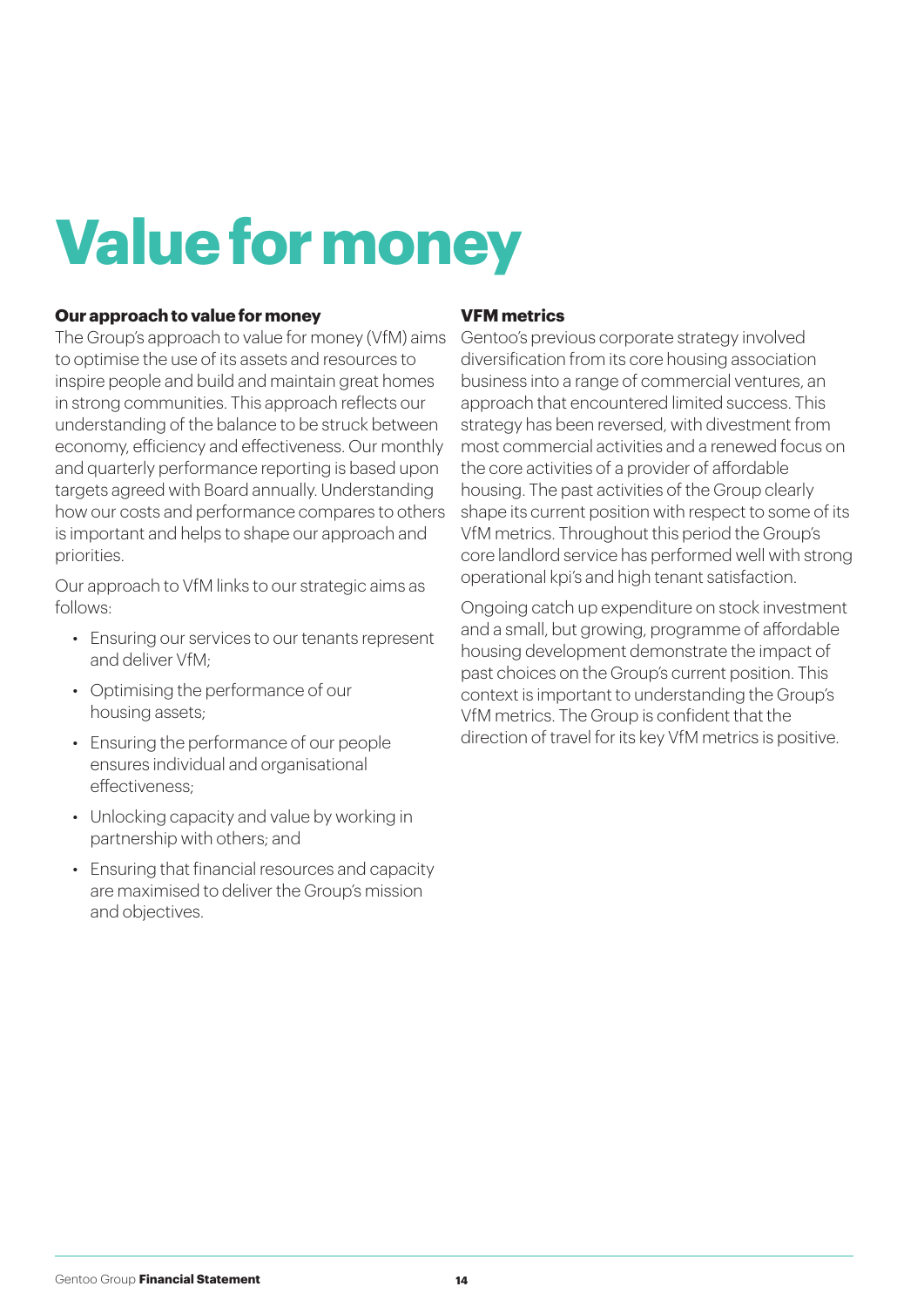

25.0%

**Operating margin (%) (Overall)**

#### **Operating margin % (social housing)**

30.0%

Operating margin shows the profitability and efficiency of an organisation before deduction of items such as interest costs.

In common with the sector our operating margins have been pressured in recent years by rent reduction and increased maintenance and major repairs expenditure. 2019/20 operating margins have been additionally impacted by impairments to property and work in progress and reduced Right to Buy and Right to Acquire surpluses. The overall

operating margin is also impacted by lower margins from the Group's non-social housing activities, namely the Group's housebuilding arm, Gentoo Homes. Targets for 2020/21 reflect the impact of COVID-19 on some areas of our business. We will continue to review the operating models of our social and non-social housing activities and identify opportunities to improve revenues and ensure our business is operating efficiently.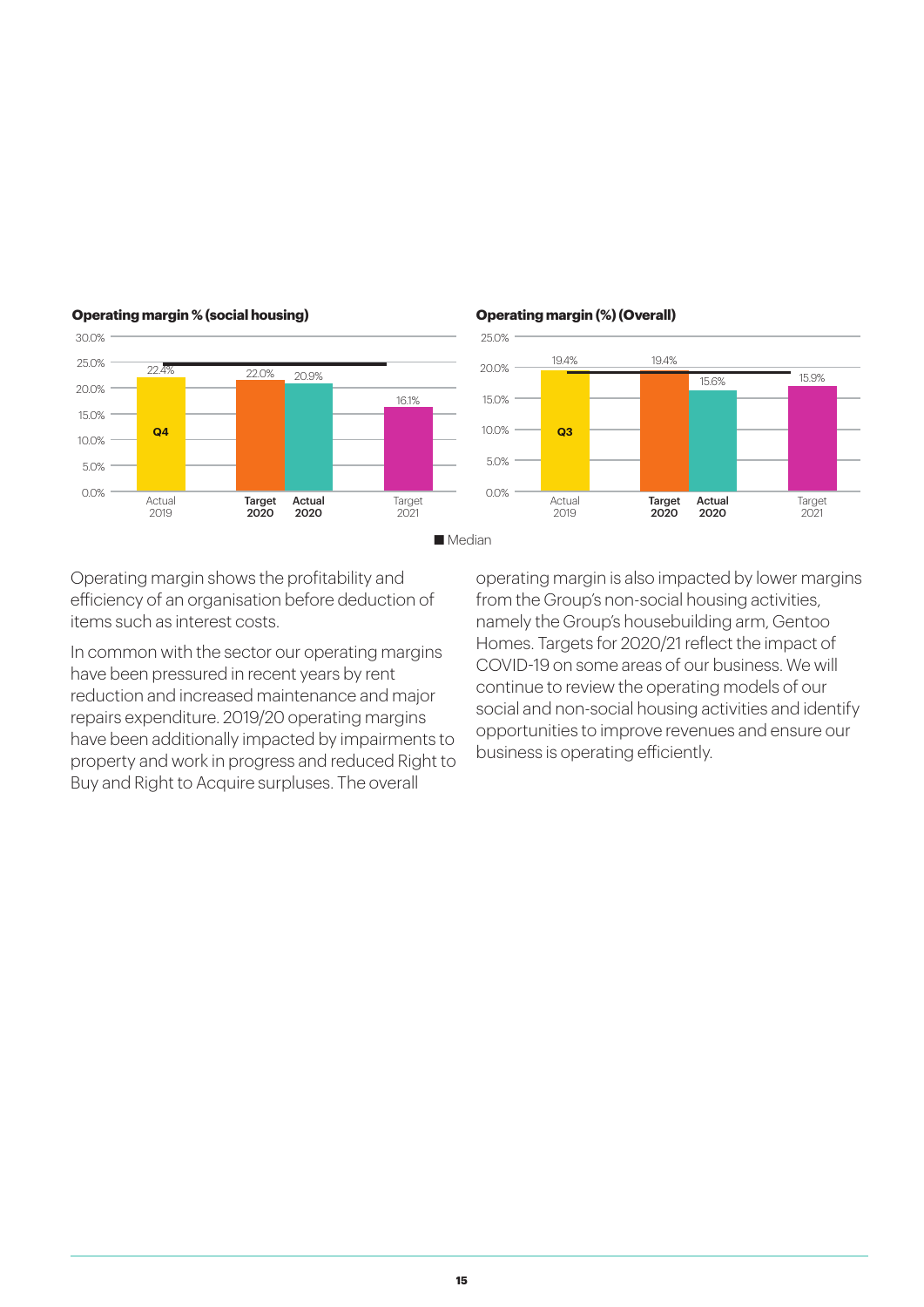

#### **Headline social housing cost per unit**



#### **EBITDA – MRI interest cover**

 $7019$ 

The headline social housing cost per unit (SHCPU) includes management costs, routine maintenance costs, planned maintenance costs, capitalised repairs costs, charges for support services and other social housing costs. These costs are then divided by the number of units owned or managed.

The Group's SHCPU remains competitive with our peer group. SHCPU for 2019/20 has increased slightly compared to last year, but is significantly below the current year target. The 2019/20 target envisaged a significant increase in major repairs activity. This target was not achieved due to delays in contractor delivery and reprioritisation of some programmes of work to focus on landlord compliance priorities.

EBITDA-MRI is an abbreviation for earnings before interest, tax, depreciation, amortisation, with major repairs included. It is a key indicator of liquidity and investment capacity, measuring the extent to which the Group's cash surplus exceeds its interest costs.

2020

2020

 $2021$ 

The Group's 2019/20 EBITDA-MRI interest cover is low compared to our peers, reflecting the Group being in the midst of extensive catch-up investment in existing stock, including a double-glazing replacement programme for 9,000 properties. Actual performance in 2019/20 saw additional cost pressures, described elsewhere in this report, offset by underspends on major repairs activity. EBITDA-MRI IC levels recover significantly in 2020/21 and future years as current stock investment levels begins to take a reduced share of the Group's resources. The Group's efficiency objectives will focus on achieving sustainable EBITDA-MRI IC levels akin to those of its peer group.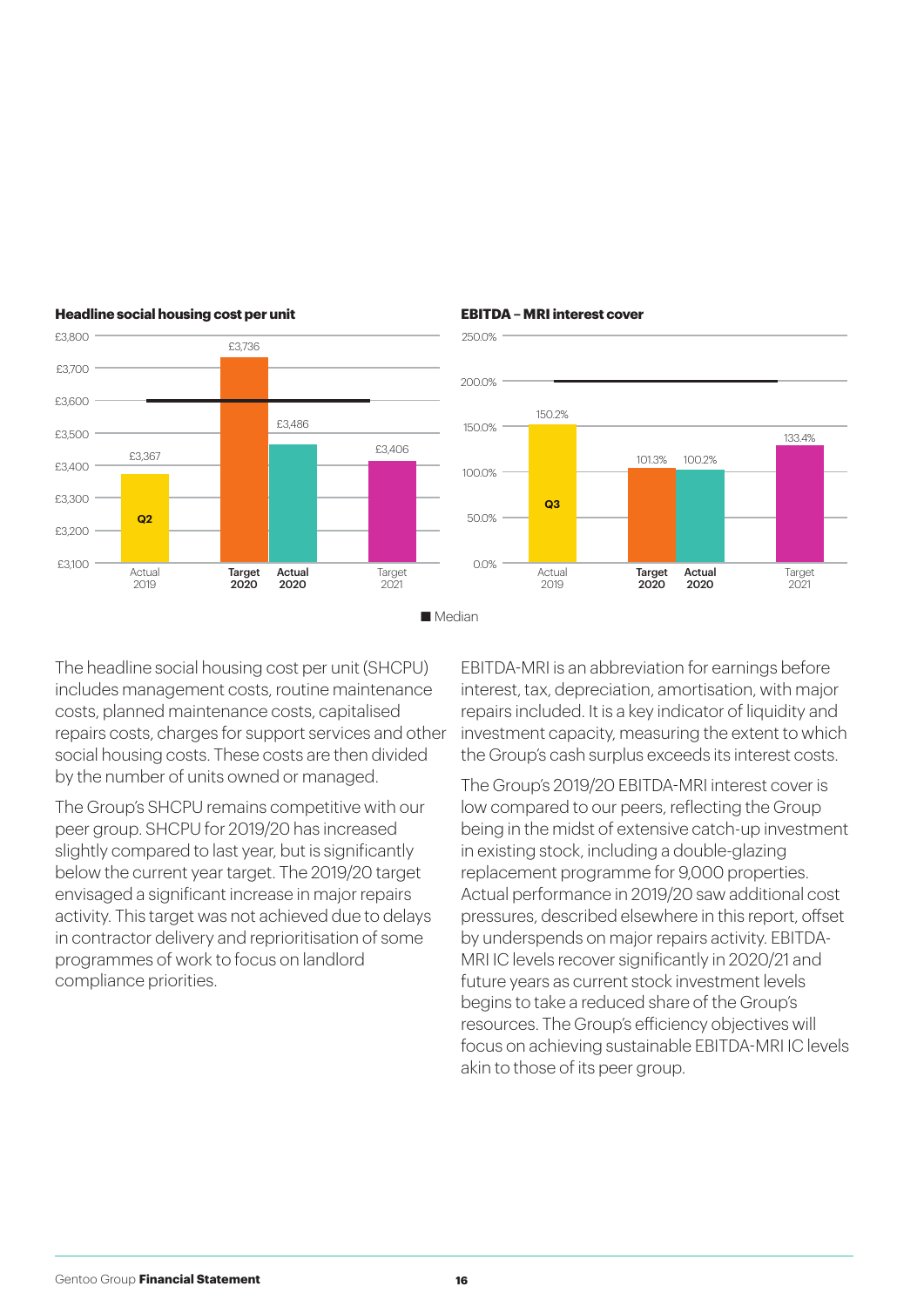

#### **New supply delivered - social %**

#### **New supply delivered - non-social %**



The new supply metrics show the number of new social and non-social housing units acquired or developed during the year as a percentage of total social and non-social housing units owned at the year-end.

The Group's primary focus for new supply is the expansion of its affordable homes programme. New supply of social units delivered in the year represent 0.5% of our total social stock, with 153 units acquired or developed in the year. Our affordable development team is now established and is embarking on a programme to deliver a five year programme of circa 900 units by March 2024.

New supply of non-social units delivered in the year represent 0.6% of our total social stock, with 173 properties sold on the open market. This scale of non-social supply reflects the performance of our well-established and successful housebuilder, Gentoo Homes. The profits from Gentoo Homes are utilised by the Group to support its core activities. This level of delivery is likely to reduce in the coming years as the Gentoo Homes business adapts and retrenches in the wake of the challenge to the housing market arising from COVID-19.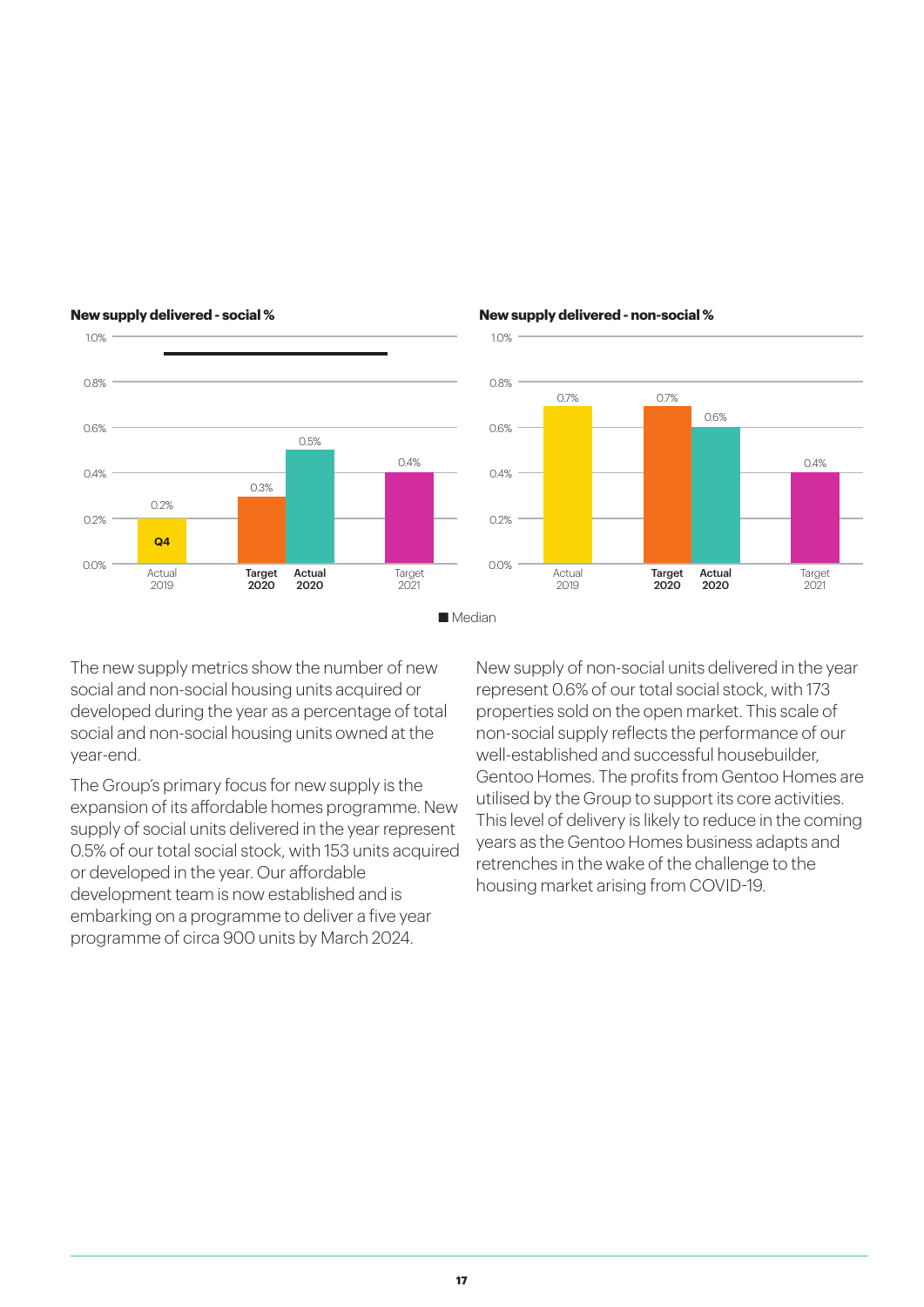

### **Reinvestment %**



The reinvestment metric shows investment in properties (existing stock and new supply) as a percentage of the value of total properties owned.

Our reinvestment performance has increased each year from a low base, reflecting the mobilisation of the investment plan programme and the increased affordable homes programme. The reinvestment % increase in the year reflects £44.5m invested in existing stock (£32.8m) and new supply (£11.7m). We failed to meet our 2019/20 target due to delays and reprioritisation of some programmes of work to focus on landlord compliance.

Reinvestment levels will continue to increase as we continue to address the needs of our existing stock whilst ramping up delivery of our affordable development programme with the team to deliver this now established.

The gearing metric measures how much debt an organisation holds as a percentage of its assets, demonstrating the degree of its reliance on debt finance. Our gearing levels are relatively high compared to our peers, in part reflecting the funding of the Group's historic diversification and commercial acquisitions.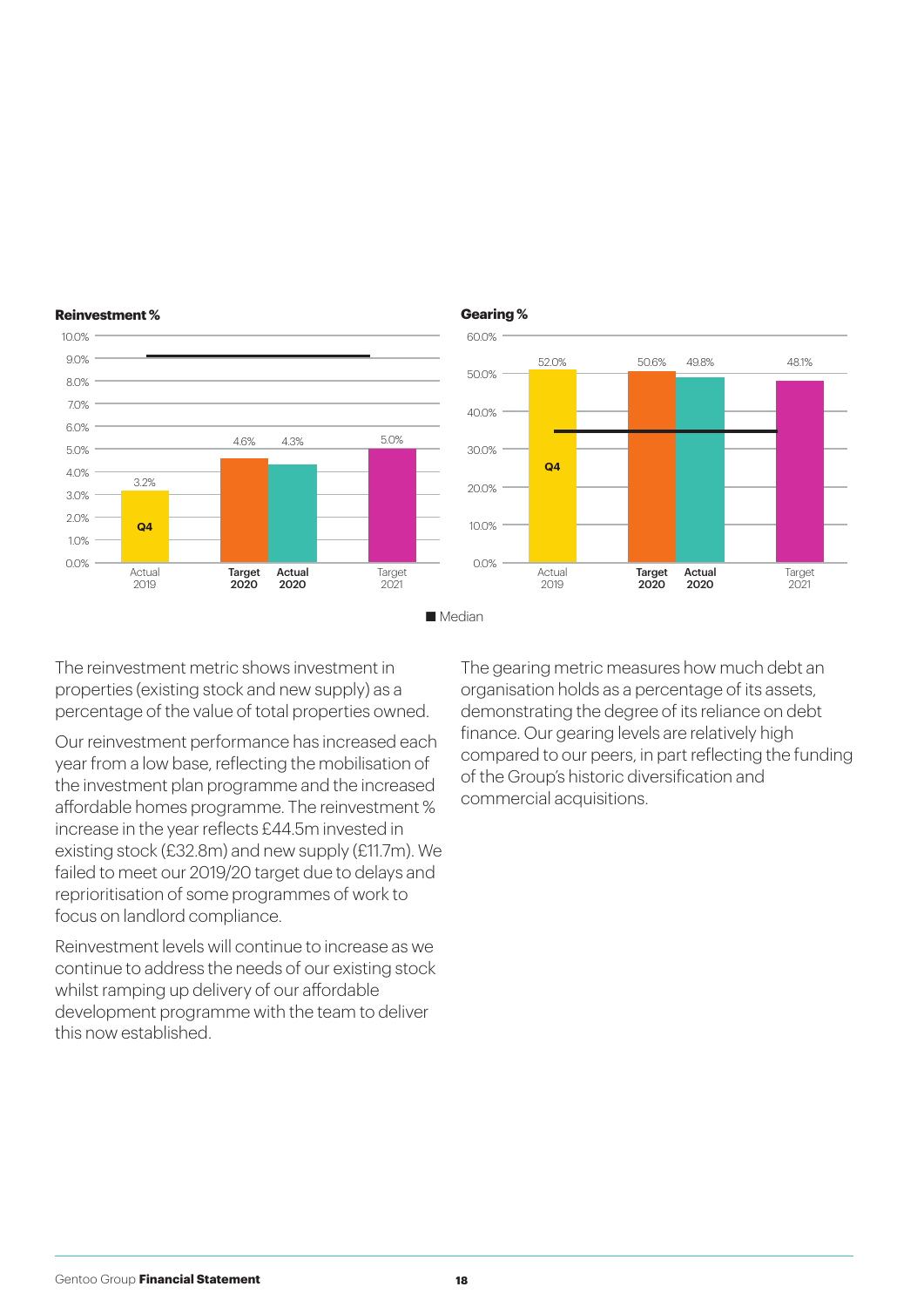

#### **Return on capital employed %**

Return on capital employed compares operating surplus to total assets less current liabilities and is a measure of how efficiently an organisation's resources are invested. The Group's figure of 2.4% is lower than the target of 3.2% because of the reduced levels of surplus, as explained elsewhere in this report.

#### **Data source for all VfM charts:** 2018/19

HouseMark and 2018/19 Global Accounts data for Northern England housing associations (both LSVT and traditional) with more than 15,000 units.

- **Q1 = top quartile performance**
- **Q2 = upper quartile performance**
- **Q3 = lower quartile performance**
- **Q4 = bottom quartile performance**

Median = 2018/19 median performance of Northern England peer group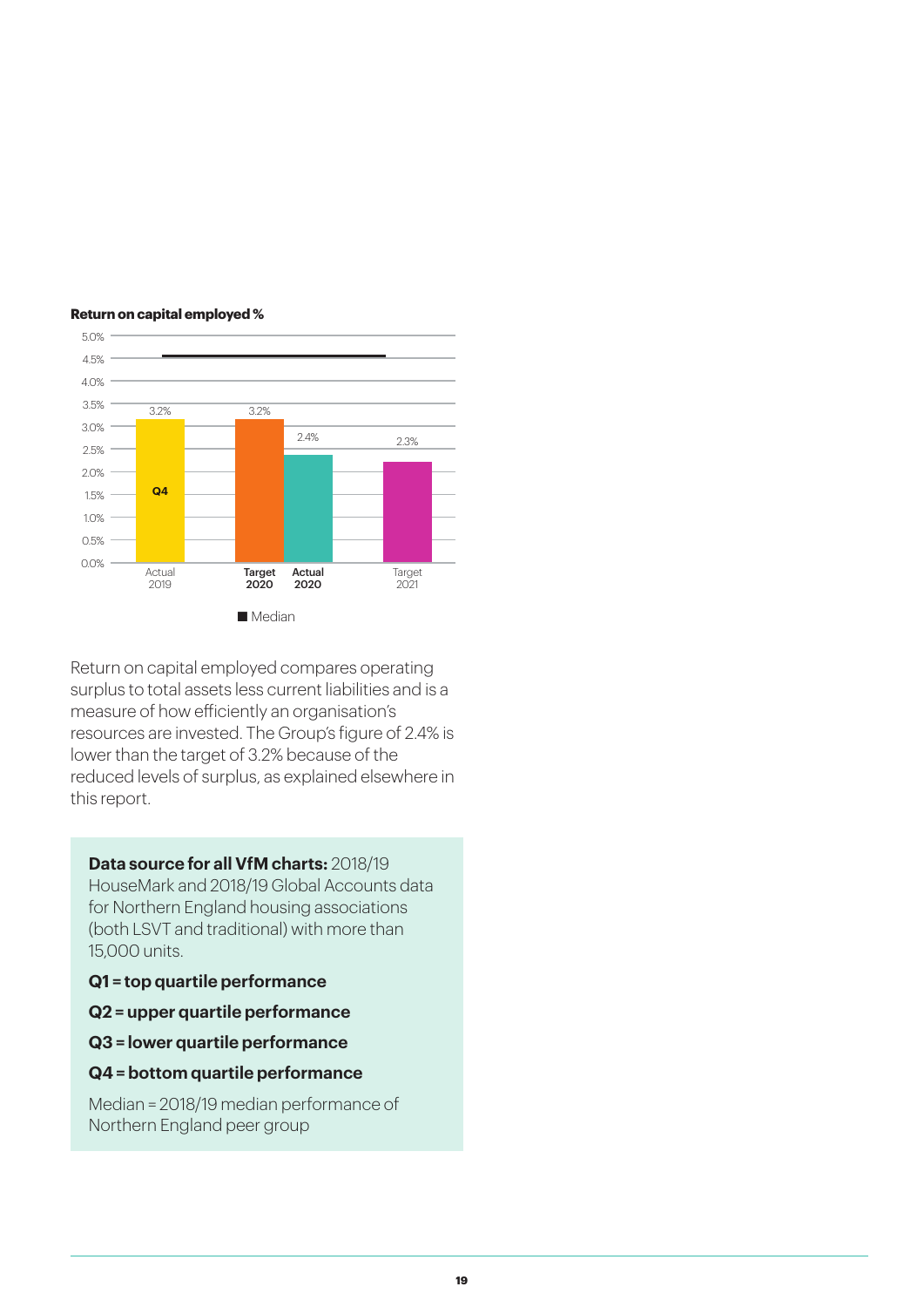As well as the above metrics, the Group measures its performance against its strategic objectives using a range of additional performance indicators.



#### **Delivering an outstanding service to customers so that people and communities thrive**



#### **Former tenant arrears as a % of rent debit**



**Housing management direct cost per property**





#### **Resident satisfaction overall**



Income collection and arrears management, carried out by our efficient housing management function, remain strong despite the challenges posed by the ongoing roll out of Universal Credit. Our excellent Money Matters team continues to provide vital services to our most financially vulnerable customers. 2019/20's void loss was higher than budget due to the temporary impact of the digitalisation of our voids inspection progress during the year. Our 2020/21 void loss and current tenant arrears targets reflect the disruption wrought by COVID-19. Overall, demand for our properties remains strong.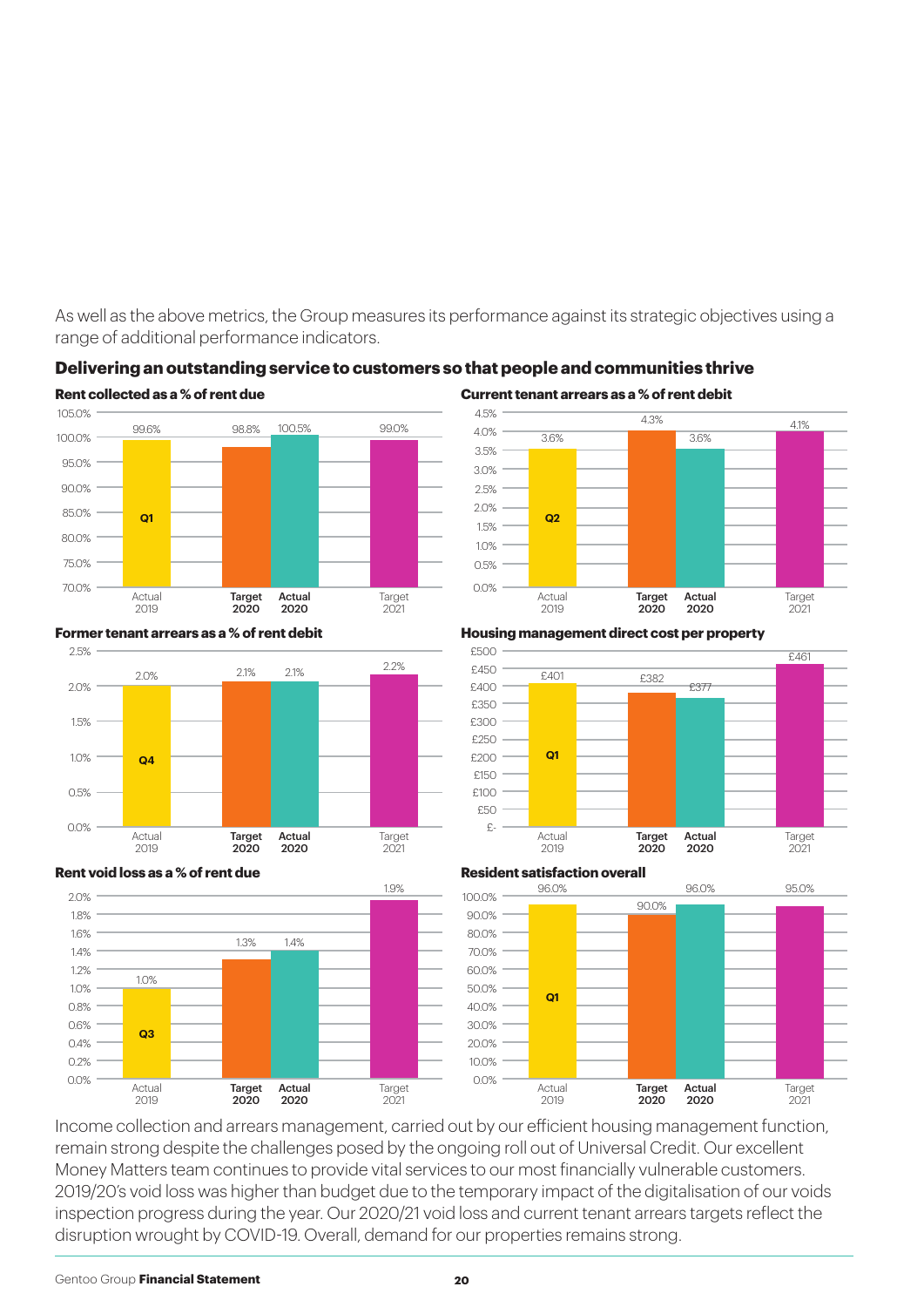#### **Delivering an outstanding service to customers so that people and communities thrive**

The priority we place on outstanding customer service is reflected by the results of the Survey of Tenants and Residents (STAR) survey, a sector-wide measure, with 96% of our customers satisfied with the overall service they receive from us. In addition, our housebuilder arm, Gentoo Homes, has for the first time, attained the maximum 5 star rating with the National House Building Council's (NHBC) Star Rating Scheme, placing the organisation in a select group of housebuilders. Achieving this rating requires at least 90% of surveyed homeowners to be prepared to recommend Gentoo Homes to a friend.

As highlighted in last year's report a comprehensive review of our operational delivery model was completed during the year. Without increasing existing resources we will make service improvements via changes to neighbourhood enforcement and safety, support and crisis services to ensure our service remains fit for purpose over the next three years. We have reviewed our accommodation strategy alongside our delivery model leading to the rationalisation of our places of work, the consolidation of our operational teams and the freeing up of land now available to support our affordable homes programme.

We continue to develop our tenant self-serve offer, MyGentoo, with a steady increase in tenant registrations for this service. We have further strengthened our tenant voice with a governance review completed during the year. Our five local Community Engagement Forums (CEF) have established good two-way communication links with Group Board. As an early adopter of the National Housing Federation's Together with Tenants plan we have worked with our CEF's to identify the standards of service our tenants can expect from us, how we will measure our progress against those

standards and how we will be challenged if we fail to deliver. We have also reviewed our tenant scrutiny group, USTOO, and are currently recruiting new members.

Other value for money achievements include:

- Worked with our three principal contractors, Kier, Engie and Bell Group to deliver social value which equated to over £1.1m.
- We provided secure homes for eight households who were sleeping rough generating a social value of £0.2m and provided secure homes for 33 households who were in temp accommodation generating a value of £0.3m.
- We generated £0.2m of social value through our Wise Steps programme, which helped 14 people into full or part time employment.

Our future plans include:

- A review of our cash collection processes, with opportunities for further efficiencies.
- Further enabling of our tenants and residents to interact with us through online self-service, improving both the accessibility and efficiency of these services, in particular a tenant document portal and online repairs bookings.
- A review of our local service offers, aligned with our Together with Tenants work.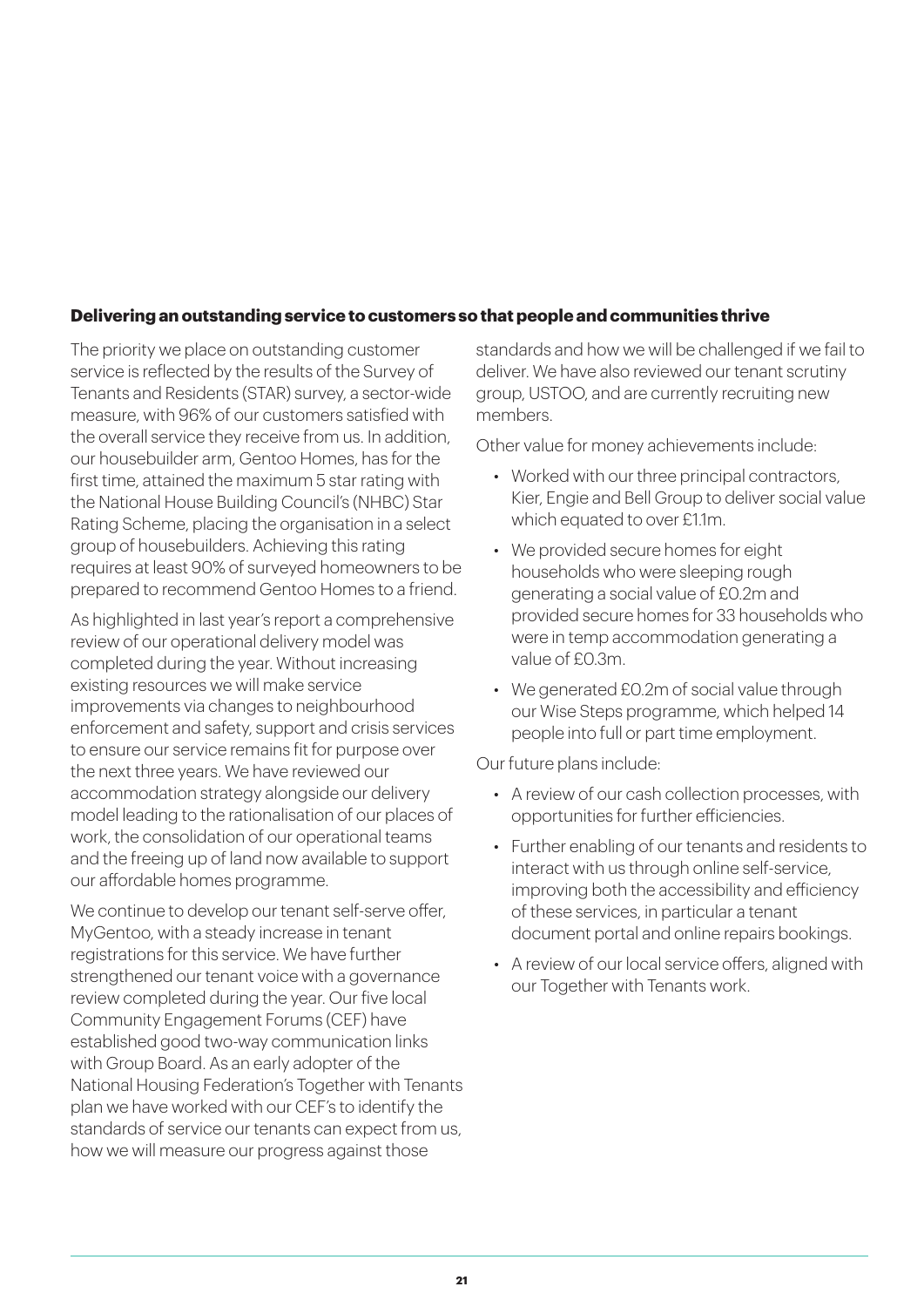

#### **Actively managing our assets and developing new homes to meet local needs**

Actual 2019 £1,184 **Q3** Target 2021 £820 £1,496 £1,616 Target 2020 £1,358 Actual 2020

#### **Resident satisfaction with our repairs service % of homes with a gas safety certificate**



Our continuous improvement of our repairs and maintenance (R&M) function is reflected in a 3.4% increase in the number of jobs carried out right first time and a 10.6% improvement during the year of repairs completed within timescale. Customer satisfaction with R&M transactions remained strong at 94%. Productivity of the in-house repairs team has increased by one third of a job per day, allowing a reduction in sub-contractor support for nonspecialised repair works. Gas safety completion performance during the year was strong and frequently at 100%.



Highlights of our stock investment activities during the year include our innovative Core364 project which involves the replacement of the gas infrastructure in seven tower blocks with a groundsource heating system accompanied by the installation of sprinkler and upgraded fire alarm systems. This innovative project will address historic maintenance issues faced in these buildings, contribute to the carbon reduction agenda and provide our tenants with a reliable, sustainable, cheaper heating solution.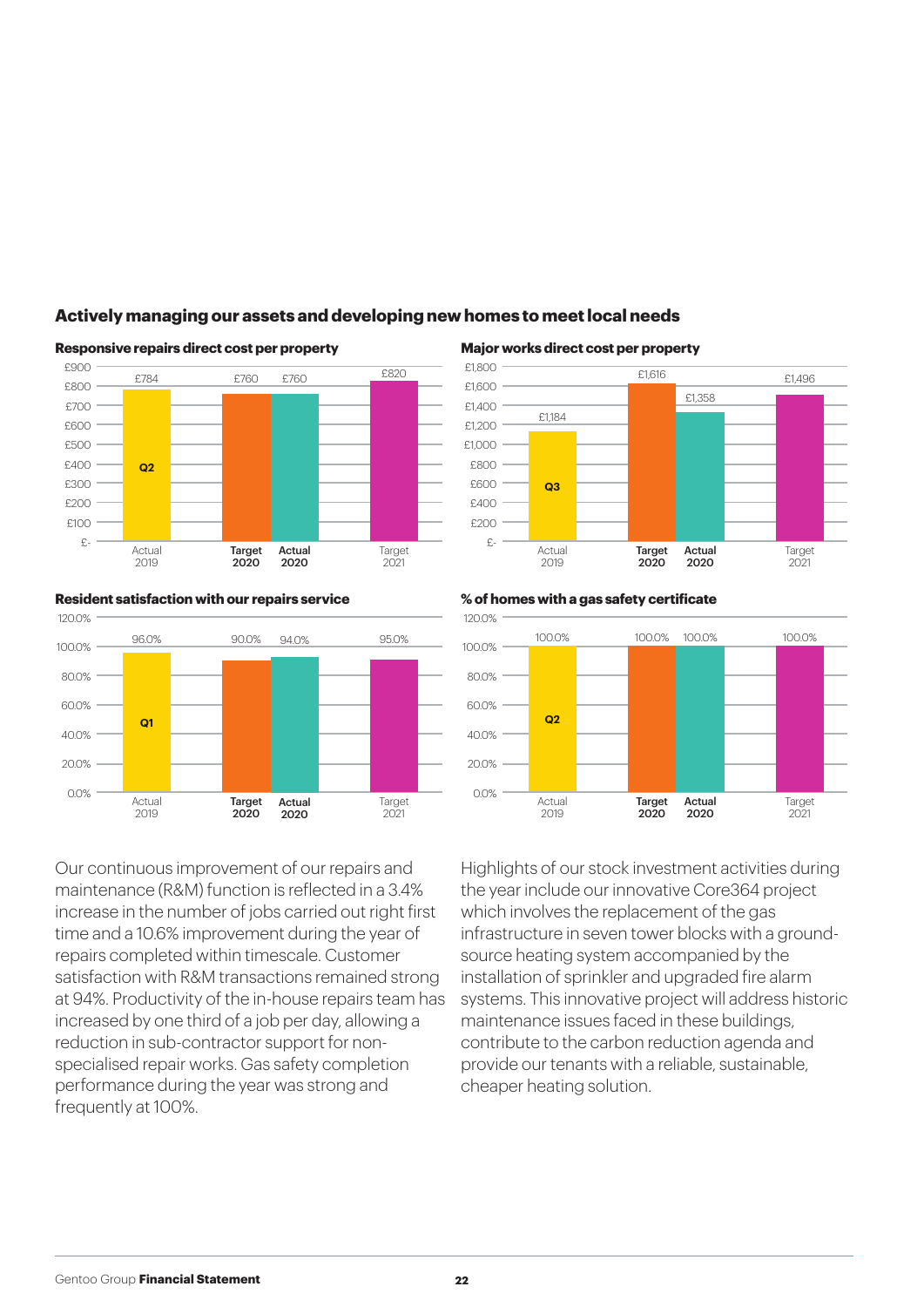During the year we commenced a £4.9m investment Our future plans include: in the River Quarter development in Sunderland. This project will remove all timber external cladding, walkways, and balconies with non-combustible materials. Building safety and our landlord compliance responsibilities will remain a key focus of our asset management activities.

The Group continues to help meet the housing needs of local people by building a range of affordable and open market homes across the North East. During the year we have recruited a new affordable development team charged with delivery of circa. 900 units by March 2024. Two schemes which will deliver 100 of these homes are currently onsite. The full programme includes developments on the Group's own land, Section 106 opportunities and open market acquisitions which align with the Group's existing housing property portfolio.

The Group's private housebuilder, Gentoo Homes, delivered 189 homes for sale in the year, including shared ownership, generating a profit of £1.7m to support the delivery of our core business. The Gentoo Homes product offer ranges from starter homes, allowing opportunities for a route into affordable home ownership, including shared ownership, through to executive level homes. The initial impact of the COVID-19 pandemic on the UK housing market was profound and the nature and pace of the recovery from this market shock is still to be determined. Gentoo Homes' strong 2019/20 performance and plans to regulate its construction activity in alignment with the pace of market recovery will equip it to navigate what is likely to be a challenging market for the foreseeable future.

- Ongoing assessment of the VfM of our responsive maintenance activities
- Removal of the gas infrastructure from our remaining four gas-supplied domestic tower blocks in Sunderland city centre
- Further progression of our affordable development programme, with circa 900 units of additional supply in the next five years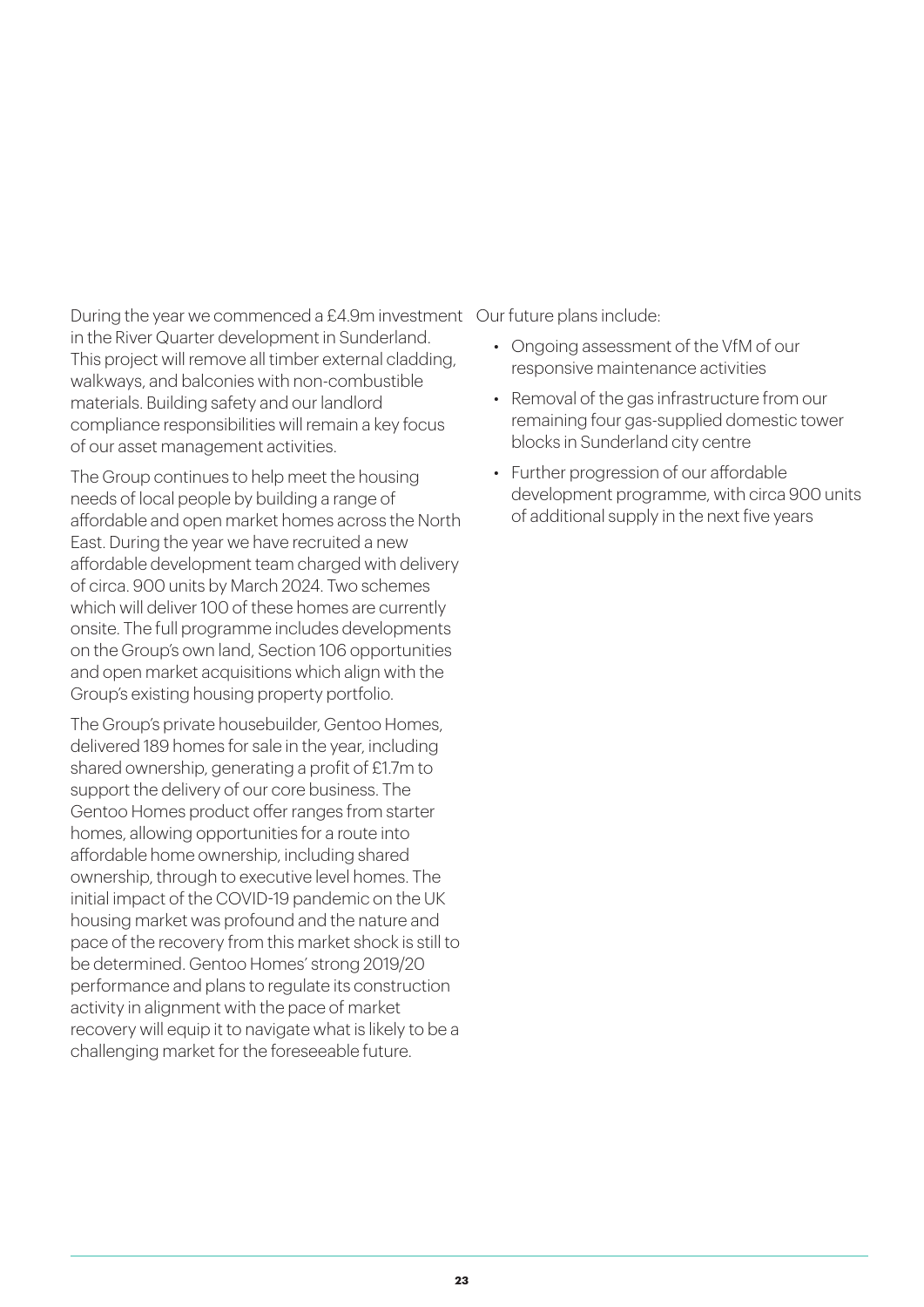

#### **Supporting our people to deliver our vision and live our values**



#### **Average working days lost Staff turnover**

We aim to ensure that the performance of our people delivers individual and organisational effectiveness. Holding an Investors in People gold accreditation, we recognise that our staff are our greatest asset. Since the launch of our People Strategy in April 2016, our focus has been on organisational design, learning and development, performance and reward, resourcing and talent planning, employee relations and organisational development.

Average working days lost through sickness has decreased from 9.9 days to 9.8 days per employee in 2019/20. This figure is higher than the market average days lost for the not for profit sector of 6.2 days. Long term sickness accounted for 47% of the overall sickness absence, down from 72% last year. Our absence rate has improved to 3.7% from 3.9% last year.

Voluntary staff turnover in 2019/20 was 6.4% although a very slight increase from the previous year is not a cause for concern. Our overall staff turnover of 9.5%, reflects the ongoing structure reviews in the Group.

HR modernisation plans are now in place including, a new defined contribution pension scheme, health plan, flexible working, career model and grading structure. The focus for this work was to drive engagement, ensure we are able to recruit and retain the best talent and have an overall employment package that represents value for money to the group.

Other Value for money achievements include:

• Savings of more than £34,000 through internal delivery of training compared to the cost of external delivery

Our future plans include:

- Completing our HR modernisation project, embedding its new benefits, initiatives and processes
- Continuing to invest in culture and organisational health on our planned journey to Investors in People Platinum status
- Developing a long term workforce planning tool to ensure we are aligning our colleagues to deliver the Group's objectives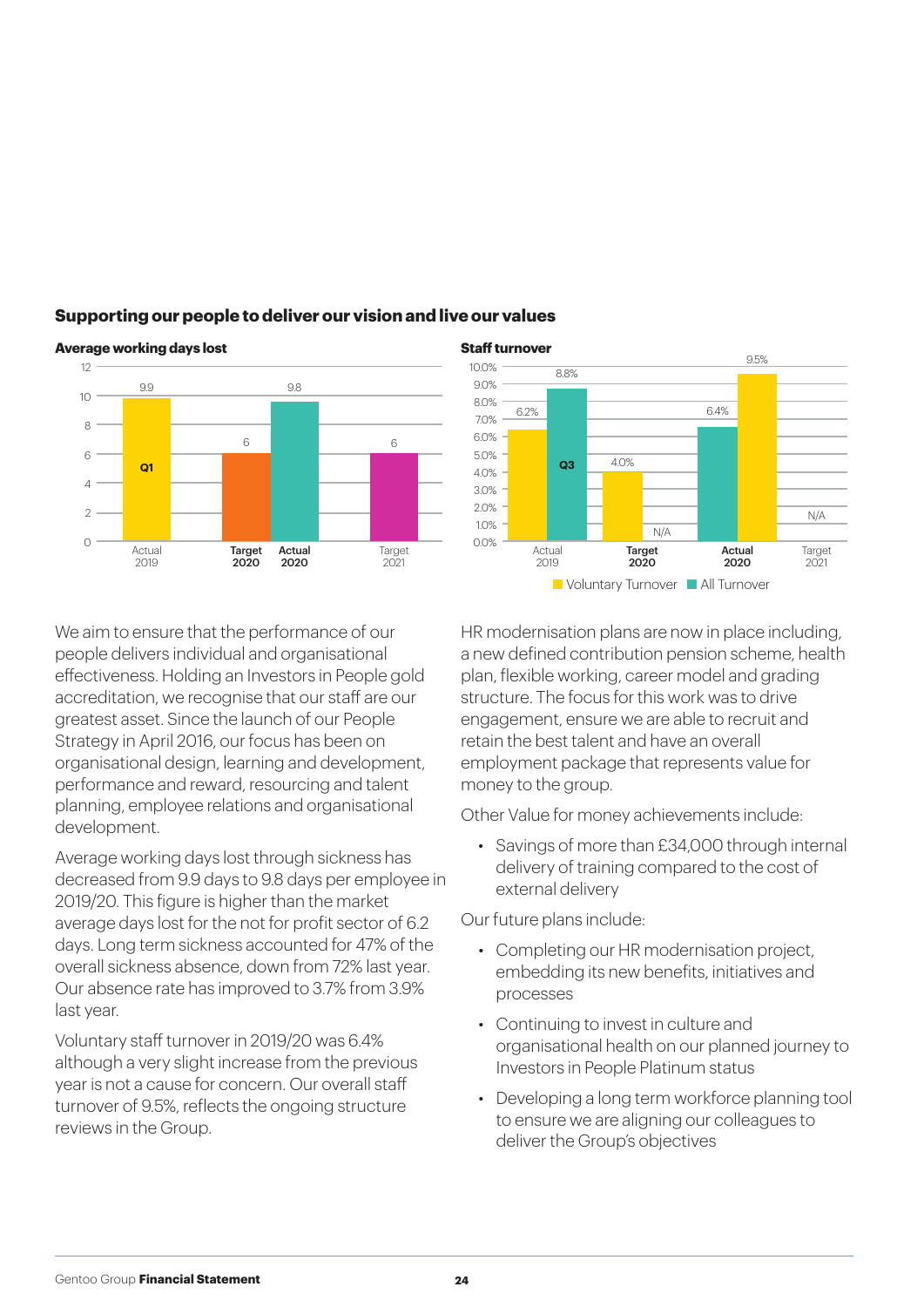#### **Working with others to build effective partnerships**

The Group continues to work with a range of partners at local, national and regional level. During the 2019/20 year Gentoo continued to strengthen existing partnerships as well as developing new ones where appropriate. Our partnership working does not seek to produce specific metrics. Partnership working is an enabler for the Group, a means of furthering our objectives as well as those of like-minded organisations. We are well represented on a range of strategic, operational, national and local partnerships and while there are too many to individually reference, the information below provides a flavour of partnership activity during the year:

#### **Homes for the North**

Gentoo continues to play a key role in this influencing body which is an alliance of housing associations seeking to ensure fair distribution of funding to build more new homes across the North. During 2019/20 Gentoo's Chief Executive Officer became Chair of this body.

#### **Domestic Abuse Housing Alliance**

This national partnership between Gentoo, Peabody and Standing Together continues to go from strength to strength with their mission of improving the housing sector's response to domestic abuse.

#### **Sunderland City Council (SCC)**

Gentoo and SCC work closely together on a number of key agendas to maximise value and outcomes for the City of Sunderland. Examples include grounds maintenance, estate services, new build development opportunities, community safety, environmental sustainability and digital improvements.

#### **SAFC/Foundation of Light Partnership**

During the year Gentoo entered into a new community partnership with Sunderland Football Club and the Foundation of Light. The football club is at the heart of the city and is passionately supported by many residents living in Gentoo's communities. Amongst other things the partnership aims to improve digital inclusion and personal learning & development opportunities for tenants.

#### **Positive Footprints**

Another new exciting development during 2019/20 was the launch of Gentoo's partnership with Positive Footprints which seeks to provide opportunities for children to discover their potential, explore the world of work, build resilience and develop employability skills.

#### **Community Partnerships**

Gentoo is involved in a range of local partnerships with the aim of supporting and empowering individuals and communities in Sunderland to grow and prosper and deliver positive sustainable outcomes. Examples include Wise Steps, Empower Sunderland Community Fund, Sunderland College, Sunderland Armed Forces Partnership and the Sunderland Foodbank.

Our future plans include continuing to review the effectiveness of all partnership activity and build on the successes to date. In light of the COVID-19 environment it is even more important that organisations work together to meet the challenges facing us all in these unprecedented times.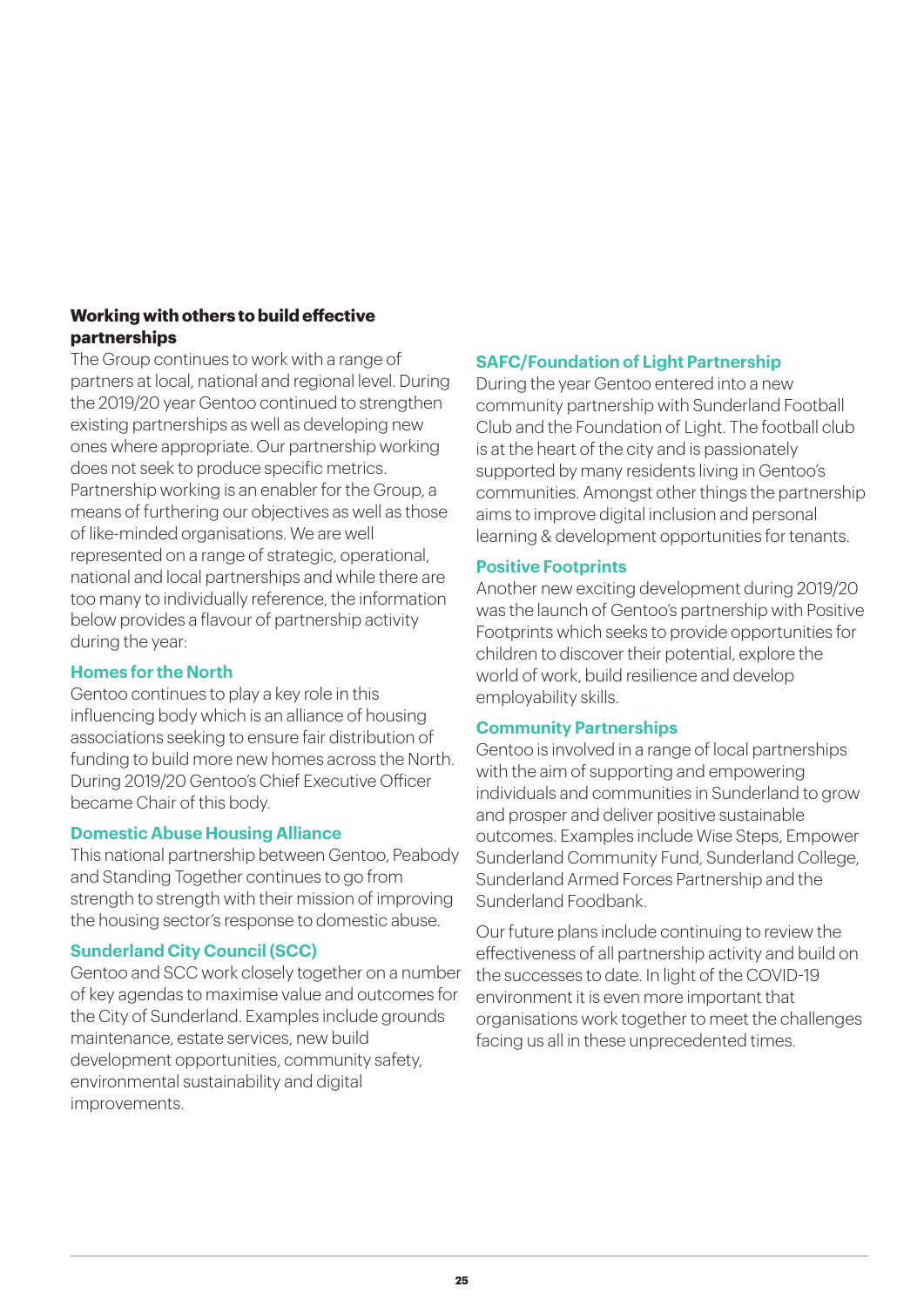

#### **Being well governed and financially strong**

The Group's financial performance is addressed elsewhere in this report. The Group's target surplus for 2021 reflect the impact of the COVID-19 pandemic on the core letting activities and on non-social housing activities carried out by Gentoo Homes. The Group's liquidity, cash headroom and core operations remain robust and the Group's Business Plan continues to demonstrate a strong, viable business.

The Group continues to review its activities to ensure VfM can be delivered and evidenced. This includes a review of the governance structure, which this year saw the transfer of engagements from Gentoo Art of Living to Gentoo Group. In addition, during the year the Group has reviewed a number of functions to assess their effectiveness and efficiency. This led to the outsourcing of the Group's internal audit function and disbanding of the Policy team. Both outcomes contributed to efficiency savings delivered in the year of circa £1m as well as improving governance and accountability in these areas.

Effective procurement remains key to the Group's approach to VfM. Total savings achieved in the year were £4.0m or 8.14% of our tendered works and services. These savings, extrapolated across the life of these contracts, are £5.1m. Highlights of these



improvements include annual savings in the following areas:

- Asset Improvement Programs (£1.6m)
- Development (£2.0m)
- Corporate Services (£0.1m)
- IT & Telecoms (£0.2m)
- Operations (£0.1m)

Modernisation of the Group's funding arrangements progressed with Board approval of a transaction that would see the repayment one of the Group's noncore existing funders via increased facilities with an existing core funder. This arrangement, completed in May 2020, improves the Group's headroom by £20m and increases medium term flexibility and capacity with a new ten year Revolving Credit Facility, supporting the Group's asset management and affordable development objectives.

The Group also completed a review of its pension offer during the year. This has led to the decision to close the career average Local Government Pension Scheme to the majority of new entrants and create a new Defined Contribution arrangement which will be offered to the majority of new employees and become the Group's auto-enrolment vehicle. This step will reduce the Group's long-term exposure to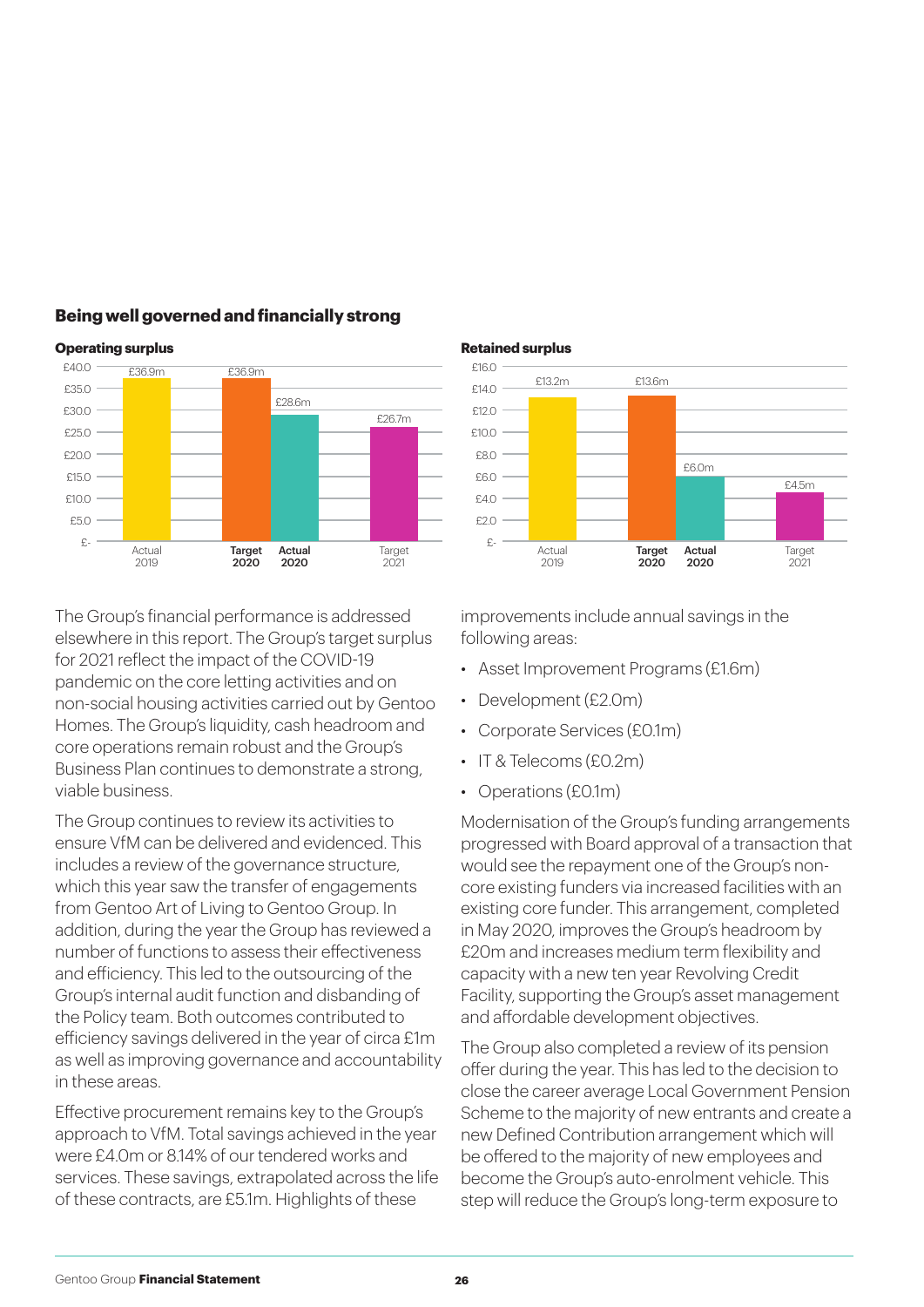defined benefit pension liabilities and reduce pension costs over the long term, increasing our financial capacity to invest in our core purpose.

Our future plans include:

- A programme of efficiencies to deliver improvements to the target surplus for 2020/21
- Progression to the next phase of the Group's treasury strategy which will continue the modernisation of our funding arrangements and further unlock balance sheet strength to deliver our mission

#### **Streamlined Energy and Carbon Reporting (SECR)**

There are qualifying conditions that require organisation to report their carbon emissions and energy usage. Gentoo Group do not meet these conditions and are therefore not required by the legislation to include this information in its annual report however is reporting this summary in line with best practice. The methodology used to produce Gentoo Group's carbon footprint was in line with the Greenhouse Gas Protocol (GHG Protocol) and followed an operational control approach to identifying what was included within the footprint.

#### **Gentoo Groups carbon footprint 1 April 2019 – 31 March 2020**

Gentoo Group emitted 4,009 tCO<sub>2</sub>e (tonnes of carbon dioxide equivalent) for 2019/20 across scope 1 and 2. This includes Gentoo Homes' emissions. When Scope 3 business travel is added, this brings the total to  $4.282$  tCO<sub>2</sub>e.

An intensity ratio is used to determine the carbon emissions relative to a single common business metric and allows the Groups carbon footprint to be compared over time or with similar organisations.

For scope 1 and 2 emissions, this can be presented as 4,009 tCO<sub>2</sub>e with an intensity ratio of  $3.51$  tCO<sub>2</sub>e

per total full-time equivalent employee and 23.28 tCO<sub>2</sub>e per million £ turnover.

For 1 April 2019 to 31 March 2020 the number of full-time equivalent employees was 1,142 and the turnover was £172m.

The methodology used to produce Gentoo Homes' carbon footprint was in line with the Greenhouse Gas Protocol (GHG Protocol) and followed an operational control approach to identifying what was included within the footprint.

#### **Carbon efficiency initiatives**

Gentoo Group has several carbon efficiency initiatives in place, including renewable energy, in the form of solar photo voltaics (PV) at offices. This PV provided an equivalent of 61,246 kwhs of energy towards the total demand of the Group's use during this period (representing 0.74% of electricity consumed). This prevented  $16.98$  tCO<sub>2</sub>e of carbon emissions had all the energy demands been met by the national grid.

The Group also switched to a green tariff on 1 October 2019 for all of the electricity supplied to the Group from the national grid. This equated to 4,248,995 kwh supplied from renewable energy sources.

Electric vehicles are available for colleagues to use as 'pool vehicles'. There were 18,540 business miles travelled in electric vehicles during this period across the whole of Gentoo Group, with zero emissions. If these miles had been covered in an average car of unknown fuel type, there would have been an estimated additional 5.3 tCO<sub>2</sub>e emitted.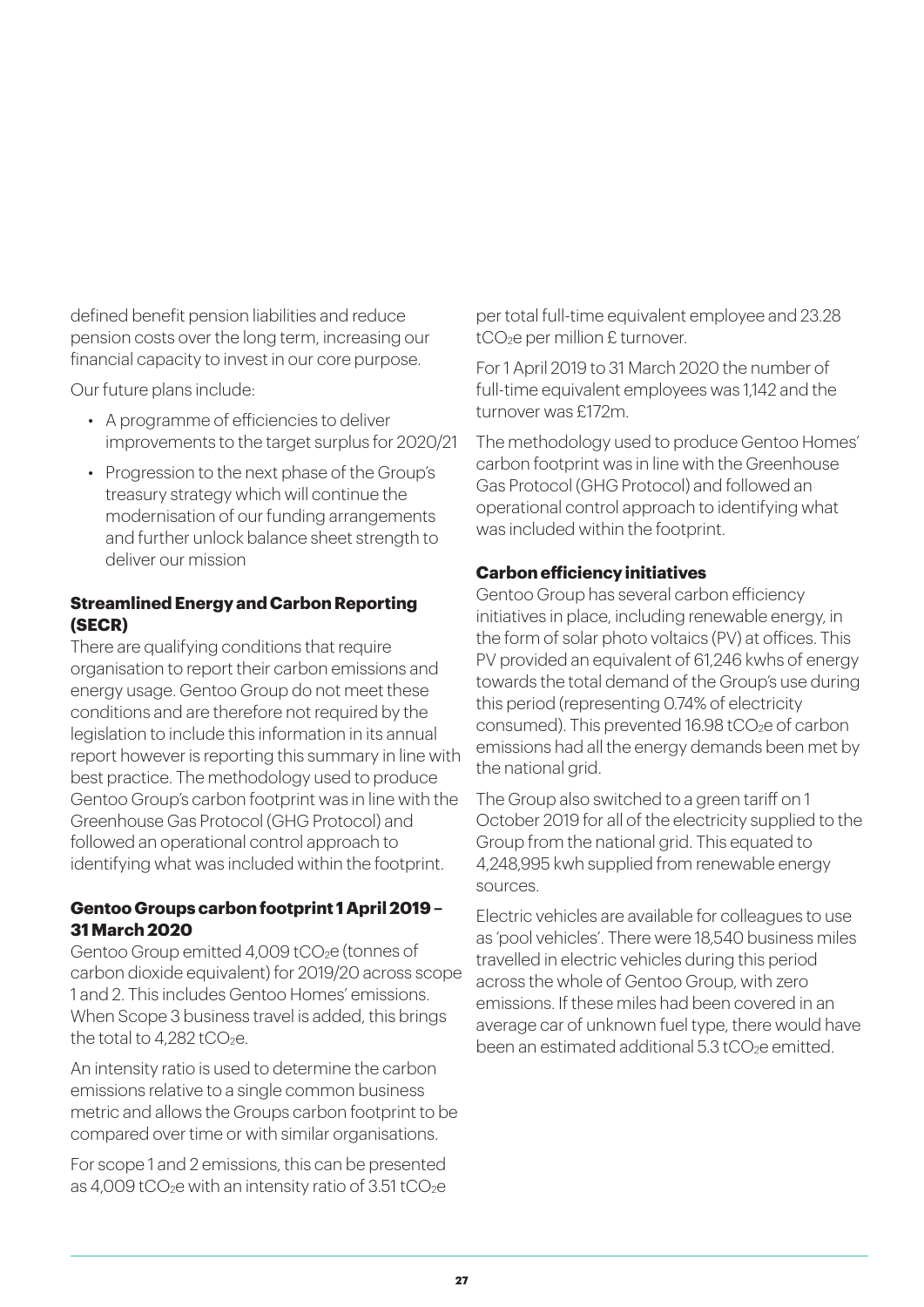### **Risk management**

#### **Risk and Audit Committee**

The Risk and Audit Committee acts on behalf of the Board to ensure appropriate controls are in place to safeguard assets and manage the attendant risks. The Committee is also responsible for monitoring and reviewing a number of areas including the consistency of accounting policies, the integrity of financial statements, the adequacy of internal controls as regards financial operations and compliance, the proper management of risks and the selection of the external auditors. The Committee must meet at least four times a year; however, it has met six times during the year.

#### **Risk management**

Gentoo is committed to ensuring that the management of risk underpins all business activities and that robust risk management procedures are in place throughout the organisation.

The approach used to define Gentoo's risk appetite, safeguard the interests of its stakeholders, employees and general environment is laid down in Gentoo's risk management framework. The framework has the full support of Gentoo Executive Team and is approved annually by the Board. Risk and Audit Committee and the Board have approved changes to the framework to strengthen Gentoo's approach to obtaining assurance to coincide with the outsourcing of Gentoo's internal audit function.

The risk management framework includes the integration of risk into the business planning, stress testing processes and a review of the external environment in which Gentoo operates, including the sector risk profile published by the Regulator of Social Housing (RSH).

Gentoo's established risk management processes facilitate the identification, monitoring and reporting of key risks and the implementation of mitigating actions.

#### **Risk governance**

The Risk and Audit Committee oversee the risk and internal control framework on behalf of the Board and makes recommendations to the Board where necessary. The Committee receives regular information regarding Gentoo's risk profile, key corporate risks, controls and improvement plans.

Risk owners take responsibility for the identification and management of risk, supported by Gentoo's risk and internal audit functions, who provide assurance over the internal control framework within Gentoo, using a risk based approach to its audit planning process.

Group risk management processes include, but are not limited to:

- A Risk and Audit Committee with delegated authority from the Board for oversight of risk and internal control processes
- An established 'Three lines of defence' risk and assurance governance model
- A risk appetite statement
- Risk data specifically linked to strategic aims
- Transparent risk data flows up, down and across Gentoo
- Established stress testing and regular valuation of cumulative risk exposures
- Risk updates to the Board and Risk and Audit Committee

The Board, Risk and Audit Committee and senior management have agreed and continually review and monitor a set of strategic/key risks which may prevent us from meeting our objectives. The Board and Executive Team has carried out a fundamental review of its appetite for risk which is reviewed on an annual basis. Risks are identified, evaluated,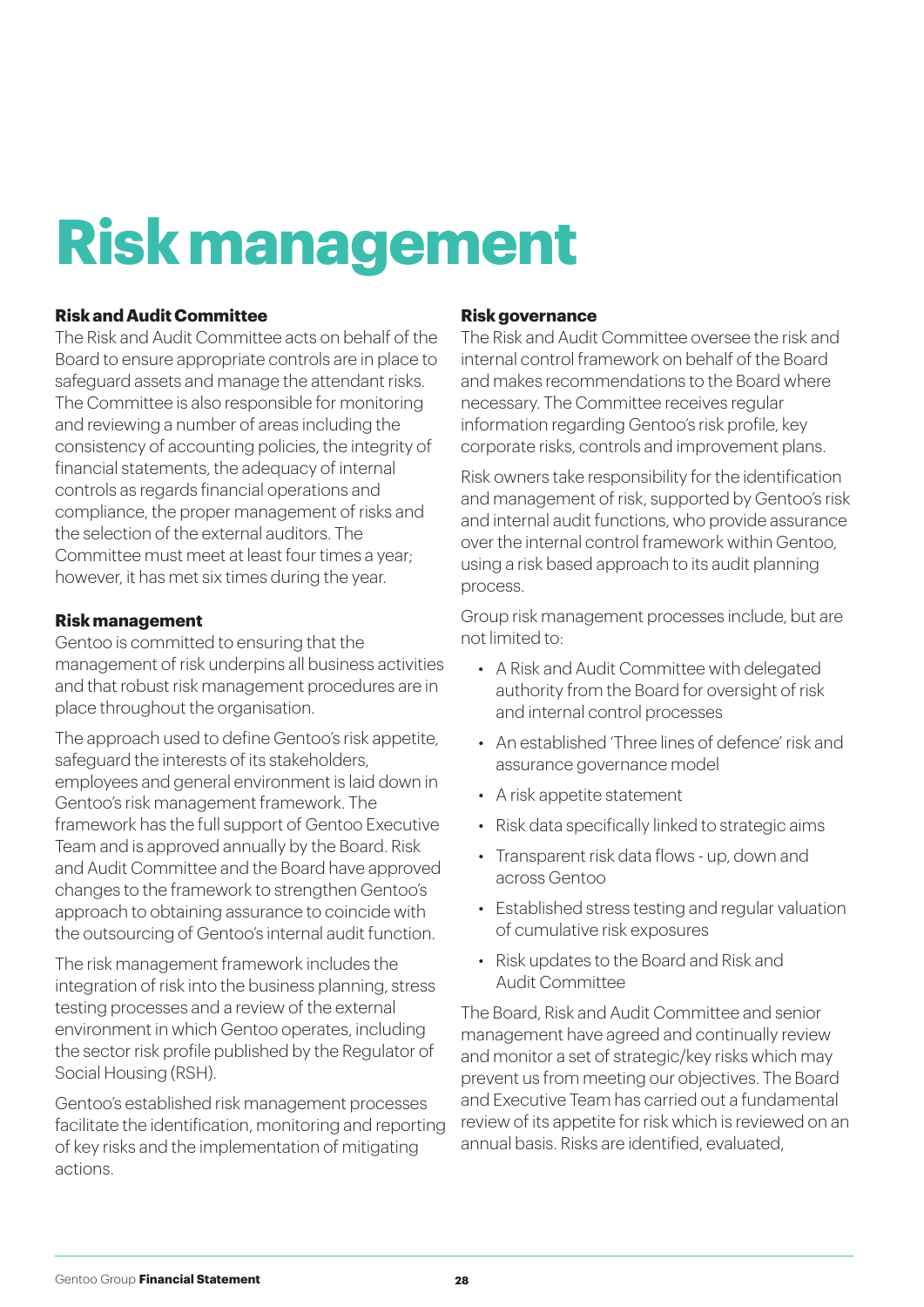monitored and reported in line with our Risk Management Framework. Risk reporting include scoring, controls, future mitigation requirements and cumulative risk.

During the year the Board has continued to focus on actively managing its key risks in the context of BREXIT, Gentoo's regulatory judgement and the onset of the coronavirus pandemic, which are mapped to our strategic aims. The extent and

severity of the impact of COVID-19 on Gentoo's current risk profile and the emergence of new risks will be dependent upon the duration of the pandemic and Government restrictions, which will continue to be monitored closely and stress tested. Further mitigations will be introduced where necessary which will feed into Gentoo's COVID-19 Recovery Plan.

| <b>Risk Rating</b> | <b>Relevance to our Strategic Aims</b>                                              |
|--------------------|-------------------------------------------------------------------------------------|
| Very High          | • Deliver outstanding service to customers so that people and<br>communities thrive |
| High               | Actively manage our assets and develop new homes to meet<br>local needs             |
| Medium             | Support our people to deliver our vision and live our values                        |
| l ow               | • Work with others to build effective partnerships                                  |
| Very Low           | Be well governed and financially strong<br>$\bullet$                                |

| <b>Risk</b>                                                                                                                                                                                                  | <b>Mitigation</b>                                                                                                                           |  |  |
|--------------------------------------------------------------------------------------------------------------------------------------------------------------------------------------------------------------|---------------------------------------------------------------------------------------------------------------------------------------------|--|--|
| <b>Health and safety:</b><br>Failure to focus and comply with all relevant<br>legislation could result in accident, injury<br>or death to staff or third parties leading to<br>regulatory intervention.<br>. | Health and Safety Policy, procedures, training<br>and audits. Regular reporting of statistics to the<br>Board and Risk and Audit Committee. |  |  |
| $\blacksquare$ Non-compliance with the Economic<br><b>Standards and Consumer Standards:</b>                                                                                                                  | Governance, Risk and Internal Control<br>Framework is in place to reflect the                                                               |  |  |
| Failure to demonstrate compliance with the<br>Economic and Consumer Standards may result<br>in regulatory intervention, brand damage and<br>stakeholder confidence.                                          | requirements of the Regulatory Standards.<br>Evidence based Board certification of<br>compliance.                                           |  |  |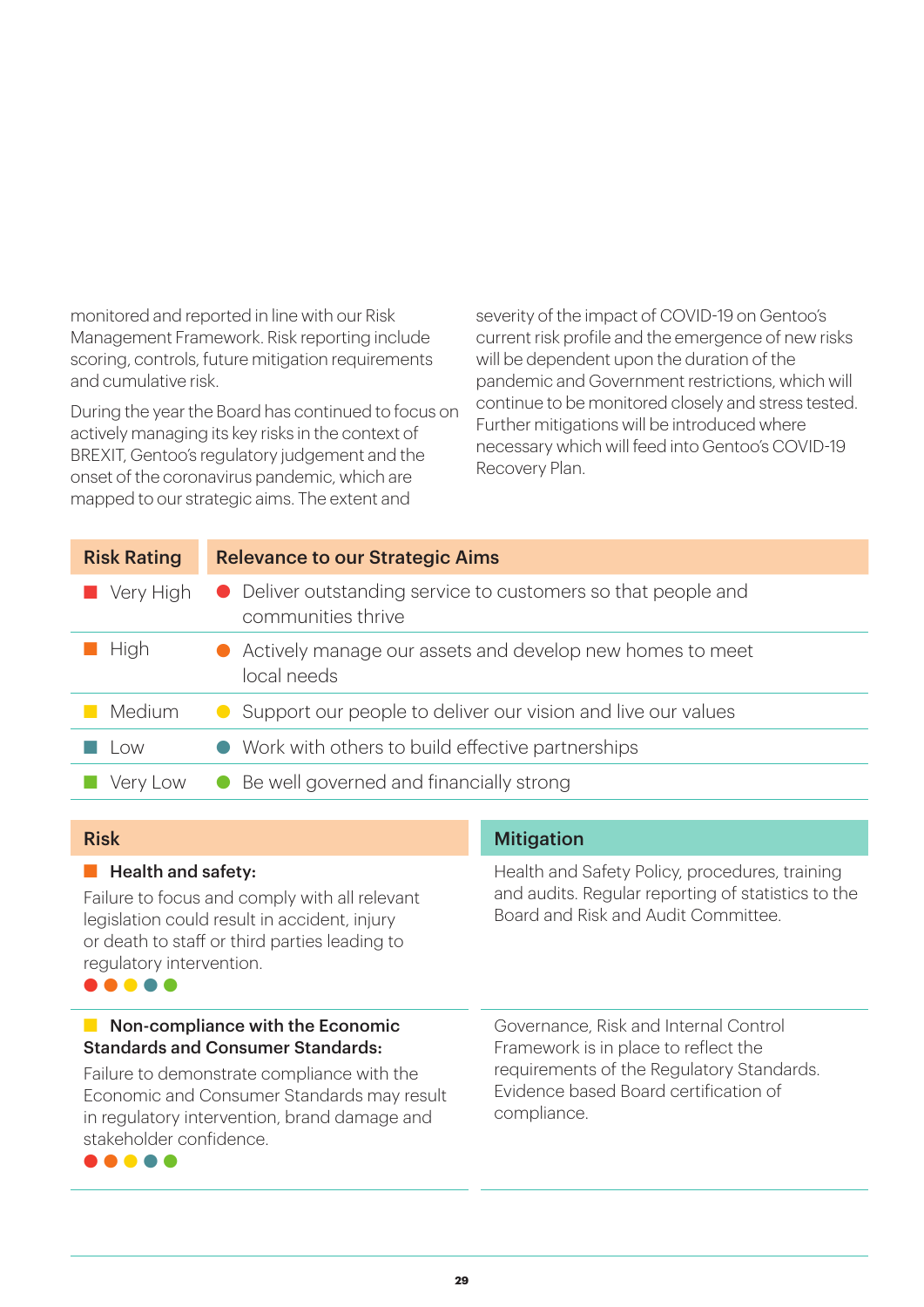| <b>Risk</b>                                                                                                                                                                                                    | <b>Mitigation</b>                                                                                                                                                                                                                                                                                                                                                                                                                                                                                      |  |  |
|----------------------------------------------------------------------------------------------------------------------------------------------------------------------------------------------------------------|--------------------------------------------------------------------------------------------------------------------------------------------------------------------------------------------------------------------------------------------------------------------------------------------------------------------------------------------------------------------------------------------------------------------------------------------------------------------------------------------------------|--|--|
| Management override of controls:<br>Potential deliberate mis-management and/or<br>fraud resulting in financial losses, regulatory<br>intervention and brand damage.                                            | Probity and Governance arrangements<br>in pace which include Code of Conduct,<br>Whistleblowing Policy and Procedures, Anti-<br>fraud, Bribery and Corruption Policy and<br>Procedures, Standing Orders Delegation<br>Scheme and Financial Regulations.                                                                                                                                                                                                                                                |  |  |
| Stock condition and data:<br>Poor stock condition and/or accuracy of data<br>may result in regulatory non-compliance, impact<br>the health and safety of tenants and lead to<br>adverse publicity.<br><b>.</b> | Programme of stock condition surveys and<br>validation of data which feeds into Gentoo's<br>Investment Plan. Progress against the<br>Investment Plan is monitored by The Board.                                                                                                                                                                                                                                                                                                                        |  |  |
| Short notice changes to government<br>policy or direction:<br>This uncertainty affects financial and housing<br>market confidence and long term stability within<br>the sector.                                | Horizon scanning to identify any potential<br>changes in policy and the operating<br>environment and stress testing to understand<br>the impact of change and mitigations required.<br>COVID-19 - There is a possibility that<br>Government policy/legislation/guidance may<br>change as a direct result of the pandemic,<br>which could impact the housing sector.<br>Horizon scanning will continue to be<br>undertaken, together with ongoing liaison with<br>sector organisations such as the NHF. |  |  |
| Housing market sales exposure:<br>Profit margins, sales demand, property supply<br>and finance arrangements could all be impacted<br>upon by any housing market volatility or<br>downturn.                     | Stress testing to understand the impact of<br>changes in the economic environment and<br>mitigations required. Site specific mitigation<br>plans. Each new housing development is<br>appraised and developments are phased<br>wherever possible.<br>Horizon scanning to identify potential changes<br>in policy and the operating environment.                                                                                                                                                         |  |  |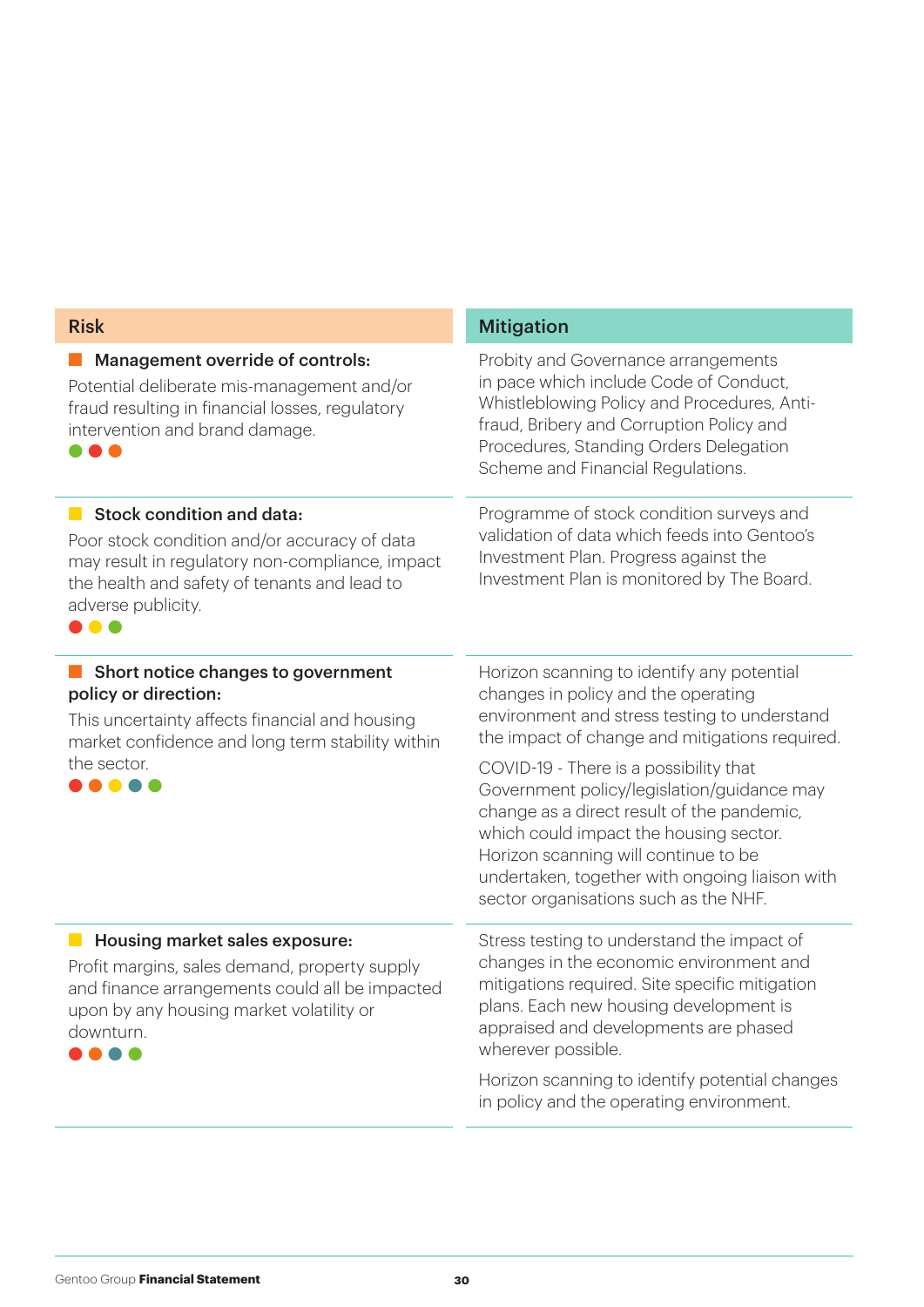| <b>Risk</b>                                                                                                                                                                                                                                                                                                                                                                           | <b>Mitigation</b>                                                                                                                                                                                      |  |  |
|---------------------------------------------------------------------------------------------------------------------------------------------------------------------------------------------------------------------------------------------------------------------------------------------------------------------------------------------------------------------------------------|--------------------------------------------------------------------------------------------------------------------------------------------------------------------------------------------------------|--|--|
| <b>Contractor performance:</b><br>Ineffective monitoring arrangements could<br>lead to under/non-performance, poor product<br>delivery, customer complaints, additional project<br>costs and H&S non-compliance and potentially<br>resulting in fines, penalties and/or sanctions.<br>COVID-19 presents additional challenges in<br>relation to contractor availability and capacity. | Contract/sub-contractor management<br>procedures and processes. Non-conformance<br>reporting and agreed sanctions.<br>COVID-19 - close monitoring of supply chain<br>and mitigation planning in place. |  |  |
| <b>Reputation and brand damage:</b><br>Gentoo recognises that any incident that<br>reduces trust amongst stakeholder groups has<br>the potential to create reputational or brand<br>damage. $\bullet$                                                                                                                                                                                 | Reputation metrics, social network and media<br>coverage monitoring. Crisis Communications<br>Protocol.                                                                                                |  |  |
| Income maximisation/Welfare Reform:<br>The roll out of Universal Credit will create<br>increased uncertainty around cash collection,<br>debt and void levels. Potential increases in<br>arrears as a result of COVID-19. <sup>1</sup>                                                                                                                                                 | Close monitoring of income collection and<br>support arrangements for customers. Stress<br>testing to understand the impact of the roll out<br>and mitigations required.                               |  |  |
| Cyber-crime:<br>A successful attack could have a significant<br>impact resulting in loss of corporate data,<br>intellectual property or customer details.                                                                                                                                                                                                                             | Staff awareness and education programmes.<br>Network and data security controls framework.<br>Members of regional and national anti-fraud<br>networks.                                                 |  |  |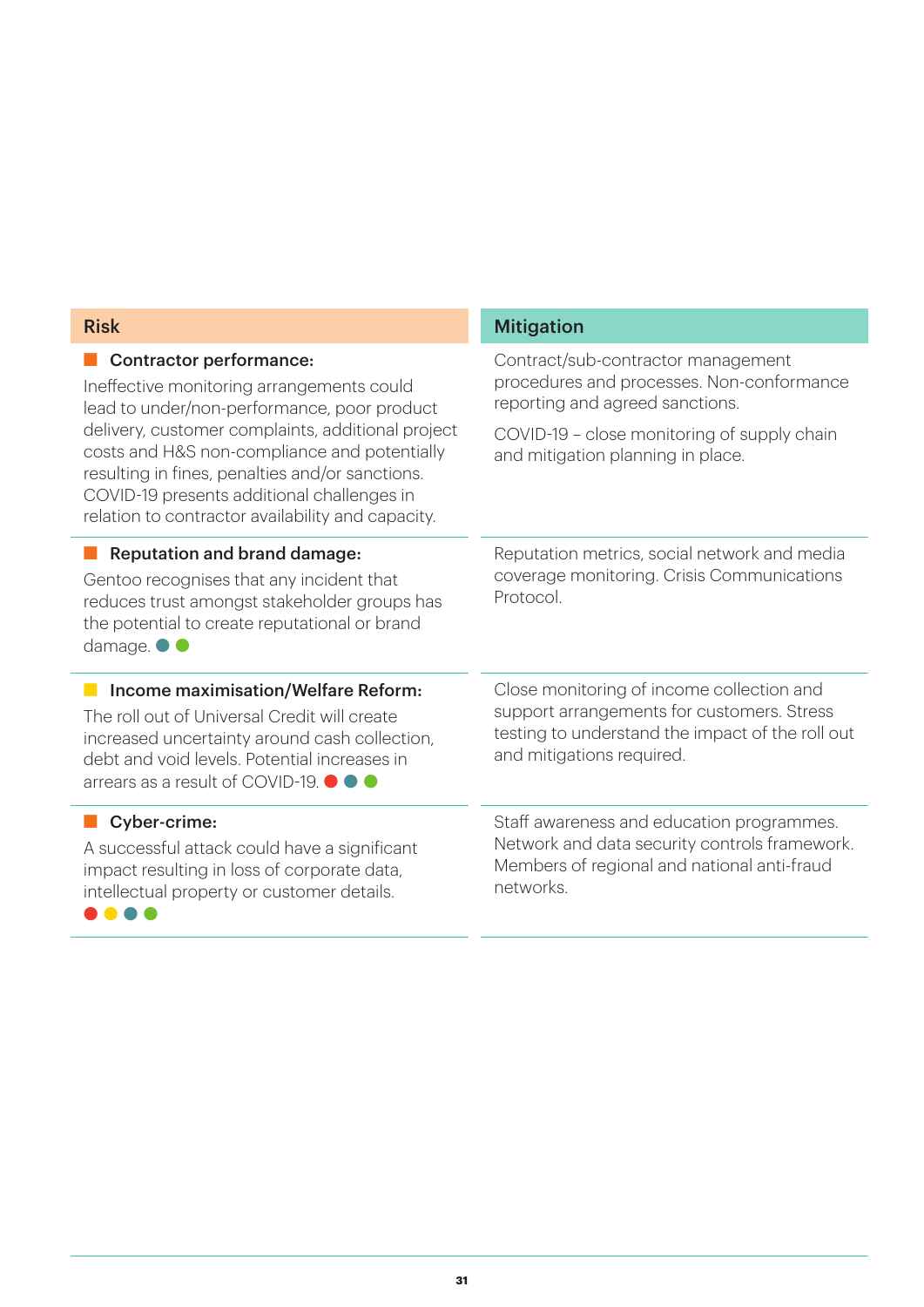### **Corporate governance**

#### **Gentoo Group Board ("the Board")**

Under the Society's rules the Board is comprised of one Resident Board Member, two Council Board Members, up to nine Independent Board Members (maximum of 12 Board Members in total). The Board and members of the Executive are shown on page 6 and details of their remuneration are provided on pages 70 and 71 in the Financial Statements. Board Members are drawn from a wide range of backgrounds bringing together commercial, professional and local experience, and the Board meets a minimum of six times a year. Two new Board appointments have been made to improve the skills and diversity on the Board, effective from 1st May 2020. A system of Non-Executive Board Member appraisal is in place, led by Gentoo Chair and facilitated by an external adviser. Processes are in place to review the performance of the Chair.

In September 2019 the Regulator of Social Housing (RSH) re-graded Gentoo to a compliant Governance rating of G2 following the completion of the Voluntary Undertaking agreed with the Regulator in March 2018. The RSH definition of G2 is that the "provider meets our governance requirements but needs to improve some aspects of its governance arrangements to support continued compliance". An external adviser has been commissioned to provide ongoing assurance that the changes made to governance continue to work appropriately and effectively and further improvements implemented. Regular communication has been maintained with the RSH in relation to the Group's journey to G1 including the In Depth Assessment process.

The Board is ultimately responsible for the overall control and direction of Gentoo and its subsidiaries, including the monitoring of its performance and the deployment of resources. The Board ensures that Gentoo operates effectively, within the terms of its internal governance and upholds Gentoo's vision and values. In the past year Gentoo's governance

structure has been reviewed in line with the commitments made in the Voluntary Undertaking. The review included the process of how tenant involvement feeds into the governance structure. As a result of the review, the Operations Committee was dissolved, the roles and responsibilities of the Community Engagement Forums and Scrutiny Group have been enhanced and reporting of tenant related issues to the Board has been improved. The review also included board oversight of the Affordable Homes Programme to achieve circa 900 units by March 2024 resulting in the formation of a Development Committee. A co-terminus board structure has been established to improve parent board oversight of its housebuilding subsidiary. That is, all the non-executive board members of Gentoo Group Board have been appointed as the statutory directors of Gentoo Homes Limited.

The essential functions of and significant matters reserved for the Board are formally recorded in Gentoo's Standing Orders, Scheme of Delegation and Financial Regulations and reflect the requirements of the National Housing Federation's Code of Governance. These essential functions include, but are not limited to, the development of Gentoo's strategy, vision and values, changes to Gentoo's corporate structure, changes to Gentoo's management and control structure and any changes to the Society's status. The Board delegates other matters to its subsidiary boards, committees and executive which are recorded in the respective terms of reference and Gentoo's Scheme of Delegation.

The Board is supported by the Appointments and Remuneration Committee, the Risk and Audit Committee, Development Committee and Gentoo Executive Team.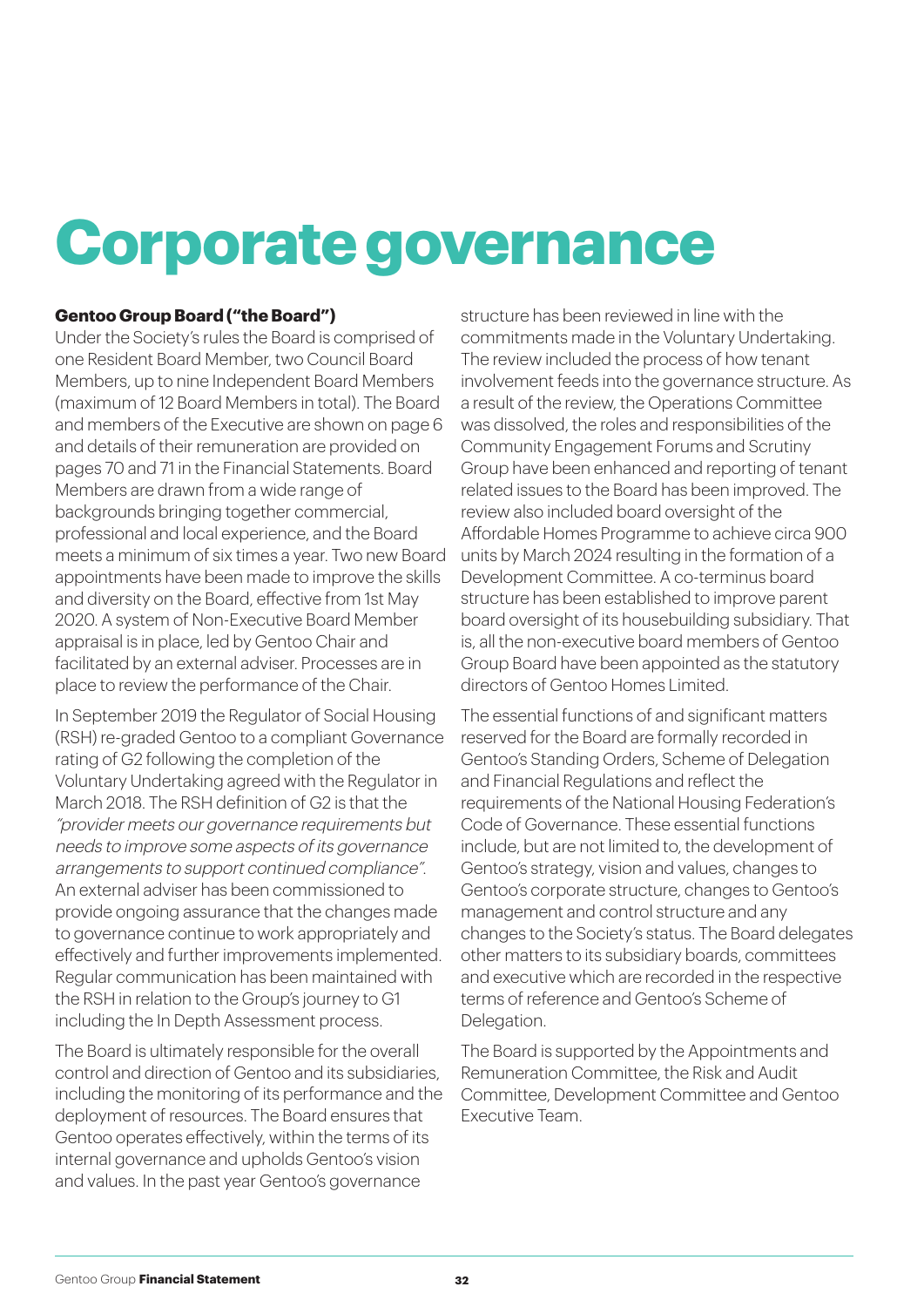#### The Appointments and Remuneration Committee

is chaired by a member of the Board, who is not the Group Chair, with four other Board Members. The Committee is required to meet at least once a year, however it met six times during this financial year. Minutes of each meeting and a verbal update from the Chair of the Committee is provided at each the Board meeting. The Committee oversees board and committee appointments, re-appointments, remuneration, board succession planning, board appraisals, executive appointments, terms of employment and remuneration, making recommendations to the Board where appropriate.

During the year, the Committee has, amongst other things, reviewed succession planning arrangements and the skills requirements of Gentoo's boards and committees, overseen the Board appraisal process, Board Member recruitment process, the reappointment of Board Members, review of Board and Committee remuneration in consideration of the independent external benchmarking report, approval of Executive remuneration and appointments.

A board diversity policy is in place that recognises and embraces the benefits of having a diverse board. A truly diverse board will include, and utilise, differences in the skills, regional and industry experience, background, race, gender and other personal qualities expected of Non-Executive Board Members. Such differences are considered in determining the optimum composition of the Board and, where possible, should be balanced appropriately. All board appointments are made on merit, in the context of the skills, experience and diversity of thought the Board as a whole requires to be effective. The Board recognised that diversity in respect to skills, knowledge and experience was reflected in terms of its composition. However, that other diverse characteristics could be better represented and, as a consequence, two further

women were appointed to the Board, increasing female representation to 42% (five from twelve), thereby exceeding the Board's commitment to increase such representation to 33% by 2020.

The Risk and Audit Committee is chaired by a member of the Board, who is not the chair of the Board. The Committee is required to meet at least four times a year. However, it met six times during the year. The Committee oversees financial reporting and provides independent scrutiny, challenge and assurance over the risk and internal control framework on behalf of the Board. The Committee has provided oversight and scrutiny of the Boards decision to outsource Gentoo's internal audit function, improvements to Gentoo's risk management framework and risk appetite statement and monitoring compliance with Gentoo's probity and whistleblowing arrangements.

The Committee has reviewed and monitored Gentoo's key risks and mitigation plans, approved the strategic and operational audit plan, monitored the outcome of individual audits and the implementation of audit recommendations. They have reviewed Gentoo's arrangements and monitoring reports in relation to the detection and prevention of fraud, bribery, anti-money laundering and whistleblowing. Financial statements and Gentoo's Annual Report and Accounts have also been reviewed by the Committee. During the year, the Committee met with both the head of the internal audit function and external auditors, without the executive present.

A tender process for the appointment of the outsourced internal audit function and external auditors has been completed, overseen by Risk and Audit Committee, with the appointment of RSM and Grant Thornton, respectively. Grant Thornton's appointment will be made formal at the Annual General Meeting 2020. The performance and independence of the internal and external auditors will continue to be monitored by Risk and Audit **Committee**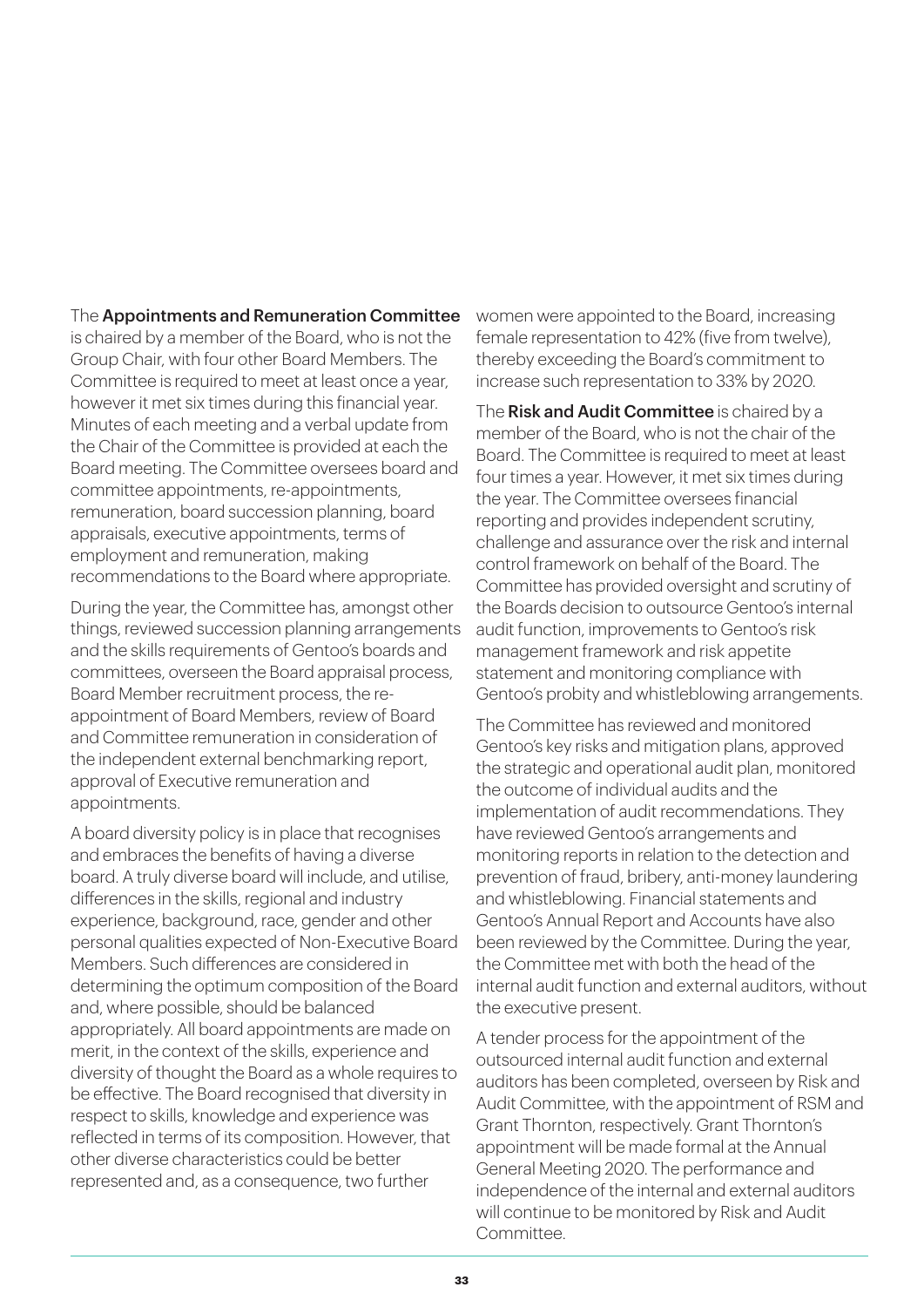The Board has established the **Development Committee** to support the Board in its oversight of the delivery of Gentoo's Affordable Homes Programme, and the Committee held its first meeting in October 2019. The Committee is required to meet at least six times a year. The remit of the Committee is to approve and monitor the Affordable Homes Plan and the associated risks, approve contracts, acquisitions, planning and Homes England funding and are included within its delegated authority. During the year, the Committee has, amongst other things approved the Development Gateway stages to allow the progression of the Affordable Homes Programme, monitored the financial performance and key risks of the Affordable Homes Programme and approved the Affordable Homes Programme Draft Business Plan for 2020/21.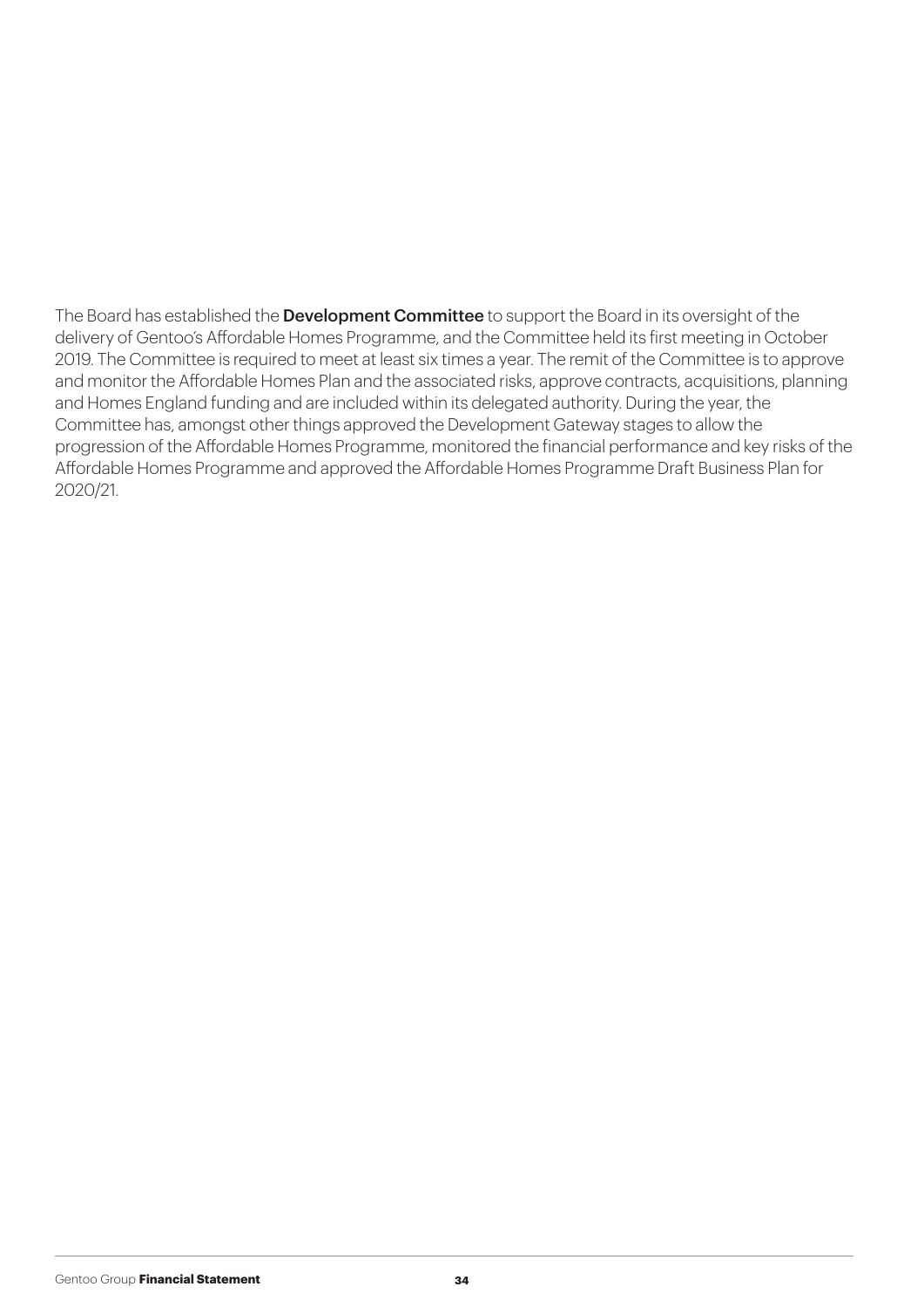#### **Board and Committee membership details and meeting attendance**

|                                                       | Number of meetings attended out of<br>(total number possible for an individual) |                                                     |                                                                       |                                       |                                        |
|-------------------------------------------------------|---------------------------------------------------------------------------------|-----------------------------------------------------|-----------------------------------------------------------------------|---------------------------------------|----------------------------------------|
| <b>Name</b>                                           | Group<br><b>Board</b>                                                           | <b>Risk and</b><br><b>Audit</b><br><b>Committee</b> | <b>Appointments</b><br>and<br><b>Remuneration</b><br><b>Committee</b> | <b>Operations</b><br><b>Committee</b> | <b>Development</b><br><b>Committee</b> |
|                                                       |                                                                                 | 7 meetings 6 meetings                               | 6 meetings                                                            | 4 meetings                            | 3 meetings                             |
| <b>Alison Fellows</b>                                 | 6(7)                                                                            |                                                     |                                                                       |                                       | 3(3)                                   |
| <b>Brian Spears</b>                                   | 7(7)                                                                            |                                                     | 6(6)                                                                  | 4(4)                                  |                                        |
| Carol Long                                            | 7(7)                                                                            | 6(6)                                                |                                                                       |                                       |                                        |
| Chris Watson                                          | 6(7)                                                                            |                                                     | 5(6)                                                                  |                                       |                                        |
| Claire Long                                           |                                                                                 |                                                     |                                                                       |                                       |                                        |
| David Murtagh                                         | 6(7)                                                                            | 6(6)                                                |                                                                       |                                       |                                        |
| Diane Sharp                                           |                                                                                 |                                                     |                                                                       |                                       |                                        |
| Emily Cox, MBE                                        | 6(7)                                                                            |                                                     | 4(4)                                                                  |                                       | 3(3)                                   |
| Keith Loraine, OBE (Chair)                            | 7(7)                                                                            |                                                     | 2(2)                                                                  |                                       | 3(3)                                   |
| Leslie Herbert                                        | 6(7)                                                                            |                                                     | 5(6)                                                                  | 3(4)                                  |                                        |
| Michael Essl                                          | 7(7)                                                                            | 4(4)                                                |                                                                       |                                       |                                        |
| Philip Tye                                            | 7(7)                                                                            |                                                     | 5(6)                                                                  |                                       |                                        |
| Susan Johnson, OBE*                                   |                                                                                 | 6(6)                                                |                                                                       |                                       |                                        |
| *Peing en independent Diek and Audit Committee Member |                                                                                 |                                                     |                                                                       |                                       |                                        |

\*Being an independent Risk and Audit Committee Member.

The following Board Members resigned during the year:

| Colin Blakey    | 4(4) |      |      |  |
|-----------------|------|------|------|--|
| Colin English   | O(0) | O(1) |      |  |
| Frank Nicholson | 4(4) | 4(5) |      |  |
| Alex Samuels    |      |      | 1(4) |  |
| Emma Teare      |      |      | 4(4) |  |
| Henry Trueman   |      |      | 3(4) |  |
| John Dannell    |      |      | 3(4) |  |
| John Urwin      |      |      | 4(4) |  |
| Karen McDonald  |      |      | 3(4) |  |
| Kathleen Dagg   |      |      | 2(4) |  |
|                 |      |      |      |  |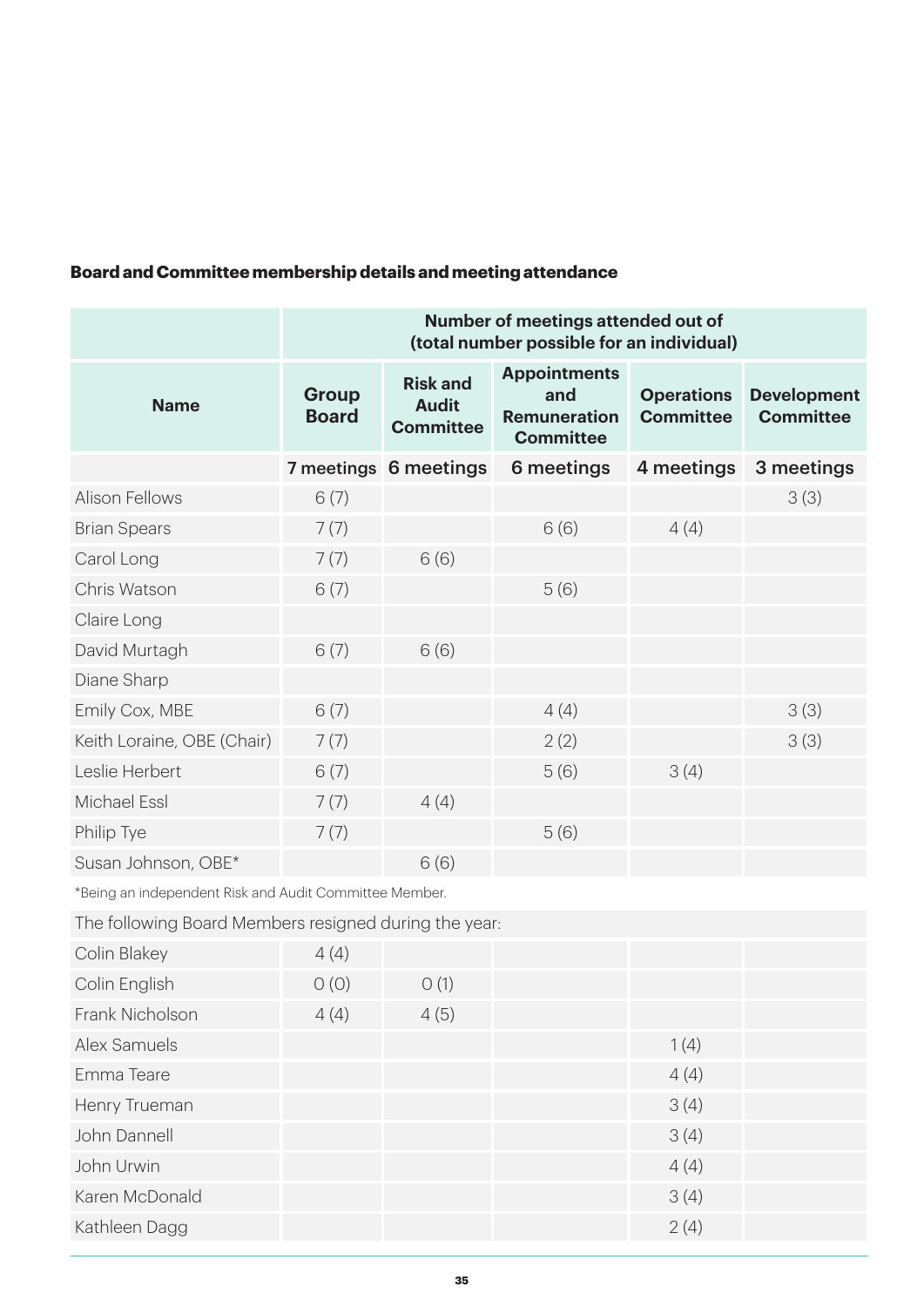#### **Effectiveness of internal controls**

A key responsibility of the Board is to review, assess and confirm the adequacy and effectiveness of Gentoo's risk management and internal controls systems. The Board has delegated part of this responsibility to the Risk and Audit Committee. The role and work of the Risk and Audit Committee is described in the earlier paragraphs of this statement.

The Board's annual Schedule of Business, reporting arrangements and the work of the Risk and Audit Committee are designed to ensure that the significant areas of risk are reported on and considered during the course of the year. In addition to determining the risk appetite, the Board specifically reviews its key corporate risks.

The Board receives its assurance on an annual basis on the effectiveness of Gentoo's risk management and internal control systems through the ongoing work of the Risk and Audit Committee and the annual report of the Head of Internal Audit in line with the requirements of Gentoo's Code of Governance. Gentoo's former Head of Internal Audit concluded that Gentoo has a reasonable internal control framework based on the basis of work undertaken by Gentoo's internal audit function.

An action plan is in place to respond to weaknesses in controls which were identified through internal quality processes and external advisors relating to compliance with the Regulator of Social Housing (RSH) Consumer Standards. The action plan has been agreed with the RSH and the Board and progress is monitored by Risk and Audit Committee.

#### **Review of the Group's external auditor**

Following an Official Journal of the European Union (OJEU) tender process during 2017, KPMG LLP were re-appointed as the Group's External Auditor for the March 2018 year end for a period of three years with the option to extend for two further one year periods. A further OJEU tender process was

undertaken during the year to 31 March 2020 and the appointment of the auditor will be announced at the forthcoming AGM.

KPMG LLP have provided some non-audit services during the year. Assurances were provided by KPMG LLP in their proposal document prior to their appointment that the provision of these services does not represent a conflict of interests or a threat to their independence as external auditors. KPMG LLP have systems and processes in place to assess potential conflicts of interest as they arise and will notify management and the Risk and Audit Committee immediately should there be a risk of potential conflict of interest. KPMG LLP also confirm their independence to the Risk and Audit Committee at least annually. The Policy on the provision of non-audit services by the external auditor was reviewed by the Committee in January 2018 and compliance is monitored by the Committee.

The Risk and Audit Committee also consider the performance of the external auditor on at least an annual basis as per their Terms of Reference and Schedule of Business.

#### **Going concern**

After making enquiries, Board has a reasonable expectation that the Group has adequate resources to continue in operational existence for the foreseeable future. For this reason they continue to adopt the going concern basis in preparing the Group's financial statements. Board approves annually the Group Business Plan and its output which are submitted annually to the Regulator in the form of a Financial Forecast Return (FFR). Board is satisfied that covenant compliance is maintained throughout the life of the plan on the basis that the financial plan has been stress tested to withstand significant composite risks materialising without breaching lender covenants confirming the future viability of the Group. See note 1.2 for further detail.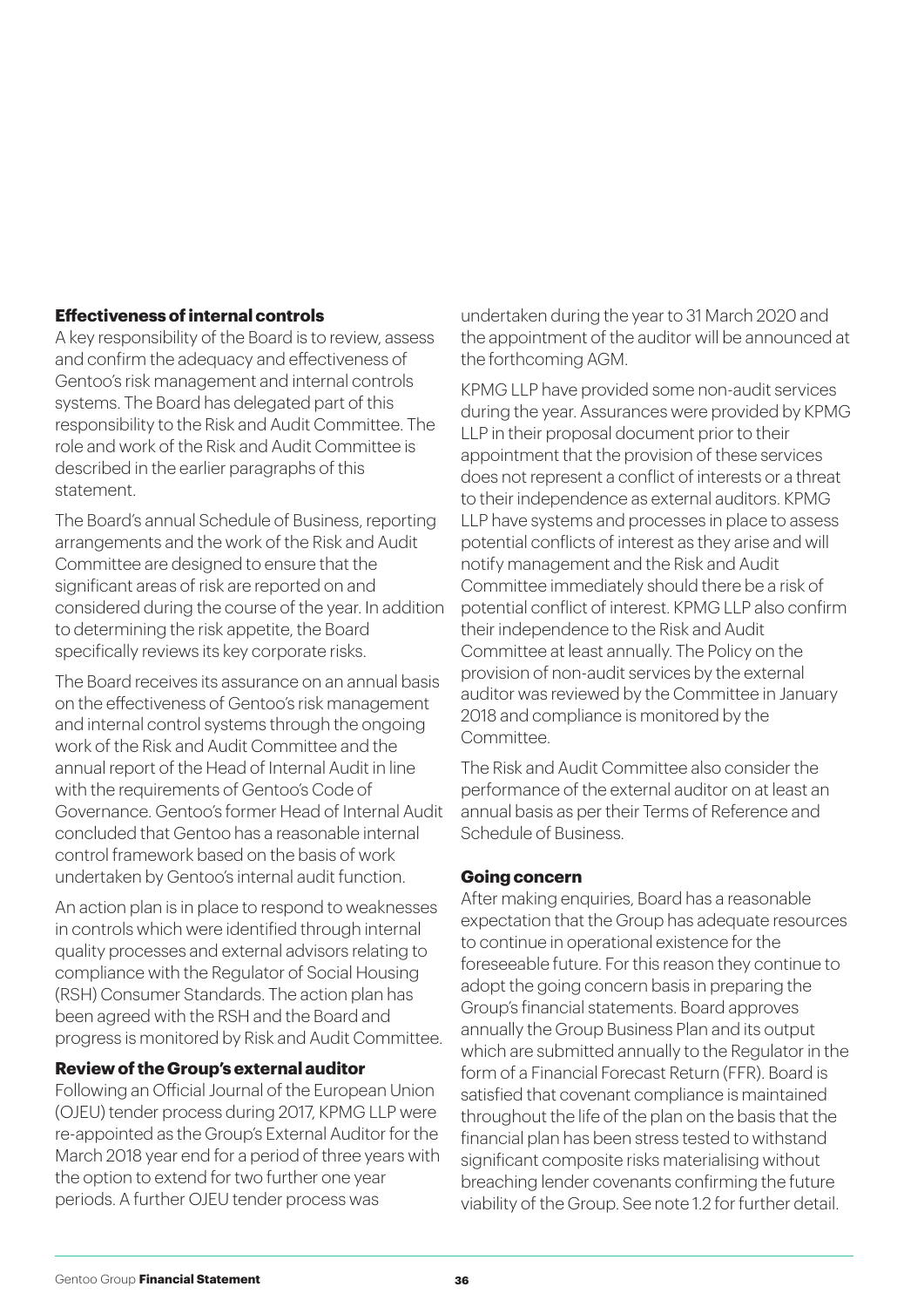#### **Political contributions**

The Association made £nil (2019: £nil) political donations and incurred £nil (2019: £nil) political expenditure during the year.

#### **Statement of compliance**

The RSH's governance standard requires all registered providers to adopt and comply with an appropriate code of governance ('Code') and certify compliance with its chosen Code together with certification of compliance with the RSH's Governance and Financial Viability Standard. Gentoo has adopted the National Housing Federation's Code of Governance 2015. The Board complies with the principles and requirements set out in the National Housing Federation's Code of Governance published in 2015.

#### **Compliance with the RSH's Governance and Viability Standard**

The Board confirms that Gentoo Group Limited has complied with the requirements of the Governance and Viability Standard applicable for the year from 1 April 2019 having received a compliant governance rating from the RSH in September 2019.

#### **Disclosure of information to auditor**

The Board Members who held office at the date of approval of this Strategic Report confirm that, so far as they are each aware, there is no relevant audit information of which the Association's auditor is unaware; and each Board Member has taken all of the steps that they ought to have taken as a Board Member to make themselves aware of any relevant audit information and to establish that the Association's auditor is aware of that information.

#### **Auditor**

In accordance with section 83 of the Co-operative and Community Benefit Societies Act 2014, the appointment of an auditor of the Association will be announced at the forthcoming AGM.

By order of the board:

#### **Keith Loraine, OBE**

Board Member 7 September 2020

#### **David Murtagh**

Board Member 7 September 2020

#### **Simon Walker**

**Secretary** 7 September 2020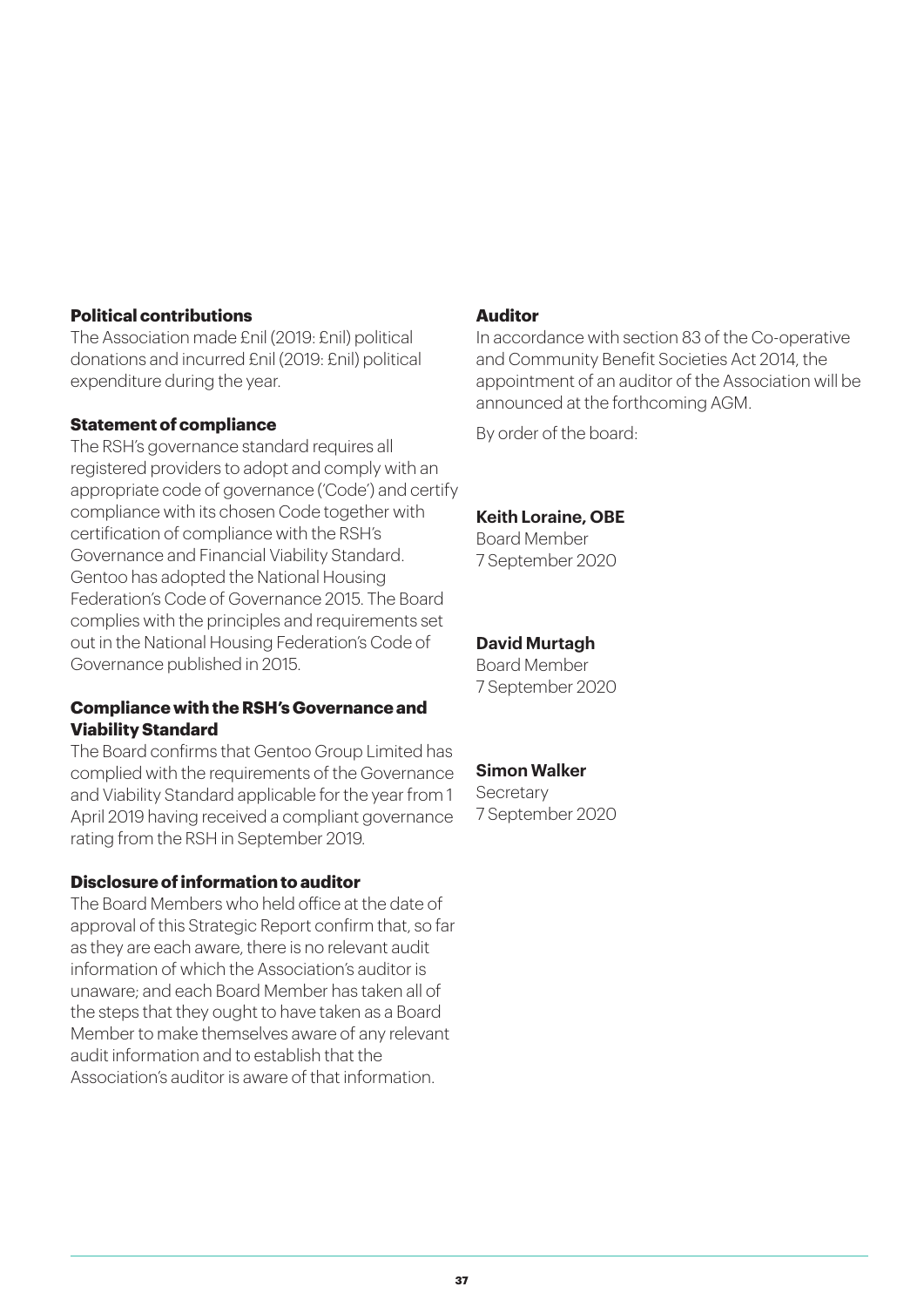#### **Statement of Board's responsibilities in respect of the strategic report and the financial statements**

The Board is responsible for preparing the strategic report and the financial statements in accordance with applicable law and regulations.

Co-operative and Community Benefit Society law requires the Board to prepare financial statements for each financial year. Under those regulations the Board have elected to prepare the financial statements in accordance with UK Accounting Standards, including FRS 102 The Financial Reporting Standard applicable in the UK and Republic of Ireland.

The financial statements are required by law to give a true and fair view of the state of affairs of the Group and the Association and of the income and expenditure of the Group and the Association for that period.

In preparing these financial statements, the Board is required to:

- Select suitable accounting policies and then apply them consistently
- Make judgements and estimates that are reasonable and prudent
- State whether applicable UK Accounting Standards and the Statement of Recommended Practice have been followed, subject to any material departures disclosed and explained in the financial statements, and
- Assess the Group and the Association's ability to continue as a going concern, disclosing, as applicable, matters related to going concern, and
- Use the going concern basis of accounting unless it either intends to liquidate the Group or the Association or to cease operations, or has no realistic alternative but to do so

The Board is responsible for keeping proper books of account that disclose with reasonable accuracy at any time the financial position of the Association and enable them to ensure that its financial statements comply with the Co-operative and Community Benefit Societies Act 2014, the Housing and Regeneration Act 2008 and comply with the early adoption of Accounting Direction for Private Registered Providers of Social Housing 2019. This supersedes the requirements of the 2015 Accounting Direction. It is responsible for such internal control as it determines is necessary to enable the preparation of financial statements that are free from material misstatement, whether due to fraud or error, and has general responsibility for taking such steps as are reasonably open to it to safeguard the assets of the association and to prevent and detect fraud and other irregularities.

The Board is responsible for the maintenance and integrity of the corporate and financial information included on the Association's website. Legislation in the UK governing the preparation and dissemination of financial statements may differ from legislation in other jurisdictions.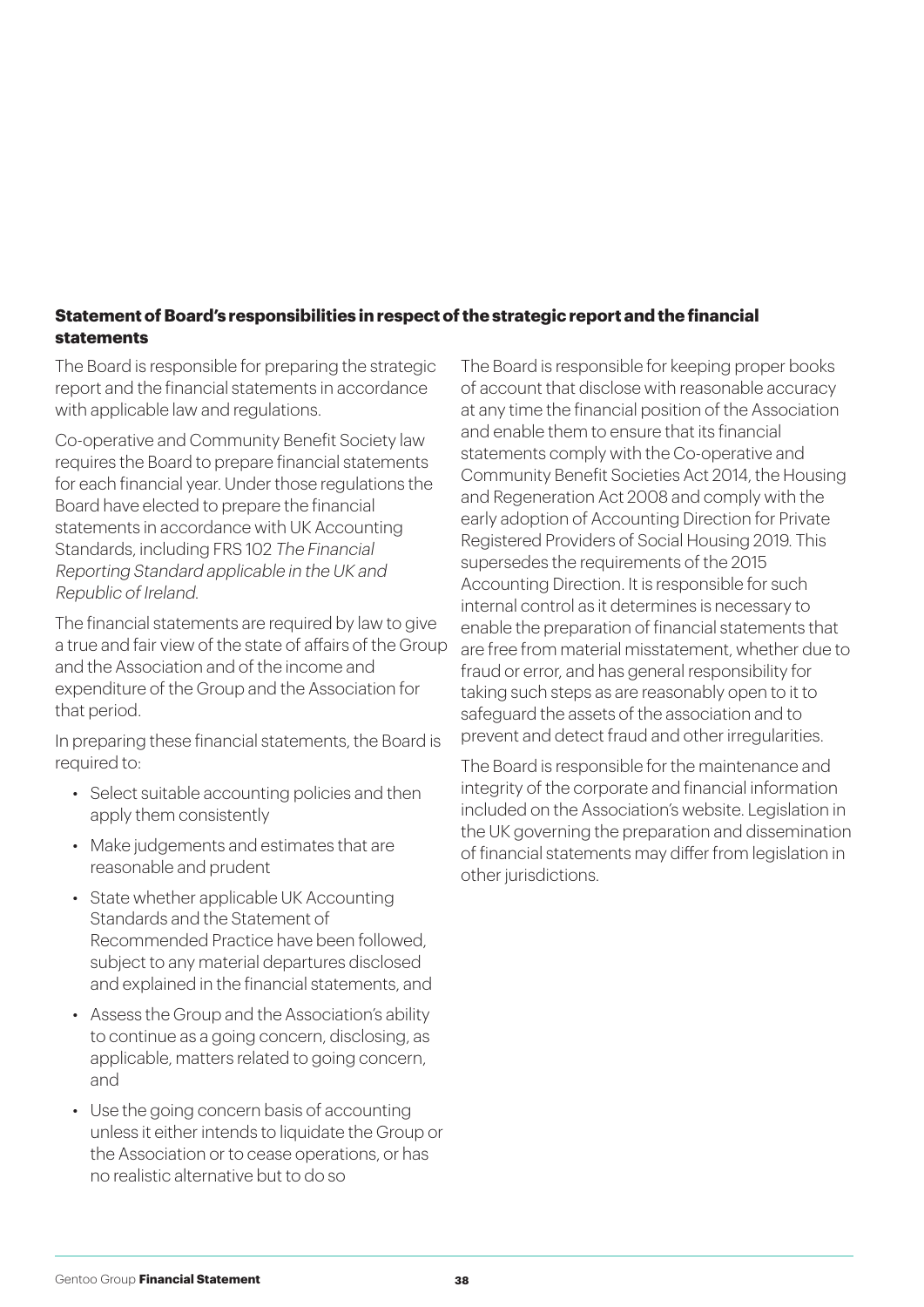

KPMG I I P Quayside House 110 Quayside Newcastle upon Tyne NE1 3DX

#### **Independent auditor's report to Gentoo Group Limited**

#### **Opinion**

We have audited the financial statements of Gentoo Group Limited ("the association") for the year ended 31 March 2020 which comprise the consolidated and association statements of comprehensive income, the consolidated and association statements of financial position, the consolidated and association statements of changes in reserves and the consolidated statement of cash flows and related notes, including the accounting policies in note 1.

In our opinion the financial statements:

- give a true and fair view, in accordance with UK accounting standards, including FRS 102 *The Financial Reporting Standard applicable in the UK and Republic of Ireland*, of the state of affairs of the group and the association as at 31 March 2020 and of the income and expenditure of the group and the association for the year then ended;
- comply with the requirements of the Co-operative and Community Benefit Societies Act 2014; and
- have been properly prepared in accordance with the Housing and Regeneration Act 2008 and the Accounting Direction for Private Registered Providers of Social Housing 2019.

#### **Basis for opinion**

We conducted our audit in accordance with International Standards on Auditing (UK) ("ISAs (UK)") and applicable law. Our responsibilities are described below. We have fulfilled our ethical responsibilities under, and are independent of the group and the association in accordance with, UK ethical requirements including the FRC Ethical Standard. We believe that the audit evidence we have obtained is a sufficient and appropriate basis for our opinion.

#### **Going concern**

The association's Board has prepared the financial statements on the going concern basis as they do not intend to liquidate the group or the association or to cease their operations, and as they have concluded that the group and the association's financial position means that this is realistic. They have also concluded that there are no material uncertainties that could have cast significant doubt over their ability to continue as a going concern for at least a year from the date of approval of the financial statements ("the going concern period").

We are required to report to you if we have concluded that the use of the going concern basis of accounting is inappropriate or there is an undisclosed material uncertainty that may cast significant doubt over the use of that basis for a period of at least a year from the date of approval of the financial statements. In our evaluation of the Board's conclusions, we considered the inherent risks to the group's business model and analysed how those risks might affect the group and association's financial resources or ability to continue operations over the going concern period. We have nothing to report in these respects.

However, as we cannot predict all future events or conditions and as subsequent events may result in outcomes that are inconsistent with judgements that were reasonable at the time they were made, the absence of reference to a material uncertainty in this auditor's report is not a guarantee that the group or the association will continue in operation.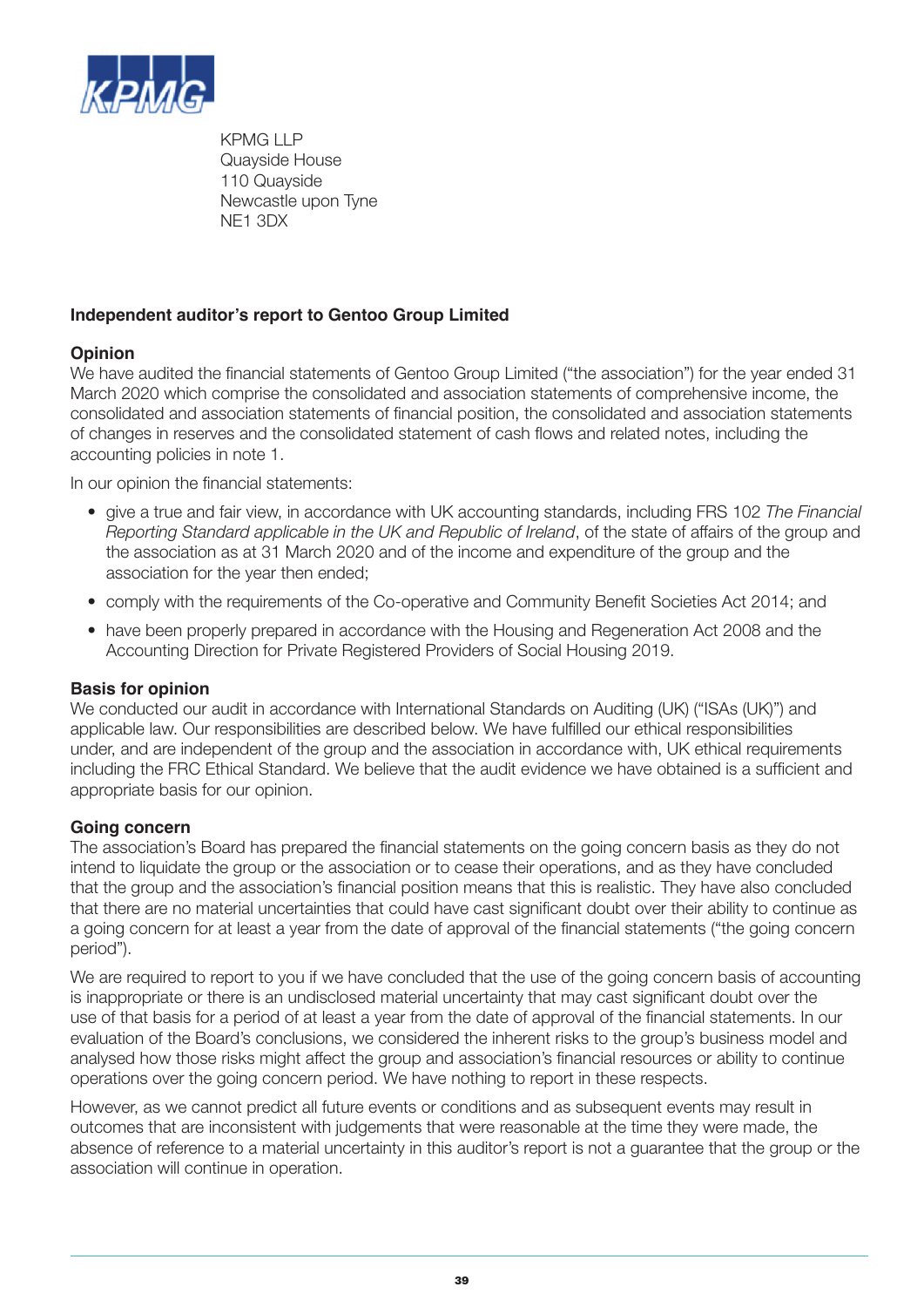#### **Independent auditor's report to Gentoo Group Limited (continued)**

#### **Other information**

The association's Board is responsible for the other information, which comprises the Strategic Report. Our opinion on the financial statements does not cover the other information and, accordingly, we do not express an audit opinion or any form of assurance conclusion thereon.

Our responsibility is to read the other information and, in doing so, consider whether, based on our financial statements audit work, the information therein is materially misstated or inconsistent with the financial statements or our audit knowledge. Based solely on that work, we have not identified material misstatements in the other information.

#### **Matters on which we are required to report by exception**

Under the Co-operative and Community Benefit Societies Act 2014 we are required to report to you if, in our opinion:

- the association has not kept proper books of account; or
- the association has not maintained a satisfactory system of control over transactions; or
- the financial statements are not in agreement with the association's books of account; or
- we have not received all the information and explanations we need for our audit.

We have nothing to report in these respects.

#### **Board's responsibilities**

As more fully explained in their statement set out on page 38, the association's Board is responsible for the preparation of financial statements which give a true and fair view; such internal control as it determines is necessary to enable the preparation of financial statements that are free from material misstatement, whether due to fraud or error; assessing the group and the association's ability to continue as a going concern, disclosing, as applicable, matters related to going concern; and using the going concern basis of accounting unless it either intends to liquidate the group or the association or to cease operations, or has no realistic alternative but to do so.

#### **Auditor's responsibilities**

Our objectives are to obtain reasonable assurance about whether the financial statements as a whole are free from material misstatement, whether due to fraud or error, and to issue our opinion in an auditor's report. Reasonable assurance is a high level of assurance, but does not guarantee that an audit conducted in accordance with ISAs (UK) will always detect a material misstatement when it exists. Misstatements can arise from fraud or error and are considered material if, individually or in aggregate, they could reasonably be expected to influence the economic decisions of users taken on the basis of the financial statements.

A fuller description of our responsibilities is provided on the FRC's website at www.frc.org.uk/auditorsresponsibilities.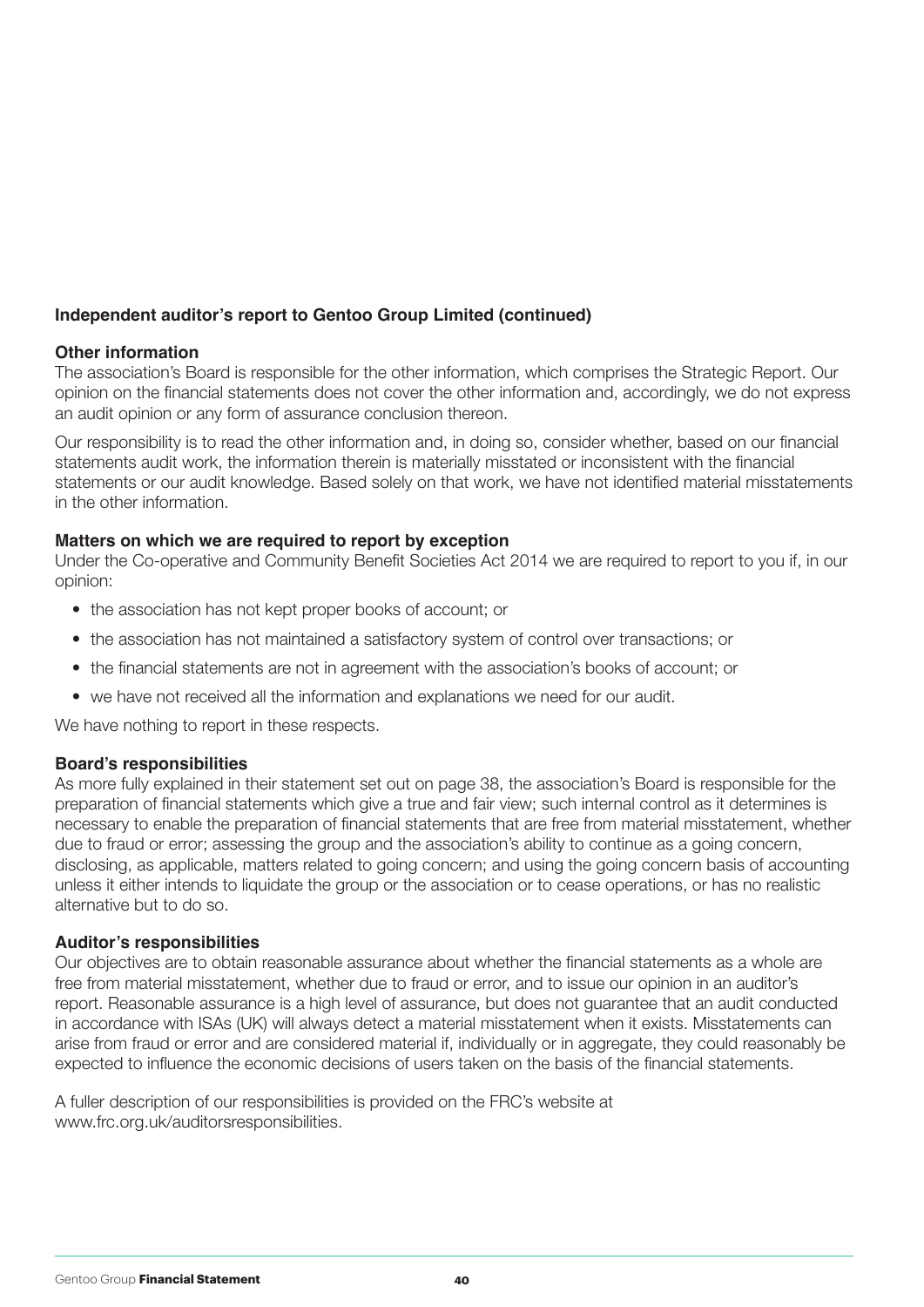#### **The purpose of our audit work and to whom we owe our responsibilities**

This report is made solely to the association in accordance with section 87 of the Co-operative and Community Benefit Societies Act 2014 and section 128 of the Housing and Regeneration Act 2008. Our audit work has been undertaken so that we might state to the association those matters we are required to state to it in an auditor's report and for no other purpose. To the fullest extent permitted by law, we do not accept or assume responsibility to anyone other than the association as a body, for our audit work, for this report, or for the opinions we have formed.

#### **Tara Stonehouse (Senior Statutory Auditor) for and on behalf of KPMG LLP, Statutory Auditor**

Chartered Accountants Quayside House 110 Quayside Newcastle upon Tyne NE1 3DX September 2020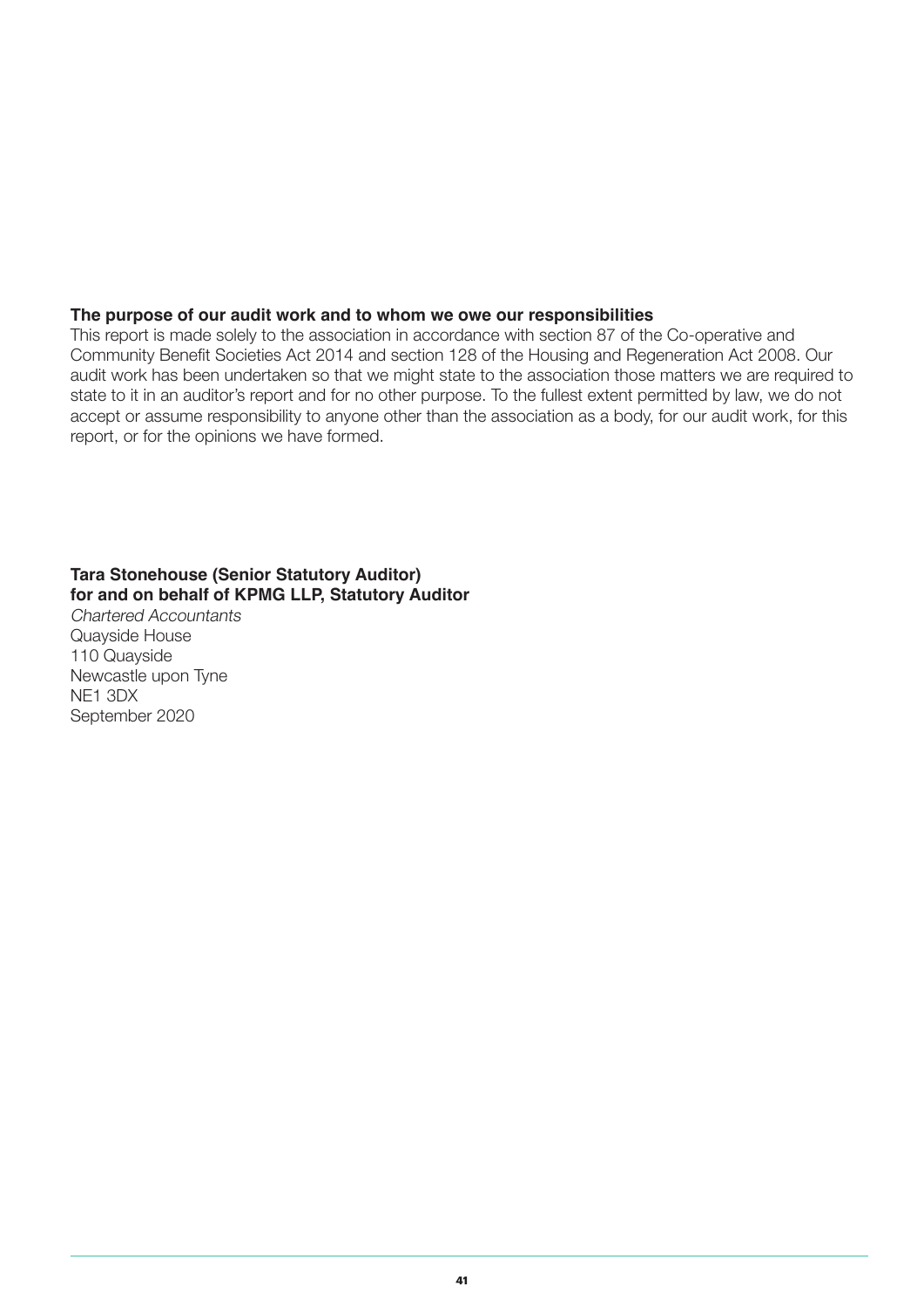## **Consolidated statement of comprehensive income**

for the year ended 31 March 2020

|                                                                 | <b>Note</b>   | 2020                  | 2019           |
|-----------------------------------------------------------------|---------------|-----------------------|----------------|
|                                                                 |               | <b>Total</b><br>£'000 | Total<br>£'000 |
| Turnover                                                        | 2a            | 172,203               | 177,145        |
| Cost of sales                                                   | 2a            | (37, 851)             | (37,666)       |
| <b>Gross profit</b>                                             |               | 134,352               | 139,479        |
|                                                                 | 2a            |                       |                |
| Operating expenditure                                           |               | (107, 498)            | (105, 067)     |
| Other operating income                                          | 2a            | 199                   | 370            |
| Surplus on disposal of tangible fixed assets                    | 5             | 1,552                 | 2,146          |
| <b>Operating surplus</b>                                        |               | 28,605                | 36,928         |
| Analysed as:                                                    |               |                       |                |
| Operating surplus before exceptional pension past service costs |               | 28,605                | 42,728         |
| Exceptional pension past service costs                          | 3             |                       | (5,800)        |
| Operating surplus after exceptional items                       |               | 28,605                | 36,928         |
| Interest receivable and similar income                          | 6             | 1,424                 | 1,445          |
| Interest payable and similar charges                            | 7             | (23,570)              | (24, 643)      |
| Revaluation of fixed asset investments                          | 13            | 603                   | 220            |
| Fair value adjustment for investment property                   | 12            | (550)                 | (557)          |
| (Deficit) / surplus on disposal of investment properties        | 12            | (119)                 | 116            |
| Fair value adjustment                                           | 21            | (129)                 | (82)           |
| Surplus before taxation                                         |               | 6,264                 | 13,427         |
| Tax on surplus                                                  | $\mathcal{G}$ | (228)                 | (237)          |
| Surplus for the financial year                                  |               | 6,036                 | 13,190         |
| Other comprehensive income                                      |               |                       |                |
| Actuarial gain in respect of pension scheme                     | 3             | 12,310                | 12,910         |
| Restriction of pension asset                                    | 3             | (460)                 |                |
| Total comprehensive income for the year                         |               | 17,886                | 26,100         |
|                                                                 |               |                       |                |

The consolidated results relate wholly to continuing activities. The accompanying notes form part of these financial statements.

These financial statements were approved by the board on 7 September 2020 and were signed on its behalf by:

**Keith Loraine, OBE** Board Member

**David Murtagh** Board Member

**Simon Walker Secretary**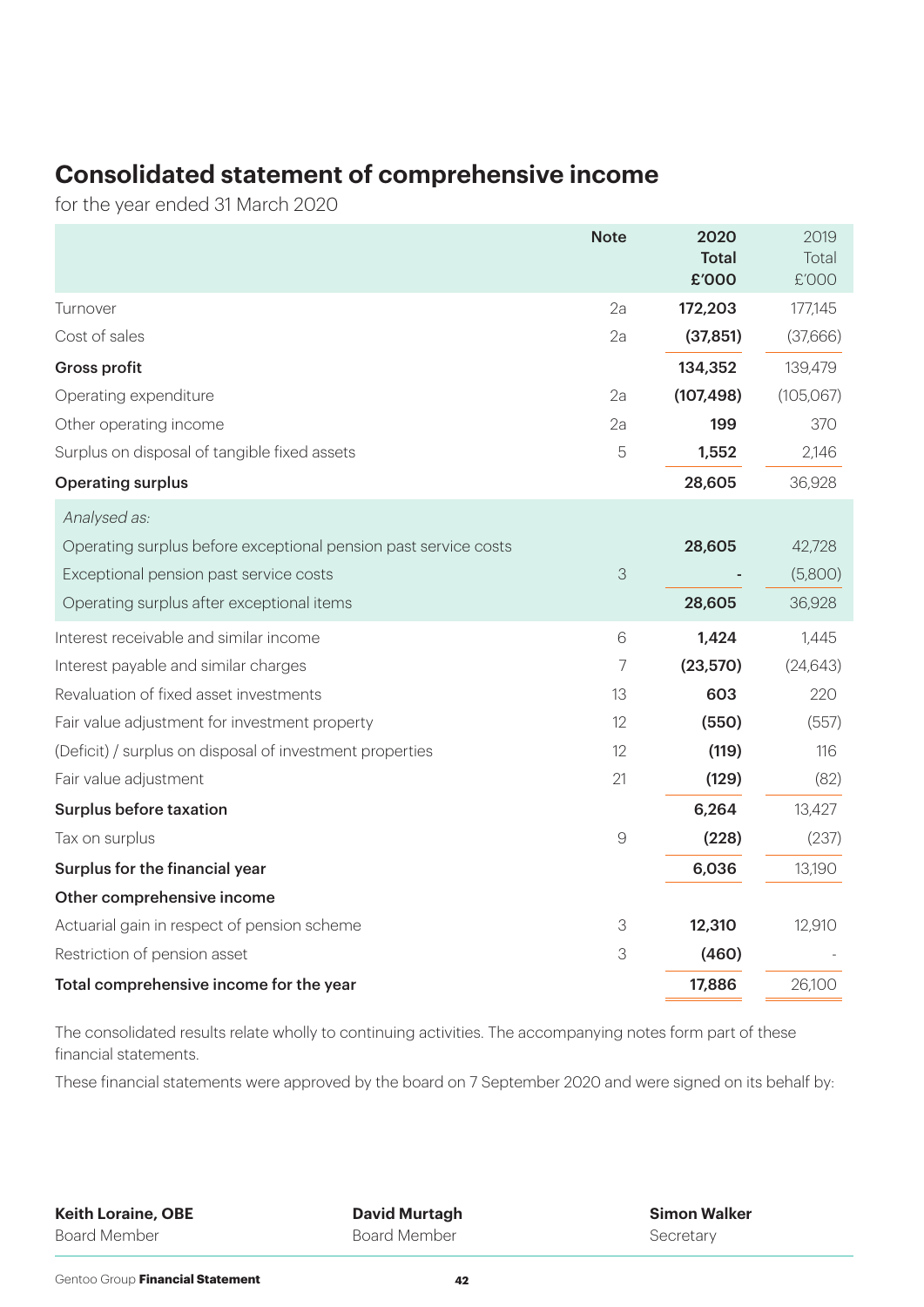### **Association statement of comprehensive income**

for the year ended 31 March 2020

|                                                                 | <b>Note</b>   | 2020         | 2019       |
|-----------------------------------------------------------------|---------------|--------------|------------|
|                                                                 |               | <b>Total</b> | Total      |
|                                                                 |               | £'000        | £'000      |
| Turnover                                                        | 2a            | 127,654      | 132,958    |
| Cost of sales                                                   | 2a            | (942)        | (904)      |
| <b>Gross profit</b>                                             |               | 126,712      | 132,054    |
| Operating expenditure                                           | 2a            | (102, 420)   | (102, 191) |
| Other operating income                                          | 2a            |              | 25         |
| Surplus on disposal of tangible fixed assets                    | 5             | 1,552        | 2,146      |
| <b>Operating surplus</b>                                        |               | 25,844       | 32,034     |
| Analysed as:                                                    |               |              |            |
| Operating surplus before exceptional pension past service costs |               | 25,844       | 37,834     |
| Exceptional pension past service costs                          | $\Im$         |              | (5,800)    |
| Operating surplus after exceptional items                       |               | 25,844       | 32,034     |
| Interest receivable and similar income                          | 6             | 3,186        | 3,316      |
| Interest payable and similar charges                            | 7             | (23, 655)    | (24, 861)  |
| Gift aid receivable                                             |               | 1,671        | 3,949      |
| Revaluation of fixed asset investments                          | 13            | 603          | 220        |
| Fair value adjustment for investment property                   | 12            | (550)        | (557)      |
| (Deficit) / surplus on the disposal of investment properties    | 12            | (119)        | 116        |
| Surplus before taxation                                         |               | 6,980        | 14,217     |
| Taxation on surplus                                             | $\mathcal{G}$ | (228)        | (237)      |
| Surplus for the financial year                                  |               | 6,752        | 13,980     |
| Other comprehensive income                                      |               |              |            |
| Actuarial gain in respect of pension scheme                     | 3             | 12,310       | 12,910     |
| Restriction on pension asset                                    | 3             | (460)        |            |
| Total comprehensive income for the year                         |               | 18,602       | 26,890     |

The Association's results relate wholly to continuing activities. The accompanying notes form part of these financial statements.

These financial statements were approved by the board on 7 September 2020 and were signed on its behalf by:

**Keith Loraine, OBE** Board Member

**David Murtagh** Board Member

**Simon Walker Secretary**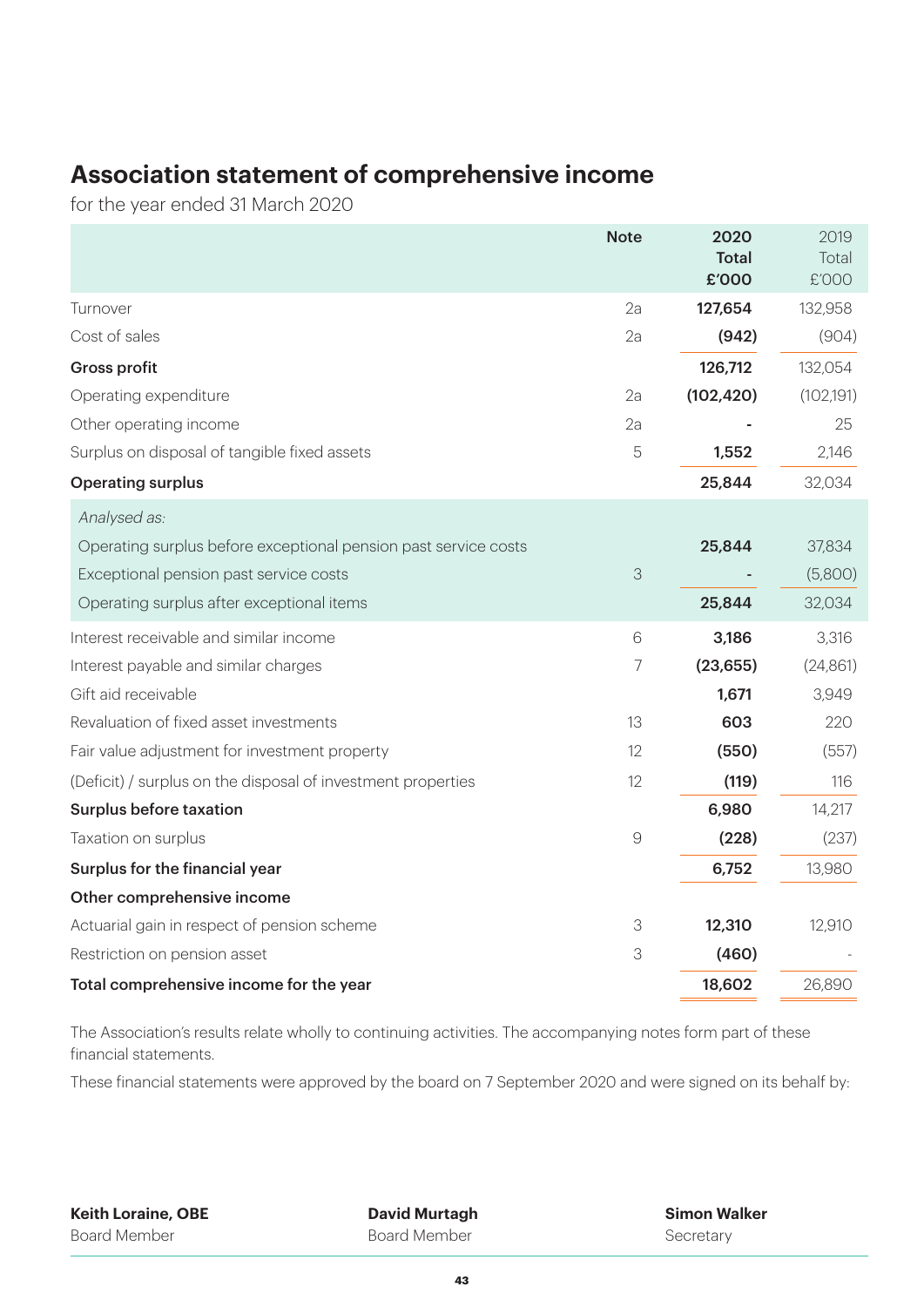# **Consolidated statement of financial position**

at 31 March 2020

|                                                                             | <b>Note</b> | 2020<br><b>Total</b><br>£'000 | 2019<br>Total<br>£'000 |
|-----------------------------------------------------------------------------|-------------|-------------------------------|------------------------|
| <b>Fixed assets</b>                                                         |             |                               |                        |
| Tangible fixed assets - housing properties<br>Tangible fixed assets - other | 10<br>11    | 1,023,128<br>13,627           | 1,009,734<br>16,559    |
|                                                                             |             | 1,036,755                     | 1,026,293              |
| <b>Investments</b>                                                          |             |                               |                        |
| Investment properties                                                       | 12          | 10,859                        | 12,593                 |
| Other investments                                                           | 13          | 33,353                        | 32,750                 |
| HomeBuy loans receivable                                                    | 14          | 534                           | 580                    |
|                                                                             |             | 44,746                        | 45,923                 |
|                                                                             |             | 1,081,501                     | 1,072,216              |
| <b>Current assets</b>                                                       |             |                               |                        |
| Stock                                                                       | 15          | 56,919                        | 64,490                 |
| Debtors                                                                     | 16          | 19,372                        | 19,959                 |
| Cash and cash equivalents                                                   | 17          | 31,031                        | 16,135                 |
|                                                                             |             | 107,322                       | 100,584                |
| <b>Creditors:</b> amounts falling due within one year                       | 18          | (37, 843)                     | (33,547)               |
| Net current assets                                                          |             | 69,479                        | 67,037                 |
| <b>Debtors:</b> amounts falling due after more than one year                | 21          | 4,075                         | 4,979                  |
| <b>Total assets less current liabilities</b>                                |             | 1,155,055                     | 1,144,232              |
| <b>Creditors:</b> amounts falling due after more than one year              | 22          | (558, 200)                    | (553,763)              |
| Pension liability                                                           | 3           |                               | (11,500)               |
| <b>Net assets</b>                                                           |             | 596,855                       | 578,969                |
| <b>Capital and reserves</b>                                                 |             |                               |                        |
| Revaluation reserve                                                         |             | 156,144                       | 157,871                |
| Revenue reserve                                                             |             | 168,346                       | 141,566                |
| Other reserve                                                               |             | 272,365                       | 279,532                |
|                                                                             |             | 596,855                       | 578,969                |

The accompanying notes form part of these financial statements.

These financial statements were approved by the board on 7 September 2020 and were signed on its behalf by:

**Keith Loraine, OBE**

Board Member

**David Murtagh** Board Member

**Simon Walker** Secretary

Registered number: 7302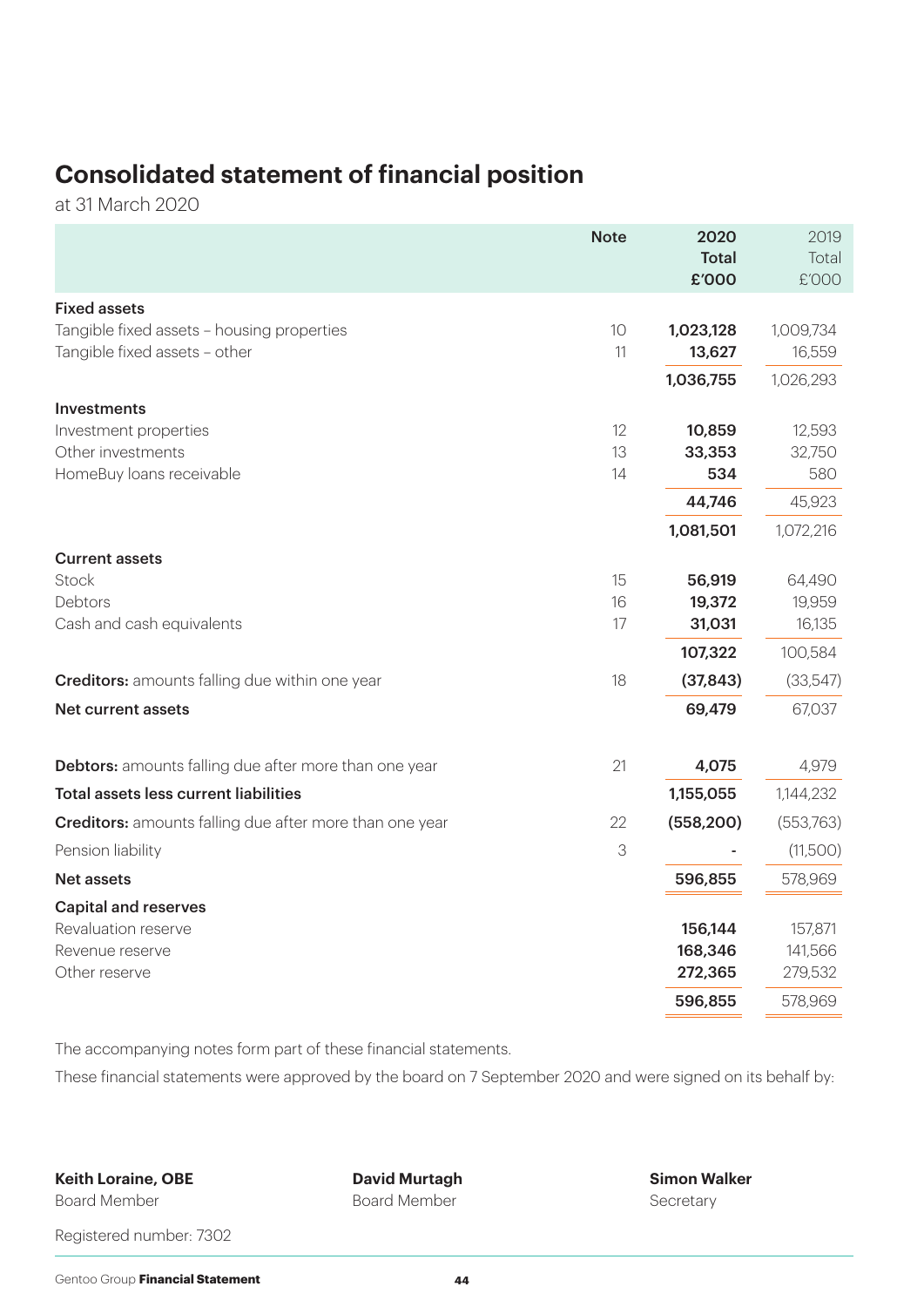# **Association statement of financial position**

at 31 March 2020

|                                                                | <b>Note</b> | 2020         | 2019       |
|----------------------------------------------------------------|-------------|--------------|------------|
|                                                                |             | <b>Total</b> | Total      |
|                                                                |             | £'000        | £'000      |
| <b>Fixed assets</b>                                            |             |              |            |
| Tangible fixed assets - housing properties                     | 10          | 1,028,967    | 1,015,272  |
| Tangible fixed assets - other                                  | 11          | 13,723       | 16,640     |
|                                                                |             | 1,042,690    | 1,031,912  |
| Investments                                                    |             |              |            |
| Investment properties                                          | 12          | 10,859       | 12,593     |
| Other investments                                              | 13          | 33,353       | 32,750     |
| Investments in subsidiaries                                    | 13          | 350          | 350        |
| HomeBuy loans receivable                                       | 14          | 534          | 580        |
|                                                                |             | 45,096       | 46,273     |
|                                                                |             | 1,087,786    | 1,078,185  |
| <b>Current assets</b>                                          |             |              |            |
| <b>Stock</b>                                                   | 15          | 15,342       | 19,959     |
| Debtors                                                        | 16          | 25,854       | 20,703     |
| Cash at bank and in hand                                       |             | 30,859       | 12,814     |
|                                                                |             | 72,055       | 53,476     |
| <b>Creditors:</b> amounts falling due within one year          | 18          | (33, 841)    | (27,533)   |
| Net current assets                                             |             | 38,214       | 25,943     |
| <b>Debtors:</b> amounts falling due after more than one year   | 21          | 30,639       | 38,377     |
| <b>Total assets less current liabilities</b>                   |             | 1,156,639    | 1,142,505  |
| <b>Creditors:</b> amounts falling due after more than one year | 22          | (554, 142)   | (602, 970) |
| Pension liability                                              | 3           |              | (11,500)   |
| <b>Net assets</b>                                              |             | 602,497      | 528,035    |
| <b>Capital and reserves</b>                                    |             |              |            |
| Revaluation reserve                                            |             | 139,837      | 141,564    |
| Revenue reserve                                                |             | 190,296      | 106,940    |
| Other reserve                                                  |             | 272,364      | 279,531    |
|                                                                |             | 602,497      | 528,035    |

The accompanying notes form part of these financial statements.

These financial statements were approved by the board on 7 September 2020 and were signed on its behalf by:

**Keith Loraine, OBE** Board Member

**David Murtagh** Board Member

**Simon Walker** Secretary

Registered number: 7302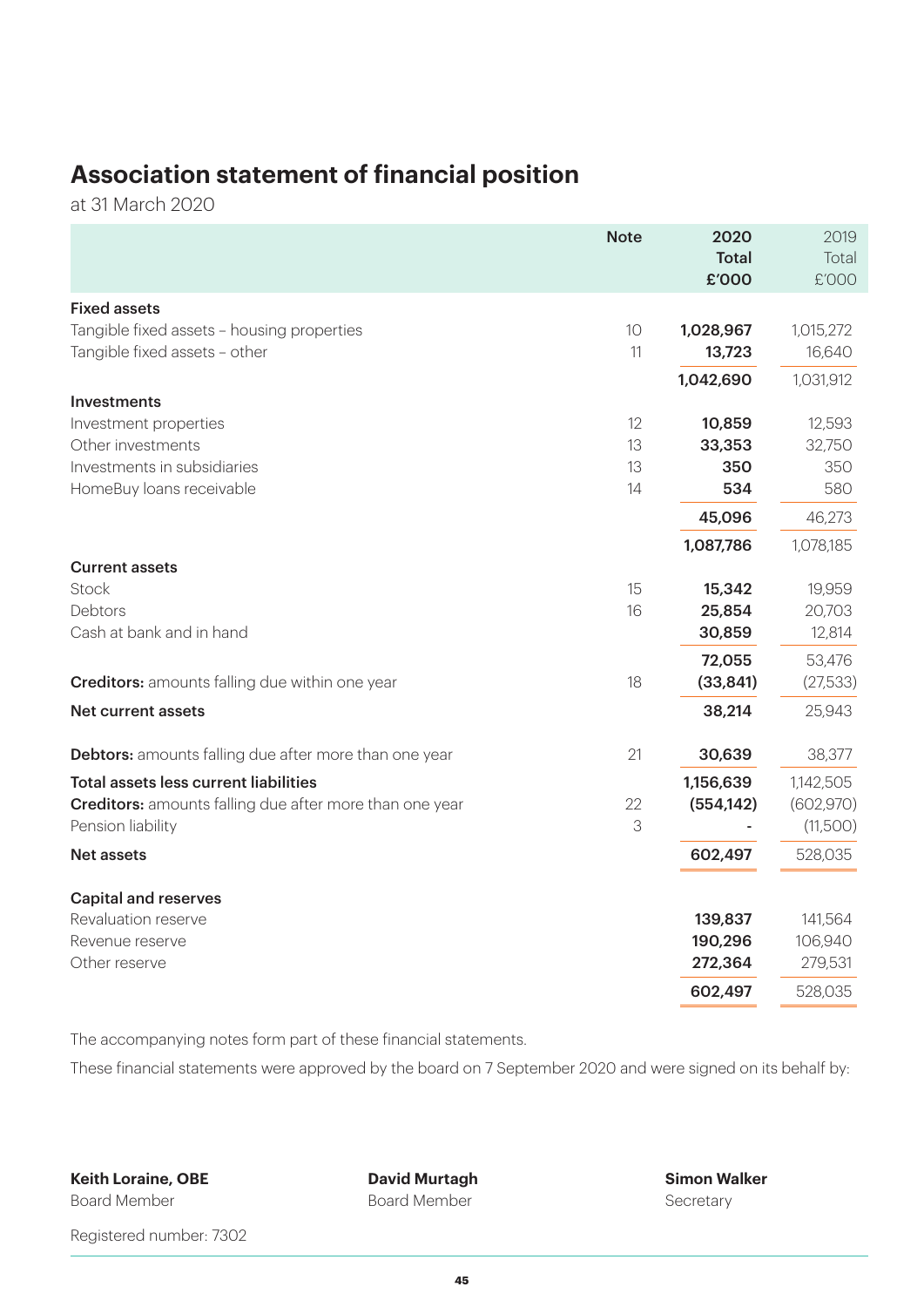# **Consolidated statement of changes in reserve**

|                                                                              | Revaluation<br>reserve<br>£'000 | <b>Revenue</b><br>reserve<br>£'000 | <b>Other</b><br>reserve<br>£'000 | <b>Total</b><br>reserves<br>£'000 |
|------------------------------------------------------------------------------|---------------------------------|------------------------------------|----------------------------------|-----------------------------------|
| Balance at 1 April 2018                                                      | 161,636                         | 104,534                            | 286,699                          | 552,869                           |
| Total comprehensive income for the year                                      |                                 |                                    |                                  |                                   |
| Surplus                                                                      |                                 | 13,190                             |                                  | 13,190                            |
| Other comprehensive income                                                   |                                 |                                    |                                  |                                   |
| Transfer in respect of depreciation on<br>revalued properties                | (2,203)                         | 2,203                              |                                  |                                   |
| Transfer in respect of realised losses on disposal<br>of revalued properties | (1,562)                         | 1,562                              |                                  |                                   |
| Realisation of other reserve                                                 |                                 | 7,167                              | (7,167)                          |                                   |
| Actuarial gain in respect of pension scheme                                  |                                 | 12,910                             |                                  | 12,910                            |
| Balance at 31 March 2019                                                     | 157,871                         | 141,566                            | 279,532                          | 578,969                           |
| Balance at 1 April 2019                                                      | 157,871                         | 141,566                            | 279,532                          | 578,969                           |
| Total comprehensive income for the year                                      |                                 |                                    |                                  |                                   |
| Surplus                                                                      |                                 | 6,036                              |                                  | 6,036                             |
| Other comprehensive income                                                   |                                 |                                    |                                  |                                   |
| Transfer in respect of depreciation on<br>revalued properties                | (681)                           | 681                                |                                  |                                   |
| Transfer in respect of realised losses on<br>disposal of revalued properties | (1,046)                         | 1,046                              |                                  |                                   |
| Realisation of other reserve                                                 |                                 | 7,167                              | (7,167)                          |                                   |
| Actuarial gain in respect of pension scheme                                  |                                 | 12,310                             |                                  | 12,310                            |
| Restriction of pension asset                                                 |                                 | (460)                              |                                  | (460)                             |
| Balance at 31 March 2020                                                     | 156,144                         | 168,346                            | 272,365                          | 596,855                           |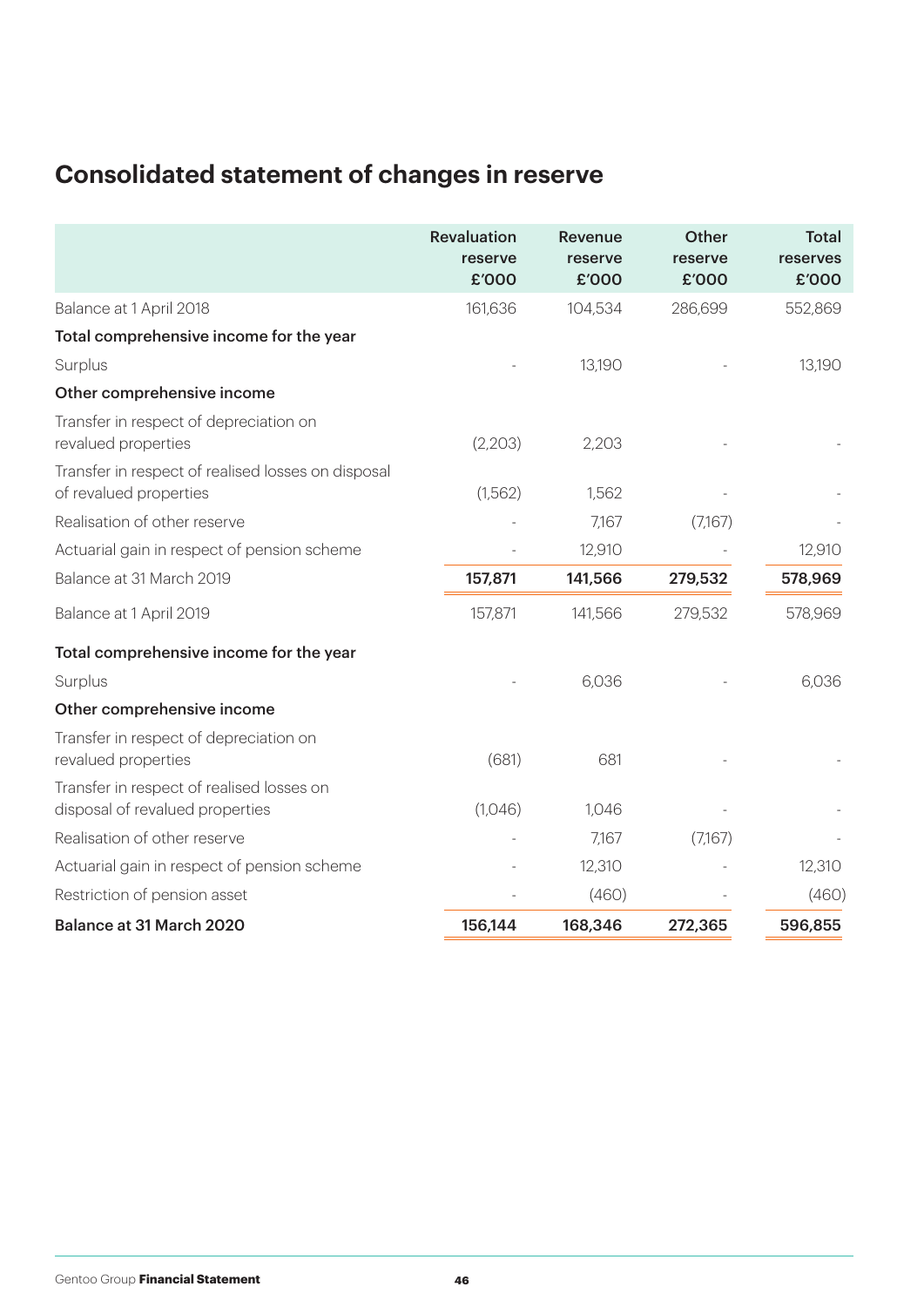# **Association statement of changes in reserves**

|                                                                              | <b>Note</b> | <b>Revaluation</b><br>reserve<br>£'000 | <b>Revenue</b><br>reserve<br>£'000 | <b>Other</b><br>reserve<br>£'000 | Total<br>reserves<br>£'000 |
|------------------------------------------------------------------------------|-------------|----------------------------------------|------------------------------------|----------------------------------|----------------------------|
| Balance at 1 April 2018                                                      |             | 144,555                                | 69,892                             | 286,698                          | 501,145                    |
| Total comprehensive income for the year                                      |             |                                        |                                    |                                  |                            |
| Surplus                                                                      |             |                                        | 13,980                             |                                  | 13,980                     |
| Other comprehensive income                                                   |             |                                        |                                    |                                  |                            |
| Transfer in respect of depreciation on<br>revalued properties                |             | (1,429)                                | 1,429                              |                                  |                            |
| Transfer in respect of realised losses<br>on disposal of revalued properties |             | (1,562)                                | 1,562                              |                                  |                            |
| Realisation of other reserve                                                 |             |                                        | 7,167                              | (7,167)                          |                            |
| Actuarial gain in respect of pension scheme                                  |             |                                        | 12,910                             |                                  | 12,910                     |
| Balance at 31 March 2019                                                     |             | 141,564                                | 106,940                            | 279,531                          | 528,035                    |
| Balance at 1 April 2019                                                      |             | 141,564                                | 106,940                            | 279,531                          | 528,035                    |
| Total comprehensive income for the year                                      |             |                                        |                                    |                                  |                            |
| Surplus                                                                      |             |                                        | 6,752                              |                                  | 6,752                      |
| Transfer of Engagements                                                      | 31          |                                        | 55,860                             |                                  | 55,860                     |
| Other comprehensive income                                                   |             |                                        |                                    |                                  |                            |
| Transfer in respect of depreciation on<br>revalued properties                |             | (681)                                  | 681                                |                                  |                            |
| Transfer in respect of realised losses on<br>disposal of revalued properties |             | (1,046)                                | 1,046                              |                                  |                            |
| Realisation of other reserve                                                 |             |                                        | 7,167                              | (7,167)                          |                            |
| Actuarial gain in respect of pension scheme                                  |             |                                        | 12,310                             |                                  | 12,310                     |
| Restriction of pension asset                                                 |             |                                        | (460)                              |                                  | (460)                      |
| Balance at 31 March 2020                                                     |             | 139,837                                | 190,296                            | 272,364                          | 602,497                    |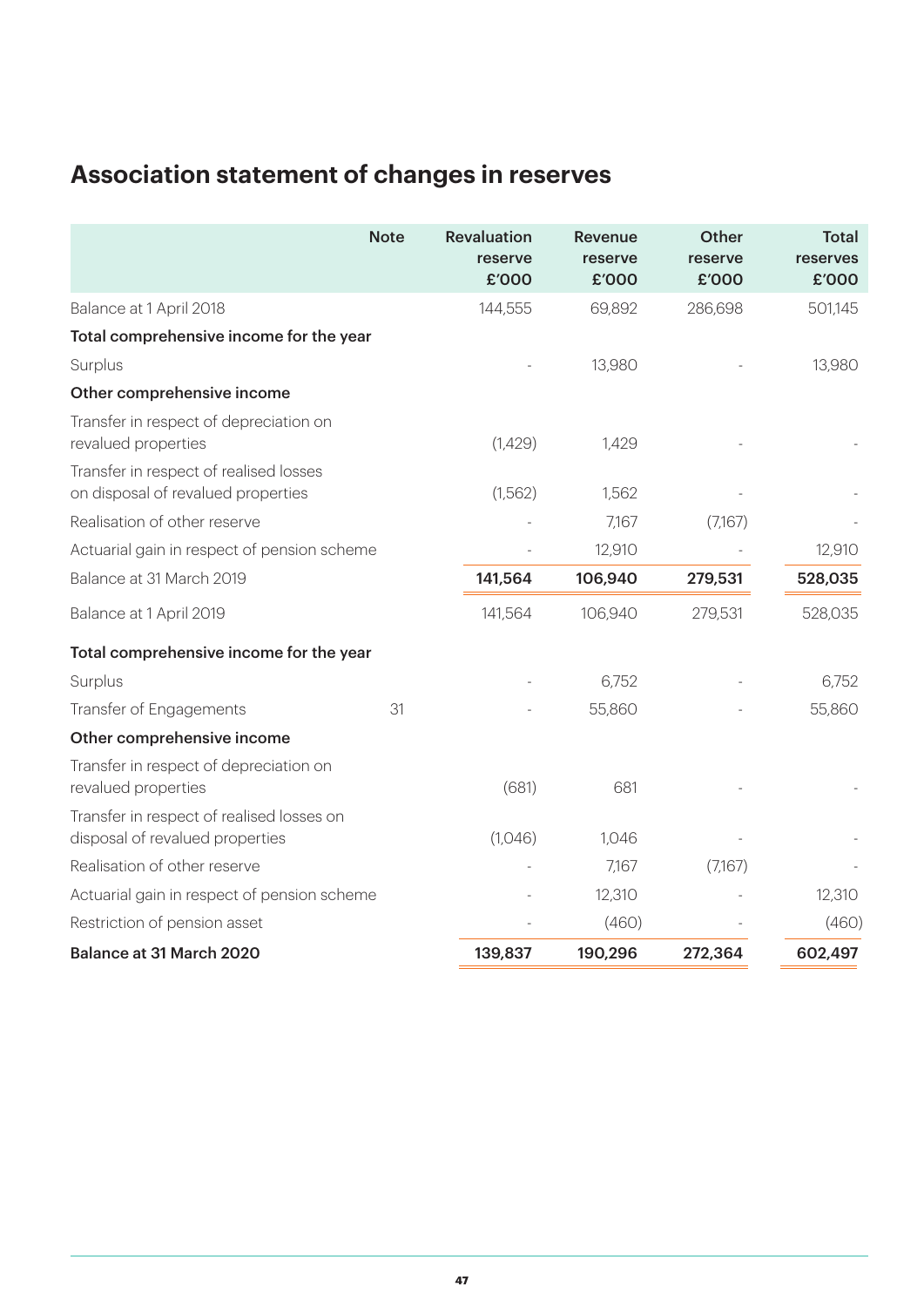# **Consolidated statement of cash flows**

for the year ended 31 March 2020

|                                                                  | 2020<br>£'000 | 2019<br>£'000 |
|------------------------------------------------------------------|---------------|---------------|
| Cash flows from operating activities                             |               |               |
| Surplus for the year                                             | 6,036         | 13,190        |
| Adjustments for non cash items:                                  |               |               |
| Depreciation                                                     | 28,230        | 26,994        |
| Amortisation of deferred government grant                        | (123)         | (116)         |
| Impairment of other tangible fixed assets                        | 2,554         |               |
| Impairment loss on stock - properties under construction         | 1,178         |               |
| Revaluation of fixed asset investments                           | (603)         | (220)         |
| Change in value of investment property                           | 550           | 557           |
| Fair value adjustment                                            | 129           | 82            |
| Interest receivable and similar income                           | (1,424)       | (1,445)       |
| Interest payable and similar charges                             | 23,570        | 24,643        |
| Surplus on disposal of tangible fixed assets                     | (1,552)       | (2,146)       |
| Surplus on disposal of investment properties                     | 119           | (116)         |
| Government grants utilised in the year                           | (778)         | (647)         |
| Taxation                                                         | 228           | 237           |
|                                                                  | 52,078        | 47,823        |
| Decrease in trade and other debtors                              | 4,028         | 2,200         |
| Decrease / (increase) in stock                                   | 1,356         | (3,562)       |
| Increase in trade and other creditors                            | 8,591         | 2,097         |
| Increase in provisions and employee benefits                     | 190           | 6,230         |
|                                                                  | 14,165        | 6,965         |
| Tax paid                                                         |               | (200)         |
| Net cash flows from operating activities                         | 72,279        | 67,778        |
| Cash flows from investing activities                             |               |               |
| Proceeds from sale of tangible fixed assets - housing properties | 6,166         | 9,125         |
| Proceeds from sale of tangible fixed assets - other              | 98            | 579           |
| Proceeds from sale of investment properties                      | 1,065         | 721           |
| Acquisition of tangible fixed assets - housing properties        | (6,718)       | (2,942)       |
| Acquisition of tangible fixed assets - other                     | (1, 258)      | (1,734)       |
| Capital expenditure on existing properties                       | (32,766)      | (25, 727)     |
| Development of social housing properties                         | (3,620)       | (3,852)       |
| Interest received                                                | 1,445         | 1,445         |
| Proceeds from receipt of Government grants                       | 2,618         | 978           |
| Net cash from investing activities                               | (32, 970)     | (21,407)      |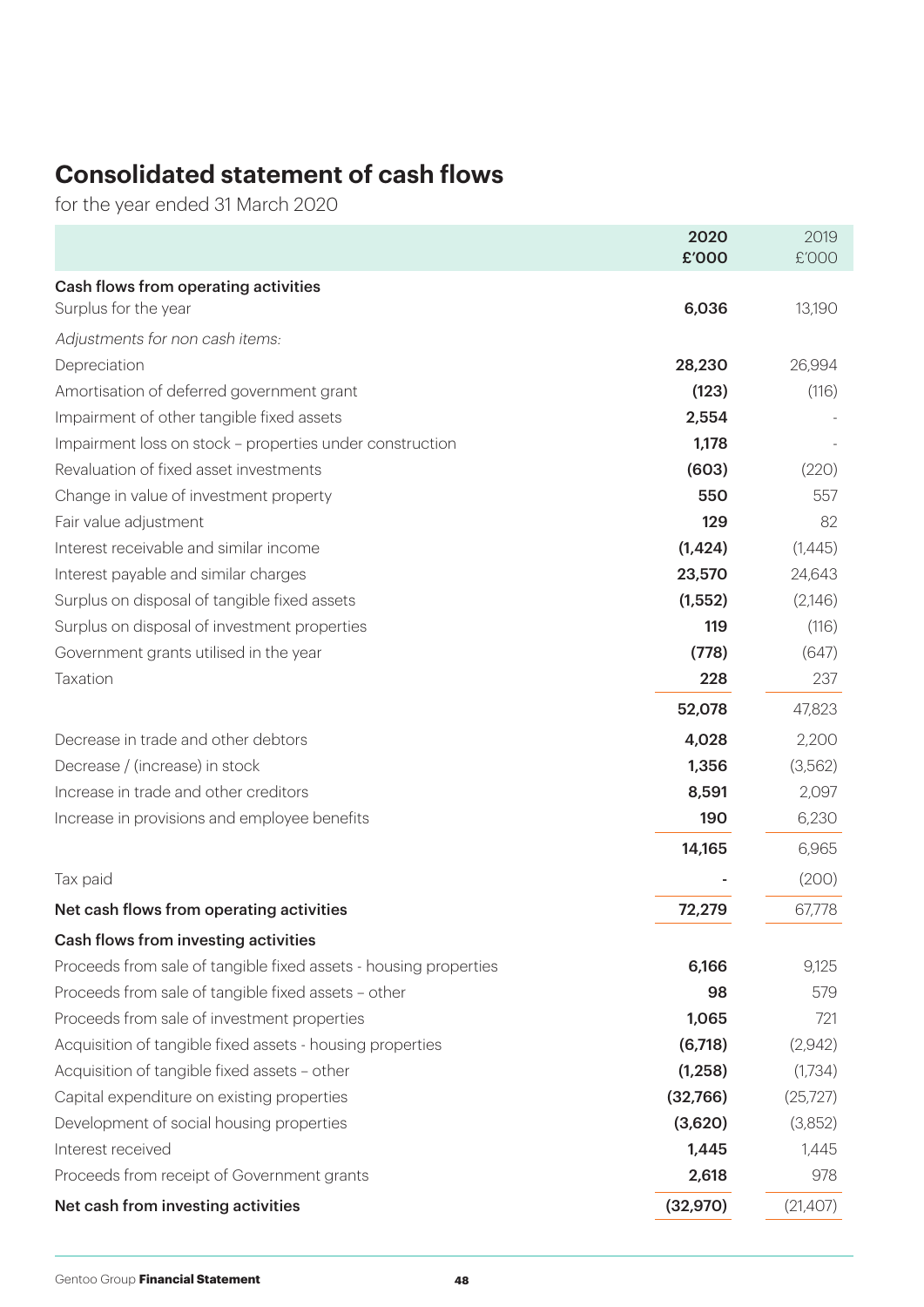|                                                 | 2020      | 2019      |
|-------------------------------------------------|-----------|-----------|
|                                                 | £'000     | £'000     |
| Cash flows from financing activities            |           |           |
| Proceeds from loans                             | 16,058    | 6,734     |
| Interest paid                                   | (23, 636) | (24, 474) |
| Repayment of borrowings                         | (16, 852) | (24, 239) |
| Net cash from financing activities              | (24, 430) | (41, 979) |
| Net increase in cash and cash equivalents       | 14,879    | 4,392     |
| Cash and cash equivalents at 1 April            | 16,129    | 11,737    |
| Cash and cash equivalents at 31 March (note 17) | 31,008    | 16,129    |

The accompanying notes form part of these financial statements.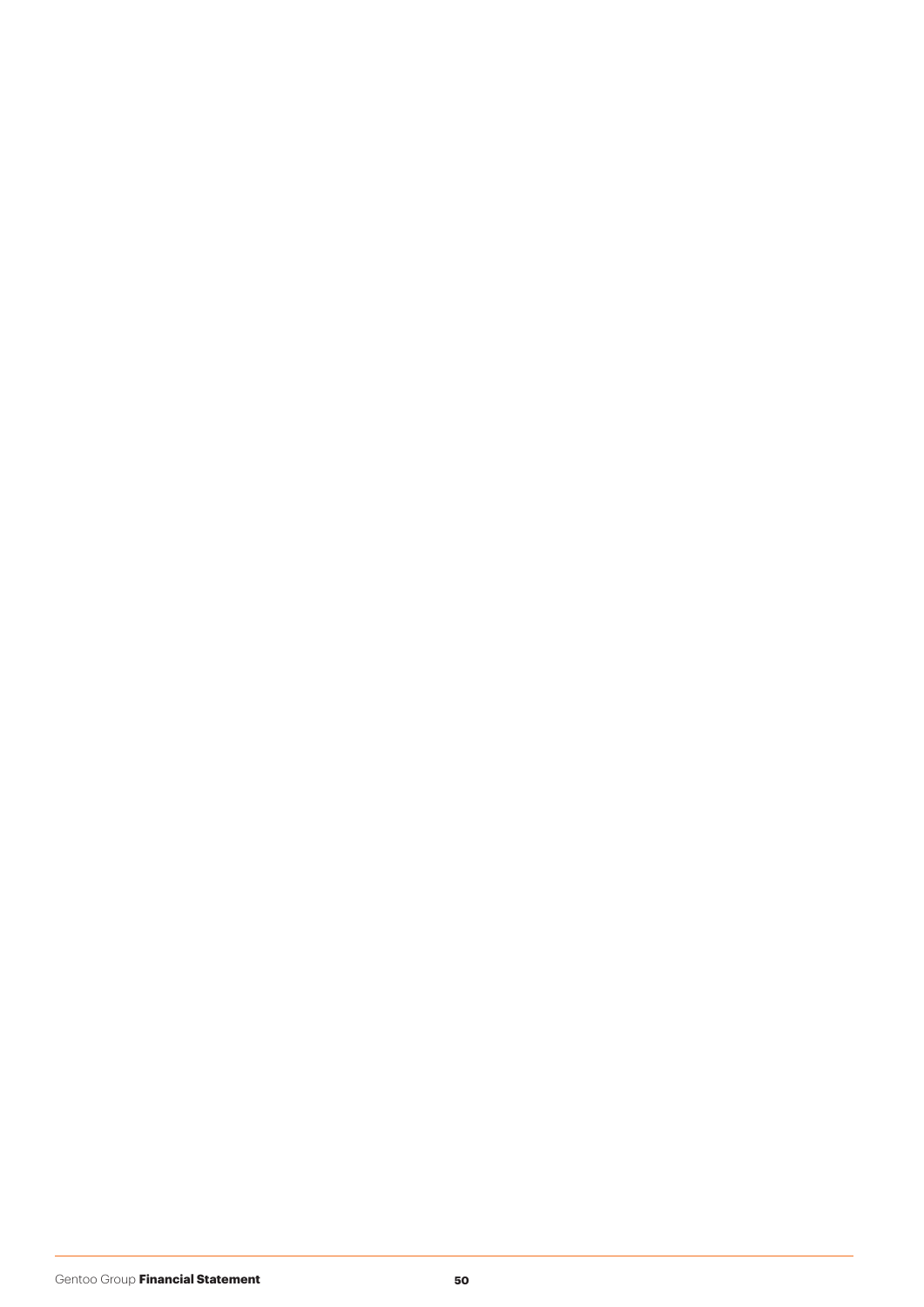# **Notes to the Financial Statements**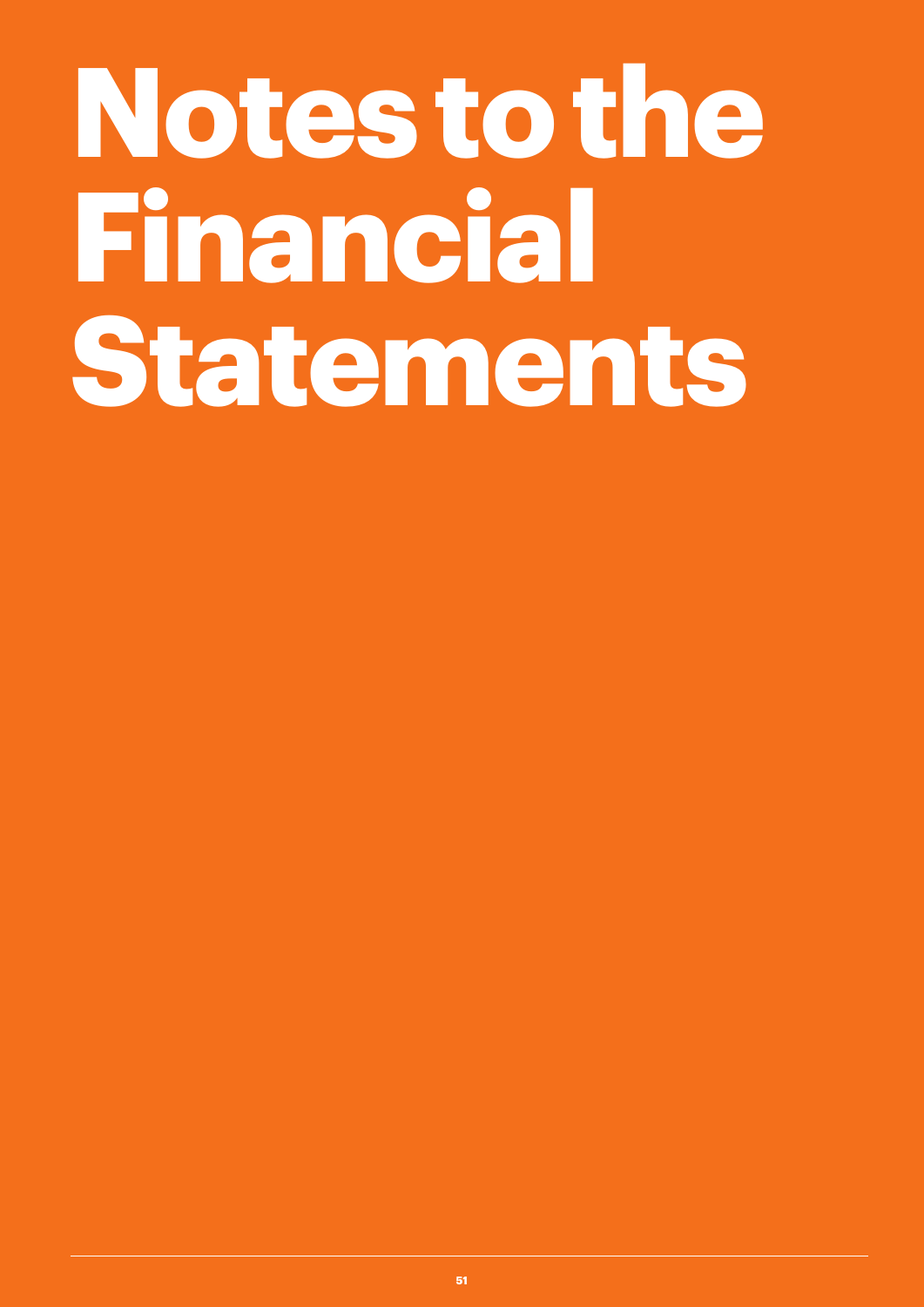# **Notes to the Financial Statements**

#### For the year ended 31 March 2020

#### 1 Accounting policies

#### Legal status

Gentoo Group Limited (the "Association") is a Community Benefit Society registered under the Co-operative and Community Benefit Societies Act 2014 and is registered with the RSH as a private registered provider of social housing. The Association has charitable status with HM Revenue & Customs, reference number EW41411. The Association is also a Public Benefit Entity.

#### Basis of accounting

These financial statements have been prepared in accordance with Financial Reporting Standard 102 The Financial Reporting Standard applicable in the UK and Republic of Ireland ("FRS 102"). The FRS 102 Triennial Review 2017 Amendments, applicable for periods beginning on or after 1 January 2019, have been applied. The presentation currency of these financial statements is sterling. All amounts in the financial statements have been rounded to the nearest £1,000.

In these financial statements, the Association is considered to be a qualifying entity (for the purposes of this FRS) and has applied the exemptions available under FRS 102 in respect of the following disclosure:

• Cash Flow Statement and related notes.

The accounting policies set out below have, unless otherwise stated, been applied consistently to all periods presented in these financial statements.

#### 1.1 Measurement convention

The financial statements are prepared on the historical cost basis except that the following assets and liabilities are stated at their fair value:

- Home Purchase Plans (note 21)
- Investment properties (note 12)
- Other investments (note 13)

#### 1.2 Going concern

The financial statements have been prepared on a going concern basis which the Board consider to be appropriate for the following reasons.

The Group prepares a 30 year business plan which is updated and approved on an annual basis. The most recent business plan was approved in July 2020 by the Board. As well as considering the impact of a number of scenarios on the business plan the Board also adopted a stress testing framework against the base plan. The stress testing impacts were measured against loan covenants and peak borrowing levels compared to agreed facilities, with potential mitigating actions identified to reduce expenditure. Following the outbreak of COVID-19 the Group has undertaken a series of further scenario testing including severe but plausible downsides in the worst case assessment.

The Board, after reviewing the Group and Association budgets for 2020/21 and the Group's medium term financial position as detailed in the 30-year business plan including changes arising from the COVID-19 pandemic, is of the opinion that, taking account of severe but plausible downsides, the Group and Association have adequate resources to continue to meet their liabilities over the period of 12 months from the approval of the financial statements (the going concern period). In reaching this conclusion, the Board has considered the following factors:

- The property market budget and business plan scenarios have taken account of delays in handovers, lower numbers of property sales, reductions in sales values and potential conversion of market sale to social homes;
- Maintenance costs budget and business plan scenarios have been modelled to take account of cost increases and delays in maintenance expenditure, with major works being phased into future years;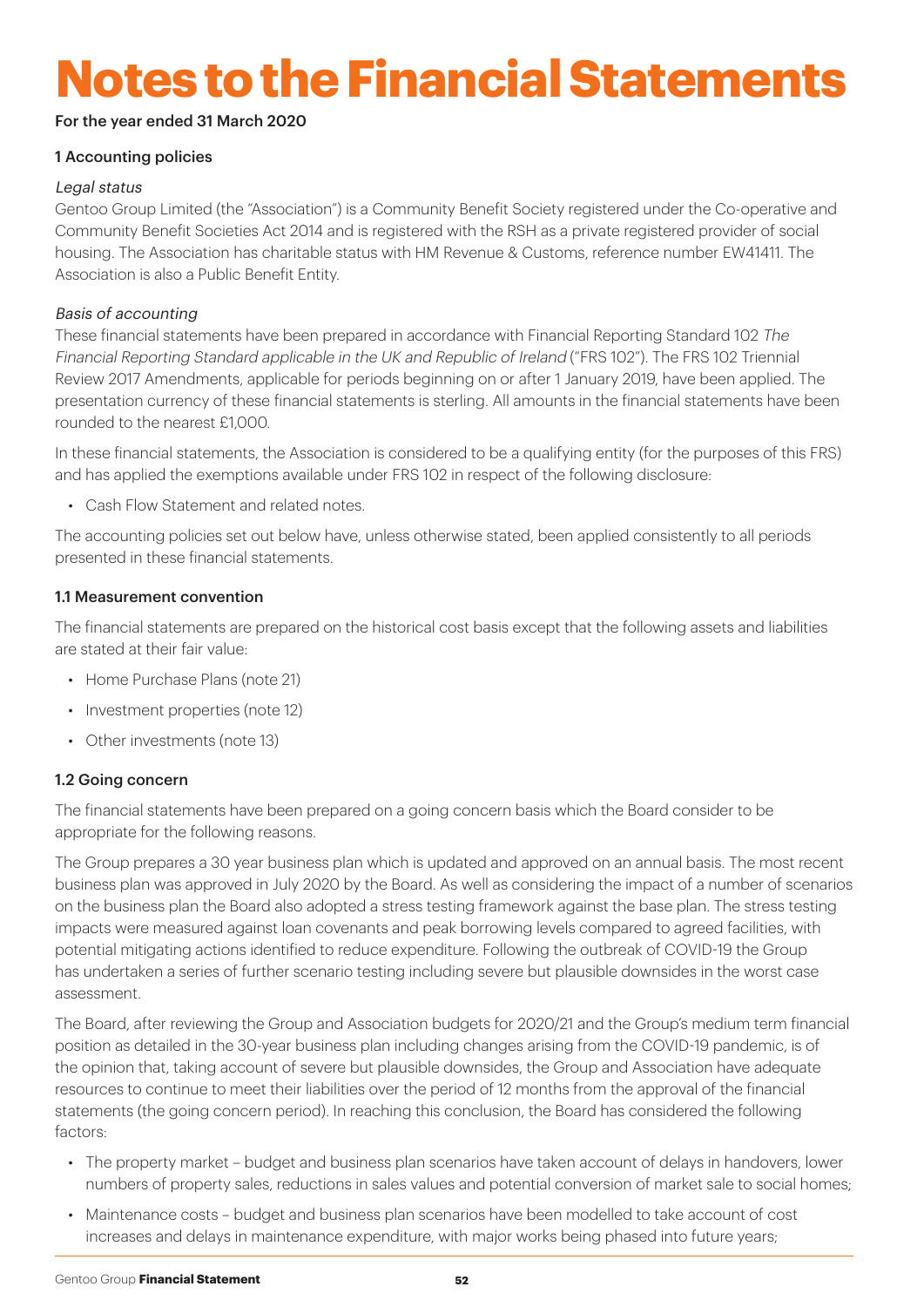- Rent and service charge receivables arrears and bad debts have been increased to allow for customer difficulties in making payments and budget and business plan scenarios to take account of potential future restrictions in rent increases;
- Liquidity current available cash and unutilised loan facilities at March 2020 of £71.3m which gives significant headroom for committed expenditure and other forecast cash flows over the going concern period; and
- The Group's ability to withstand other adverse scenarios such as higher interest rates and increases in the number of void properties.

The Board believes the Group and Association have sufficient funding in place and expect the Group to be in compliance with its debt covenants even in severe but plausible downside scenarios.

Consequently, the Board is confident that the Group and Association will have sufficient funds to continue to meet their liabilities as they fall due for at least 12 months from the date of approval of the financial statements and therefore have prepared the financial statements on a going concern basis.

#### 1.3 Basis of consolidation

The consolidated statement of comprehensive income and statement of financial position consolidate the results and financial position of the Association and its subsidiary undertaking. Details of the subsidiary undertakings are included in Note 13 to the financial statements. Intra-group turnover, surpluses and balances are eliminated fully on consolidation. Investments in subsidiaries are accounted for at cost less impairment in the individual financial statements.

#### 1.4 Significant judgements and estimates

Preparation of the financial statements requires management to make significant judgments and estimates. The judgments and estimates which have the most significant impact on amounts recognised in the financial statements are set out in note 30.

#### 1.5 Classification of financial instruments issued by the Association

In accordance with FRS 102.22, financial instruments issued by the Association are treated as equity only to the extent that they meet the following two conditions:

(a) they include no contractual obligations upon the Association to deliver cash or other financial assets or to exchange financial assets or financial liabilities with another party under conditions that are potentially unfavourable to the Association; and

(b) where the instrument will or may be settled in the Association's own equity instruments, it is either a nonderivative that includes no obligation to deliver a variable number of the Association's own equity instruments or is a derivative that will be settled by the Association's exchanging a fixed amount of cash or other financial assets for a fixed number of its own equity instruments.

To the extent that this definition is not met, the proceeds of issue are classified as a financial liability. Where the instrument so classified takes the legal form of the Association's own shares, the amounts presented in these financial statements for called up share capital and share premium account exclude amounts in relation to those shares.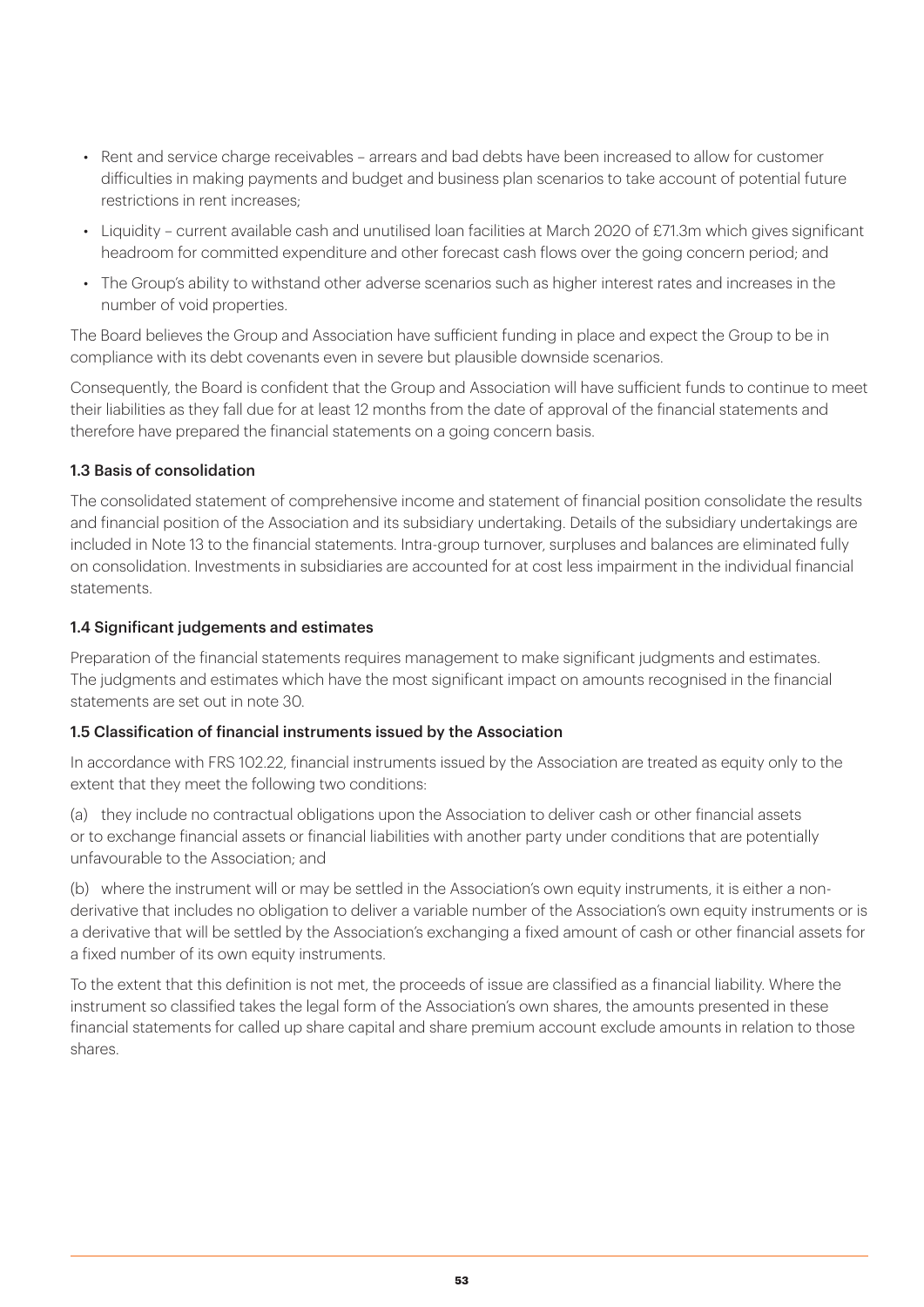#### 1.6 Basic financial instruments

#### Trade and other debtors / creditors

Trade and other debtors are recognised initially at transaction price less attributable transaction costs. Trade and other creditors are recognised initially at transaction price plus attributable transaction costs. Subsequent to initial recognition they are measured at amortised cost using the effective interest method, less any impairment losses in the case of trade debtors.

If the arrangement constitutes a financing transaction, for example if payment is deferred beyond normal business terms, then it is measured at the present value of future payments discounted at a market rate of instrument for a similar debt instrument.

#### Bad and doubtful debts

Provision is made against rent arrears of current and former tenants as well as other miscellaneous debts to the extent that they may be irrecoverable.

#### Interest-bearing borrowings classified as basic financial instruments

Interest-bearing borrowings are recognised initially at the present value of future payments discounted at a market rate of interest. Subsequent to initial recognition, interest-bearing borrowings are stated at amortised cost using the effective interest method, less any impairment losses. Where a public benefit entity concessionary loan has been granted, the Group has opted to apply the accounting treatment set out in paragraphs PBE34.90 to PBE34.97 of FRS 102.

#### Investments in subsidiaries

Investments in subsidiaries are carried at cost less impairment.

#### Other investments

Other fixed asset investments are stated at fair value. Movements in fair value are recorded in the revaluation reserve.

#### Cash and cash equivalents

Cash and cash equivalents comprise cash balances. Bank overdrafts that are repayable on demand and form an integral part of the Association's cash management are included as a component of cash and cash equivalents for the purpose only of the cash flow statement.

#### 1.7 Other financial instruments

#### Financial instruments not considered to be basic financial instruments (other financial instruments)

The Genie Home Purchase Plan (HPP) is a 'complex financial instrument' under FRS 102 due to the potential link to upward House Price Index (HPI). The Genie HPP is initially recognised on the statement of financial position at the value the customer has committed to purchase the property. Subsequent to initial recognition, Genie HPP's are measured at fair value with changes recognised in profit or loss. The fair value is equal to the share retained by the Company in the property which is subject to a HPP valued at the original sales price. This equates to the minimum cashflows to be received under the HPP contractual arrangement discounted over the estimated term. The fair value is stated net of deferred revenue as this is not considered realised until the related loan is repaid.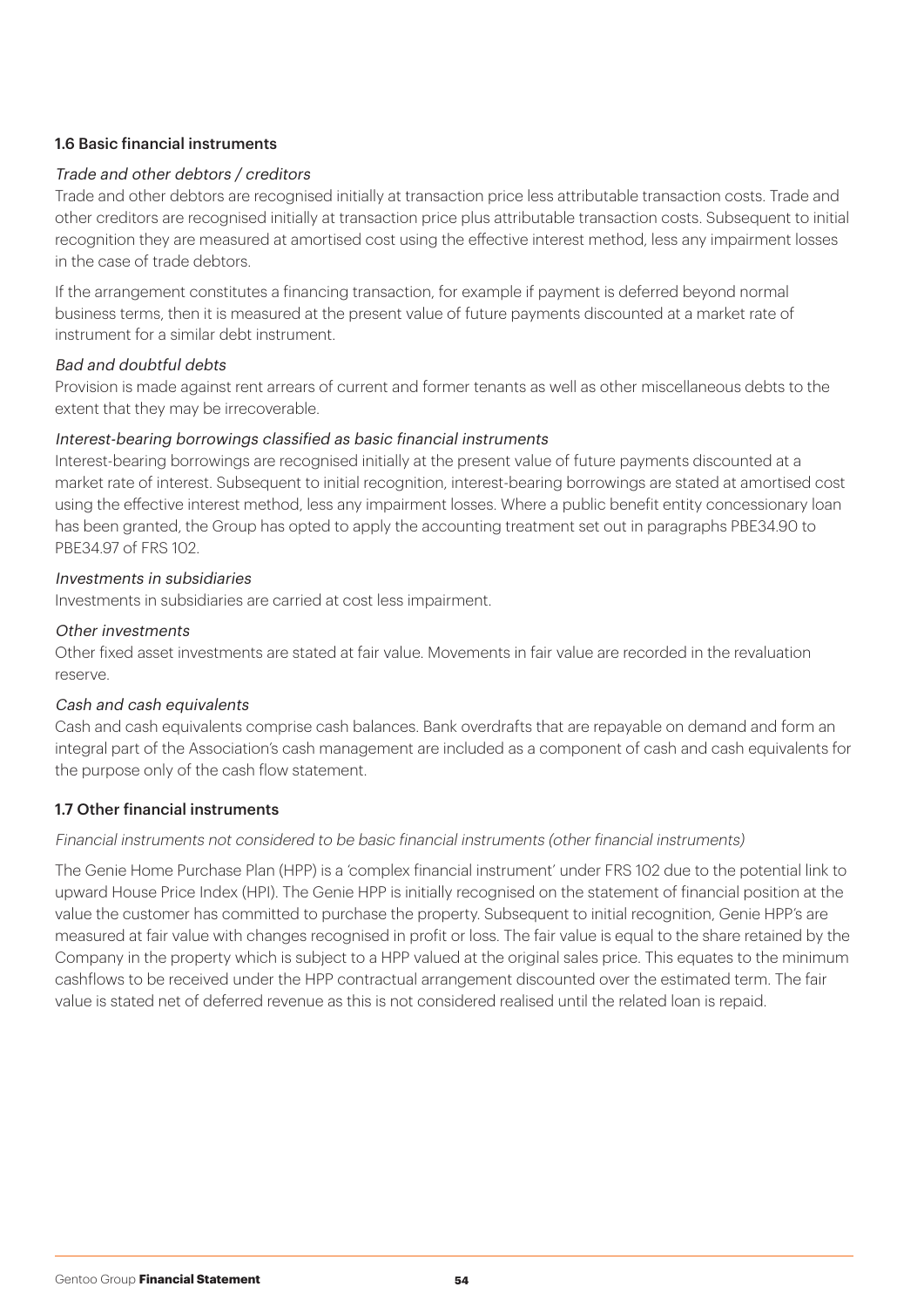#### 1.8 Tangible fixed assets

#### Housing properties held for letting

Housing properties are principally properties available for rent and are stated at historical cost less accumulated depreciation and accumulated impairment losses. Additions include the cost of acquiring land and buildings, development costs and expenditure incurred in respect of enhancements to existing properties. Depreciation is charged to the statement of comprehensive income to write down the value of housing properties on a straight line basis over the following useful economic lives:

#### Housing property components: depreciation life

|                              | <b>Years</b> |                     | <b>Years</b> |                  | <b>Years</b> |
|------------------------------|--------------|---------------------|--------------|------------------|--------------|
| <b>Bathrooms</b>             | 25           | <b>Kitchens</b>     | 20           | PV panels        | 25           |
| <b>Boilers</b>               | 10           | Lifts               | 30           | Roof             | 60           |
| <b>Doors</b>                 | 30           | New build structure | 100          | <b>Structure</b> | 80           |
| Electrical installations     | 30           | PV invertors        | 8            | <b>Windows</b>   | 30           |
| <b>Heating installations</b> | 15           |                     |              |                  |              |

No depreciation is charged for land. Depreciation methods, useful lives and residual values are reviewed if there is an indication of a significant change since the last annual reporting date in the pattern by which the Association expects to consume an asset's future economic benefits.

#### Shared ownership

The costs of shared ownership properties are split between current and fixed assets on the basis of the first tranche portion. The first tranche portion is accounted for as a current asset and on disposal the first tranche sales proceeds are shown in turnover. The remaining element of the shared ownership property is accounted for as a fixed asset. Subsequent tranches sold ('staircasing') are accounted for as disposals of housing properties.

No depreciation is charged for shared ownership properties where the occupier is responsible for the maintenance of the property.

#### Garages held for letting

Garages held for letting are stated at historical cost less accumulated depreciation and accumulated impairment losses. Depreciation is provided to write down the value of garages on a straight line basis over their expected useful economic life of 50 years.

#### Works to existing properties

Expenditure on housing properties that refurbishes or replaces an identified housing property component is capitalised. Major works to housing properties are capitalised where they increase the net rental stream or the life of the property. All other maintenance costs are charged to the statement of comprehensive income in the year they are incurred.

#### Disposal of housing properties

Property sales and any surplus thereon are recognised when the transaction becomes legally binding on both parties. Any foreseeable deficit on any proposed property sale is recognised in the statement of comprehensive income as soon as the decision is made to dispose of the property.

The Group sells its properties under the statutory regulations of 'Preserved Right to Buy' and 'Right to Acquire'. Surplus or deficit on sale of these properties are recognised before operating surplus or deficit.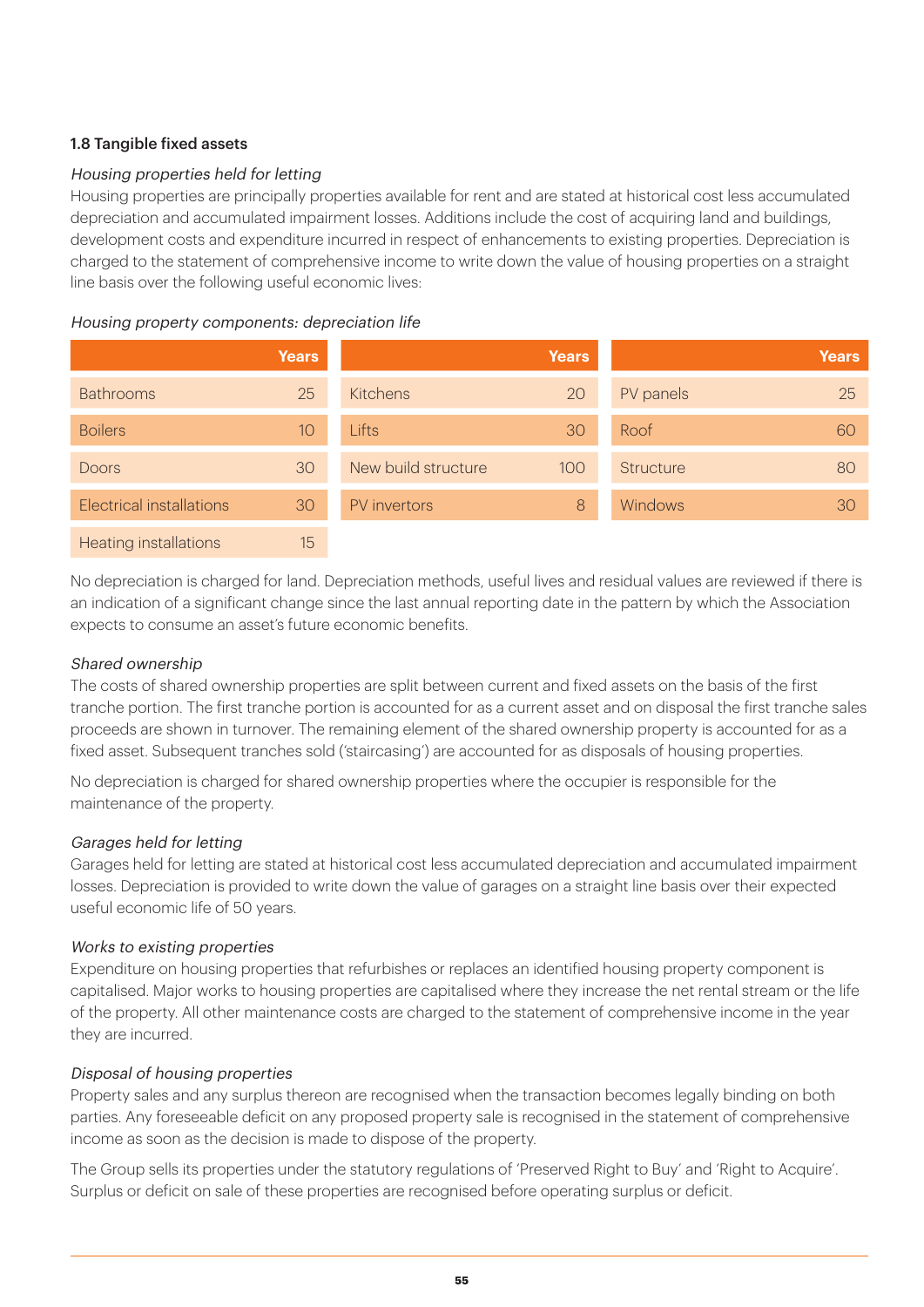#### Housing properties under construction

Housing properties under construction are stated at cost and are not depreciated.

#### Other tangible fixed assets

Other tangible fixed assets are stated at cost less accumulated depreciation and accumulated impairment losses. Cost includes the original purchase price of the asset plus any costs incurred in bringing the asset to its working condition for its intended use.

Depreciation is calculated to write down the cost of tangible fixed assets on a straight line basis over their estimated useful economic lives as follows:

|                                         | <b>Years</b> |                     | <b>Years</b> |                    | <b>Years</b> ' |
|-----------------------------------------|--------------|---------------------|--------------|--------------------|----------------|
| Furniture, fixtures and fittings 5 - 20 |              | IT equipment        | $3 - 7$      | Land and buildings | bC             |
| Office equipment                        | $3 - 10$     | Plant and machinery | $3 - 15$     | Vehicles           | $3 - 5$        |

No depreciation is charged for land. Depreciation methods, useful lives and residual values are reviewed if there is an indication of a significant change since the last annual reporting date in the pattern by which the Association expects to consume an asset's future economic benefits.

#### 1.9 Intangible assets

#### Goodwill

Goodwill is stated at cost less any accumulated amortisation and accumulated impairment losses. Goodwill is allocated to cash-generating units (CGU) or a group of CGU's that are expected to benefit from the synergies of the business combination from which it arose.

#### Other intangible assets

Other intangible assets that are acquired by the Association are stated at cost less accumulated amortisation and less accumulated impairment losses.

The cost of intangible assets acquired in a business combination are capitalised separately from goodwill if the fair value can be measured reliably at the acquisition date.

#### Amortisation

Amortisation is charged to the statement of comprehensive income on a straight line basis over the estimated useful lives of intangible assets. Intangible assets are amortised from the date they are available for use.

Goodwill is amortised on a straight line basis over its useful life. Goodwill has no residual value. The finite useful life of goodwill is estimated to be five years.

The Association reviews the amortisation period and method when events and circumstances indicate that the useful life may have changed since the last reporting date.

Goodwill and other intangible assets are tested for impairment in accordance with FRS 102 Section 27 Impairment of assets when there is an indication that goodwill or an intangible asset may be impaired.

#### 1.10 Government grants

Government grants are included within accruals and deferred income in the statement of financial position and credited to the statement of comprehensive income over the expected useful lives of the assets to which they relate or in periods in which the related costs are incurred.

#### Social Housing Grant

Social Housing Grant (SHG) is initially recognised at fair value as a liability, specifically as deferred government grant income and released through the statement of comprehensive income as turnover over the life of the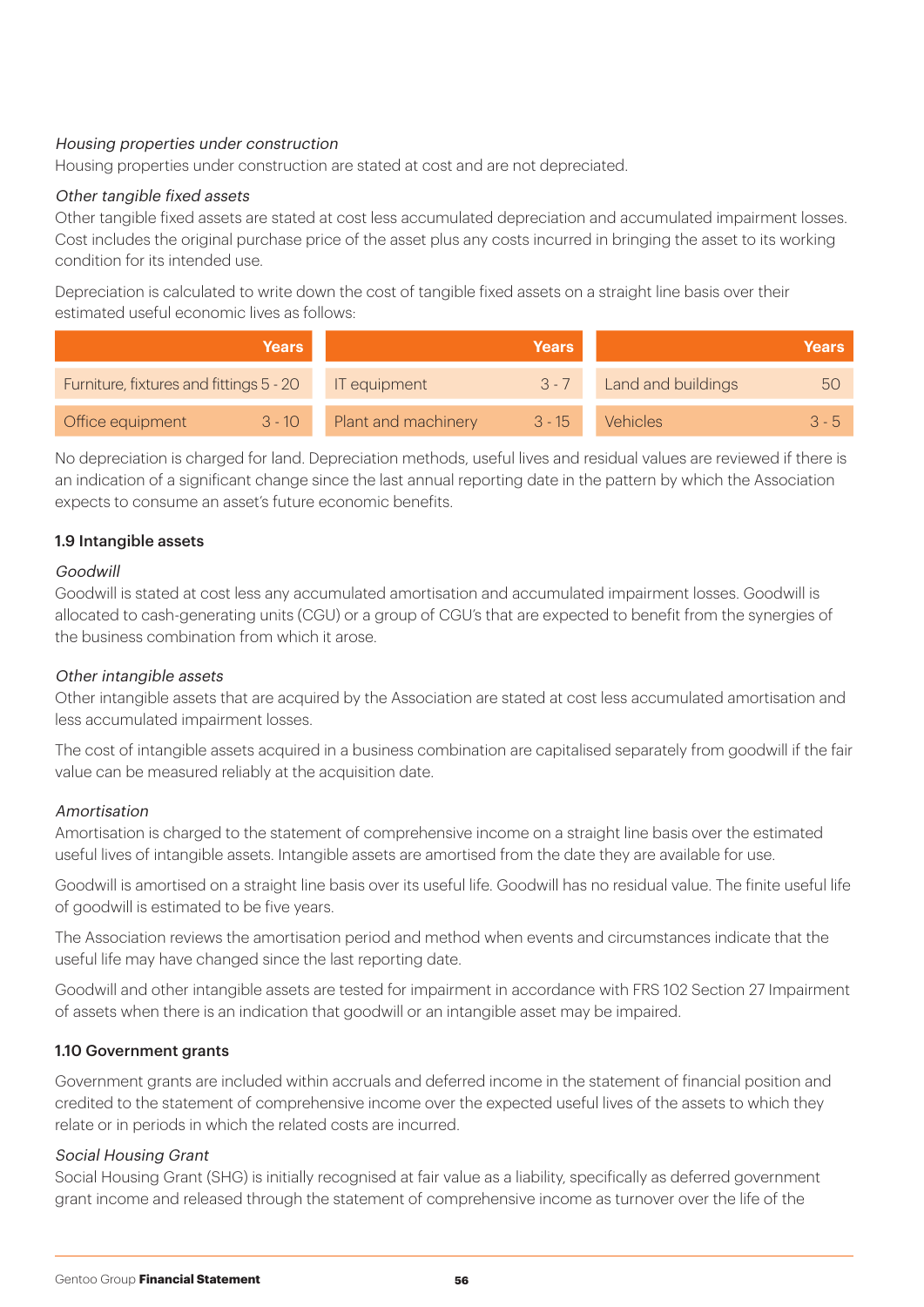structure of housing properties in accordance with the accruals method applicable to registered providers of social housing accounting for housing properties at cost.

For items where on transition to FRS 102, an election has been taken to treat fair value as deemed cost, the performance method for accounting for grant has been applied as the fair value application as deemed cost is treated as a revaluation at the transition date and SHG in respect of those items has been taken to revenue reserves. An amount equivalent to SHG taken to revenue reserves is disclosed as a contingent liability reflecting the potential future obligation to repay SHG where properties are disposed.

On disposal, SHG associated with those properties is transferred to either the Recycled Capital Grant Fund (RCGF) or the Disposal Proceeds Fund (DPF) until the grant is recycled or repaid to reflect the existing obligation under the social housing grant funding regime.

For assets carried at a depreciated historical cost basis the impairment loss is recognised in the statement of comprehensive income immediately.

For assets that are carried at cost less accumulated depreciation, an impairment loss is first set off against any revaluation surplus relating to the same assets in reserves and the balance of the loss is then treated as an expense in the statement of comprehensive income.

#### 1.11 Disposal proceeds fund (DPF)

The disposal proceeds fund is an internal fund used to recycle the proceeds of sale under 'Right to Acquire' procedures. This fund has been calculated and disclosed in accordance with determinations made under 'Disposal Proceeds Fund: Requirements of the Social Housing Regulator 2015'.

#### 1.12 Recycling of capital grant fund (RCGF)

Where Social Housing Grant is recycled, as described above, the SHG is credited to a fund which appears as a creditor until used to fund the provision of new properties. Where recycled grant is known to be repayable it is shown as a creditor within one year.

#### 1.13 Other grants

Grants received from non-government sources are recognised using the performance model. A grant which does not impose specified future performance conditions is recognised as revenue when the grant proceeds are received or receivable. A grant that imposes specified future performance-related conditions is recognised only when these conditions are met. A grant received before the revenue recognition criteria are satisfied is recognised as a liability.

#### 1.14 Investment properties

Investment properties are properties which are held either to earn commercial rental income or for capital appreciation or for both. Investment properties are recognised initially at cost.

Subsequent to initial recognition,

- (a) investment properties whose fair value can be measured reliably without undue cost or effort are held at fair value. Any gains or losses arising from changes in the fair value are recognised in surplus or deficit in the period that they arise; and
- (b) no depreciation is provided in respect of investment properties applying the fair value model.

Fair value of investment properties is determined annually by management using market data or where this is not available by using discounted cash flow analysis.

Rental income from investment property is accounted for when it is receivable or when conditions associated with the income have been met.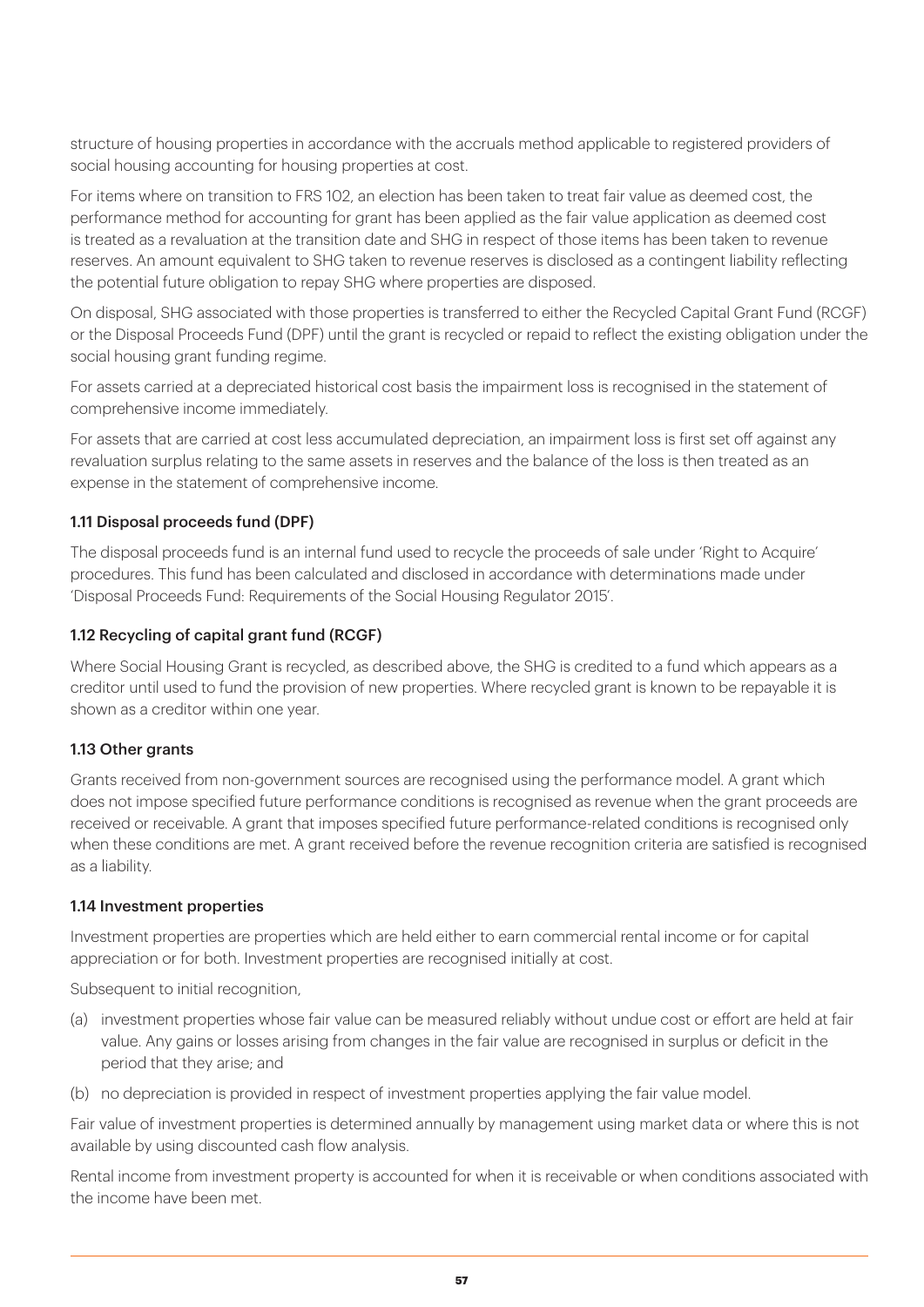#### 1.15 Stock

#### Properties for sale

Completed properties for outright sale and properties under construction are stated at the lower of cost and estimated selling price less costs to complete and sell. Cost comprises materials, direct labour and direct development overheads.

#### Raw materials and consumables

Stock is stated at the lower of cost and estimated selling price less costs to complete and sell.

#### 1.16 Impairment excluding stock, investment properties and deferred tax assets

#### Financial assets (including trade and other debtors)

A financial asset not carried at fair value through the statement of comprehensive income is assessed at each reporting date to determine whether there is objective evidence that it is impaired. A financial asset is impaired if objective evidence indicates that a loss event has occurred after the initial recognition of the asset, and that the loss event had a negative effect on the estimated future cash flows of that asset that can be estimated reliably.

An impairment loss in respect of a financial asset measured at amortised cost is calculated as the difference between its carrying amount and the present value of the estimated future cash flows discounted at the asset's original effective interest rate. For financial instruments measured at cost less impairment, an impairment is calculated as the difference between its carrying amount and the best estimate of the amount that the Association would receive for the asset if it were to be sold at the reporting date. Interest on the impaired asset continues to be recognised through the unwinding of the discount. Impairment losses are recognised in the statement of comprehensive income. When a subsequent event causes the amount of impairment loss to decrease, the decrease in impairment loss is reversed through statement of comprehensive income.

#### Non-financial assets

The carrying amounts of the Association's non-financial assets, other than investment property, stock and deferred tax assets, are reviewed at each reporting date to determine whether there is any indication of impairment. If any such indication exists, then the asset's recoverable amount is estimated. The recoverable amount of an asset or cash-generating unit (CGU) is the greater of its value in use and its fair value less costs to sell. In assessing value in use, the estimated future cash flows are discounted to their present value using a pre-tax discount rate that reflects current market assessments of the time value of money and the risks specific to the asset. For the purpose of impairment testing, assets that cannot be tested individually are grouped together into the smallest group of assets that generates cash inflows from continuing use that are largely independent of the cash inflows of other assets or groups of assets.

An impairment loss is recognised if the carrying amount of an asset or its CGU exceeds its estimated recoverable amount. Impairment losses are recognised in the statement of comprehensive income. Impairment losses recognised in respect of CGUs are allocated first to reduce the carrying amount of any goodwill allocated to the units, and then to reduce the carrying amounts of the other assets in the unit (group of units) on a pro rata basis.

An impairment loss is reversed if and only if the reasons for the impairment have ceased to apply.

Impairment losses recognised in prior periods are assessed at each reporting date for any indications that the loss has decreased or no longer exists. An impairment loss is reversed only to the extent that the asset's carrying amount does not exceed the carrying amount that would have been determined, net of depreciation or amortisation, if no impairment loss had been recognised.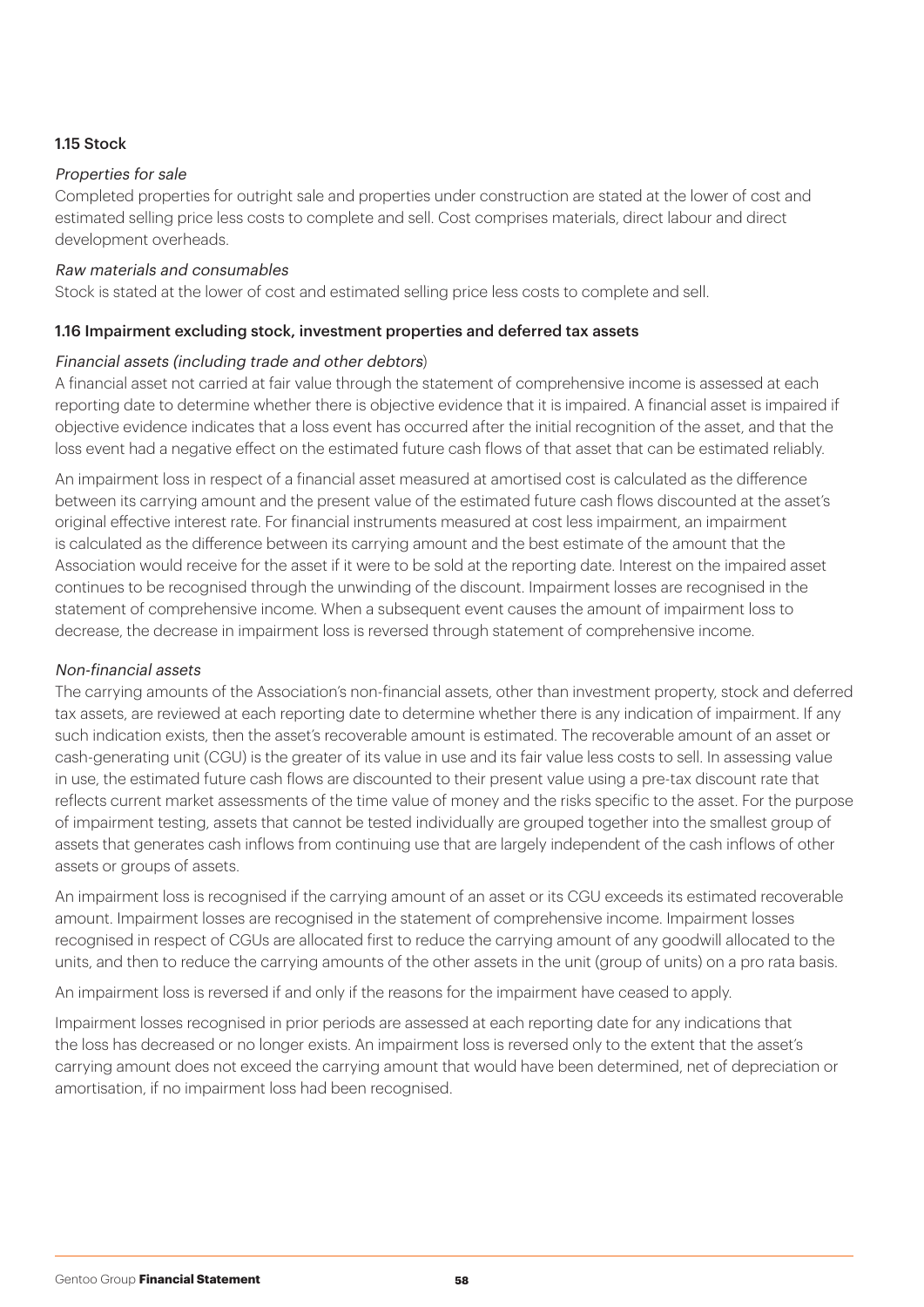#### 1.17 Employee benefits

#### Defined benefit plans

The Group participates in the Tyne and Wear Local Government Pension Fund (the 'Fund') which is a defined benefit scheme.

A defined benefit plan is a post-employment benefit plan other than a defined contribution plan. The Association's net obligation in respect of defined benefit plans is calculated separately for each plan by estimating the amount of future benefit that employees have earned in return for their service in the current and prior periods; that benefit is discounted to determine its present value. The fair value of any plan assets is deducted. The Association determines the net interest expense / (income) on the net defined benefit liability / (asset) for the period by applying the discount rate as determined at the beginning of the annual period to the net defined benefit liability / (asset) taking account of changes arising as a result of contributions and benefit payments.

The discount rate is the yield at the statement of financial position date on AA credit rated bonds denominated in the currency of, and having maturity dates approximating to the terms of the Association's obligations. A valuation is performed annually by a qualified actuary using the projected unit credit method. The Association recognises net defined benefit plan assets to the extent that it is able to recover the surplus either through reduced contributions in the future or through refunds from the plan.

Changes in the net defined benefit liability arising from employee service rendered during the period, net interest on net defined benefit liability, and the cost of plan introductions, benefit changes, curtailments and settlements during the period are recognised in the statement of comprehensive income.

Re-measurement of the net defined benefit liability / (asset) is recognised in other comprehensive income in the period in which it occurs.

#### Termination benefits

Termination benefits are recognised as an expense when the Association is demonstrably committed, without realistic possibility of withdrawal, to a formal detailed plan to either terminate employment before the normal retirement date, or to provide termination benefits as a result of an offer made to encourage voluntary redundancy. Termination benefits for voluntary redundancies are recognised as an expense if the Association has made an offer of voluntary redundancy, it is probable that the offer will be accepted, and the number of acceptances can be estimated reliably. If benefits are payable more than 12 months after the reporting date, then they are discounted to their present value.

#### Defined contribution plans and other long term employee benefits

The Group participates in two defined contribution schemes.

A defined contribution plan is a post-employment benefit plan under which the Association pays fixed contributions into a separate entity and will have no legal or constructive obligation to pay further amounts. Obligations for contributions to defined contribution pension plans are recognised as an expense in the statement of comprehensive income in the periods during which services are rendered by employees.

#### 1.18 Turnover

Turnover is recognised when it is receivable or when conditions associated with the income have been met. It comprises:

- Rental income from tenants and leaseholders in the year, net of rent losses from voids;
- Sale of residential property:
- Receipts from the sale of the first tranche of shared ownership properties; and
- Income from other services included at the invoiced value (excluding value added tax) of goods and services supplied in the year.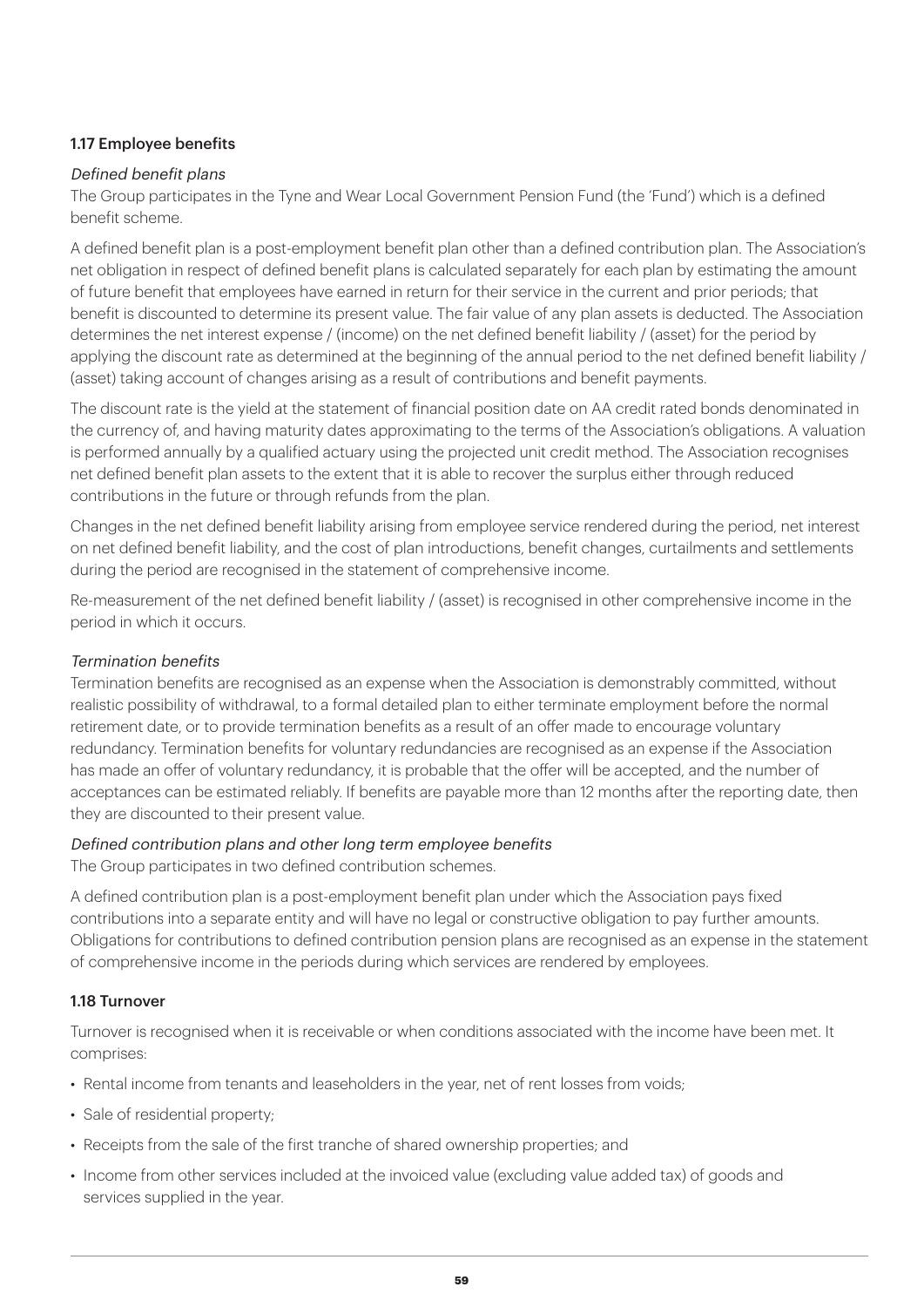#### 1.19 Expenses

#### Operating lease

Payments (excluding costs for services and insurance) made under operating leases are recognised in the statement of comprehensive income on a straight-line basis over the term of the lease unless the payments to the lessor are structured to increase in line with expected general inflation, in which case the payments related to the structured increases are recognised as incurred. Lease incentives received are recognised in surplus or deficit over the term of the lease as an integral part of the total lease expense.

#### Finance lease

Minimum lease payments are apportioned between the finance charge and the reduction of the outstanding liability using the rate implicit in the lease. The finance charge is allocated to each period during the lease term so as to produce a constant periodic rate of interest on the remaining balance of the liability. Contingent rents are charged as expenses in the periods in which they are incurred.

#### Interest receivable and Interest payable

Interest payable and similar charges include interest payable and finance charges on finance leases.

Other interest receivable and similar income include interest receivable on funds invested.

Interest income and interest payable are recognised in surplus or deficit as they accrue, using the effective interest method.

#### 1.20 Taxation

Tax on the surplus or deficit for the year comprises current and deferred tax. Tax is recognised in the statement of comprehensive income except to the extent that it relates to items recognised directly in equity or other comprehensive income, in which case it is recognised directly in equity or other comprehensive income.

Current tax is the expected tax payable or receivable on the taxable income or loss for the year, using tax rates enacted or substantively enacted at the statement of financial position date, and any adjustment to tax payable in respect of previous years.

Deferred tax is provided on timing differences which arise from the inclusion of income and expenses in tax assessments in periods different from those in which they are recognised in the financial statements. The following timing differences are not provided for: differences between accumulated depreciation and tax allowances for the cost of a fixed asset if and when all conditions for retaining the tax allowances have been met; and differences relating to investments in subsidiaries, to the extent that it is not probable that they will reverse in the foreseeable future and the reporting entity is able to control the reversal of the timing difference. Deferred tax is not recognised on permanent differences arising because certain types of income or expense are nontaxable or are disallowable for tax or because certain tax charges or allowances are greater or smaller than the corresponding income or expense.

Deferred tax is provided in respect of the additional tax that will be paid or avoided on differences between the amount at which an asset (other than goodwill) or liability is recognised in a business combination and the corresponding amount that can be deducted or assessed for tax. Goodwill is adjusted by the amount of such deferred tax.

Deferred tax is measured at the tax rate that is expected to apply to the reversal of the related difference, using tax rates enacted or substantively enacted at the statement of financial position date. Deferred tax balances are not discounted.

Unrelieved tax losses and other deferred tax assets are recognised only to the extent that is it probable that they will be recovered against the reversal of deferred tax liabilities or other future taxable surpluses.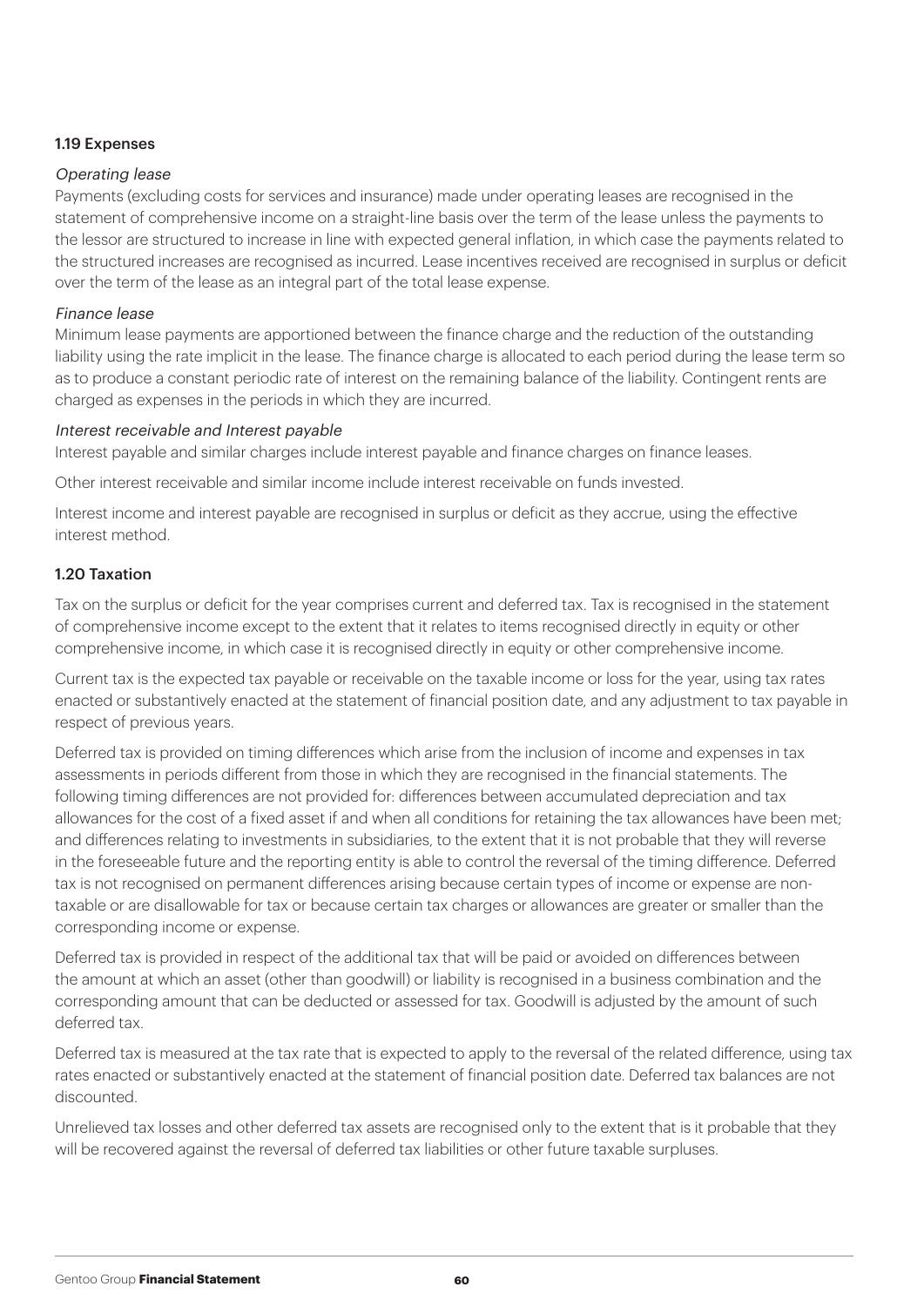#### 1.21 Service charge sinking funds

Service charge sinking funds are recognised as creditors. Part of the service charge is retained in a sinking fund for major repairs. Interest is added annually to the fund.

#### 1.22 Value added tax (VAT)

The Association is included in a Group VAT registration which also includes Gentoo Services Limited. Gentoo Homes Limited and Gentoo Developments Limited both have separate VAT registrations. Gentoo Genie Limited is not VAT registered.

A large proportion of the Group's income, including rents, is exempt from VAT. The majority of expenditure is subject to VAT which cannot be reclaimed, and expenditure is therefore shown inclusive of VAT. Partial exemption has been obtained for some business activities and the VAT recovered is credited to the statement of comprehensive income.

#### 1.23 HomeBuy and other equity loans

The Group operated two loan schemes by lending a percentage of the cost to home purchasers. The schemes are now closed to new participants.

#### HomeBuy Direct Scheme

This is a low cost home ownership Government initiative. The Group and the Government provided assistance through an equal equity loan contribution to the purchaser, secured against the property. The loan is repaid as a result of a relevant event or on the 25th anniversary of the date of the loan agreement. The loan is interest free for the first five years. At the beginning of year six, interest becomes payable on the outstanding balance. The loans are reviewed annually for impairment. Redemption proceeds are allocated equally between the Group and the Government with any surplus or loss being recognised through the statement of comprehensive income.

#### Gentoo Homebuyer Loan Scheme

This is a low cost home ownership Group initiative. The Group provided assistance through a fixed loan contribution to the purchaser, secured against the property. The loan is repaid as a result of a relevant event or at the end of the 10th year of the date of the loan agreement. The loan is interest free for the first five years. At the beginning of year six, interest becomes payable on the outstanding balance. The loans are reviewed annually for impairment. Any loss on redemption is recognised through the statement of comprehensive income.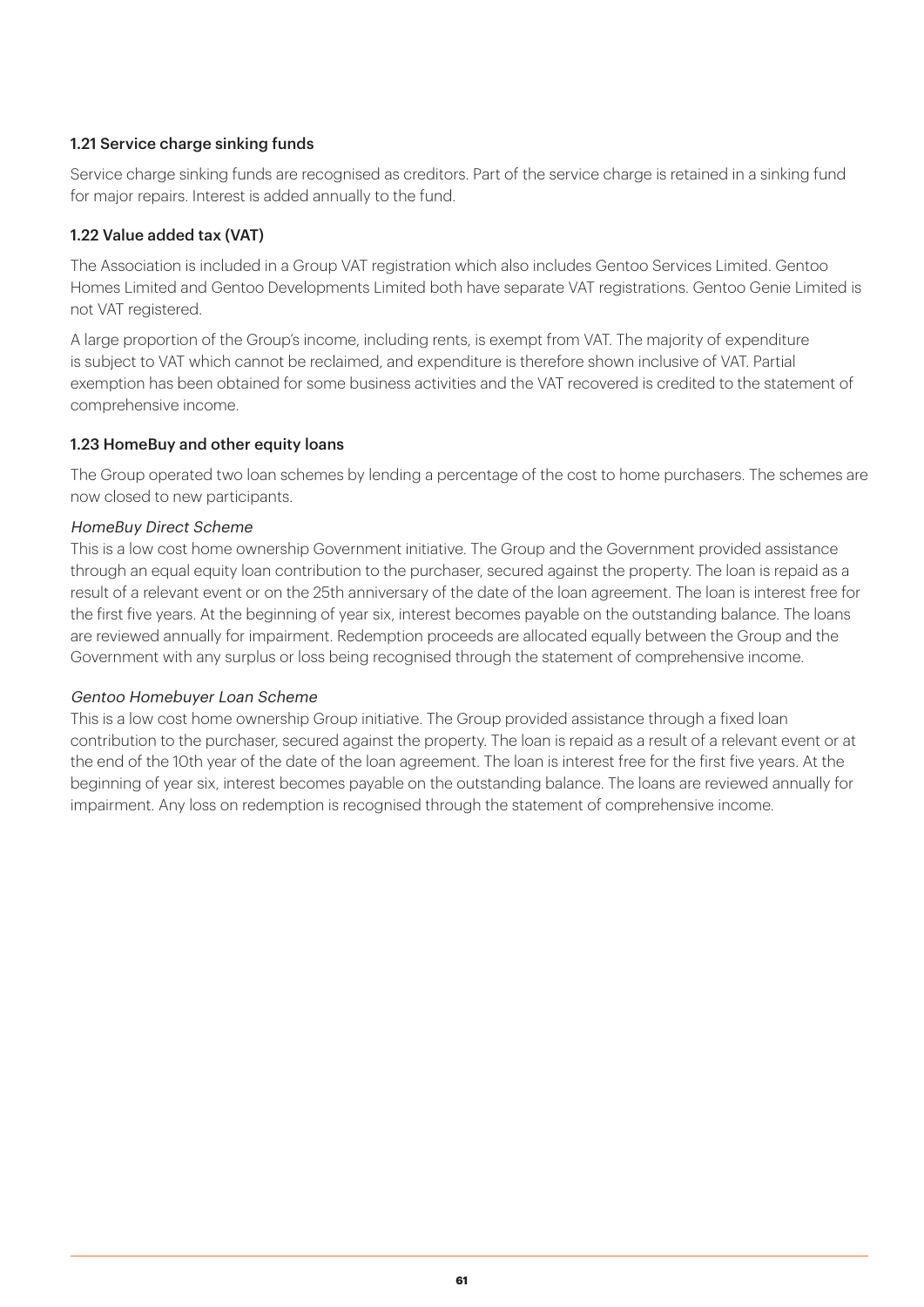| Group                                               | <b>Turnover</b><br>£'000 | Cost of<br>sales<br>£'000 | <b>Operating</b><br>expenditure<br>£'000 | Other<br>operating<br>income<br>£'000 | <b>Surplus</b><br>on<br>disposal<br>£'000 | 2020<br><b>Operating</b><br>surplus $/$<br>(deficit)<br>£'000 |
|-----------------------------------------------------|--------------------------|---------------------------|------------------------------------------|---------------------------------------|-------------------------------------------|---------------------------------------------------------------|
| Social housing lettings (note 2b)                   | 119,427                  |                           | (94, 476)                                |                                       |                                           | 24,951                                                        |
| Other social housing activities:                    |                          |                           |                                          |                                       |                                           |                                                               |
| Charge for support services                         | 297                      |                           | (1000)                                   |                                       |                                           | (703)                                                         |
| Other                                               | 6                        |                           | (322)                                    |                                       |                                           | (316)                                                         |
| First tranche low cost home<br>ownership sales      | 939                      | (939)                     |                                          |                                       |                                           |                                                               |
| Other social housing activities                     | 1,242                    | (939)                     | (1, 322)                                 |                                       |                                           | (1,019)                                                       |
| Activities other than social<br>housing activities: |                          |                           |                                          |                                       |                                           |                                                               |
| Properties developed for<br>outright sale           | 43,979                   | (36, 847)                 | (4, 352)                                 |                                       |                                           | 2,780                                                         |
| Other                                               | 7,555                    | (65)                      | (7, 348)                                 | 199                                   |                                           | 341                                                           |
| Non-social housing activities                       | 51,534                   | (36, 912)                 | (11,700)                                 | 199                                   |                                           | 3,121                                                         |
| Surplus on disposal of<br>tangible assets           |                          |                           |                                          |                                       | 1,552                                     | 1,552                                                         |
| <b>Total</b>                                        | 172,203                  | (37, 851)                 | (107, 498)                               | 199                                   | 1,552                                     | 28,605                                                        |

2a. Particulars of turnover, cost of sales, operating expenditure and operating surplus / (deficit)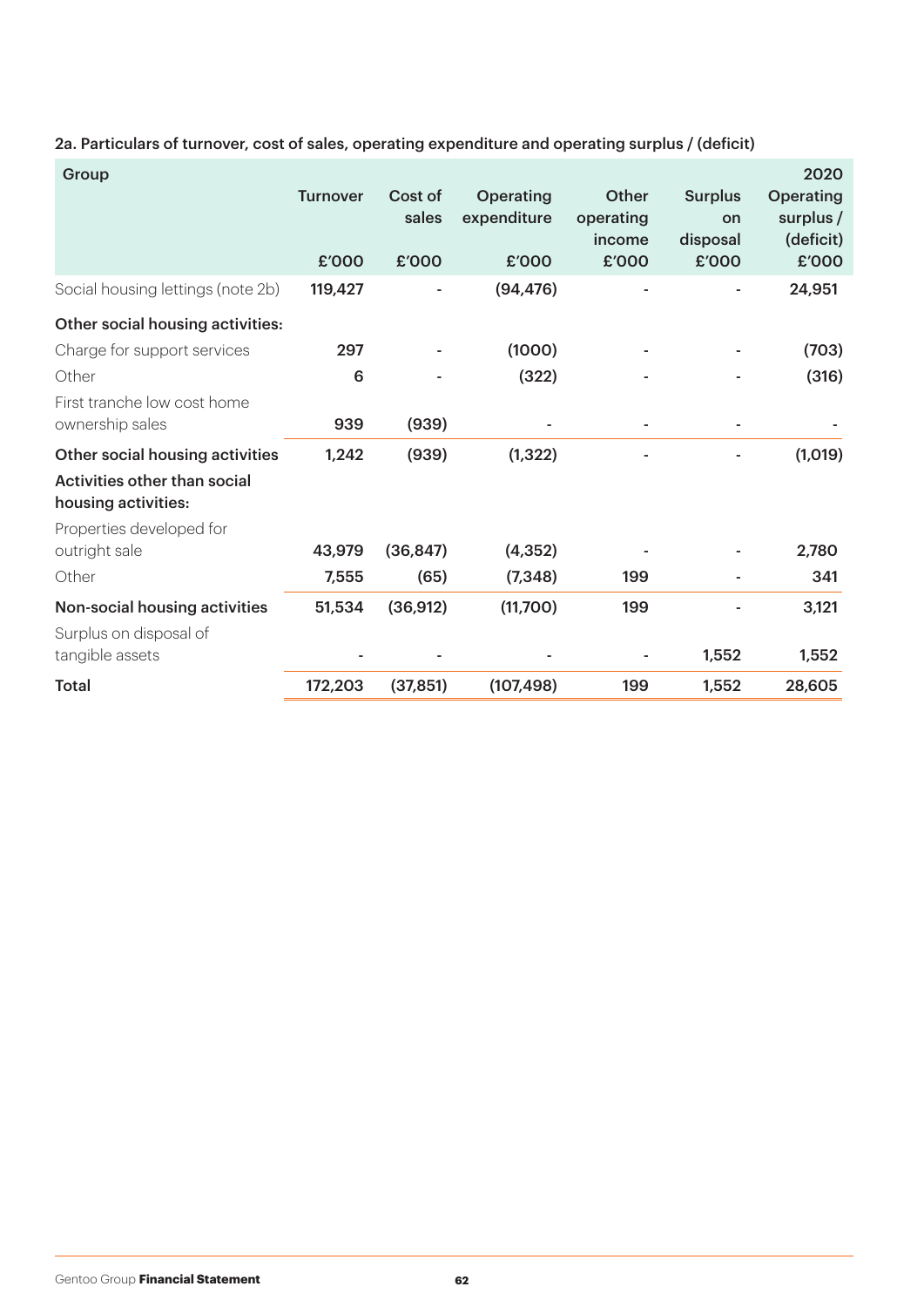| Group                                                   | Turnover<br>£'000 | Cost of<br>sales<br>£'000 | Operating<br>expenditure<br>£'000 | Other<br>operating<br>income<br>£'000 | Surplus<br>on<br>disposal<br>£'000 | 2019<br>Operating<br>surplus /<br>(deficit)<br>£'000 |
|---------------------------------------------------------|-------------------|---------------------------|-----------------------------------|---------------------------------------|------------------------------------|------------------------------------------------------|
| Social housing lettings (note 2b)                       | 123,843           |                           | (96,103)                          |                                       |                                    | 27,740                                               |
| Other social housing activities:                        |                   |                           |                                   |                                       |                                    |                                                      |
| Charge for support services                             | 169               |                           | (753)                             |                                       |                                    | (584)                                                |
| Other                                                   | 14                |                           | (519)                             |                                       |                                    | (505)                                                |
| First tranche low cost home<br>ownership sales          | 743               | (743)                     |                                   |                                       |                                    |                                                      |
| Other social housing activities                         | 926               | (743)                     | (1,272)                           |                                       |                                    | (1,089)                                              |
| Activities other than social<br>housing activities:     |                   |                           |                                   |                                       |                                    |                                                      |
| Properties developed for<br>outright sale               | 44,836            | (36, 418)                 | (2,085)                           |                                       |                                    | 6,333                                                |
| Other                                                   | 7,540             | (505)                     | (5,607)                           | 370                                   |                                    | 1,798                                                |
| Non-social housing activities<br>Surplus on disposal of | 52,376            | (36,923)                  | (7,692)                           | 370                                   |                                    | 8,131                                                |
| tangible assets                                         |                   |                           |                                   |                                       | 2,146                              | 2,146                                                |
| <b>Total</b>                                            | 177,145           | (37,666)                  | (105,067)                         | 370                                   | 2,146                              | 36,928                                               |

#### 2a. Particulars of turnover, cost of sales, operating expenditure and operating surplus / (deficit)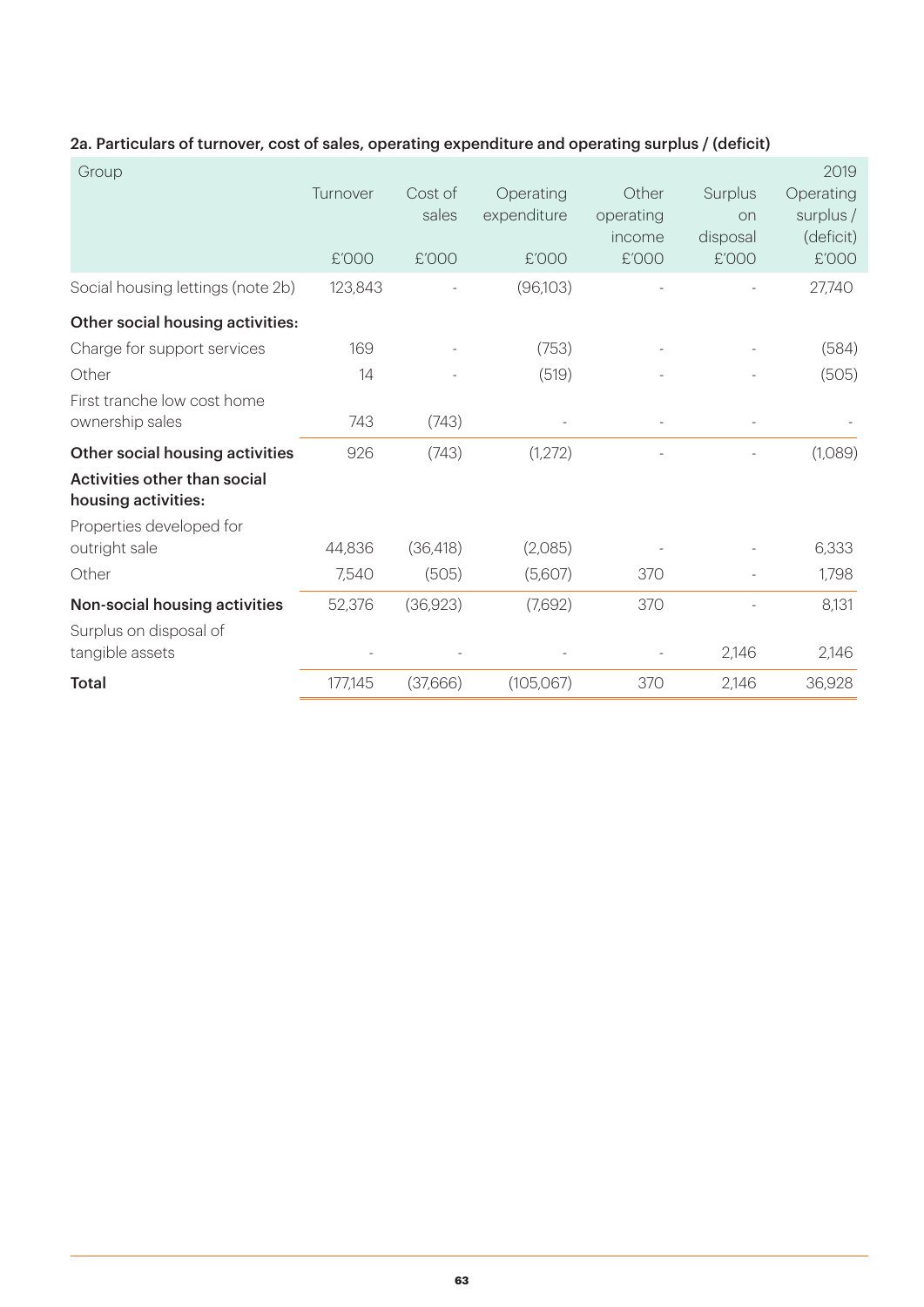2a. Particulars of turnover, cost of sales, operating expenditure and operating surplus / (deficit)

| <b>Association</b>                                                                                                         | <b>Turnover</b>   | Cost of<br>sales          | Operating<br>expenditure          | <b>Other</b><br>operating<br>income   | <b>Surplus</b><br>on<br>disposal   | 2020<br><b>Operating</b><br>surplus /<br>(deficit)   |
|----------------------------------------------------------------------------------------------------------------------------|-------------------|---------------------------|-----------------------------------|---------------------------------------|------------------------------------|------------------------------------------------------|
|                                                                                                                            | £'000             | £'000                     | £'000                             | £'000                                 | £'000                              | £'000                                                |
| Social housing lettings (note 2b)                                                                                          | 119,363           |                           | (94, 535)                         |                                       |                                    | 24,828                                               |
| Other social housing activities:<br>Charge for support services<br>Other<br>First tranche low cost home<br>ownership sales | 171<br>939        | (939)                     | (448)<br>(2)                      |                                       | ٠                                  | (277)<br>(2)                                         |
| Other social housing activities<br>Activities other than social<br>housing activities:                                     | 1,110             | (939)                     | (450)                             |                                       |                                    | (279)                                                |
| Other                                                                                                                      | 7,181             | (3)                       | (7, 435)                          |                                       |                                    | (257)                                                |
| Non-social housing activities<br>Surplus on disposal of                                                                    | 7,181             | (3)                       | (7, 435)                          |                                       |                                    | (257)                                                |
| tangible assets                                                                                                            |                   |                           |                                   |                                       | 1,552                              | 1,552                                                |
| <b>Total</b>                                                                                                               | 127,654           | (942)                     | (102, 420)                        | $\sim$                                | 1,552                              | 25,844                                               |
| Association                                                                                                                | Turnover<br>£'000 | Cost of<br>sales<br>£'000 | Operating<br>expenditure<br>£'000 | Other<br>operating<br>income<br>£'000 | Surplus<br>on<br>disposal<br>£'000 | 2019<br>Operating<br>surplus /<br>(deficit)<br>£'000 |
| Social housing lettings (note 2b)                                                                                          | 123,725           |                           | (96, 134)                         |                                       |                                    | 27,591                                               |
| Other social housing activities:<br>Other<br>First tranche low cost home<br>ownership sales                                | 1<br>743          | (743)                     |                                   |                                       |                                    | 1                                                    |
| Other social housing activities<br>Activities other than social<br>housing activities:<br>Properties developed for         | 744               | (743)                     |                                   |                                       |                                    | 1                                                    |
| outright sale                                                                                                              | 265               | (160)                     | (46)                              |                                       |                                    | 59                                                   |
| Other                                                                                                                      | 8,224             | (1)                       | (6,011)                           | 25                                    |                                    | 2,237                                                |
| Non-social housing activities<br>Surplus on disposal of<br>tangible assets                                                 | 8,489             | (161)                     | (6,057)                           | 25                                    | 2,146                              | 2,296<br>2,146                                       |
| Total                                                                                                                      | 132,958           | (904)                     | (102, 191)                        | 25                                    | 2,146                              | 32,034                                               |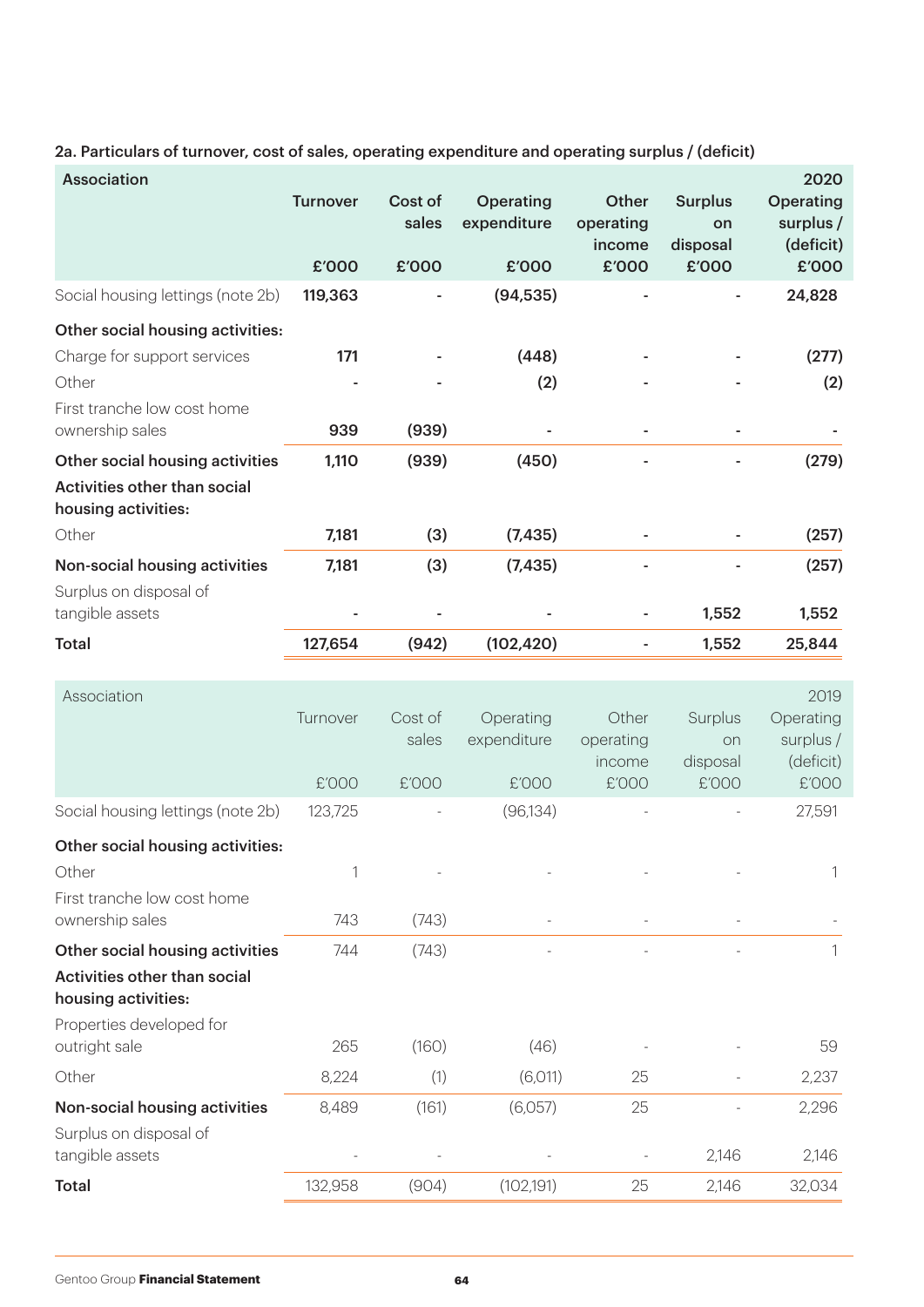#### 2b. Particulars of turnover and expenditure from social housing lettings

| Group                                                                                           | General<br>needs<br>housing | <b>Supported</b><br><b>Housing and</b><br>housing for<br>older people | <b>Shared</b><br>ownership | 2020<br><b>Total</b> | 2019<br>Total |
|-------------------------------------------------------------------------------------------------|-----------------------------|-----------------------------------------------------------------------|----------------------------|----------------------|---------------|
|                                                                                                 | £'000                       | £'000                                                                 | £'000                      | £'000                | £'000         |
| <b>Income</b>                                                                                   |                             |                                                                       |                            |                      |               |
| Rent receivable net of identifiable<br>service charges                                          | 116,137                     | 1,023                                                                 | 191                        | 117,351              | 121,539       |
| Service charge income                                                                           | 1,666                       | 287                                                                   |                            | 1,953                | 2,188         |
| Net rents receivable                                                                            | 117,803                     | 1,310                                                                 | 191                        | 119,304              | 123,727       |
| Amortised Government grants                                                                     | 123                         |                                                                       | ä,                         | 123                  | 116           |
| Turnover from social housing lettings                                                           | 117,926                     | 1,310                                                                 | 191                        | 119,427              | 123,843       |
| <b>Operating expenditure</b>                                                                    |                             |                                                                       |                            |                      |               |
| Management                                                                                      | (20, 353)                   | (203)                                                                 |                            | (20, 556)            | (21,565)      |
| Service charge costs                                                                            | (2,711)                     | (402)                                                                 |                            | (3, 113)             | (2,635)       |
| Routine maintenance                                                                             | (26, 247)                   |                                                                       |                            | (26, 247)            | (25,035)      |
| Planned maintenance                                                                             | (7,711)                     |                                                                       |                            | (7,711)              | (10, 563)     |
| Major repairs expenditure                                                                       | (8,490)                     |                                                                       |                            | (8,490)              | (4,533)       |
| <b>Bad debts</b>                                                                                | (1, 144)                    |                                                                       |                            | (1, 144)             | (817)         |
| Depreciation of housing properties                                                              | (26, 613)                   |                                                                       |                            | (26, 613)            | (24,987)      |
| Pension past service costs                                                                      |                             |                                                                       |                            |                      | (5,800)       |
| Other costs (redundancy)                                                                        | (602)                       |                                                                       |                            | (602)                | (168)         |
| Operating expenditure on<br>social housing lettings                                             | (93, 871)                   | (605)                                                                 |                            | (94, 476)            | (96,103)      |
| <b>Operating surplus on</b>                                                                     |                             |                                                                       |                            |                      |               |
| social housing lettings                                                                         | 24,055                      | 705                                                                   | 191                        | 24,951               | 27,740        |
| Rent losses from voids (being rental<br>income lost as a result of a property<br>not being let) | (1,618)                     | (28)                                                                  |                            | (1,646)              | (1, 352)      |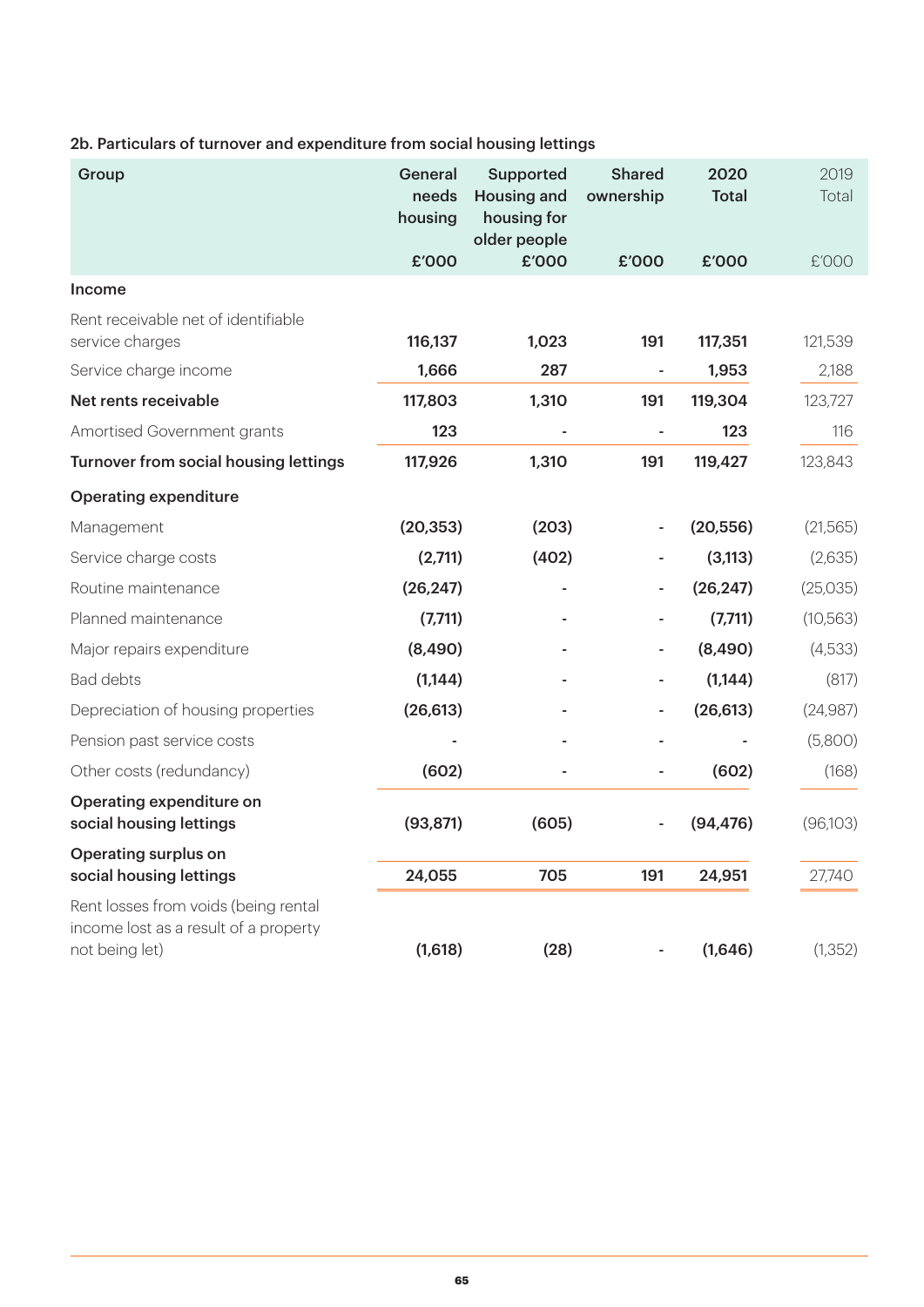#### 2b. Particulars of turnover and expenditure from social housing lettings

| <b>Association</b>                                                                              | General<br>needs<br>housing | Supported<br><b>Housing and</b><br>housing for<br>older people | <b>Shared</b><br>ownership | 2020<br><b>Total</b> | 2019<br>Total |
|-------------------------------------------------------------------------------------------------|-----------------------------|----------------------------------------------------------------|----------------------------|----------------------|---------------|
|                                                                                                 | £'000                       | £'000                                                          | £'000                      | £'000                | £'000         |
| Income                                                                                          |                             |                                                                |                            |                      |               |
| Rent receivable net of identifiable<br>service charges                                          | 116,118                     | 1,023                                                          | 191                        | 117,332              | 121,493       |
| Service charge income                                                                           | 1,621                       | 287                                                            |                            | 1,908                | 2,116         |
| Net rents receivable                                                                            | 117,739                     | 1,310                                                          | 191                        | 119,240              | 123,609       |
| Amortised Government grants                                                                     | 123                         |                                                                | ÷.                         | 123                  | 116           |
| Turnover from social housing lettings                                                           | 117,862                     | 1,310                                                          | 191                        | 119,363              | 123,725       |
| <b>Operating expenditure</b>                                                                    |                             |                                                                |                            |                      |               |
| Management                                                                                      | (20, 307)                   | (203)                                                          |                            | (20, 510)            | (21,490)      |
| Service charge costs                                                                            | (2,711)                     | (402)                                                          |                            | (3, 113)             | (2,635)       |
| Routine maintenance                                                                             | (26, 332)                   |                                                                |                            | (26, 332)            | (25,035)      |
| Planned maintenance                                                                             | (7,626)                     |                                                                |                            | (7,626)              | (10, 563)     |
| Major repairs expenditure                                                                       | (8,490)                     |                                                                |                            | (8,490)              | (4,533)       |
| <b>Bad debts</b>                                                                                | (1,141)                     |                                                                |                            | (1, 141)             | (815)         |
| Depreciation of housing properties                                                              | (26, 721)                   |                                                                |                            | (26, 721)            | (25,095)      |
| Pension past service cost                                                                       |                             |                                                                |                            |                      | (5,800)       |
| Other costs (redundancy)                                                                        | (602)                       |                                                                |                            | (602)                | (168)         |
| Operating expenditure on<br>social housing lettings                                             | (93, 930)                   | (605)                                                          |                            | (94, 535)            | (96, 134)     |
| <b>Operating surplus on</b>                                                                     |                             |                                                                |                            |                      |               |
| social housing lettings                                                                         | 23,932                      | 705                                                            | 191                        | 24,828               | 27,591        |
| Rent losses from voids (being rental<br>income lost as a result of a property<br>not being let) | (1,604)                     | (28)                                                           |                            | (1,632)              | (1, 342)      |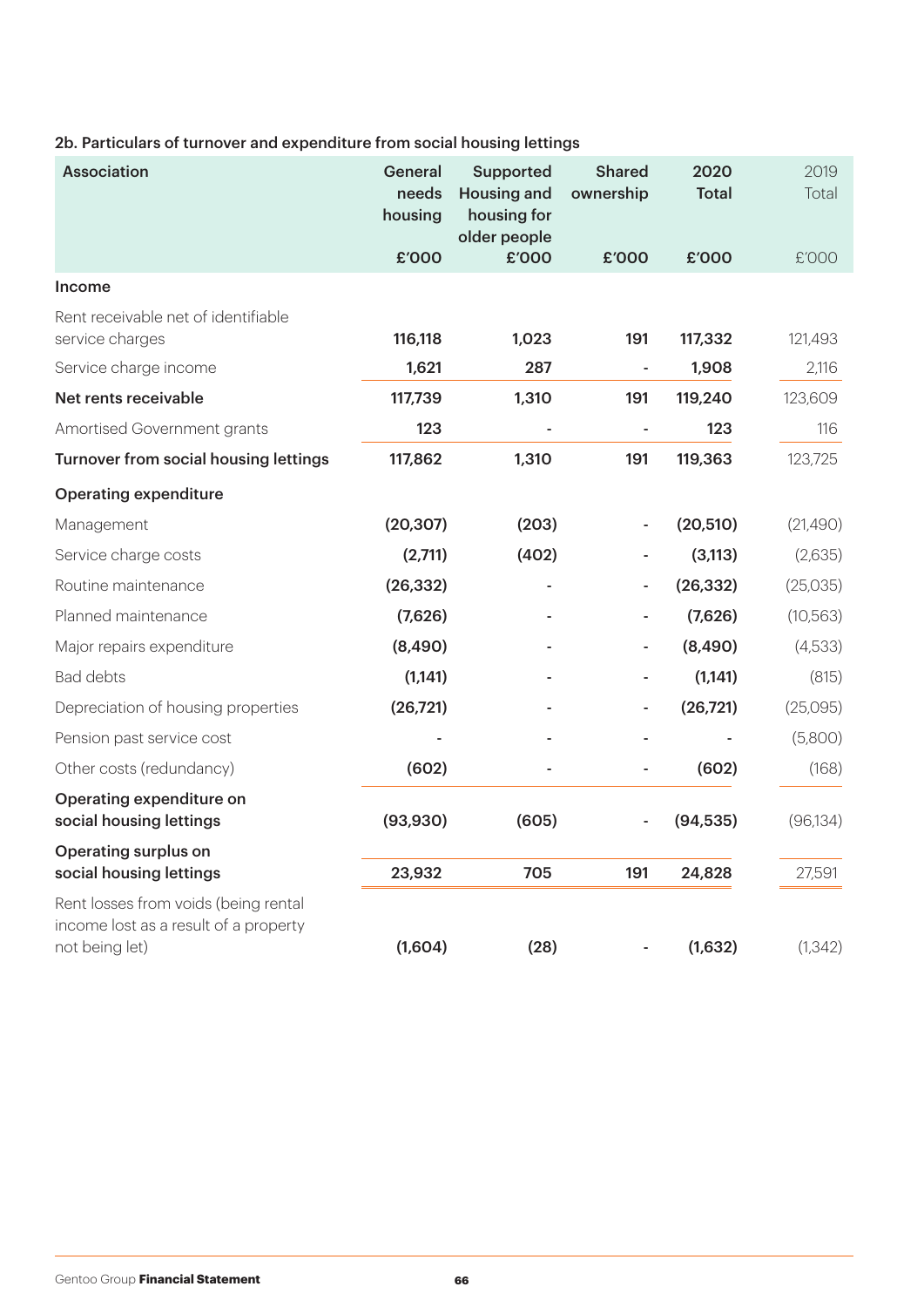#### 3. Employees

The average number of persons (expressed as full time equivalents) employed during the year, analysed by category, was as follows:

|                                                  | Group<br>2020<br>No. | Association<br>2020<br>No. | Group<br>2019<br>No. | Association<br>2019<br>No. |
|--------------------------------------------------|----------------------|----------------------------|----------------------|----------------------------|
| Executive directors and key management personnel | 5                    | 5                          | 5                    | 5                          |
| Managing housing services                        | 349                  | 346                        | 351                  | 351                        |
| Repairs and maintenance                          | 429                  | 429                        | 441                  | 441                        |
| Central enabling services                        | 146                  | 146                        | 151                  | 150                        |
| Development and selling homes                    | 89                   | 9                          | 82                   |                            |
| Other operations                                 | 37                   | 15                         | 38                   |                            |
| Apprentices                                      | 29                   | 28                         | 27                   | 24                         |
|                                                  | 1,084                | 978                        | 1,095                | 971                        |

The aggregate payroll costs of these persons were as follows:

|                                                                      | Group<br>2020<br>£'000 | <b>Association</b><br>2020<br>£'000 | Group<br>2019<br>£'000 | Association<br>2019<br>£'000 |
|----------------------------------------------------------------------|------------------------|-------------------------------------|------------------------|------------------------------|
| Wages and salaries                                                   | 33,418                 | 29,595                              | 32,279                 | 27,964                       |
| Social security costs                                                | 3,228                  | 2,828                               | 3,090                  | 2,648                        |
| Costs related to:                                                    |                        |                                     |                        |                              |
| Group wide defined benefit plan -<br>current service cost            | 10,750                 | 10,750                              | 10,240                 | 10,240                       |
| Group wide defined benefit plan -<br>exceptional past service cost * |                        |                                     | 5,800                  | 5,800                        |
| Recharges to other group companies                                   |                        | (794)                               |                        | (944)                        |
|                                                                      | 10,750                 | 9,956                               | 16,040                 | 15,096                       |
| Defined contribution plan                                            | 94                     | 62                                  | 66                     | 40                           |
|                                                                      | 47,490                 | 42,441                              | 51,475                 | 45,748                       |
| Redundancy costs                                                     | 644                    | 602                                 | 237                    | 184                          |
|                                                                      | 48,134                 | 43,043                              | 51,712                 | 45,932                       |

\*Relates to "The McCloud Judgement", see page 70.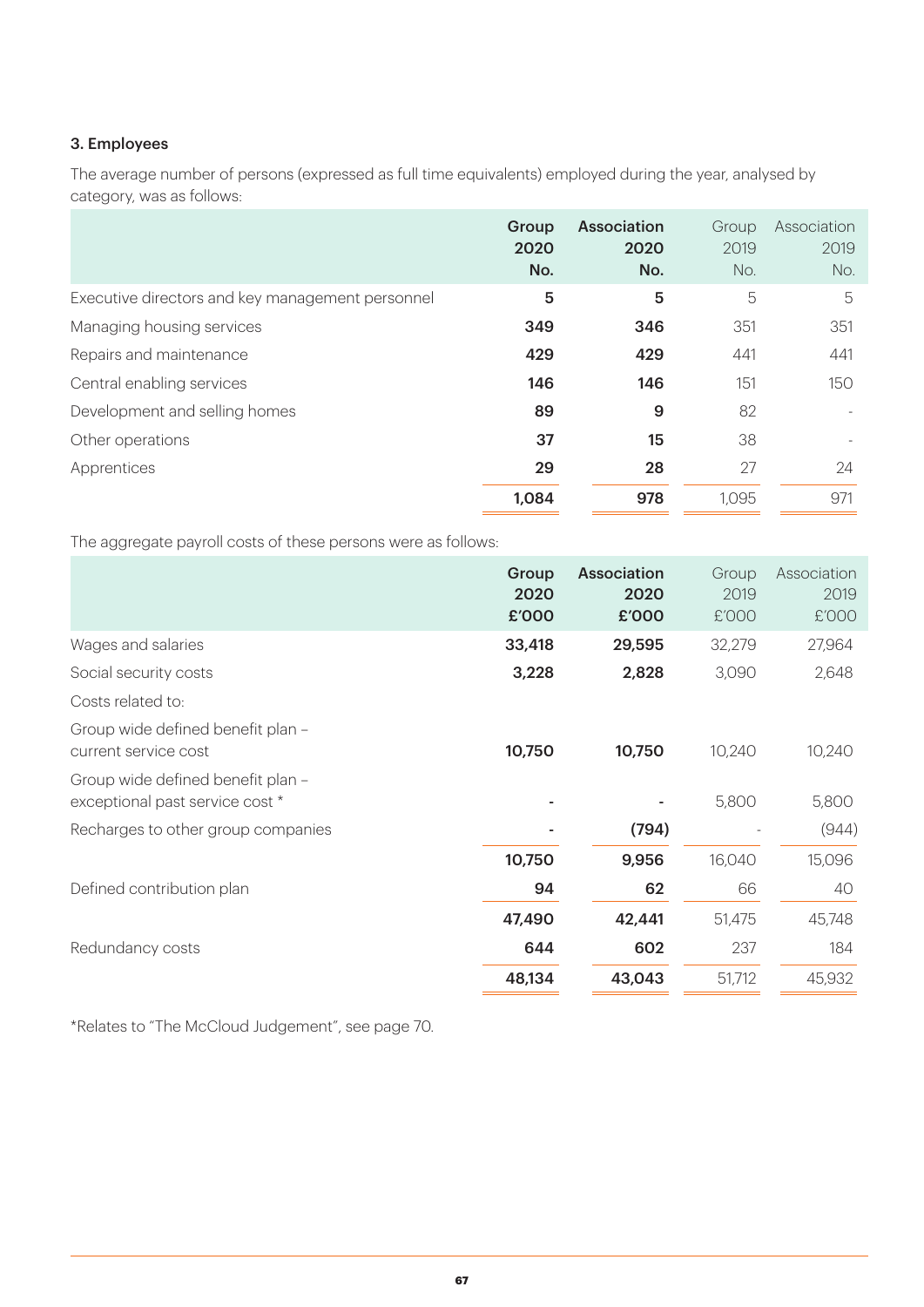#### Pension Schemes - Group and Association

The disclosures below relate to the Tyne and Wear Pension Fund (the 'Fund') which is part of the Local Government Pension Scheme. The Group participates in the Fund which provides defined benefits, based on members' career average pensionable salary. The last full actuarial valuation was performed on 31 March 2019.

| Net pension asset / (liability)                                      | 2020<br>£'000 | 2019<br>£'000 |
|----------------------------------------------------------------------|---------------|---------------|
| Defined benefit obligation                                           | (292, 970)    | (298,600)     |
| Plan assets                                                          | 293,430       | 287,100       |
| Restriction for asset ceiling*                                       | (460)         |               |
| Net pension asset / (liability)                                      |               | (11,500)      |
| Movements in present value of defined benefit obligation             | 2020<br>£'000 | 2019<br>£'000 |
| At 1 April                                                           | 298,600       | 279,180       |
| Current service cost                                                 | 10,750        | 10,240        |
| Exceptional past service cost (See "The McCloud Judgement", page 70) |               | 5,800         |
| Interest expense                                                     | 7,370         | 7,190         |
| Contributions by members                                             | 2,080         | 2,010         |
| Actuarial (gain) / loss on scheme liabilities                        | (15, 850)     | 1,710         |
| Benefits paid                                                        | (9,980)       | (7,530)       |
| At 31 March                                                          | 292,970       | 298,600       |
| Movements in fair value of plan assets                               | 2020<br>£'000 | 2019<br>£'000 |
| At 1 April                                                           | 287,100       | 261,360       |
| Interest income                                                      | 7,210         | 6,830         |
| Remeasurement: return on plan assets less interest income            | (3,540)       | 14,620        |
| Contributions by employer                                            | 10,560        | 9,810         |
| Contributions by members                                             | 2,080         | 2,010         |
| Benefits paid                                                        | (9,980)       | (7,530)       |
| At 31 March                                                          | 293,430       | 287,100       |
| Expense recognised in the statement of comprehensive income          | 2020<br>£'000 | 2019<br>£'000 |
| Current service cost                                                 | (10,750)      | (10, 240)     |
| Exceptional past service cost (See "The McCloud Judgement", page 70) |               | (5,800)       |
| Net interest on net defined benefit liability                        | (160)         | (360)         |
| Total expense recognised in the statement of comprehensive income    | (10, 910)     | (16,400)      |

\*The asset is restricted to comply with FRS 102 paragraph 28. An entity shall recognise a plan surplus as a defined benefit plan asset only to the extent that it is able to recover the surplus either through reduced contributions in the future or through refunds from the plan. These criteria are not considered to be met, therefore, an asset has not been recognised.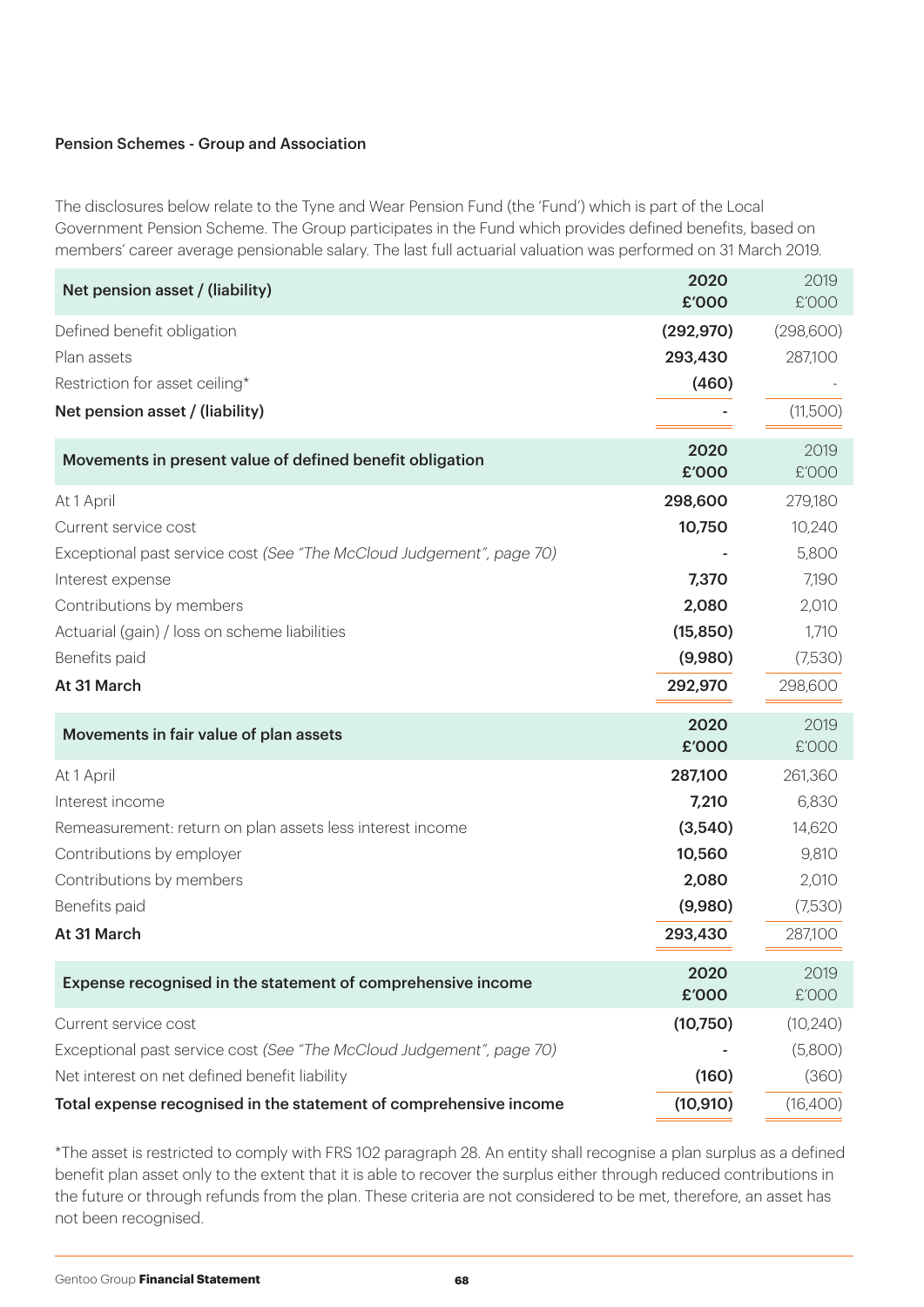|                                                                                   | 2020   | 2019   |
|-----------------------------------------------------------------------------------|--------|--------|
|                                                                                   | £'000  | £'000  |
| Actuarial gain in respect of pension asset                                        | 12,310 | 12,910 |
| Adjustment in respect of asset ceiling                                            | (460)  |        |
| Total amount recognised in other comprehensive income                             | 11,850 | 12,910 |
| The fair value of the plan assets and the return on those assets were as follows: |        |        |

|                  | 2020              | 2020              | 2019       | 2019       |
|------------------|-------------------|-------------------|------------|------------|
|                  | <b>Fair value</b> | <b>Fair value</b> | Fair value | Fair value |
|                  | £'000             | %                 | £'000      | $\%$       |
| Equities         | 160,800           | 54.8              | 186,615    | 65.0       |
| Government bonds | 12,031            | 4.1               | 11,771     | 4.1        |
| Corporate bonds  | 44,895            | 15.3              | 33,591     | 11.7       |
| Property         | 26,409            | 9.0               | 25,265     | 8.8        |
| Cash             | 6,749             | 2.3               | 7,752      | 2.7        |
| Other            | 42,546            | 14.5              | 22,106     | 7.7        |
|                  | 293,430           | 100               | 287,100    | 100.0      |

#### The principal actuarial assumptions (expressed as weighted averages) at the year end were as follows:

|                                   | 2020<br>% | 2019<br>$\%$ |
|-----------------------------------|-----------|--------------|
| Discount rate                     | 2.3       | 2.5          |
| Future salary increases           | 3.4       | 3.6          |
| RPI inflation                     | 2.9       | 3.2          |
| CPI inflation                     | 1.9       | 2.1          |
| Pension increases                 | 1.9       | 2.1          |
| Pension accounts revaluation rate | 1.9       | 2.1          |
|                                   | £'000     | £'000        |
| Actual return on plan assets      | 3,670     | 21,450       |

In valuing the liabilities of the pension fund at 31 March 2020, mortality assumptions have been made as indicated below.

The assumptions relating to longevity underlying the pension liabilities at the statement of financial position date are based on standard actuarial mortality tables and include an allowance for future improvements in longevity. The assumptions are equivalent to expecting a 65-year old to live for a number of years as follows:

- Current pensioner aged 65: 21.8 years (male), 25.0 years (female).
- Future retiree upon reaching 65: 23.5 years (male), 26.8 years (female).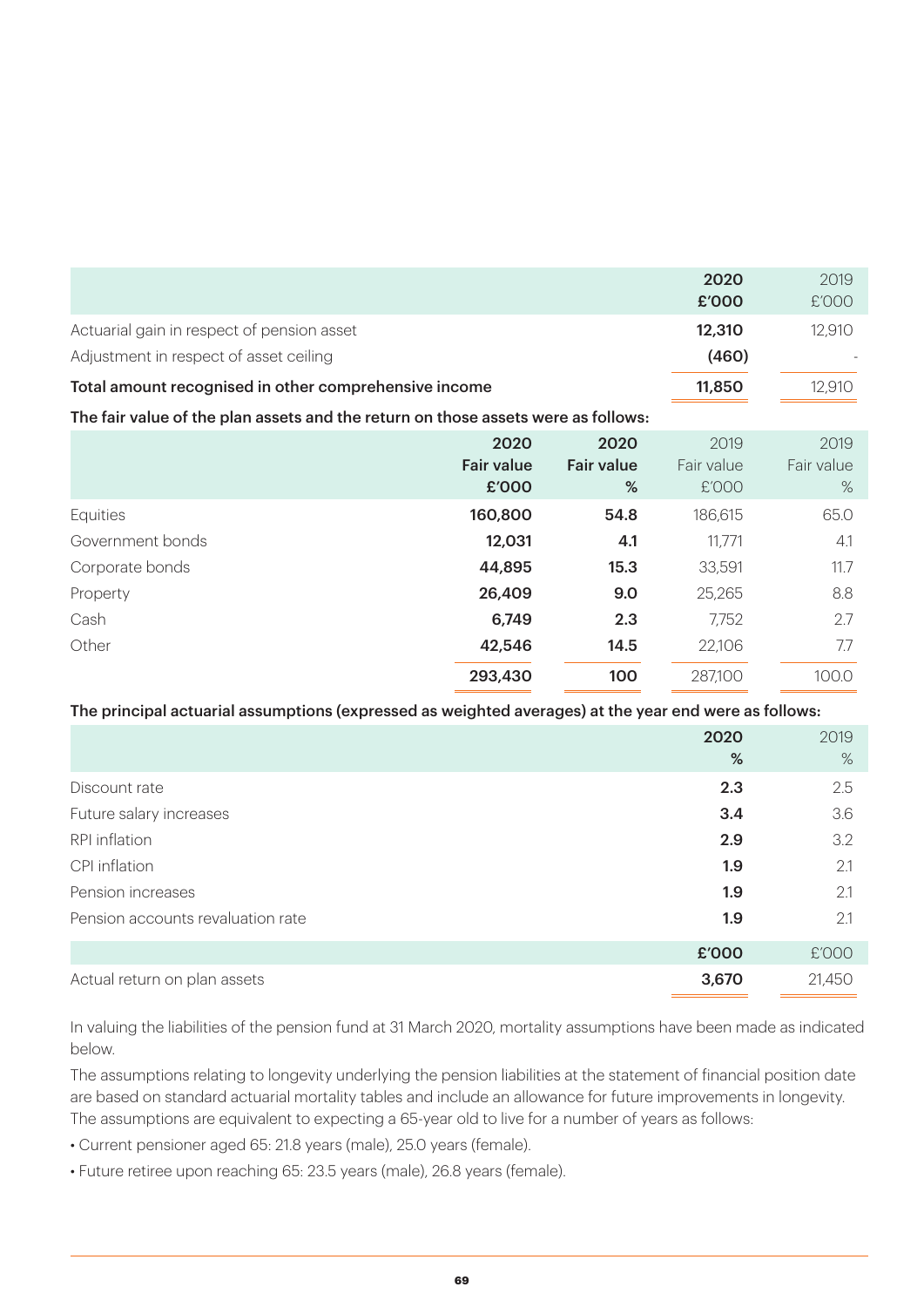#### The McCloud Judgement

In December 2018 the Court of Appeal ruled against the Government in the 'McCloud/Sargeant' judgement which found that the transitional protection arrangements put in place when the firefighters' and judges' pension schemes were reformed were age discriminatory. The ruling potentially had implications for all public sector schemes which were reformed around the same time and could lead to members who were discriminated against being compensated. It was deemed appropriate for all entities with a LGPS pension scheme to include an estimated liability in their 31 March 2019 accounts where this was material. The estimated liability representing the cumulative backdating of the impact of The McCloud Judgement up to 31 March 2019 was £5.8m, which was treated as an exceptional past service cost.

The Ministry of Housing, Communities and Local Government (MHCLG) has now published its consultation, which will run until 8 October 2020, on proposals to remove age discrimination from the LGPS in England and Wales. MHCLG's consultation proposes to bring the LGPS in line with the government's commitment to remove the differences in treatment from all public service pension schemes with similar protections. The consultation seeks to change the basis of the calculation for the impact of McCloud on the beneficiaries to LGPS.

At the year end, the basis of calculation of the LGPS liability included an assessment for the impact of McCloud based on the information available at that time. Although there is likely to be a change to the pension liability following the completion of the consultation, there is currently insufficient information available to form the basis of any calculations. As a reliable estimate cannot therefore be made of the impact to the pension liability no further adjustment has been made as at 31 March 2020. Due to the timing of the consultation, any resulting changes will be reflected in the pension liability at 31 March 2021.

#### 4. Directors' and key management personnel remuneration

|                                                                 | 2020  | 2019  |
|-----------------------------------------------------------------|-------|-------|
|                                                                 | £'000 | E'OOO |
| Non-Executive Directors' remuneration                           | 143   | 136   |
| Executive Directors' and key management personnel remuneration  | 734   | 609   |
| Association contributions to group wide defined benefit plan    | 102   | 103   |
| Association contributions to defined contribution plan          | 19    | 8     |
| Compensation for loss of office *                               | 35    | 35    |
| Amounts paid to third parties in respect of directors' services |       | 115   |
|                                                                 | 1.033 | 1.006 |

#### \*Being payment in lieu of notice.

Retirement benefits are accruing to three (2019: three) of the above senior staff under a defined benefit scheme and two (2019: one) of the above senior staff under a defined contribution scheme. The aggregate remuneration (excluding pension contributions) of the highest paid director was £223,108 (2019: £138,815).

The Group made £12,271 (2019: £nil) in pension contributions for the Chief Executive. In 2019 the Group made £nil pension contributions for the outgoing Interim Chief Executive.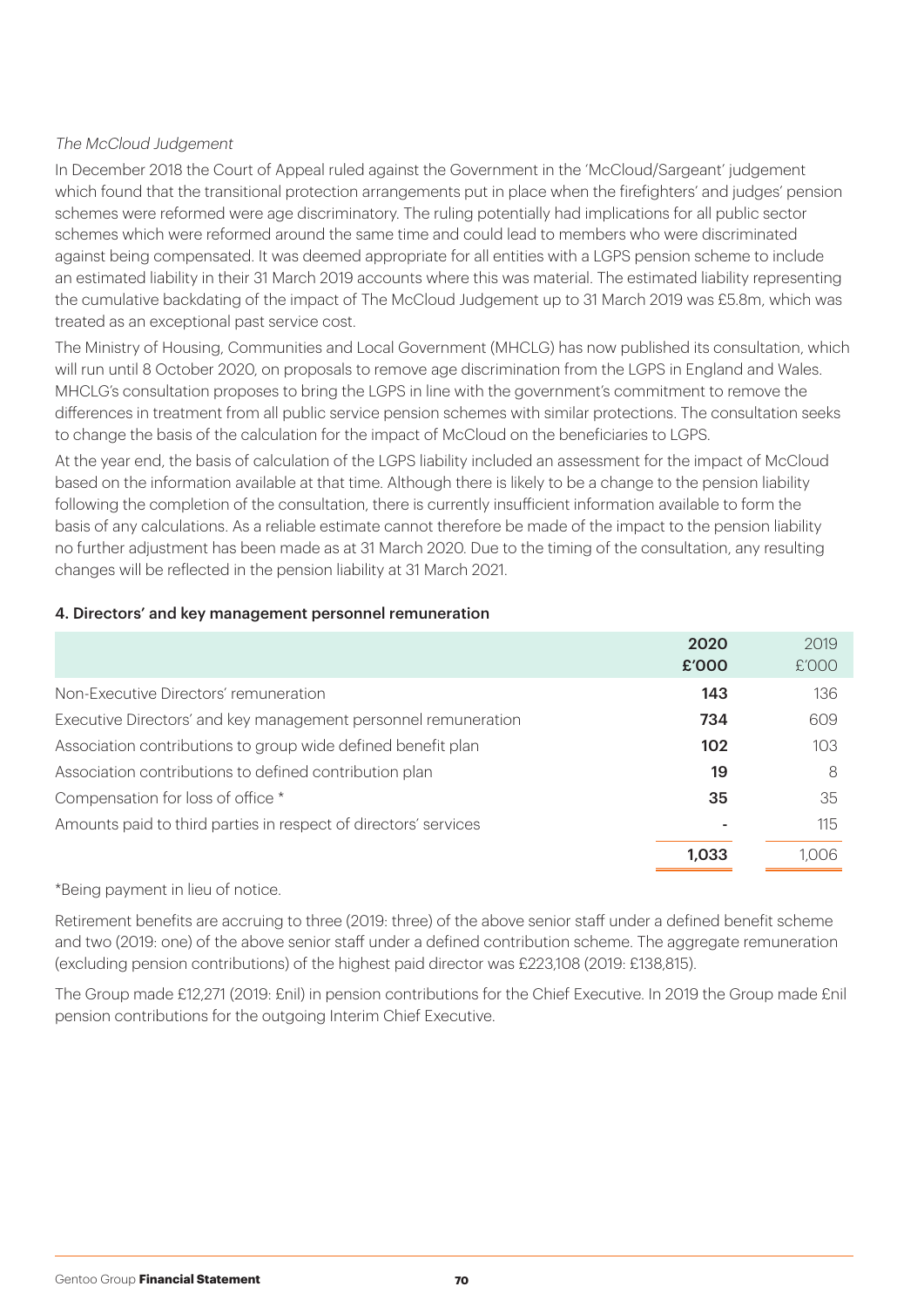|                     |                        | 2020<br>Remuneration | 2019<br>Remuneration |
|---------------------|------------------------|----------------------|----------------------|
| <b>Board Member</b> | <b>Board role</b>      | £'000                | £'000                |
| Alison Fellows      | Non-Executive Director | 10                   |                      |
| Barry Curran        | Non-Executive Director |                      | $\mathbf{2}$         |
| <b>Brian Spears</b> | Non-Executive Director | 12                   | 12                   |
| Carol Long          | Non-Executive Director | 10                   | 7                    |
| Christopher Watson  | Non-Executive Director | 11                   | 10                   |
| Colin Blakey        | Non-Executive Director | 12                   | 15                   |
| Colin English       | Non-Executive Director | 1                    | $\mathcal{G}$        |
| David Murtagh       | Non-Executive Director | 15                   | 14                   |
| Emily Cox, MBE      | Non-Executive Director | 10                   | 1                    |
| Frank Nicholson     | Non-Executive Director | 8                    | 10                   |
| Keith Loraine, OBE  | Chairman               | 24                   | 24                   |
| Leslie Herbert      | Non-Executive Director | 11                   | 12                   |
| Michael Essl        | Non-Executive Director | 9                    |                      |
| Mary Coyle          | Non-Executive Director |                      | $\overline{7}$       |
| Paul Stewart        | Non-Executive Director |                      | 2                    |
| Philip Tye          | Non-Executive Director | 10                   | 10                   |
| <b>Total</b>        |                        | 143                  | 136                  |

Salary banding for directors and key management personnel whose total remuneration, including pensions, exceeds £60,000 per annum is as follows:

|                                        | 2020                  | No. |                     |                  | 2019<br>No.              |
|----------------------------------------|-----------------------|-----|---------------------|------------------|--------------------------|
| £70,001 - £80,000                      |                       | ٠   | £70,001 - £80,000   | Nigel Wilson (1) | 1                        |
| £110,001 - £120,000                    |                       | ٠   | £110,001 - £120,000 | David Jepson (2) | 1                        |
| £140,001 - £150,000                    |                       | ٠   | £140,001 - £150,000 | Graham Gowland   | 1                        |
| £150,001 - £160,000                    | <b>Louise Bassett</b> | 1   | £150,001 - £160,000 | Louise Bassett   | 3                        |
|                                        |                       |     |                     | Michelle Meldrum |                          |
|                                        |                       |     |                     | Nigel Tooby      |                          |
| £160,001 - £170,000 Michelle Meldrum 2 |                       |     | £160,001 - £170,000 |                  |                          |
|                                        | <b>Graham Gowland</b> |     |                     |                  |                          |
| £170,001 - £180,000                    | Peter Lenehan         | 1   | £170,001 - £180,000 |                  | $\overline{\phantom{a}}$ |
| £230,001 - £240,000 Nigel Wilson       |                       | 1   | £230,001 - £240,000 |                  |                          |

(1) Chief Executive appointed 02/01/2019

(2) Interim Chief Executive remunerated via a third party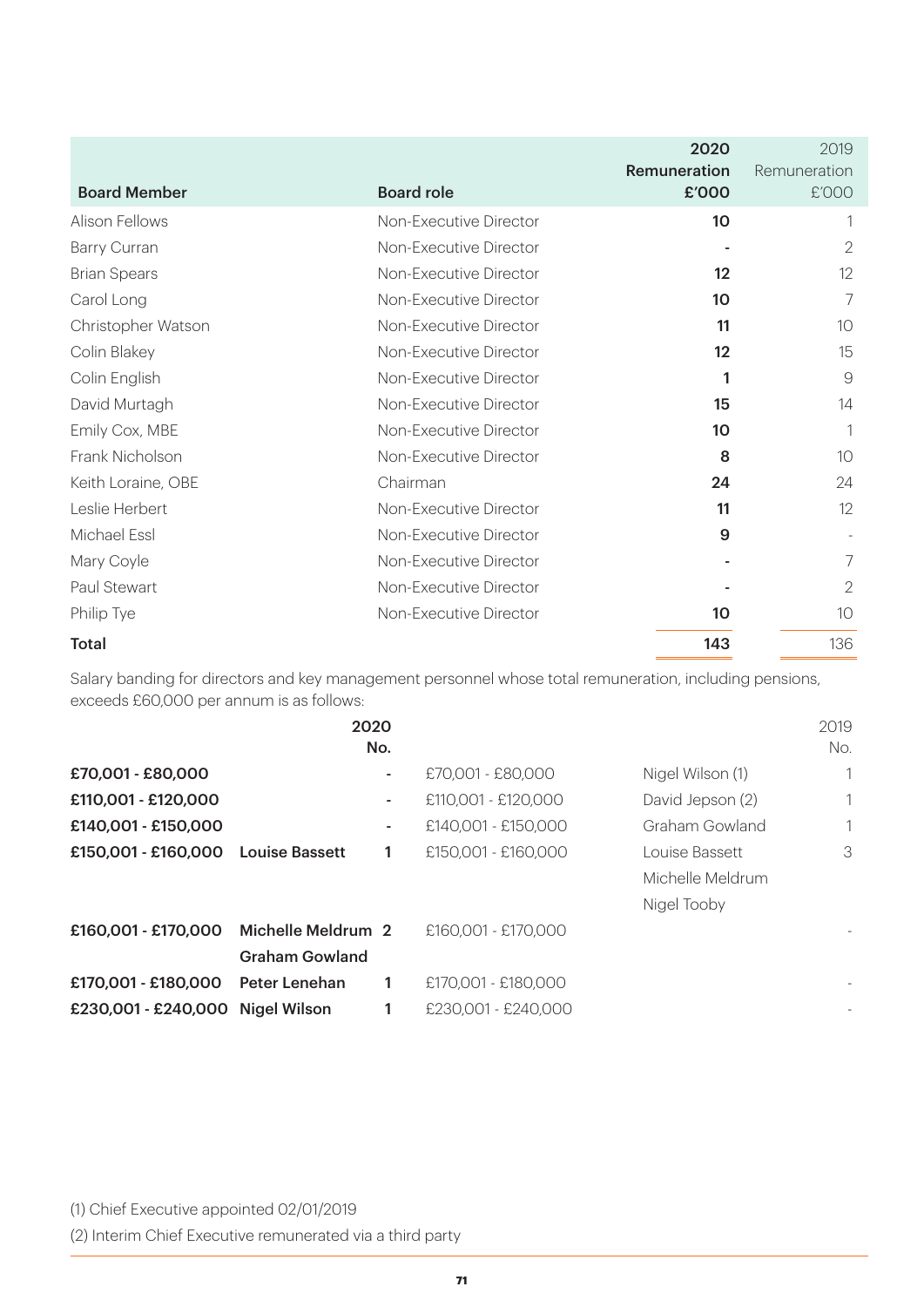#### 5. Surplus on disposal of tangible fixed assets

|                                         | Group<br>2020<br>£'000 | <b>Association</b><br>2020<br>£'000 | Group<br>2019<br>£'000 | Association<br>2019<br>£'000 |
|-----------------------------------------|------------------------|-------------------------------------|------------------------|------------------------------|
| Proceeds from sales                     | 6,264                  | 6,264                               | 9.704                  | 9,704                        |
| Net book value of assets sold           | (4,668)                | (4,668)                             | (7,530)                | (7,530)                      |
|                                         | 1,596                  | 1,596                               | 2,174                  | 2,174                        |
| Transfer to recycled capital grant fund | (44)                   | (44)                                | (28)                   | (28)                         |
|                                         | 1,552                  | 1,552                               | 2,146                  | 2,146                        |

#### 6. Interest receivable and similar income

|                                               | Group<br>2020<br>£'000 | <b>Association</b><br>2020<br>£'000 | Group<br>2019<br>E'OOO   | Association<br>2019<br>£'000 |
|-----------------------------------------------|------------------------|-------------------------------------|--------------------------|------------------------------|
| Bank interest receivable                      | 27                     | 27                                  |                          |                              |
| Interest receivable on treasury deposits      | 54                     | 54                                  | 48                       | 48                           |
| Interest receivable on fixed rate investments | 1,343                  | 1,343                               | 1,386                    | 1,386                        |
| Interest receivable from Group undertakings   |                        | 1,762                               | $\overline{\phantom{a}}$ | 1,871                        |
|                                               | 1.424                  | 3,186                               | 1.445                    | 3,316                        |

#### 7. Interest payable and similar charges

|                                        | Group<br>2020<br>£'000 | <b>Association</b><br>2020<br>£'000 | Group<br>2019<br>£'000 | Association<br>2019<br>£'000 |
|----------------------------------------|------------------------|-------------------------------------|------------------------|------------------------------|
| Interest on loans repayable            | 23,182                 | 22,944                              | 24,053                 | 23,864                       |
| Interest payable to group undertakings | ۰                      | 323                                 |                        | 407                          |
| Bank fees and similar charges          | 228                    | 228                                 | 230                    | 230                          |
|                                        | 23,410                 | 23,495                              | 24,283                 | 24,501                       |
| Interest on pension liability          | 160                    | 160                                 | 360                    | 360                          |
| Interest payable and similar charges   | 23,570                 | 23,655                              | 24,643                 | 24,861                       |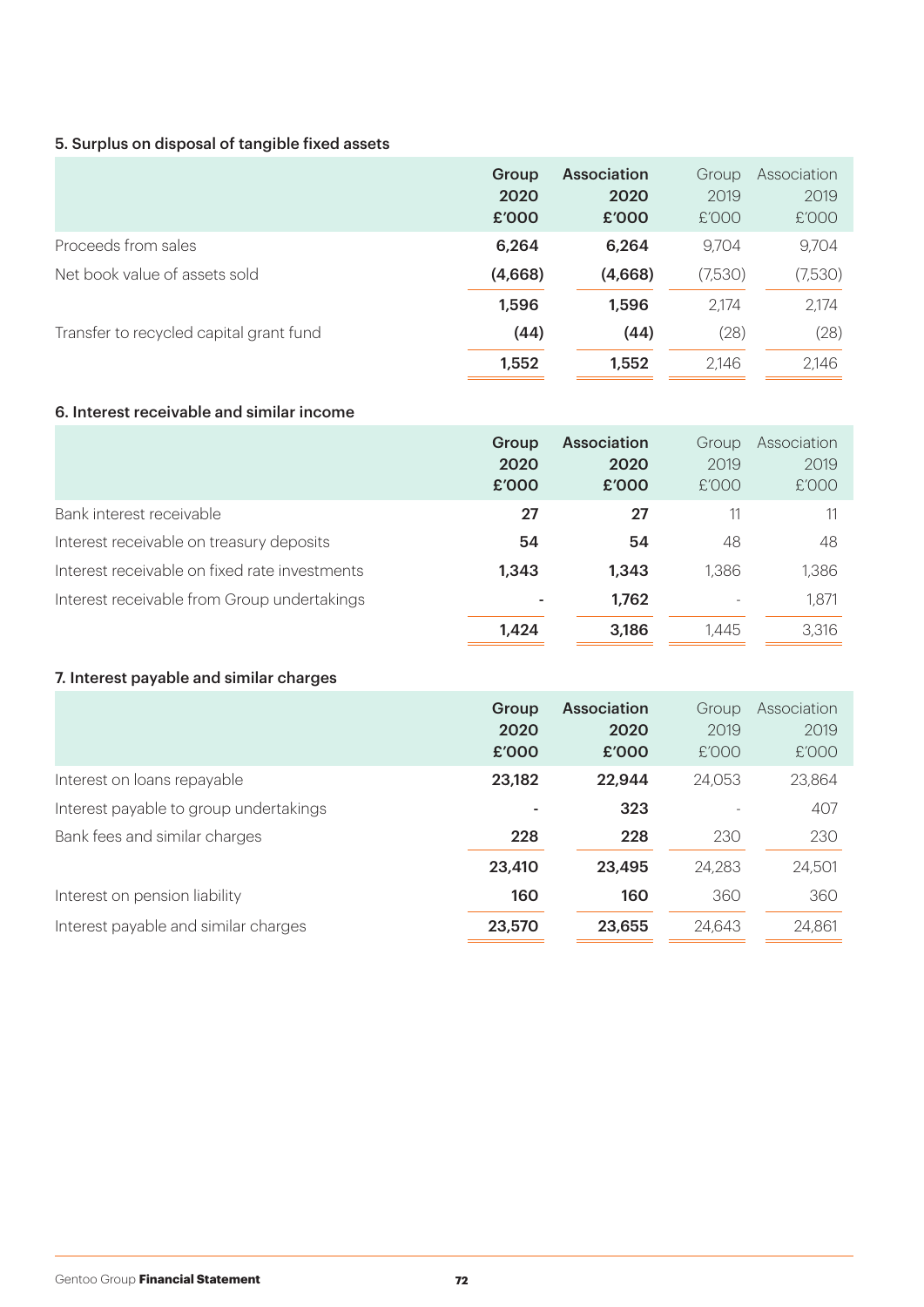## 8. Expenses and auditor's remuneration

|                                                                                          | Group<br>2020<br>£'000 | <b>Association</b><br>2020<br>£'000 | Group<br>2019<br>£'000 | Association<br>2019<br>£'000 |
|------------------------------------------------------------------------------------------|------------------------|-------------------------------------|------------------------|------------------------------|
| Included in surplus are the following:                                                   |                        |                                     |                        |                              |
| Depreciation:                                                                            |                        |                                     |                        |                              |
| Housing properties                                                                       | 26,613                 | 26,721                              | 24,987                 | 25,095                       |
| Other tangible fixed assets                                                              | 1,617                  | 1,602                               | 2,007                  | 1,988                        |
| Impairment loss on other tangible fixed assets                                           | 2,554                  | 2,554                               |                        |                              |
| Impairment loss on stock - properties under construction                                 | 1,178                  | 1,178                               |                        |                              |
| Change in value of investment property                                                   | 550                    | 550                                 | 557                    | 557                          |
| Fair value adjustment                                                                    | 129                    |                                     | 82                     |                              |
| Redundancy costs                                                                         | 644                    | 602                                 | 237                    | 184                          |
| Auditor's remuneration:                                                                  |                        |                                     |                        |                              |
| Audit of these financial statements                                                      | 48                     | 48                                  | 47                     | 47                           |
| Amounts receivable by the Association's auditor and<br>its associates in the respect of: |                        |                                     |                        |                              |
| Audit of financial statements of subsidiaries<br>of the Association                      | 24                     |                                     | 25                     |                              |
| Audit-related assurance services                                                         | 34                     | 34                                  | 33                     | 33                           |
| Other tax advisory services                                                              |                        |                                     | 42                     | 42                           |
| All other services                                                                       |                        |                                     | 5                      | 5                            |
|                                                                                          |                        |                                     |                        |                              |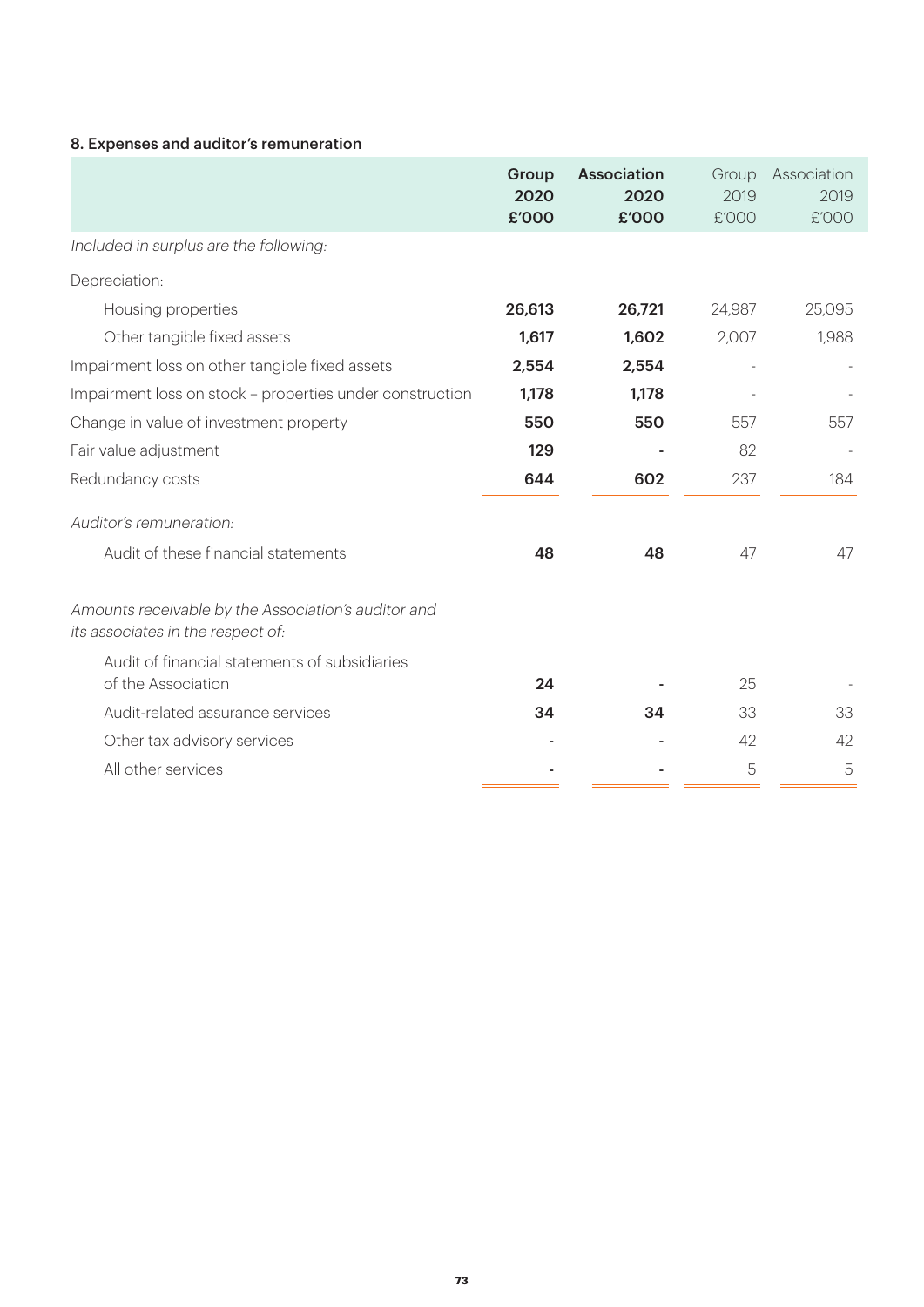## 9. Taxation

Total tax charge recognised in the statement of comprehensive income, other comprehensive income and equity

|                                         | Group | Association | Group | Association |
|-----------------------------------------|-------|-------------|-------|-------------|
|                                         | 2020  | 2020        | 2019  | 2019        |
|                                         | £'000 | £'000       | £'000 | £'000       |
| <b>Current tax</b>                      |       |             |       |             |
| Current tax on income for the period    | 205   | 205         | 243   | 243         |
| Adjustments in respect to prior periods | 23    | 23          | (6)   | (6)         |
| Total current tax                       | 228   | 228         | 237   | 237         |

## Reconciliation of effective tax rate

|                                             | Group<br>2020<br>£'000 | <b>Association</b><br>2020<br>£'000 | Group<br>2019<br>E'OOO | Association<br>2019<br>£'000 |
|---------------------------------------------|------------------------|-------------------------------------|------------------------|------------------------------|
| Surplus for the year                        | 6,264                  | 6,980                               | 13,427                 | 14,217                       |
| Tax at standard rate of 19% (2019: 19%)     | 1,190                  | 1,326                               | 2,551                  | 2,701                        |
| Expenses not deductible                     | 58                     |                                     | 171                    |                              |
| Charitable tax exemptions                   | (1,017)                | (1,122)                             | (2,485)                | (2,483)                      |
| Land remediation relief                     | (26)                   |                                     |                        |                              |
| Prior period adjustments                    | 23                     | 23                                  | (6)                    | (6)                          |
| Deferred tax not recognised                 |                        |                                     | 6                      | 25                           |
| Total tax charge included in profit or loss | 228                    | 228                                 | 237                    | 237                          |

In total, the Group and Association has an unrecognised deferred tax asset of £1.0m (2019: Group £0.8m and Association £0.8m).

A UK corporation rate of 19% (effective 1 April 2020) was substantively enacted on 17 March 2020, reversing the previously enacted reduction in the rate from 19% to 17%. This will increase the company's future current tax charge accordingly.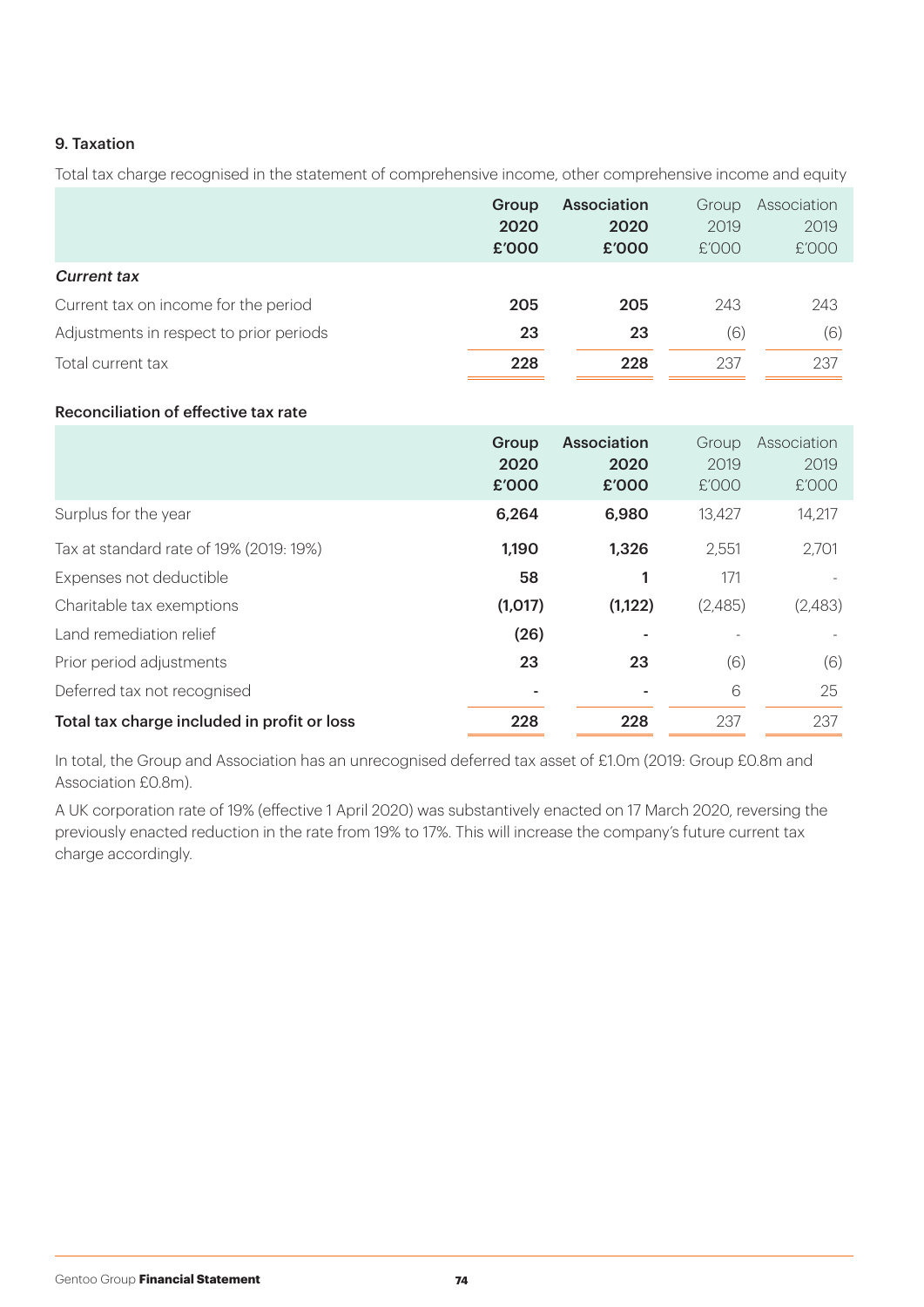# 10. Tangible fixed assets – housing properties

| Group                            | <b>Housing</b><br>properties<br>held for<br>letting<br>£'000 | <b>Shared</b><br>ownership<br>£'000 | <b>Housing</b><br>properties<br>under<br>construction<br>£'000 | <b>Garages</b><br>held for<br>letting<br>£'000 | <b>Total</b><br>£'000 |
|----------------------------------|--------------------------------------------------------------|-------------------------------------|----------------------------------------------------------------|------------------------------------------------|-----------------------|
| Cost                             |                                                              |                                     |                                                                |                                                |                       |
| At 1 April 2019                  | 1,197,423                                                    | 7,155                               | 2,749                                                          | 1,376                                          | 1,208,703             |
| Additions                        |                                                              | 1,410                               | 10,208                                                         |                                                | 11,618                |
| Enhancements                     | 32,766                                                       |                                     |                                                                |                                                | 32,766                |
| Schemes completed                | 6,672                                                        | (30)                                | (6,642)                                                        |                                                |                       |
| Disposals                        | (5,621)                                                      |                                     |                                                                |                                                | (5,621)               |
| Transferred from Stock           | 1,053                                                        |                                     |                                                                |                                                | 1,053                 |
| Transferred from DPF             |                                                              |                                     | (783)                                                          |                                                | (783)                 |
| At 31 March 2020                 | 1,232,293                                                    | 8,535                               | 5,532                                                          | 1,376                                          | 1,247,736             |
| Depreciation                     |                                                              |                                     |                                                                |                                                |                       |
| At 1 April 2019                  | 198,414                                                      | 147                                 |                                                                | 408                                            | 198,969               |
| Depreciation charge for the year | 26,593                                                       |                                     |                                                                | 20                                             | 26,613                |
| <b>Disposals</b>                 | (974)                                                        |                                     |                                                                |                                                | (974)                 |
| At 31 March 2020                 | 224,033                                                      | 147                                 |                                                                | 428                                            | 224,608               |
| Net book value                   |                                                              |                                     |                                                                |                                                |                       |
| At 31 March 2019                 | 999,009                                                      | 7,008                               | 2,749                                                          | 968                                            | 1,009,734             |
| At 31 March 2020                 | 1,008,260                                                    | 8,388                               | 5,532                                                          | 948                                            | 1,023,128             |

Security

£899.6m (27,050 units) of completed properties net book value is held as security against debt (note 23).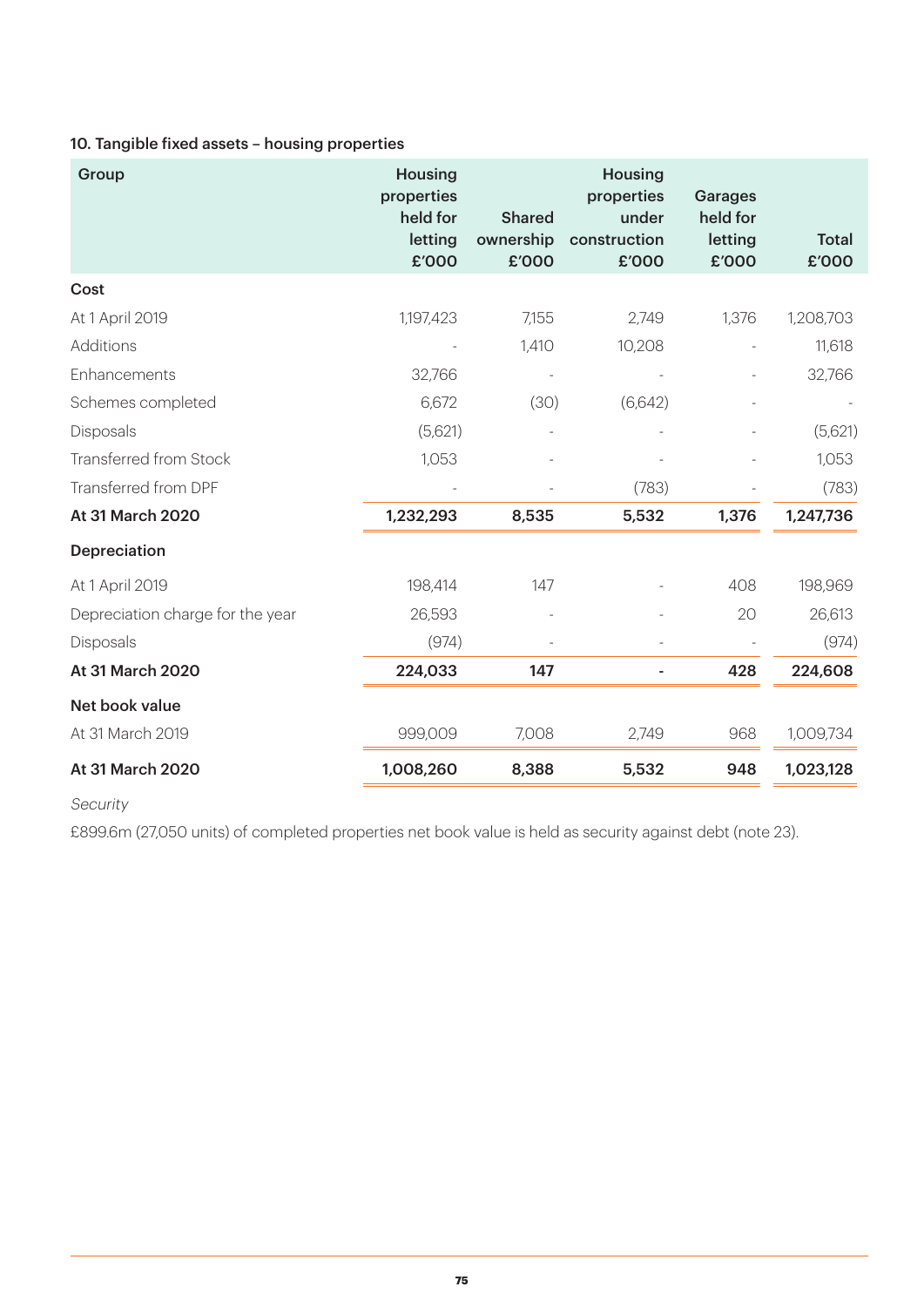# Expenditure to works on existing properties (Group and Association)

|                                                                | 2020   | 2019   |
|----------------------------------------------------------------|--------|--------|
|                                                                | £'000  | £'000  |
| Amounts capitalised - enhancements                             | 32.766 | 25,727 |
| Amounts charged to statement of comprehensive income (note 2b) | 8,490  | 4.533  |
|                                                                | 41,256 | 30,260 |

| <b>Association</b>               | <b>Housing</b><br>properties<br>held for<br>letting | <b>Shared</b><br>ownership | <b>Housing</b><br>properties<br>under<br>construction | <b>Garages</b><br>held for<br>letting | <b>Total</b> |
|----------------------------------|-----------------------------------------------------|----------------------------|-------------------------------------------------------|---------------------------------------|--------------|
|                                  | £'000                                               | £'000                      | £'000                                                 | £'000                                 | £'000        |
| Cost                             |                                                     |                            |                                                       |                                       |              |
| At 1 April 2019                  | 1,202,872                                           | 7,517                      | 2,750                                                 | 1,226                                 | 1,214,365    |
| Additions                        |                                                     | 1,819                      | 10,208                                                |                                       | 12,027       |
| Enhancements                     | 32,766                                              |                            |                                                       |                                       | 32,766       |
| Schemes completed                | 6,672                                               | (30)                       | (6,642)                                               |                                       |              |
| Disposals                        | (5,621)                                             |                            |                                                       |                                       | (5,621)      |
| Transferred from Stock           | 1,053                                               |                            |                                                       |                                       | 1,053        |
| Transferred from DPF             |                                                     |                            | (783)                                                 |                                       | (783)        |
| At 31 March 2020                 | 1,237,742                                           | 9,306                      | 5,533                                                 | 1,226                                 | 1,253,807    |
| <b>Depreciation</b>              |                                                     |                            |                                                       |                                       |              |
| At 1 April 2019                  | 198,687                                             | 149                        |                                                       | 257                                   | 199,093      |
| Depreciation charge for the year | 26,701                                              |                            |                                                       | 20                                    | 26,721       |
| Disposals                        | (974)                                               |                            |                                                       |                                       | (974)        |
| At 31 March 2020                 | 224,414                                             | 149                        |                                                       | 277                                   | 224,840      |
| Net book value                   |                                                     |                            |                                                       |                                       |              |
| At 31 March 2019                 | 1,004,185                                           | 7,368                      | 2,750                                                 | 969                                   | 1,015,272    |
| At 31 March 2020                 | 1,013,328                                           | 9,157                      | 5,533                                                 | 949                                   | 1,028,967    |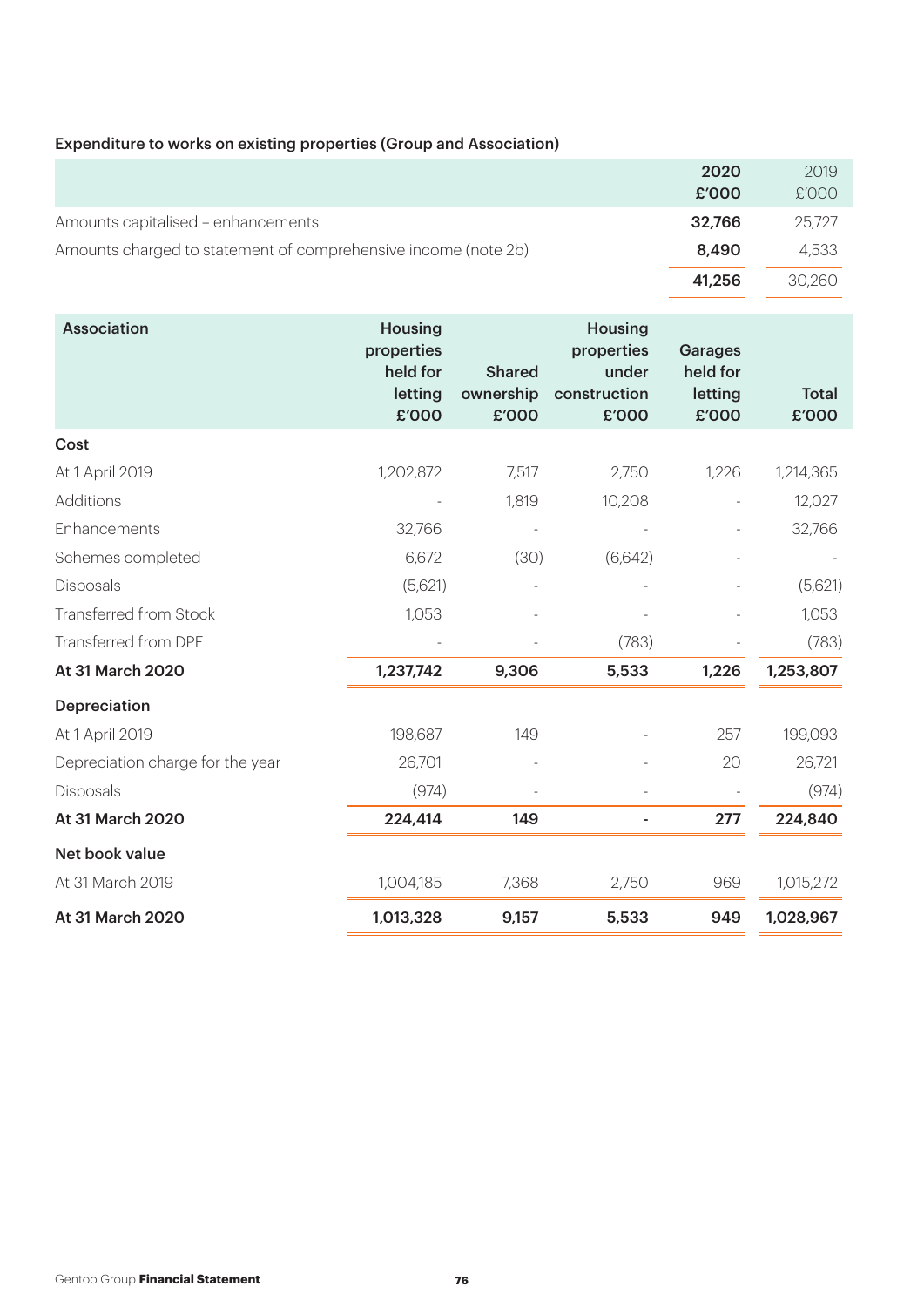## 11. Tangible fixed assets – other

| Group                            | Land and<br>buildings | Furniture,<br>fixtures<br>and | <b>Vehicles</b><br>and<br>fittings equipment | <b>Total</b> |
|----------------------------------|-----------------------|-------------------------------|----------------------------------------------|--------------|
|                                  | £'000                 | £'000                         | £'000                                        | £'000        |
| Cost                             |                       |                               |                                              |              |
| At 1 April 2019                  | 18,876                | 1,661                         | 11,175                                       | 31,712       |
| Additions                        |                       | 410                           | 850                                          | 1,260        |
| Disposals                        | (3)                   | (692)                         | (7, 333)                                     | (8,028)      |
| Category Transfer                |                       | (141)                         | 141                                          |              |
| At 31 March 2020                 | 18,873                | 1,238                         | 4,833                                        | 24,944       |
| Depreciation                     |                       |                               |                                              |              |
| At 1 April 2019                  | 5,751                 | 788                           | 8,614                                        | 15,153       |
| Depreciation charge for the year | 375                   | 445                           | 797                                          | 1,617        |
| Disposals                        |                       | (670)                         | (7, 337)                                     | (8,007)      |
| Impairment                       | 2,554                 |                               |                                              | 2,554        |
| At 31 March 2020                 | 8,680                 | 563                           | 2,074                                        | 11,317       |
| Net book value                   |                       |                               |                                              |              |
| At 31 March 2019                 | 13,125                | 873                           | 2,561                                        | 16,559       |
| At 31 March 2020                 | 10,193                | 675                           | 2,759                                        | 13,627       |

An assessment of the net realisable value of land and buildings was undertaken during the year. As a result of this assessment an impairment charge of £2,554k (2019: £nil) was made.

The net book value of land and buildings comprises:

|                | 2020   | 2019   |
|----------------|--------|--------|
|                | £'000  | £'000  |
| Freehold       | 7,871  | 10,735 |
| Long leasehold | 2,322  | 2,390  |
|                | 10,193 | 13,125 |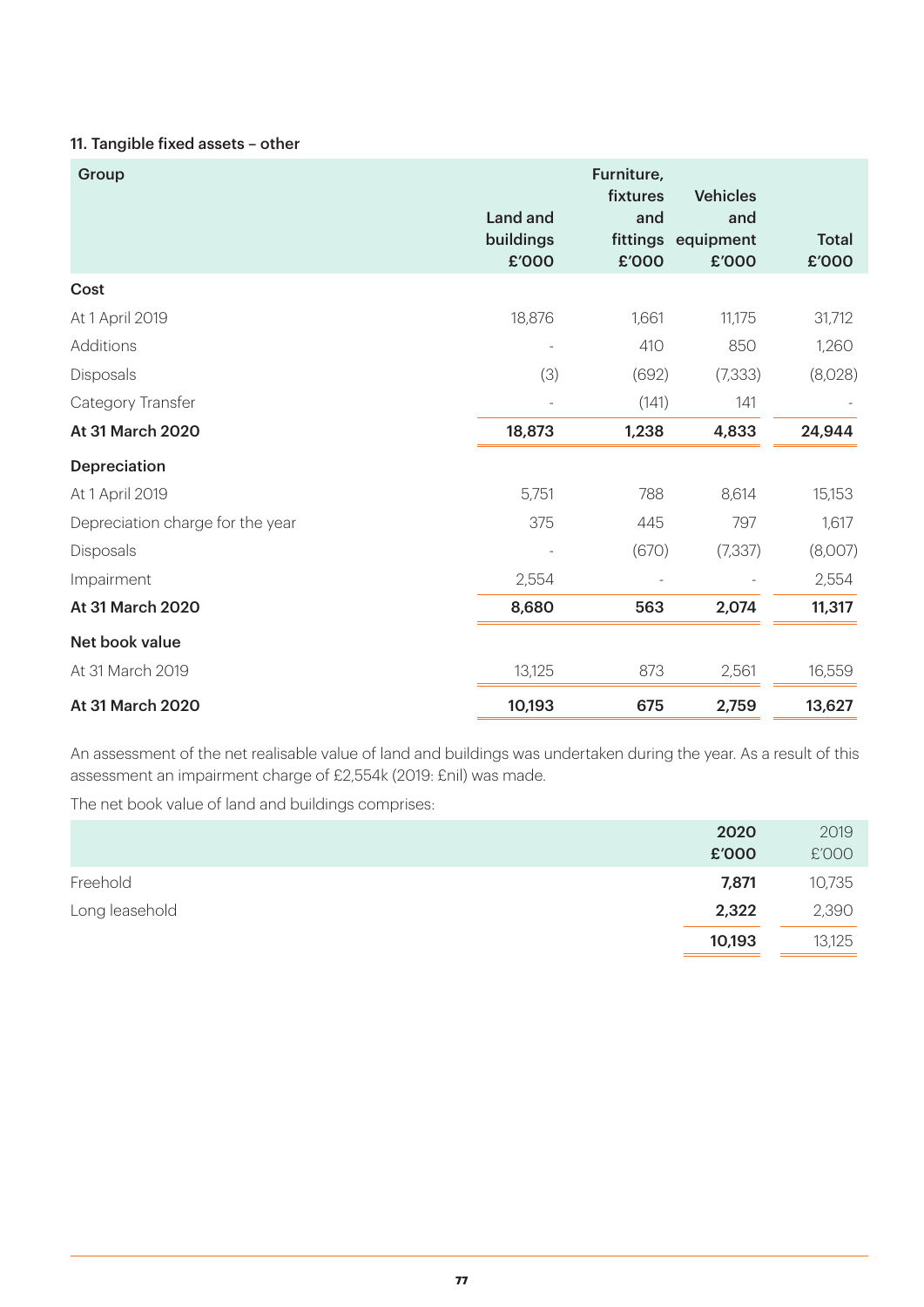| <b>Association</b>               | Land and<br>buildings<br>£'000 | Furniture,<br>fixtures<br>and<br>£'000 | <b>Vehicles</b><br>and<br>fittings equipment<br>£'000 | <b>Total</b><br>£'000 |
|----------------------------------|--------------------------------|----------------------------------------|-------------------------------------------------------|-----------------------|
| Cost                             |                                |                                        |                                                       |                       |
| At 1 April 2019                  | 19,027                         | 1,693                                  | 10,856                                                | 31,576                |
| Additions                        |                                | 410                                    | 850                                                   | 1,260                 |
| Disposals                        | (3)                            | (692)                                  | (7, 333)                                              | (8,028)               |
| Category Transfer                |                                | (141)                                  | 141                                                   |                       |
| At 31 March 2020                 | 19,024                         | 1,270                                  | 4,514                                                 | 24,808                |
| <b>Depreciation</b>              |                                |                                        |                                                       |                       |
| At 1 April 2019                  | 5,814                          | 789                                    | 8,333                                                 | 14,936                |
| Depreciation charge for the year | 381                            | 445                                    | 776                                                   | 1,602                 |
| Disposals                        |                                | (670)                                  | (7, 337)                                              | (8,007)               |
| Impairment                       | 2,554                          |                                        |                                                       | 2,554                 |
| At 31 March 2020                 | 8,749                          | 564                                    | 1,772                                                 | 11,085                |
| Net book value                   |                                |                                        |                                                       |                       |
| At 31 March 2019                 | 13,213                         | 904                                    | 2,523                                                 | 16,640                |
| At 31 March 2020                 | 10,275                         | 706                                    | 2,742                                                 | 13,723                |

An assessment of the net realisable value of land and buildings was undertaken during the year. As a result of this assessment an impairment charge of £2,554k (2019: £nil) was made.

The net book value of land and buildings comprises:

|                | 2020   | 2019   |
|----------------|--------|--------|
|                | £'000  | £'000  |
| Freehold       | 7,953  | 10,823 |
| Long leasehold | 2,322  | 2,390  |
|                | 10,275 | 13,213 |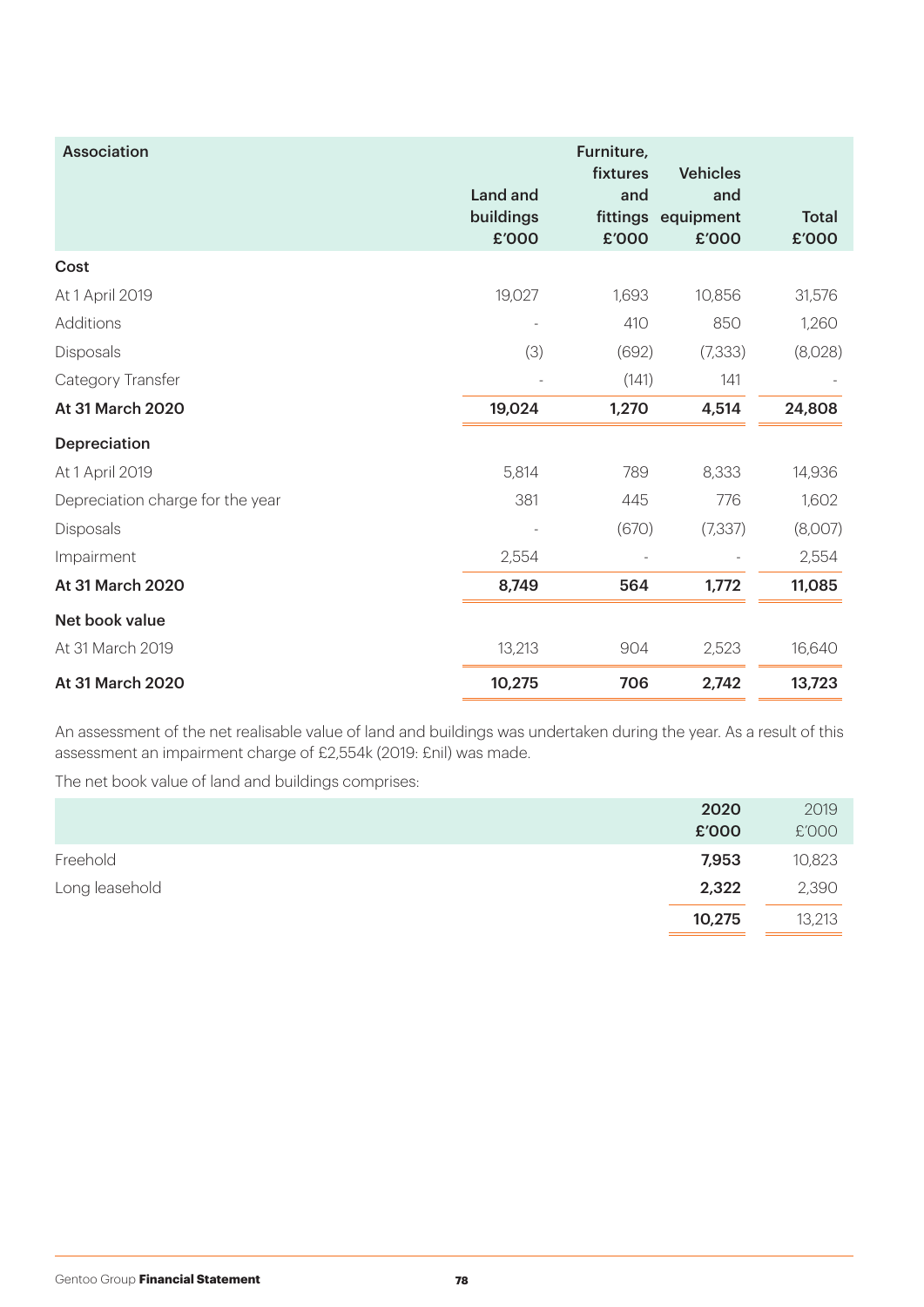### 12. Investment properties - Group and Association

|                                               | Freehold<br>£'000 |
|-----------------------------------------------|-------------------|
| At 1 April 2019                               | 12,593            |
| Disposals                                     | (1,184)           |
| Fair value adjustment for investment property | (550)             |
| At 31 March 2020                              | 10,859            |

In accordance with FRS 102, investment properties are held at fair value and are not depreciated. During the year investment properties with a fair value of £1.184m were disposed of for £1.065m, generating a loss of (£119k).

£1.0m (2019: £5.2m) of investment property fair value is based on a valuation by an external, independent valuer, having an appropriate recognised professional qualification and recent experience in the location and class of property being valued. The directors value the remainder of the portfolio every year. The valuations, which are supported by market evidence, are prepared by considering the aggregate of the net annual rents receivable from the properties and where relevant, associated costs. Any gain or loss arising from a change in fair value is recognised in the statement of comprehensive income. Management have also reviewed the fair value of all investment properties as at 31 March 2020 and as a result of both valuations, a fair value decrease of £550k was required. The Directors consider the remaining carrying value of investment properties to be an appropriate fair value.

### 13. Other investments - Group and Association

|                                 | 2020<br>£'000                      | 2019<br>£'000                   |
|---------------------------------|------------------------------------|---------------------------------|
| Debt Service Reserve            | 33,323                             | 32,720                          |
| Other investments               | 30                                 | 30                              |
|                                 | 33,353                             | 32,750                          |
|                                 |                                    |                                 |
| <b>Debt Service Reserve</b>     | <b>Historical</b><br>Cost<br>£'000 | <b>Market</b><br>Value<br>£'000 |
| At 1 April 2019                 | 25,218                             | 32,720                          |
| Revaluation as at 31 March 2019 |                                    | 603                             |

At 31 March 2020, the investment assets (debt service reserve) are additional security for the £212.8m loan from T.H.F.C (see notes 18 and 22).

| Association             |              | <b>Investment in</b> Investment in |
|-------------------------|--------------|------------------------------------|
|                         | subsidiaries | subsidiaries                       |
|                         | 2020         | 2019                               |
|                         | £'000        | £'000                              |
| Cost and net book value |              |                                    |
| At 31 March             | 350          | 350                                |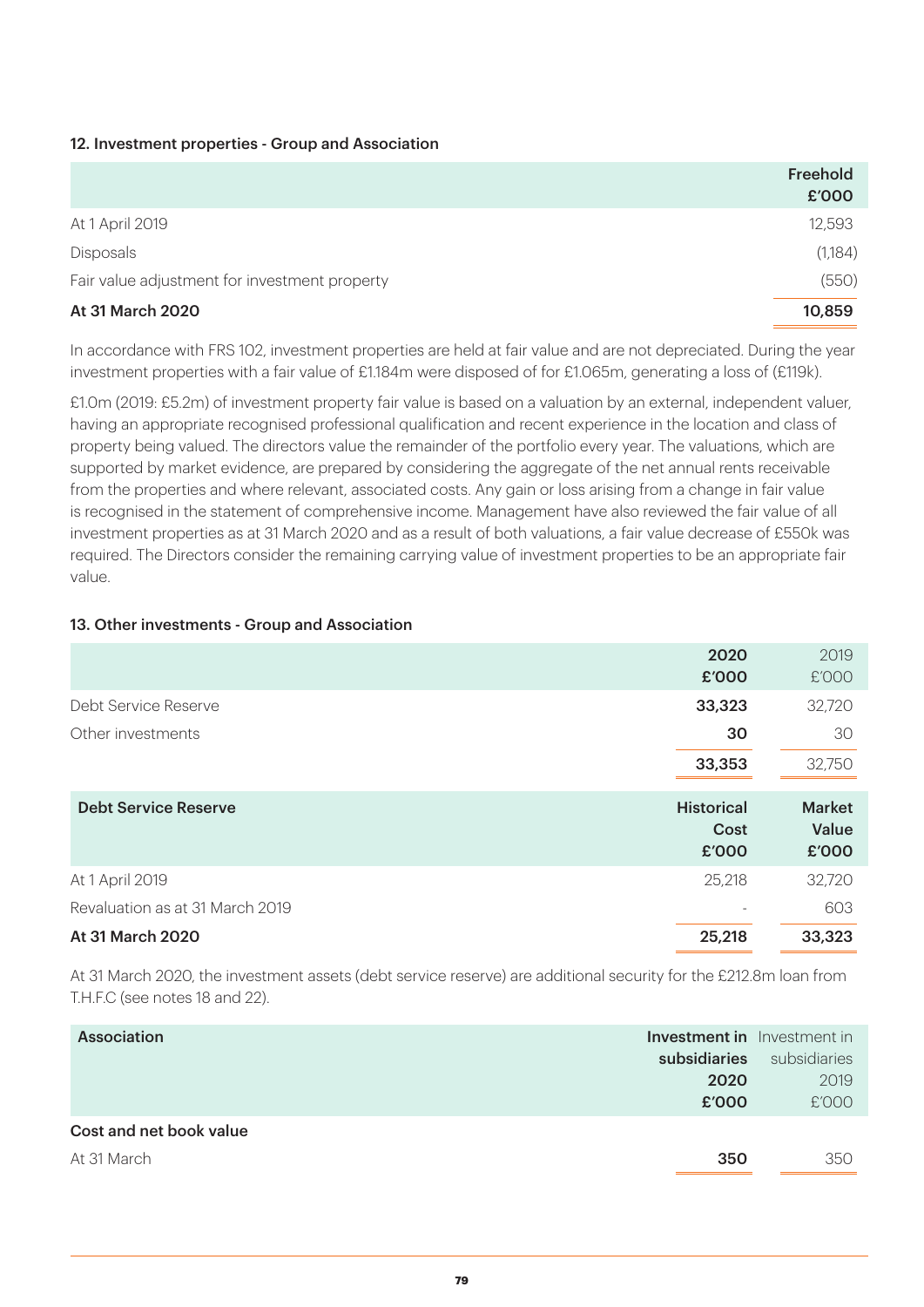The Association has the following investments in subsidiaries:

| <b>Subsidiary undertakings</b> | Aggregate<br>of capital<br>and<br>reserves<br>£'000 | <b>Profit</b><br>for<br>year<br>£'000 | Country of<br>incorporation | Registered<br>number | Class and<br>percentage of<br>shares held<br>2020 |
|--------------------------------|-----------------------------------------------------|---------------------------------------|-----------------------------|----------------------|---------------------------------------------------|
| Non-registered providers       |                                                     |                                       |                             |                      |                                                   |
| Gentoo Homes Limited           | 977                                                 | 260                                   | England                     | 04739226             | Ordinary - 100%                                   |
| Gentoo Developments Limited    | 39                                                  | 1,410                                 | England                     | 06192887             | Ordinary - 100%                                   |
| Gentoo Genie Limited           | (274)                                               | 1,719                                 | England                     | 07083129             | Ordinary - 100%                                   |
| Gentoo Genie Admin Limited*    | 100                                                 |                                       | England                     | 08201449             | Ordinary - 100%                                   |
| Genie Homeplan Limited*        |                                                     |                                       | England                     | 07103094             | Ordinary - 100%                                   |
| Gentoo Services Limited*       |                                                     |                                       | England                     | 12521655             | Ordinary – 100%                                   |

## \*Dormant subsidiaries

The subsidiaries' registered office is Emperor House, 2 Emperor Way, Doxford International Business Park, Sunderland, SR3 3XR.

### 14. HomeBuy loans receivable - Group and Association

|                                              | Total<br>£'000 |
|----------------------------------------------|----------------|
| Loans advanced to borrowers at 31 March 2019 | 580            |
| Repaid during the year                       | (46)           |
| Loan advanced to borrowers at 31 March 2020  | 534            |

#### 15. Stock

|                               | Group<br>2020<br>£'000 | <b>Association</b><br>2020<br>£'000 | Group<br>2019<br>£'000 | Association<br>2019<br>£'000 |
|-------------------------------|------------------------|-------------------------------------|------------------------|------------------------------|
| Properties under construction | 29.441                 |                                     | 38,191                 |                              |
| Completed properties          | 3,643                  | 163                                 | 6,010                  | 164                          |
| Properties held for resale    | 537                    |                                     | 494                    | $\overline{\phantom{a}}$     |
| Land held for development     | 22,698                 | 14,579                              | 19,314                 | 19,314                       |
| Raw materials and consumables | 600                    | 600                                 | 481                    | 481                          |
|                               | 56,919                 | 15,342                              | 64,490                 | 19,959                       |

There are a number of developments that are funded by Homes England's Home Building Fund (HBF). This funding is secured by way of a first charge against the land to be developed, and is applicable to the following sites:

- Meadow View, Houghton-le-Spring Lanchester Rise, Lanchester
- Bramblewood, Hetton-le-Hole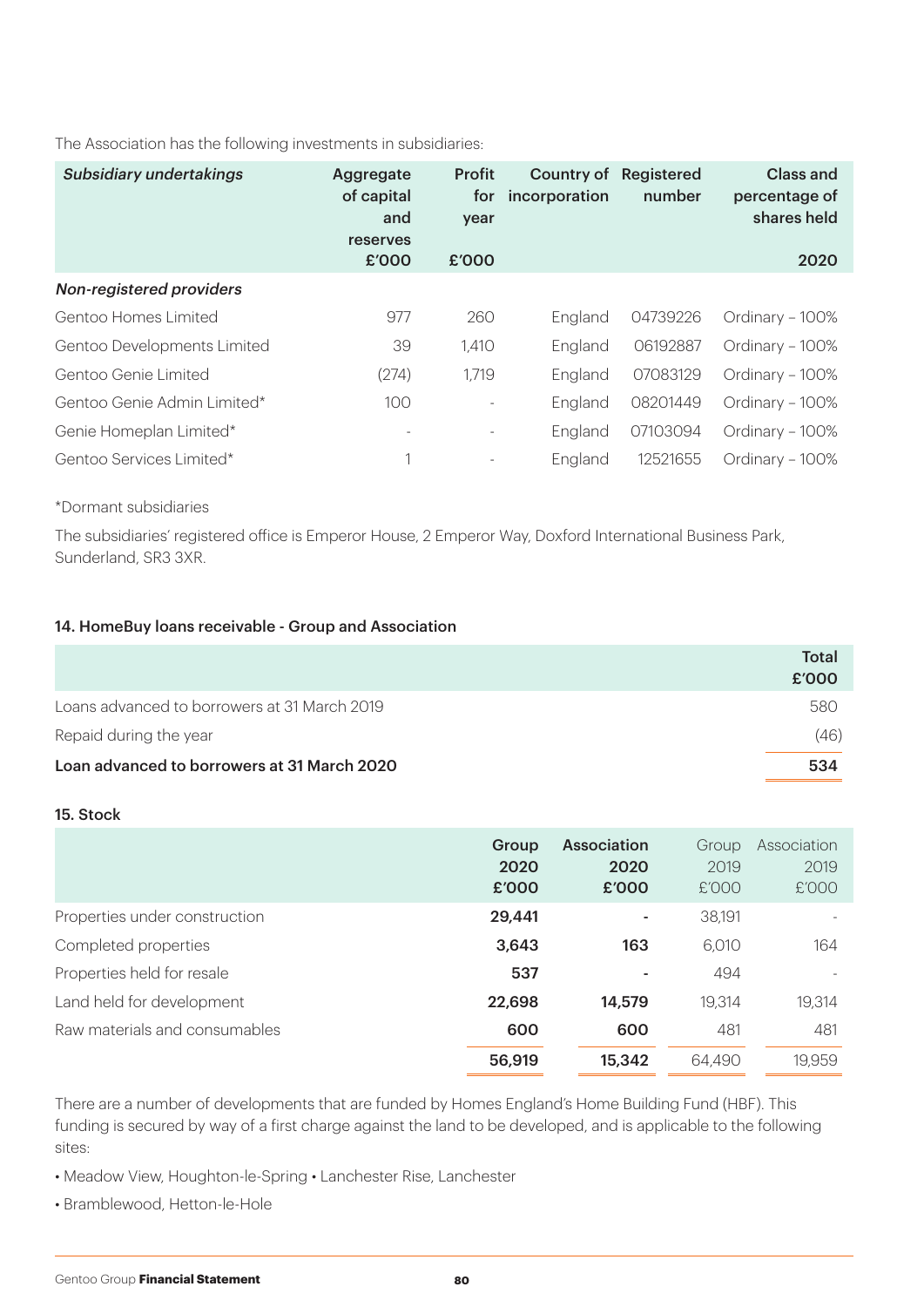### 16. Debtors

|                                                  | Group<br>2020<br>£'000 | <b>Association</b><br>2020<br>£'000 | Group<br>2019<br>£'000 | Association<br>2019<br>E'OOO |
|--------------------------------------------------|------------------------|-------------------------------------|------------------------|------------------------------|
| Rents and service charges receivable             | 8,178                  | 8,178                               | 8,315                  | 8,292                        |
| Less: provision for bad and doubtful debts       | (3, 914)               | (3,914)                             | (3,464)                | (3,464)                      |
| Net rent and service charge debtors              | 4,264                  | 4,264                               | 4,851                  | 4,828                        |
| Trade debtors                                    | 547                    | 540                                 | 376                    | 351                          |
| Less: provision for bad debts and doubtful debts | (15)                   | (12)                                | (49)                   | (49)                         |
| Amounts owed by group undertakings               |                        | 10,650                              |                        | 8,578                        |
| Other debtors                                    | 2,712                  | 2,656                               | 3.187                  | 3,019                        |
| Cash held in secured accounts                    | 2,943                  |                                     | 6,116                  |                              |
| Prepayments and accrued income                   | 8,921                  | 7,756                               | 5,478                  | 3,976                        |
|                                                  | 19,372                 | 25,854                              | 19,959                 | 20,703                       |

# 17. Cash and cash equivalents

|                                                   | Group  | Group  |
|---------------------------------------------------|--------|--------|
|                                                   | 2020   | 2019   |
|                                                   | £'000  | £'000  |
| Cash at bank and in hand                          | 31.031 | 16,135 |
| Bank overdraft (note 18)                          | (23)   | (6)    |
| Cash and cash equivalents per cash flow statement | 31,008 | 16,129 |

# 18. Creditors: amounts falling due within one year

|                                              | Group<br>2020<br>£'000 | <b>Association</b><br>2020<br>£'000 | Group<br>2019<br>£'000 | Association<br>2019<br>£'000 |
|----------------------------------------------|------------------------|-------------------------------------|------------------------|------------------------------|
| Bank overdraft                               | 23                     |                                     | 6                      |                              |
| Commercial debt (note 23)                    | 12,623                 | 12,623                              | 11,888                 | 11,888                       |
| Other debt                                   |                        |                                     | 998                    |                              |
| Trade creditors                              | 3,376                  | 2,573                               | 2,584                  | 1,725                        |
| Rent and service charges received in advance | 2,719                  | 2,719                               | 2,246                  | 2,246                        |
| Taxation and social security                 | 641                    | 639                                 | 787                    | 781                          |
| Other creditors                              | 3,833                  | 3,532                               | 3,479                  | 3,663                        |
| Amounts owed to group undertakings           |                        | 779                                 |                        |                              |
| Deferred capital grant (note 24)             | 138                    | 138                                 |                        |                              |
| Accruals and deferred income                 | 14,490                 | 10,838                              | 10,764                 | 6,435                        |
| Disposal proceeds fund (note 20)             |                        |                                     | 779                    | 779                          |
| Recycled capital grant fund (note 19)        |                        |                                     | 16                     | 16                           |
|                                              | 37,843                 | 33,841                              | 33,547                 | 27,533                       |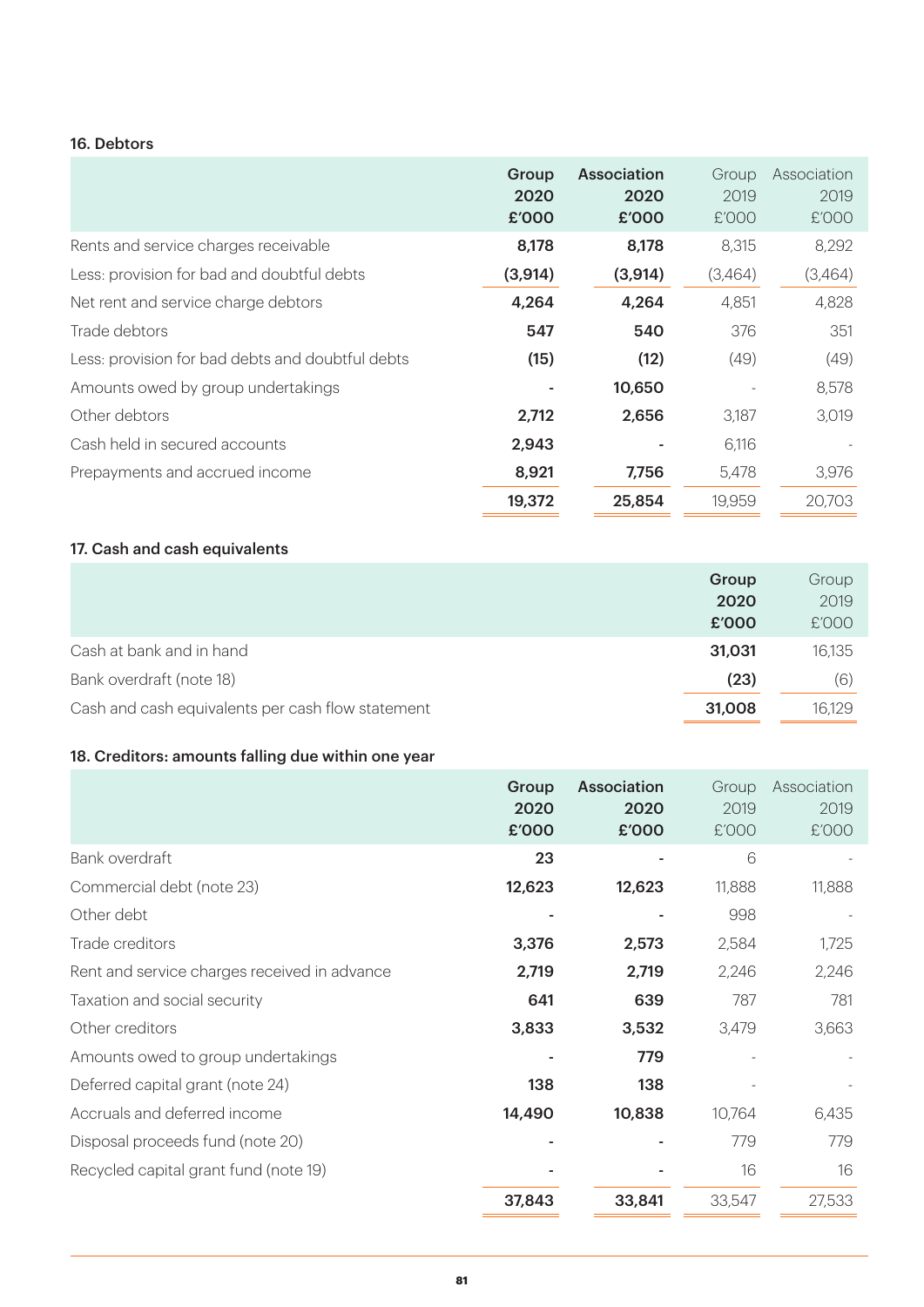### Leaseholders' funds

As at 31 March 2020 the Group and Association held funds on behalf of leaseholders in respect of schemes under management of £1.9m (2019: £1.8m). These are included in other creditors within Creditors: amounts falling due within one year.

### 19. Recycled Capital Grant Fund - Group and Association

|                               | £'000 |
|-------------------------------|-------|
| At 1 April 2019               | 16    |
| Grants Recycled (note 24)     | 37    |
| Grants Recycled from reserves |       |
| Recycling of grant: New build | (18)  |
| Balance at 31 March 2020      | 42    |

There are no amounts (2019: £nil) three years old or older where repayment may be required

## 20.Disposal Proceeds Fund - Group and Association

|                            |                  | £'000 |
|----------------------------|------------------|-------|
| At 1 April 2019            |                  | 779   |
| Inputs to DPF:             | Interest accrued |       |
| Use / allocation of funds: | New build        | (783) |
| Balance at 31 March 2020   |                  |       |

#### 21. Debtors: amounts falling due after more than one year

|                                    | Group<br>2020<br>£'000 | <b>Association</b><br>2020<br>£'000 | Group<br>2019<br>£'000   | Association<br>2019<br>£'000 |
|------------------------------------|------------------------|-------------------------------------|--------------------------|------------------------------|
| Other debtors                      | 700                    | 700                                 | 700                      | 700                          |
| Amounts owed by group undertakings | ٠                      | 29,723                              | $\overline{\phantom{a}}$ | 37,449                       |
| Genie Home Purchase Plans (HPP)    | 4,248                  | 332                                 | 5,273                    | 344                          |
| Deferred income                    | (873)                  | (116)                               | (994)                    | (116)                        |
|                                    | 4,075                  | 30,639                              | 4,979                    | 38,377                       |

The HPP arrangements are valued at fair value. Management have reviewed the fair value of the HPP arrangements as at 31st March 2020 and, as a result of this, a Group fair value decrease of £129k (2019: £82k) was required. Deferred income relates to the difference between the cost of the property to the Group and the value it has been purchased by the customer. Deferred income is released to the statement of comprehensive income upon the Group no longer having a share in the property. Whilst some of the above balance may crystallise in under one year, it is not possible to reliably quantify, therefore, these amounts have been included in debtors due after more than one year.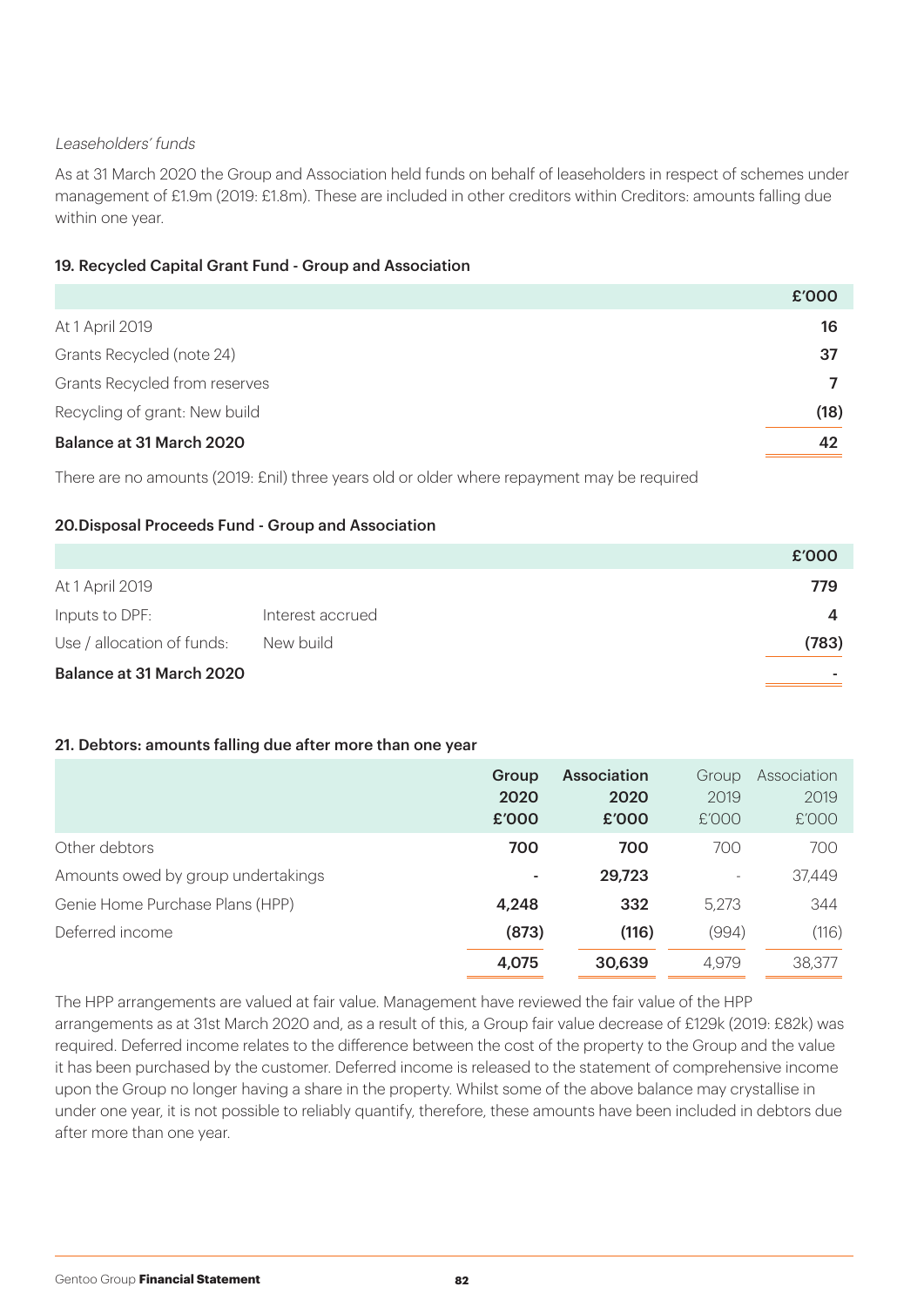## 22. Creditors: amounts falling due after more than one year

|                                       | Group<br>2020<br>£'000 | Association<br>2020<br>£'000 | Group<br>2019<br>£'000 | Association<br>2019<br>£'000 |
|---------------------------------------|------------------------|------------------------------|------------------------|------------------------------|
| Commercial debt (note 23)             | 524,329                | 524,329                      | 525,226                | 525,226                      |
| Other debt (note 23)                  | 4,058                  |                              | 3,939                  |                              |
| Amounts owed to group undertakings    |                        |                              |                        | 53,146                       |
| Deferred capital grant (note 24)      | 17,661                 | 17,661                       | 12,488                 | 12,488                       |
| Other creditors                       | 12,110                 | 12,110                       | 12,110                 | 12,110                       |
| Recycled capital grant fund (note 19) | 42                     | 42                           |                        |                              |
|                                       | 558,200                | 554.142                      | 553,763                | 602,970                      |

The commercial loans are secured by way of a fixed charge on the housing properties of the Group. Interest is charged to the subsidiary companies based on the amounts that are on-lent during the year.

In September 2019 an amended and restated funding facility was agreed with Homes England which secured additional funding of £4.1m relating to one scheme via the Home Building Fund. The total agreed facility is £8.1m which includes funding for two schemes that was secured in March 2018. During 2019/20 £4.1m of funding has been drawn down and £4.9m has been subsequently repaid (£1m of which was due in less than one year) leaving an outstanding loan balance of £4.1m. The imputed interest on the loan reflects the market interest rates available to the Group. The loans have no fixed repayment dates and variable repayment amounts. Loan repayments are variable dependent upon actual sales performance however the ultimate repayment date is December 2022.

#### The commercial debt can be analysed as follows:

|                                 | Group<br>2020<br>£'000 | <b>Association</b><br>2020<br>£'000 | Group<br>2019<br>E'OOO | Association<br>2019<br>£'000 |
|---------------------------------|------------------------|-------------------------------------|------------------------|------------------------------|
| Due between one and two years:  | 17,938                 | 17,938                              | 16,561                 | 12,622                       |
| Due between two and five years: | 92,287                 | 88,229                              | 82,110                 | 82,110                       |
| Due after more than five years: | 415,892                | 415,892                             | 427,949                | 427,949                      |
| Transaction fees                | 2,270                  | 2,270                               | 2,545                  | 2,545                        |
|                                 | 528,387                | 524,329                             | 529.165                | 525,226                      |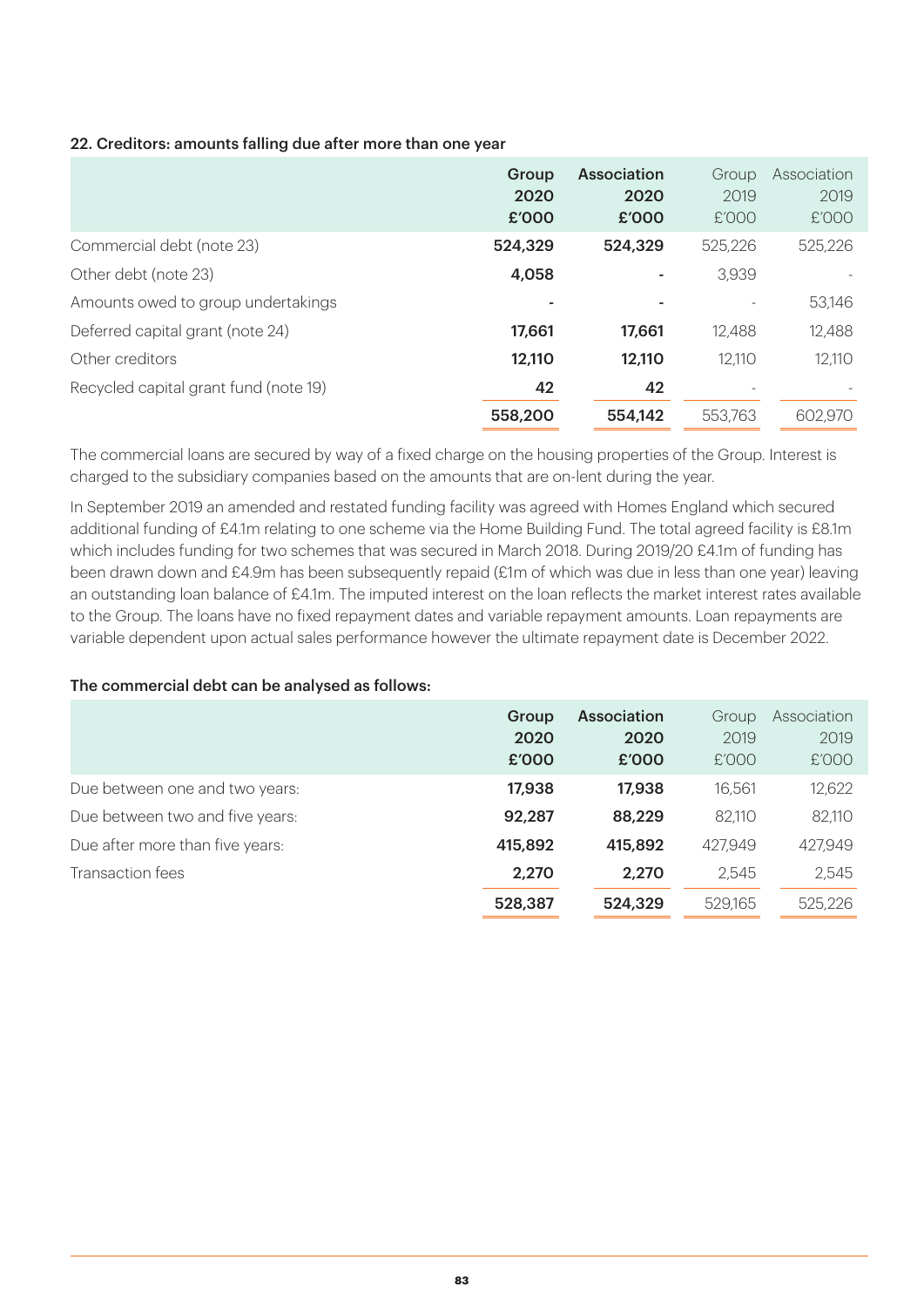# 23. Debt analysis

# Maturity of debt

| Group            | Less than<br>1 year<br>£'000 | Due in<br>1-2 years<br>£'000 | Due in<br>2-5 years<br>£'000 | Due in over<br>5 years<br>£'000 | <b>Total</b><br>£'000 |
|------------------|------------------------------|------------------------------|------------------------------|---------------------------------|-----------------------|
| Revolver         |                              |                              |                              | 25,000                          | 25,000                |
| Term             | 12,623                       | 17,938                       | 88,229                       | 393,162                         | 511,952               |
| Other            |                              | $\overline{\phantom{a}}$     | 4,058                        | $\overline{\phantom{a}}$        | 4,058                 |
| At 31 March 2020 | 12,623                       | 17,938                       | 92,287                       | 418,162                         | 541,010               |
| At 31 March 2019 | 12,886                       | 16,561                       | 82,110                       | 430,494                         | 542,051               |

# Maturity of debt

| <b>Association</b> | Less than<br>1 year<br>£'000 | Due in<br>1-2 years<br>£'000 | Due in<br>2-5 years<br>£'000 | Due in over<br>5 years<br>£'000 | <b>Total</b><br>£'000 |
|--------------------|------------------------------|------------------------------|------------------------------|---------------------------------|-----------------------|
| Revolver           |                              |                              |                              | 25,000                          | 25,000                |
| Term               | 12,623                       | 17,938                       | 88,229                       | 393,162                         | 511,952               |
| At 31 March 2020   | 12,623                       | 17,938                       | 88,229                       | 418,162                         | 536,952               |
| At 31 March 2019   | 11,888                       | 12,622                       | 82,110                       | 430.494                         | 537,114               |

# Maturity of facilities

| Group            | Less than<br>1 year<br>£'000 | Due in<br>1-2 years<br>£'000 | Due in<br>2-5 years<br>£'000 | Due in over<br>5 years<br>£'000 | <b>Total</b><br>£'000 |
|------------------|------------------------------|------------------------------|------------------------------|---------------------------------|-----------------------|
| Revolver         | 1,885                        | 2,050                        | 27,255                       | 29,140                          | 60,330                |
| Term             | 12,623                       | 17,938                       | 88,230                       | 393,161                         | 511,952               |
| Other            |                              | $\overline{\phantom{a}}$     | 4,058                        | ۰.                              | 4,058                 |
| At 31 March 2020 | 14,508                       | 19,988                       | 119,543                      | 402,301                         | 576,340               |
| At 31 March 2019 | 14,626                       | 18,446                       | 108,800                      | 449,249                         | 591,121               |

# Maturity of facilities

| Association      | Less than<br>1 year<br>£'000 | Due in<br>1-2 years<br>£'000 | Due in<br>2-5 years<br>£'000 | Due in over<br>5 years<br>£'000 | <b>Total</b><br>£'000 |
|------------------|------------------------------|------------------------------|------------------------------|---------------------------------|-----------------------|
| Revolver         | 1.885                        | 2,050                        | 27,255                       | 29,140                          | 60,330                |
| Term             | 12,623                       | 17,938                       | 88,230                       | 393,161                         | 511,952               |
| At 31 March 2020 | 14,508                       | 19,988                       | 115,485                      | 422,301                         | 572,282               |
| At 31 March 2019 | 13,628                       | 14,507                       | 108,800                      | 449,249                         | 586,184               |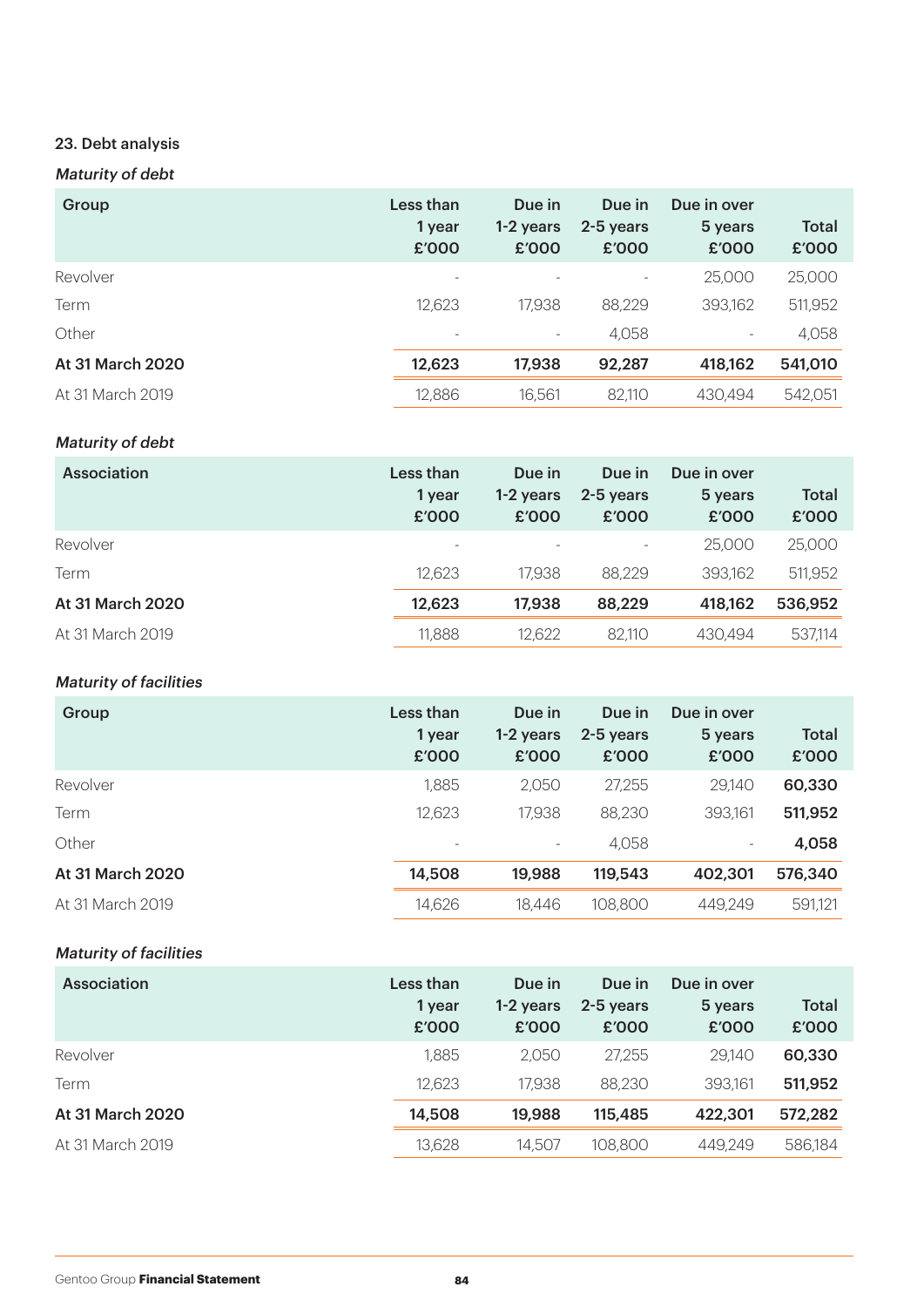#### Interest rate analysis

| <b>Group and Association</b> | <b>Total</b><br>£'000 | <b>Floating</b><br>rate<br>£'000 | <b>Fixed</b><br>rate<br>£'000 | <b>Fixed</b><br>interest<br>raget<br>range<br>% | <b>Time</b><br>fixed rate<br>debt in<br>years |
|------------------------------|-----------------------|----------------------------------|-------------------------------|-------------------------------------------------|-----------------------------------------------|
| Revolver                     | 25,000                | 25,000                           |                               |                                                 |                                               |
|                              |                       |                                  |                               |                                                 |                                               |
| Term                         | 516,009               | 158,679                          | 357,330                       | $1.2 - 6.4$                                     | 22                                            |
| At 31 March 2020             | 541,009               | 183,679                          | 357,330                       |                                                 | 22                                            |
| At 31 March 2019             | 542,051               | 180.444                          | 361,607                       |                                                 | 23                                            |

### 24. Social Housing Grant – Group and Association

|                          | <b>Housing properties</b><br>held for letting<br>£'000 | <b>Housing properties</b><br>under construction<br>£'000 | <b>Shared ownership</b><br>properties<br>£'000 | <b>Total</b><br>£'000 |
|--------------------------|--------------------------------------------------------|----------------------------------------------------------|------------------------------------------------|-----------------------|
| Cost                     |                                                        |                                                          |                                                |                       |
| At 1 April 2019          | 11,390                                                 | 821                                                      | 640                                            | 12,851                |
| Received during the year |                                                        | 5,453                                                    |                                                | 5,453                 |
| Transferred from RCGF    |                                                        | 18                                                       |                                                | 18                    |
| Schemes completed        | 1,441                                                  | (2,001)                                                  | 560                                            |                       |
| Recycled on disposal     | (37)                                                   |                                                          |                                                | (37)                  |
| At 31 March 2020         | 12,794                                                 | 4,291                                                    | 1,200                                          | 18,285                |
| Amortisation             |                                                        |                                                          |                                                |                       |
| At 1 April 2019          | 363                                                    |                                                          |                                                | 363                   |
| Released in the year     | 123                                                    |                                                          |                                                | 123                   |
| At 31 March 2020         | 486                                                    | $\blacksquare$                                           |                                                | 486                   |
| At 31 March 2019         | 11,027                                                 | 821                                                      | 640                                            | 12,488                |

|                  |      | _________ |
|------------------|------|-----------|
| At 31 March 2020 | . റവ | 99        |

#### 25. Capital commitments – Group and Association

|                                                                             | 2020    | 2019    |
|-----------------------------------------------------------------------------|---------|---------|
|                                                                             | £'000   | £'000   |
| Expenditure contracted for but not provided for in the financial statements | 58.701  | 80.964  |
| Expenditure authorised by Board but not contracted                          | 321,259 | 188.999 |
|                                                                             | 379,960 | 269.963 |

The commitments will be funded through Grant £57.5m (2019: £25.0m), social housing property Right to Buy and Right to Acquire sales £30.1m (2019: £42.8m), existing facilities £71.3m (2019: £70.2m) and cash generated from operations and new facilities £221.1m (2019: £132.0m).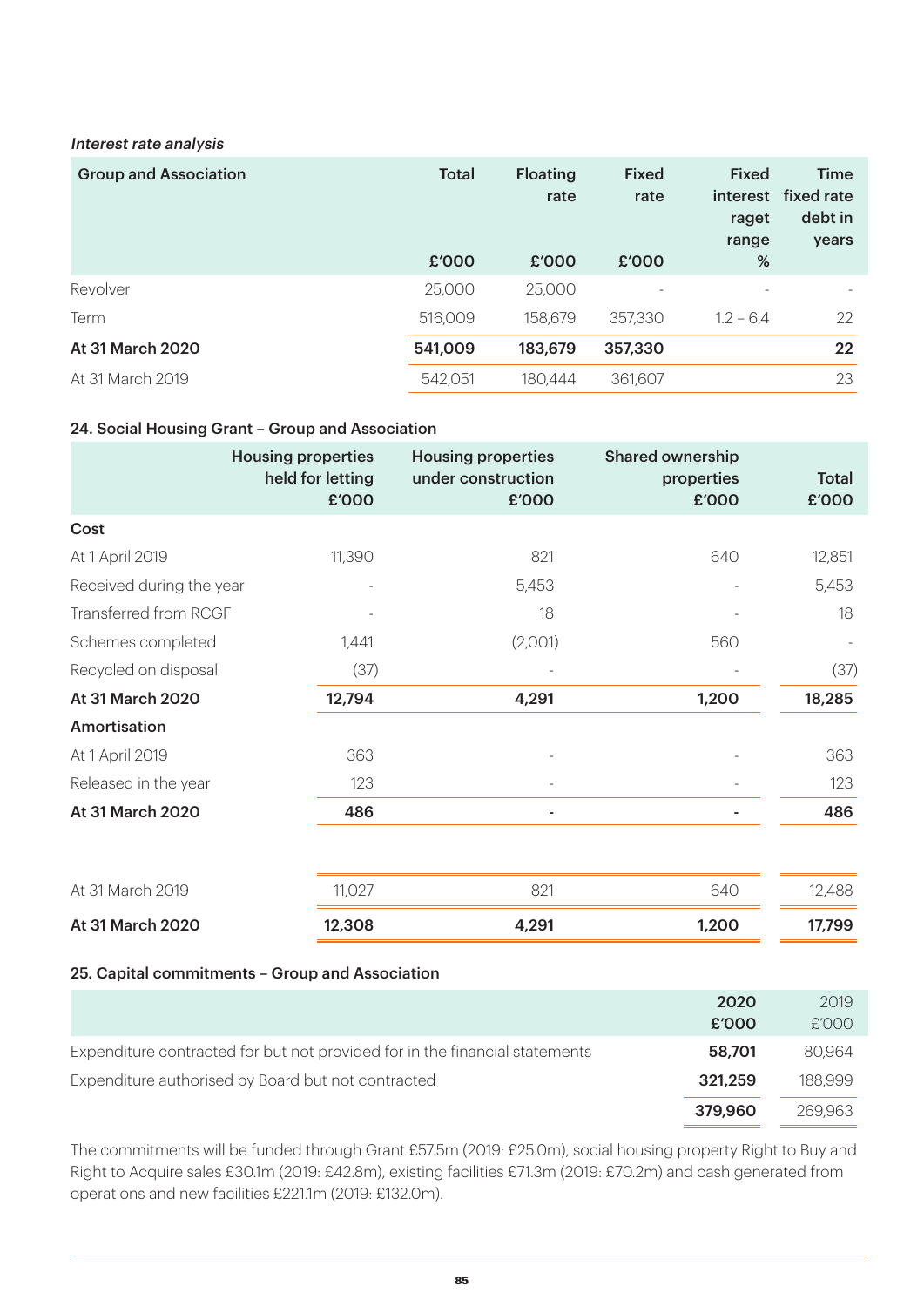## 26. Contingent Liabilities

### Grant

The Group receives grant from Homes England which is used to fund the acquisition and development of housing properties and their components. In line with FRS 102, Section 24, £49.2m (2019: £49.1m) of such grant has been credited to reserves. The Group has a future obligation to recycle or repay such grant once these properties are disposed of. As at 31 March 2020 the timing of any future disposal is uncertain.

## 27. Other financial commitments

Non-cancellable operating lease rentals are payable as follows:

| Group                      | 2020<br>Land and<br>buildings<br>£'000 | 2020<br>Other<br>£'000 | 2019<br>Land and<br>buildings<br>£'000 | 2019<br>Other<br>£'000 |
|----------------------------|----------------------------------------|------------------------|----------------------------------------|------------------------|
| Less than one year         | 94                                     | 1,190                  | 113                                    | 636                    |
| Between one and five years | ٠                                      | 2,101                  | 94                                     | 858                    |
| More than five years       | ۰                                      | 144                    | $\overline{\phantom{a}}$               | 215                    |
|                            | 94                                     | 3,435                  | 207                                    | 1,709                  |

During the year £1,342k was recognised as an expense in the statement of comprehensive income in respect of operating leases (2019: £1,306k).

| <b>Association</b>         | 2020<br>Land and   | 2020           | 2019<br>Land and   | 2019           |
|----------------------------|--------------------|----------------|--------------------|----------------|
|                            | buildings<br>£'000 | Other<br>£'000 | buildings<br>£'000 | Other<br>£'000 |
| Less than one year         | 94                 | 1,107          | 113                | 532            |
| Between one and five years | ٠                  | 1,822          | 94                 | 569            |
|                            | 94                 | 2,929          | 207                | 1,101          |

During the year £1,321k was recognised as an expense in the statement of comprehensive income in respect of operating leases (2019: £1,271k).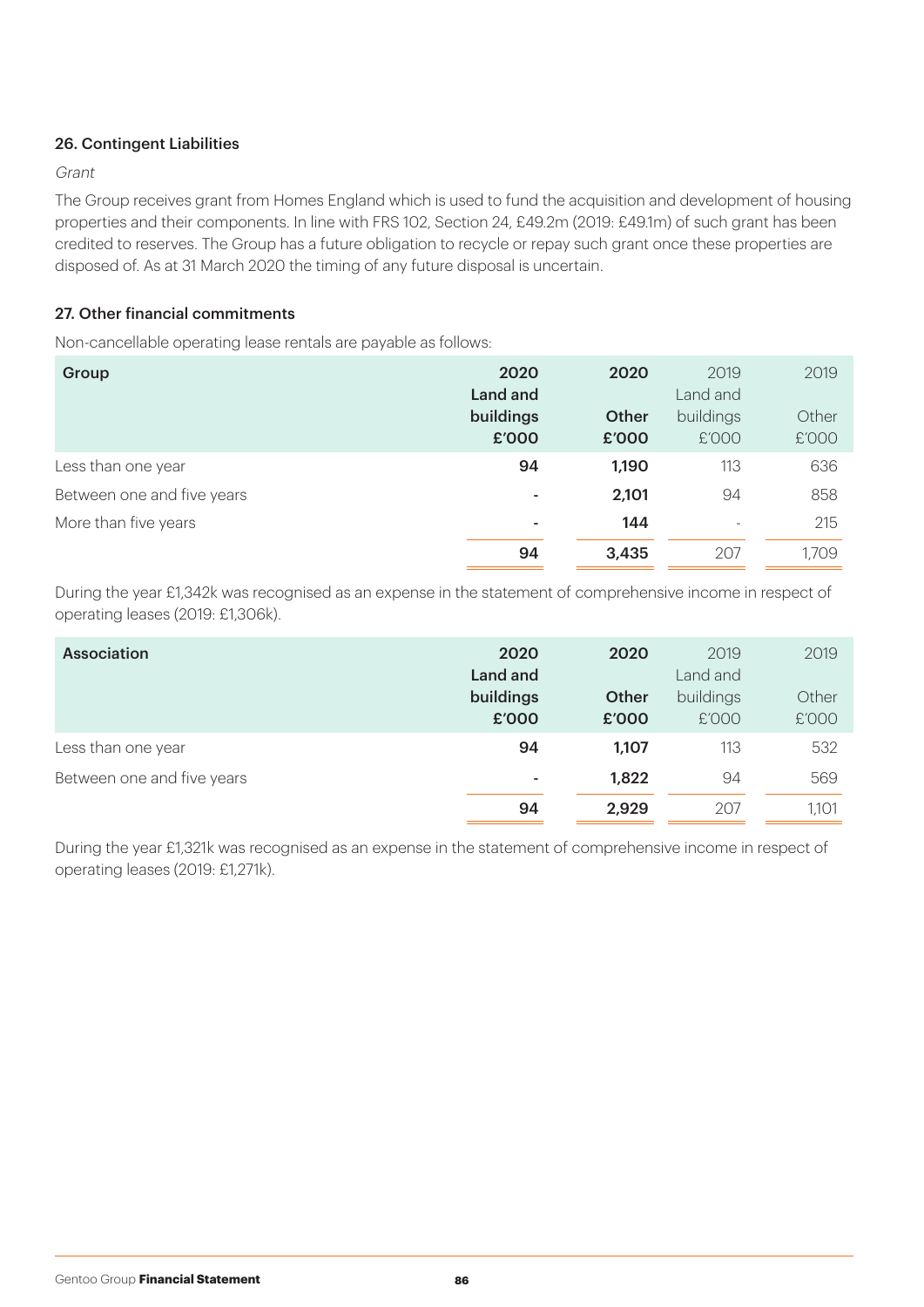## 28. Related parties

Identity of related parties with which the Association has transacted

The Board as at 31 March 2020 includes two members who are elected members of the Sunderland City Council ('Local Authority' (LA)). The Association and Group undertake transactions with the LA on an arm's length basis in the normal course of business.

|                                                                    |                    |                  | 2020<br>£'000 | 2019<br>£'000 |
|--------------------------------------------------------------------|--------------------|------------------|---------------|---------------|
| Transactions with the LA during the year ended 31 March 2020 were: |                    |                  |               |               |
| Sales to the LA                                                    |                    |                  | 475           | 836           |
| Purchases from the LA                                              |                    |                  | 1,029         | 63            |
|                                                                    |                    | <b>Creditors</b> |               |               |
|                                                                    | <b>Receivables</b> | and              | Receivables   | Creditors     |
|                                                                    | outstanding        | accruals         | outstanding   |               |
|                                                                    | 2020               | 2020             | 2019          | 2019          |
|                                                                    | £'000              | £'000            | £'000         | £'000         |
| Local Authority                                                    | 39                 | 18               | 71            | 42            |

The Board also includes one member who is a tenant of the Association. In addition, a Board member's close family member is a tenant of the Association and the former Executive Director (Operations) has two close family members who are joint tenants of the Association. The terms of the tenancy arrangements are consistent with those offered to other tenants of the Association and at the end of the year no amount was due to the Association in respect of these tenancies.

## 29. Analysis of Intra-group transactions

Intra-group trading is undertaken at arm's length and is predominantly tender or market driven. During the year intra-group transactions with non-regulated group subsidiaries were:

|                                                | <b>Sales</b><br>to<br>2020<br>£'000 | <b>Purchases</b><br>from<br>2020<br>£'000 | Sales<br>to<br>2019<br>£'000 | Purchases<br>from<br>2019<br>£'000 |
|------------------------------------------------|-------------------------------------|-------------------------------------------|------------------------------|------------------------------------|
| <b>Gentoo Homes Limited</b>                    |                                     |                                           |                              |                                    |
| Group management charges                       | 729                                 |                                           | 828                          |                                    |
| Gentoo renewal plan                            |                                     | 5,102                                     |                              | 4,248                              |
| Group interest charges                         | 1,560                               |                                           | 1,535                        |                                    |
| Developments interest charges                  | 74                                  |                                           |                              |                                    |
|                                                | 2,363                               | 5,102                                     | 2,363                        | 4,248                              |
| <b>Gentoo Developments Limited</b>             |                                     |                                           |                              |                                    |
| Homes interest charges                         |                                     | 74                                        |                              |                                    |
| Group interest charges                         |                                     |                                           | 90                           |                                    |
|                                                |                                     | 74                                        | 90                           |                                    |
| Gentoo Genie Limited - interest charge         | 203                                 |                                           | 247                          |                                    |
| <b>Gentoo Art of Living - interest payment</b> |                                     |                                           |                              | 407                                |
|                                                | 2,566                               | 5,176                                     | 2,700                        | 4,655                              |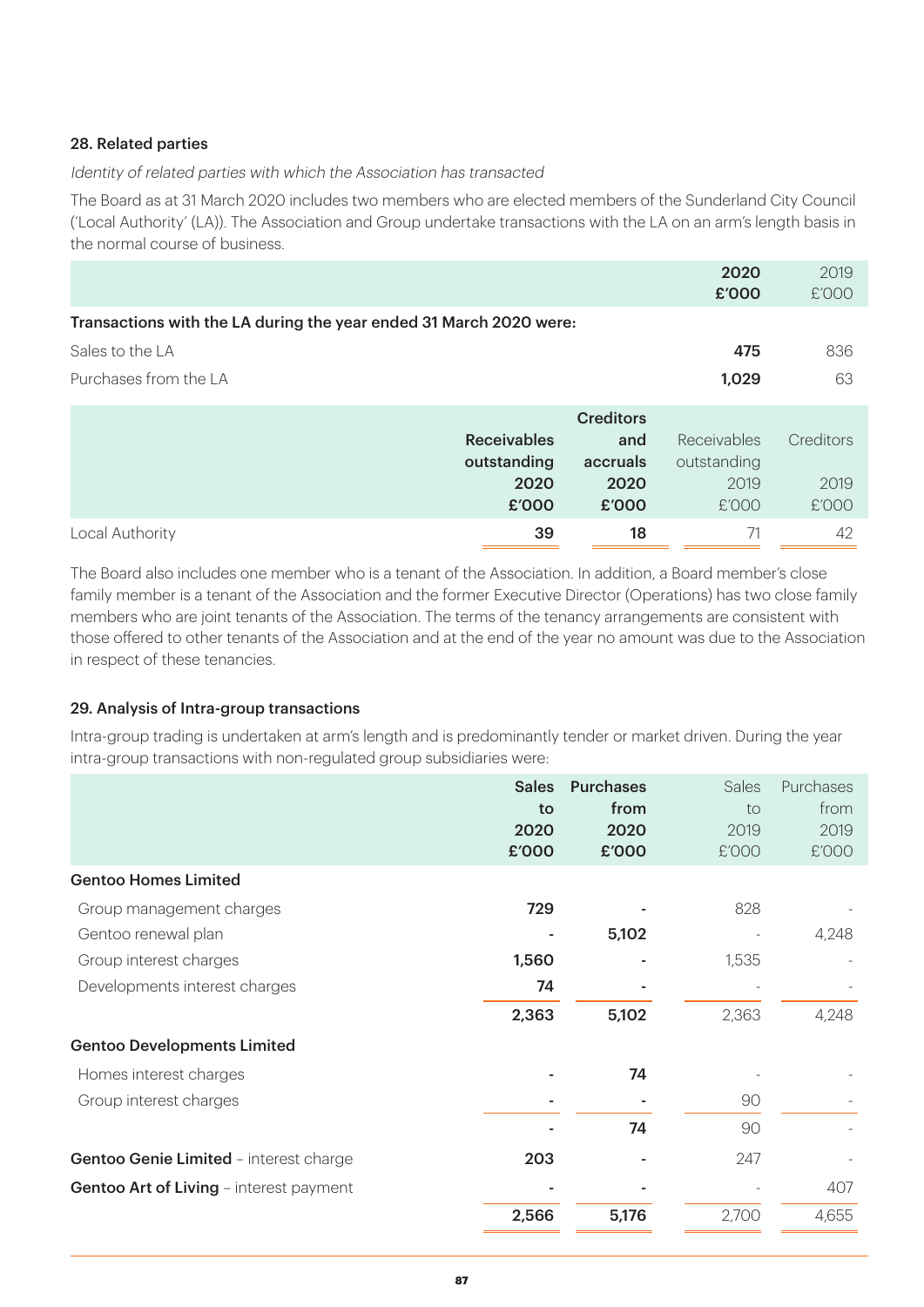## 30. Accounting estimates and judgements

#### Estimation uncertainty

Information about estimates and assumptions that have the most significant effect on recognition and measurement of assets, liabilities, income and expenses is provided below. Actual results may be substantially different.

### Useful lives of depreciable assets

Management reviews its estimate of the useful lives of depreciable assets at each reporting date based on the expected utility of the assets. Uncertainties in these estimates relate to technological obsolescence that may change the utility of certain software and IT equipment and changes to circumstances which may require more frequent replacement of key components.

## Defined benefit obligation (DBO)

Other judgement areas particularly in respect of financial and actuarial assumptions are based on best estimates derived from the Group's policies and practices which have been applied consistently across all pension schemes operated by the Group where appropriate, and confirmed with actuaries where these are beyond management expertise, e.g. mortality tables have been chosen based on published research by the Continuous Mortality Investigation Bureau of the Institute of Actuaries and Faculty of Actuaries. Variation in these assumptions may significantly impact the DBO amount and the annual defined benefit expenses (as analysed in note 3). At 31 March 2020, in order to reflect the impact of proposals by the UK Chancellor and the UK Statistics Authority (UKSA) to align RPI with CPIH (a variant of the Consumer Prices Index that includes an estimate of housing costs), the CPI assumption methodology was reassessed. In particular, the assumed long term gap between RPI inflation and CPI inflation was reduced from 1.1% at the prior year end to 0.6% at this year end. The impact of this change is expected to have resulted in a £36m increase in the Fund's liabilities since the prior year end.

## Fair value measurement

Management uses valuation techniques to determine the fair value of financial instruments (where active market quotes are not available) and non-financial assets. This involves developing estimates and assumptions consistent with how market participants would price the instrument. Management bases its assumptions on observable data as far as possible but this is not always available. In that case management uses the best information available. Estimated fair values may vary from the actual prices.

## Valuation of work in progress and land held for development

Stock is carried at the lower of cost and net realisable value. Net realisable value represents the estimated selling price (in the ordinary course of business) less all estimated costs of completion and overheads. Valuations of site/ phase work in progress are carried out at regular intervals and estimates of the cost to complete a site/phase and estimates of anticipated revenues are required to enable a development profit to be determined. Management are required to employ considerable judgement in estimating the profitability of a site/phase and in assessing any impairment provisions which may be required. For both financial years, a full review of stock has been performed with an impairment being considered necessary for the year ended 31 March 2020. Estimated selling prices and costs have been reviewed on a site by site/phase by phase basis and have been amended based on local management and the Board's assessment of current market conditions. For the years ended 31 March 2020 an impairment charge of £1.178m (2019: £nil) has resulted from the review.

#### Gross profit recognition

Gross profit for completed house sales is recognised based on the latest whole site/phase gross margin which is an output of the site/phase valuation. These valuations, which are updated at frequent intervals throughout the life of the site/phase, use actual and forecast selling prices, land costs and construction costs and are sensitive to future movements in both the estimated cost to complete and expected selling prices. Forecast selling prices are inherently uncertain due to changes in market conditions.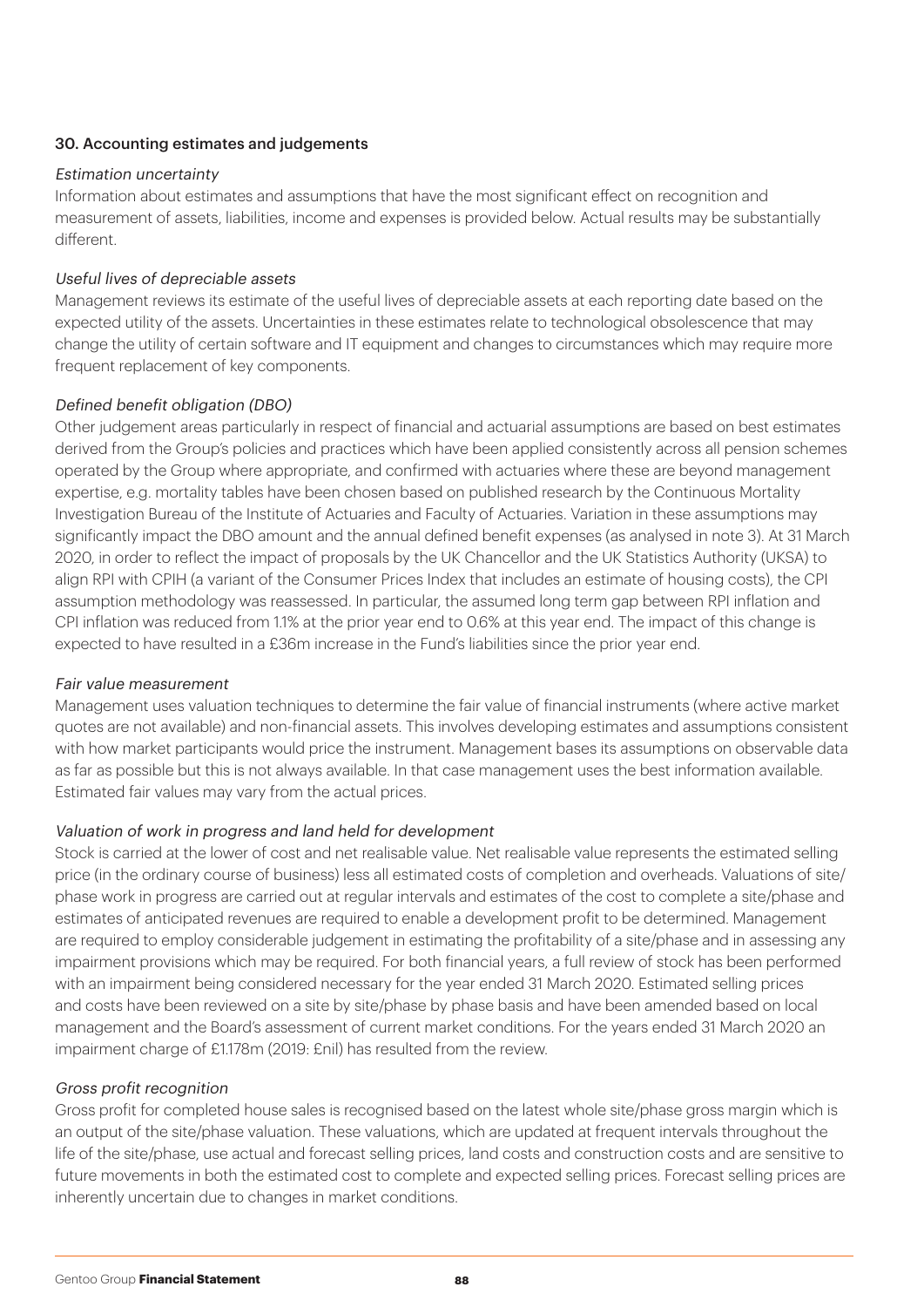### 31. Transfer of engagements - Association

On 4th November 2019 all assets and liabilities of Gentoo Art of Living transferred to Gentoo Group Limited by means of a transfer of engagements.

|                                                       | 2020   |
|-------------------------------------------------------|--------|
|                                                       | £'000  |
| <b>Current Assets</b>                                 |        |
| Debtors                                               | 52,301 |
| Cash at bank and in hand                              | 3,562  |
|                                                       | 55,863 |
| <b>Creditors:</b> amounts falling due within one year | (3)    |
| <b>Net assets</b>                                     | 55,860 |
| <b>Capital and reserve</b>                            |        |
| Revenue reserve                                       | 55,860 |

Included within Debtors is an intercompany balance of £52.3m due from Gentoo Group Limited which was cancelled as a result of the transfer of engagements.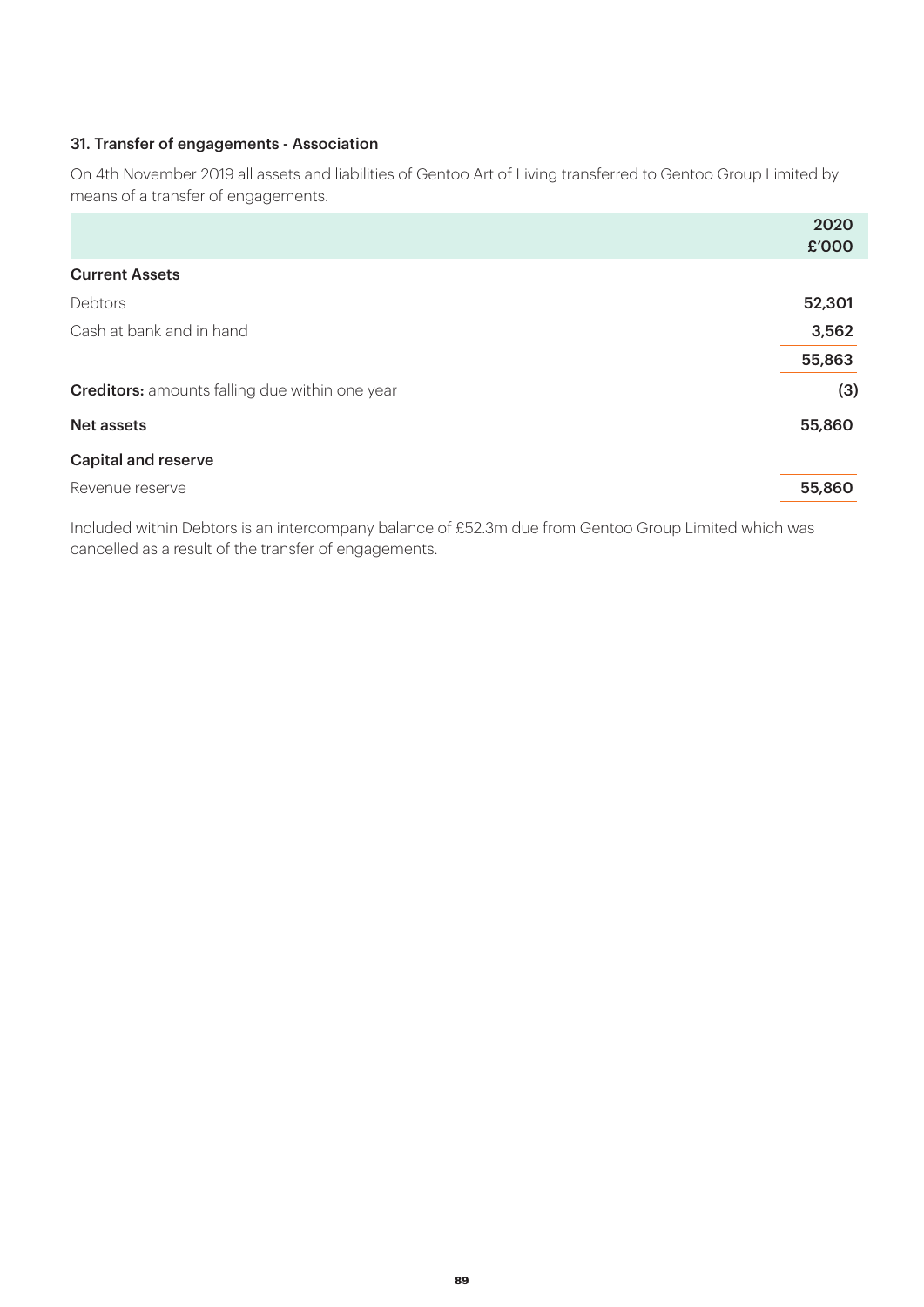## 32. Housing stock

|                                           | Group at<br>2019 | <b>Units</b><br>developed<br>or acquired | <b>Units</b><br>sold or<br>demolished | <b>Other</b><br>movements | Group at<br>2020  |
|-------------------------------------------|------------------|------------------------------------------|---------------------------------------|---------------------------|-------------------|
| Social housing: owned and managed         |                  |                                          |                                       |                           |                   |
| General needs social rent                 | 27,011           |                                          | (128)                                 | (19)                      | 26,864            |
| Intermediate rent                         | 71               |                                          |                                       |                           | 71                |
| Affordable rent                           | 1,278            | 137                                      | (3)                                   |                           | 1,412             |
| Shared ownership                          | 153              | 16                                       | (1)                                   |                           | 168               |
| Houses for older people                   | 191              |                                          |                                       |                           | 191               |
| Houses for older people - affordable rent | 42               |                                          |                                       |                           | 42                |
| Supported housing                         | 60               |                                          |                                       | (7)                       | 53                |
| Supported housing - affordable rent       | 1                |                                          |                                       |                           | 1                 |
| Total social housing: owned and managed   | 28,807           | 153                                      | (132)                                 | (26)                      | 28,802            |
| Social housing: managed not owned         |                  |                                          |                                       |                           |                   |
| General housing social rent               | 5                |                                          |                                       |                           | 5                 |
| Supported housing                         | 12               |                                          |                                       |                           | $12 \overline{ }$ |
| Leasehold schemes - freehold retained     | 741              |                                          |                                       | (25)                      | 716               |
| Total social housing: managed not owned   | 758              | $\overline{\phantom{a}}$                 |                                       | (25)                      | 733               |
| Social housing: owned not managed         |                  |                                          |                                       |                           |                   |
| General housing social rent               | 16               |                                          |                                       |                           | 16                |
| Supported housing                         | 56               |                                          |                                       | 26                        | 82                |
| Total social housing: owned not managed   | 72               |                                          |                                       | 26                        | 98                |
| <b>Total social housing stock</b>         | 29,637           | 153                                      | (132)                                 | (25)                      | 29,633            |
| Non-social housing: owned and managed     |                  |                                          |                                       |                           |                   |
| Rented owned                              | 68               |                                          | (5)                                   |                           | 63                |
| Non-social housing: managed not owned     |                  |                                          |                                       |                           |                   |
| Leasehold schemes - freehold retained     | 247              |                                          |                                       | (21)                      | 226               |
| Total non-social housing stock            | 315              |                                          | (5)                                   | (21)                      | 289               |
| <b>Total housing stock</b>                | 29,952           | 153                                      | (137)                                 | (46)                      | 29,922            |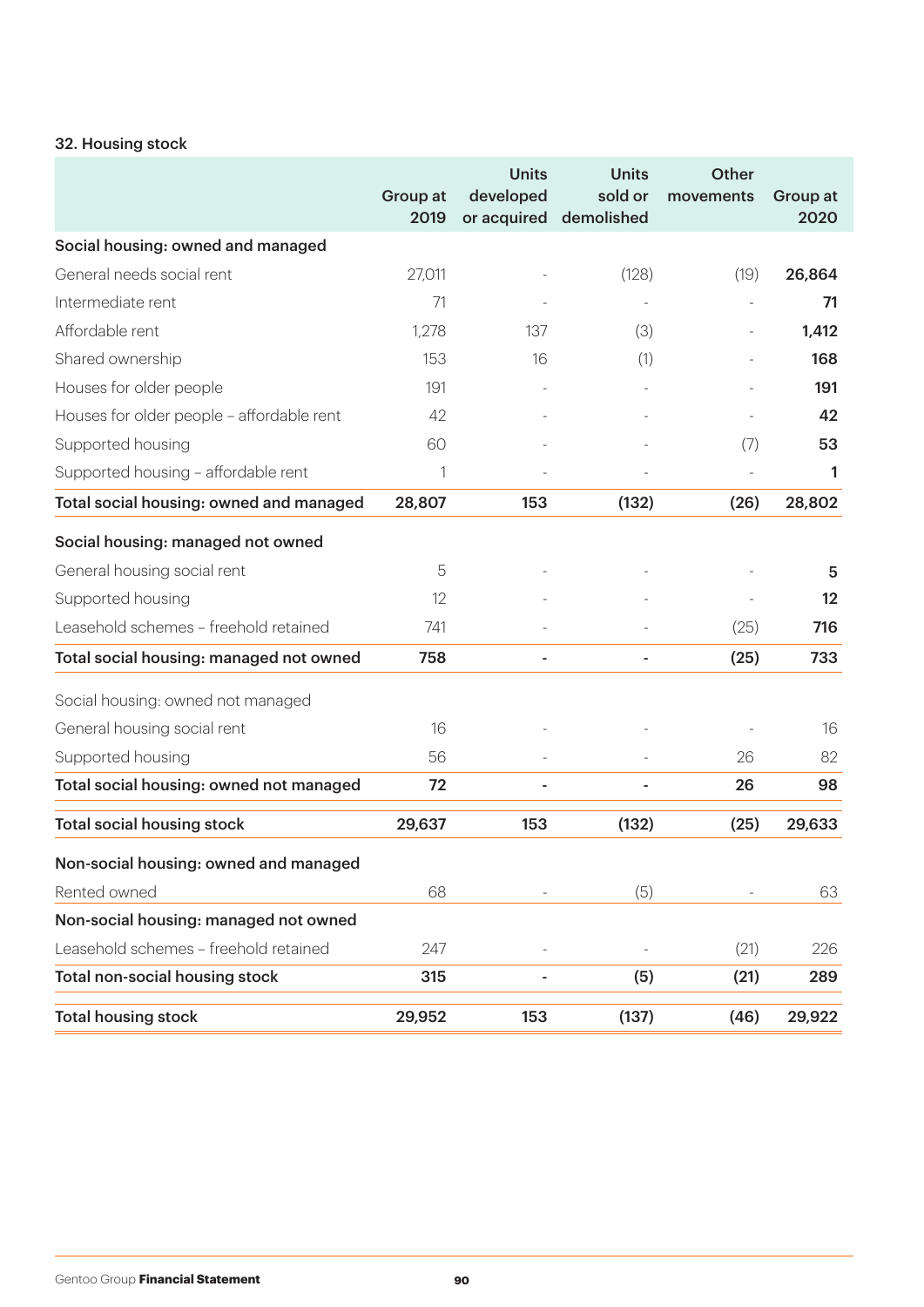|                                                   | <b>Association</b><br>at 2019 | <b>Units</b><br>developed<br>or acquired | <b>Units</b><br>sold or<br>demolished | <b>Other</b><br>movements | <b>Transfer of</b><br>engagements | Association<br>at 2020 |
|---------------------------------------------------|-------------------------------|------------------------------------------|---------------------------------------|---------------------------|-----------------------------------|------------------------|
| Social housing:<br>owned and managed              |                               |                                          |                                       |                           |                                   |                        |
| General needs social rent                         | 27,011                        |                                          | (128)                                 | (19)                      |                                   | 26,864                 |
| Intermediate rent                                 | 71                            |                                          |                                       |                           |                                   | 71                     |
| Affordable rent                                   | 1,278                         | 137                                      | (3)                                   |                           |                                   | 1,412                  |
| Shared ownership                                  | 153                           | 16                                       | (1)                                   |                           |                                   | 168                    |
| Houses for older people                           | 191                           |                                          |                                       |                           |                                   | 191                    |
| Houses for older people -<br>affordable rent      | 42                            |                                          |                                       |                           |                                   | 42                     |
| Supported housing                                 | 60                            |                                          |                                       | (7)                       |                                   | 53                     |
| Supported housing -<br>affordable rent            | $\mathbf{1}$                  |                                          |                                       |                           |                                   | 1                      |
| <b>Total social housing:</b><br>owned and managed | 28,807                        | 153                                      | (132)                                 | (26)                      | ÷                                 | 28,802                 |
| Social housing:<br>managed not owned              |                               |                                          |                                       |                           |                                   |                        |
| General housing social rent                       | 5                             |                                          |                                       |                           |                                   | 5                      |
| Supported housing                                 |                               |                                          |                                       |                           | 12                                | 12                     |
| Leasehold schemes -<br>freehold retained          | 741                           |                                          |                                       | (25)                      |                                   | 716                    |
| <b>Total social housing:</b><br>managed not owned | 746                           |                                          |                                       | (25)                      | 12                                | 733                    |
| Social housing:<br>owned not managed              |                               |                                          |                                       |                           |                                   |                        |
| General housing social rent                       | 16                            |                                          |                                       |                           |                                   | 16                     |
| Supported housing                                 | 56                            |                                          |                                       | 26                        |                                   | 82                     |
| <b>Total social housing:</b><br>owned not managed | 72                            |                                          |                                       | 26                        |                                   | 98                     |
| <b>Total social</b><br>housing stock              | 29,625                        | 153                                      | (132)                                 | (25)                      | 12                                | 29,633                 |
| Non-social housing:<br>owned and managed          |                               |                                          |                                       |                           |                                   |                        |
| Rented owned                                      | 68                            |                                          | (5)                                   |                           |                                   | 63                     |
| Non-social housing:<br>managed not owned          |                               |                                          |                                       |                           |                                   |                        |
| Leasehold schemes -<br>freehold retained          | 247                           |                                          |                                       | (21)                      |                                   | 226                    |
| <b>Total non-social</b><br>housing stock          | 315                           |                                          | (5)                                   | (21)                      |                                   | 289                    |
| <b>Total housing stock</b>                        | 29,940                        | 153                                      | (137)                                 | (46)                      | 12                                | 29,922                 |